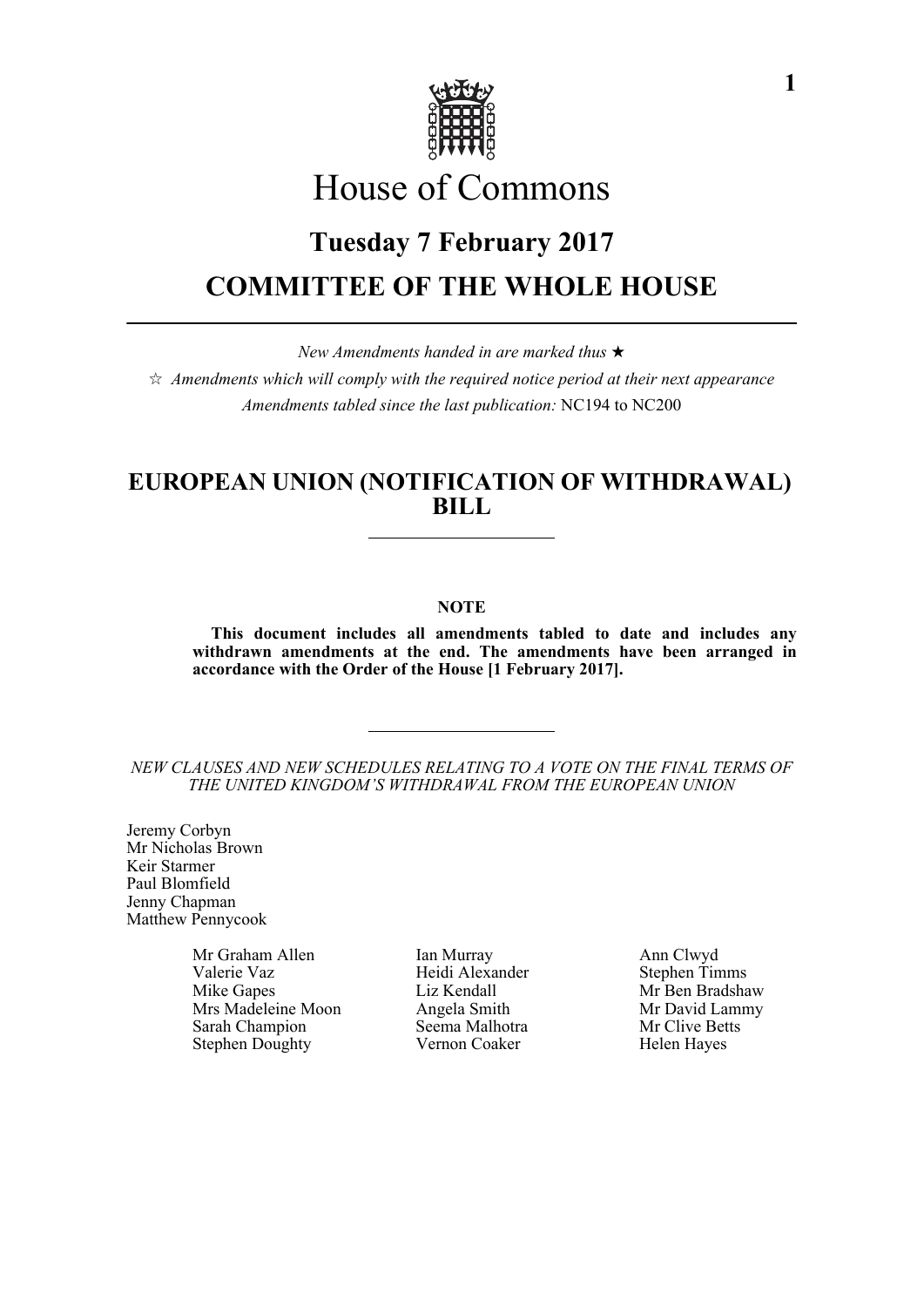| Meg Hillier           | Stella Creasy             | Albert Owen     |
|-----------------------|---------------------------|-----------------|
| Mr Andrew Smith       | Catherine McKinnell       | Mark Durkan     |
| Dr Alasdair McDonnell | Ms Margaret Ritchie       | Wes Streeting   |
| Mr David Hanson       | Mr Barry Sheerman         | Phil Wilson     |
| Mr David Anderson     | Emma Reynolds             | Stephen Kinnock |
| Chris Bryant          | Caroline Lucas            | Mr Pat McFadden |
| Luciana Berger        | Clive Efford              | Ms Angela Eagle |
| Rachael Maskell       | Lilian Greenwood          | Kerry McCarthy  |
| Keith Vaz             | Rushanara Ali             | Caroline Flint  |
| Mr Nick Clegg         | Dr Roberta Blackman-Woods | Tracy Brabin    |

**NC1**

To move the following Clause—

## **"Parliamentary approval for agreements with the Union**

- (1) Where a Minister of the Crown proposes to conclude an agreement with the European Union setting out the arrangements for the withdrawal of the United Kingdom from the European Union—
	- (a) the Secretary of State must lay before Parliament a statement of the proposed terms of the agreement, and
	- (b) no Minister of the Crown may conclude any such agreement unless the proposed terms have been approved by resolution of both Houses.
- (2) The requirements of subsection (1) also apply where a Minister of the Crown proposes to conclude an agreement with the European Union for the future relationship of the United Kingdom with the European Union.
- (3) In the case of a proposed agreement setting out the arrangements for the withdrawal of the United Kingdom from the European Union, the statement under subsection  $(1)(a)$  must be laid before the proposed terms are agreed with the Commission with a view to their approval by the European Parliament or the Council<sup>"</sup>

## *Member's explanatory statement*

*This new clause requires Ministers to seek the approval of Parliament of any proposed Withdrawal Agreement before final terms are agreed with the Commission and prior to endorsement by the European Parliament and Council.*

Chris Leslie Mr Graham Allen Stella Creasy Ann Coffey Paul Farrelly Mr David Lammy

Jim Dowd Catherine McKinnell Ian Murray Ann Clwyd Mr Ben Bradshaw Heidi Alexander Mike Gapes **Liz Kendall** Mr Barry Sheerman Caroline Lucas Mrs Madeleine Moon Angela Smith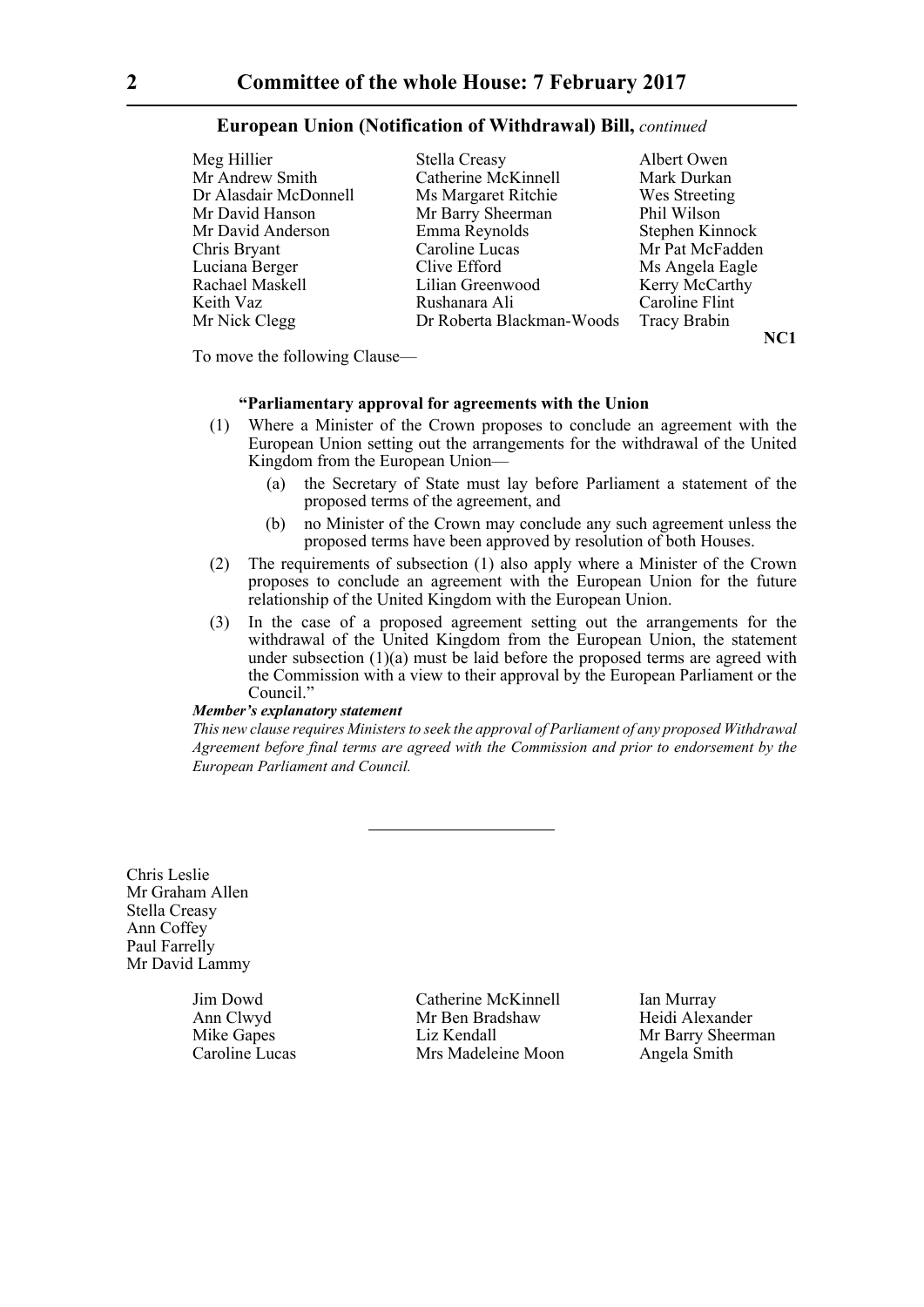Stephen Doughty<br>
Helen Goodman<br>
Helen Hayes<br>
Meg Hillier<br>
Meg Hillier Helen Goodman Helen Hayes Meg Hillier<br>
Rushanara Ali Mr Andrew Smith Mark Durkan Rushanara Ali Mr Andrew Smith Dr Alasdair McDonnell Ms Margaret Ritchie Wes Streeting Mary Creagh Chris Bryant Mr Pat McFadden Maria Eagle Luciana Berger Ms Angela Eagle

**NC18**

To move the following Clause—

#### **"New Treaties with the European Union**

So far as any of the provisions of any new treaty with the European Union may depend for ratification solely upon the exercise of prerogative, they shall not be ratified except with the express approval of Parliament."

#### *Member's explanatory statement*

*This new clause would ensure that any future treaties made with the European Union must be ratified with the express approval of Parliament.*

Chris Leslie Mr Graham Allen Stella Creasy Ann Coffey Paul Farrelly Mr David Lammy

| Jim Dowd           | Catherine McKinnell   | Ian Murray             |
|--------------------|-----------------------|------------------------|
| Ann Clwyd          | Mr Ben Bradshaw       | Mike Gapes             |
| Liz Kendall        | Mr Barry Sheerman     | Caroline Lucas         |
| Mrs Madeleine Moon | Angela Smith          | <b>Stephen Doughty</b> |
| Helen Hayes        | Kate Green            | Meg Hillier            |
| Rushanara Ali      | Stella Creasy         | Mr Andrew Smith        |
| Mark Durkan        | Dr Alasdair McDonnell | Ms Margaret Ritchie    |
| Wes Streeting      | Mary Creagh           | Chris Bryant           |
| Mr Pat McFadden    | Maria Eagle           | Luciana Berger         |
| Ms Angela Eagle    | Rushanara Ali         |                        |

**NC19**

To move the following Clause—

## **"Future relationship with the European Union**

- (1) Following the exercise of the power in section 1, any new treaty or relationship with the European Union must be subject to the express approval of Parliament.
- (2) It shall be the policy of Her Majesty's Government that, in the event of Parliament declining to approve such a new treaty or relationship, further time to continue negotiations with the European Union shall be sought."

## *Member's explanatory statement*

*This new clause seeks to ensure that, if Parliament declines to give approval to any new deal or treaty following the negotiations in respect of the triggering of Article 50(2), that Her Majesty's Government shall endeavour to seek further time to continue negotiations for an alternative relationship with the European Union.*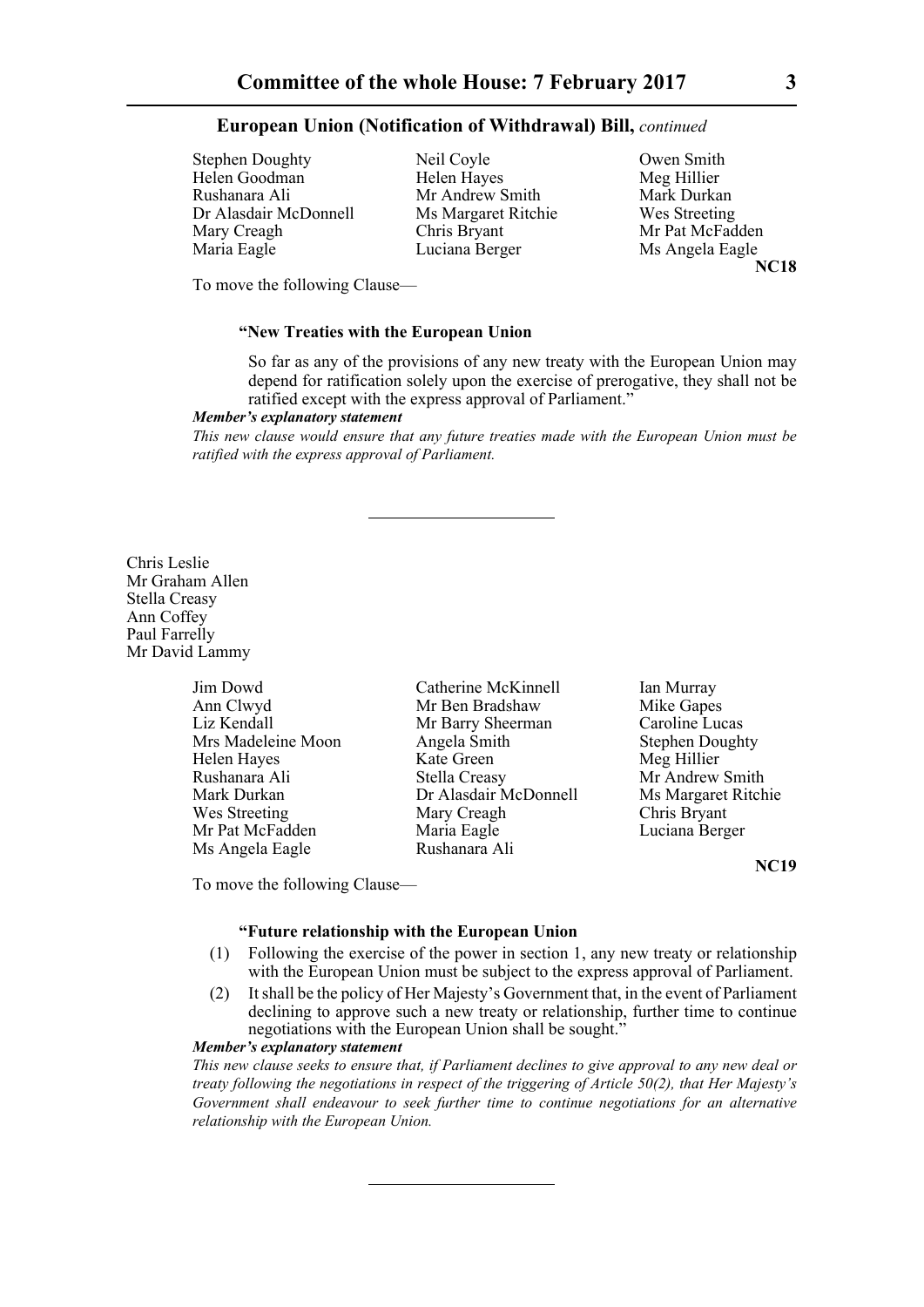Helen Goodman Mr Graham Allen Ian Murray Ann Clwyd Mike Gapes Chris Leslie

> Mr Ben Bradshaw Mr Barry Sheerman Ann Coffey<br>Mrs Madeleine Moon Angela Smith Stephen Doughty Mrs Madeleine Moon Angela Smith Stephen Doughty New Stephen Doughty Stephen Doughty New Stephen Doughty New Stephen Stephen Stephen New Stephen Stephen Stephen Stephen Stephen Stephen Stephen Stephen Stephen Stephen Stephe Mr David Lammy Meg Hillier<br>
> Catherine McKinnell Mark Durkan Ms Margaret Ritchie Paul Farrelly Stephen Kinnock<br>
> Mary Creagh Chris Bryant Mr Clive Betts Mary Creagh Chris Bryant Mr Clive Betts<br>
> Luciana Berger Clive Efford Ms Angela Eas Luciana Berger Clive Efford Ms Angela Eagle Rushanara Ali

Dr Alasdair McDonnell

**NC28**

To move the following Clause—

## **"Parliamentary sovereignty**

Before exercising the power under section 1, the Prime Minister must undertake that a vote on the proposed agreement setting out—

- (a) the arrangements for withdrawal, and
- (b) the future relationship with the European Union

will take place in the House of Commons before any vote in the European Parliament."

#### *Member's explanatory statement*

*This new clause puts a requirement on the Prime Minister to ensure a vote on final terms takes place in the House of Commons before the European Parliament votes on the deal.*

Owen Smith Geraint Davies Mr Graham Allen Ann Clwyd Heidi Alexander Mr Ben Bradshaw

> Mrs Madeleine Moon Mr David Lammy Susan Elan Jones Neil Coyle **Helen Hayes** Mark Durkan Dr Alasdair McDonnell Ms Margaret Ritchie Mary Creagh Chris Bryant Luciana Berger

Mr Barry Sheerman Caroline Lucas Ann Coffey

**NC52**

To move the following Clause—

## **"Referendum on the proposed exit package**

- (1) A referendum is to be held on whether the United Kingdom should approve the United Kingdom and Gibraltar exit package proposed by HM Government at conclusion of the negotiations triggered by Article 50(2) for withdrawal from the European Union or remain a member of the European Union.
- (2) The Secretary of State must, by regulations, appoint the day on which the referendum is to be held.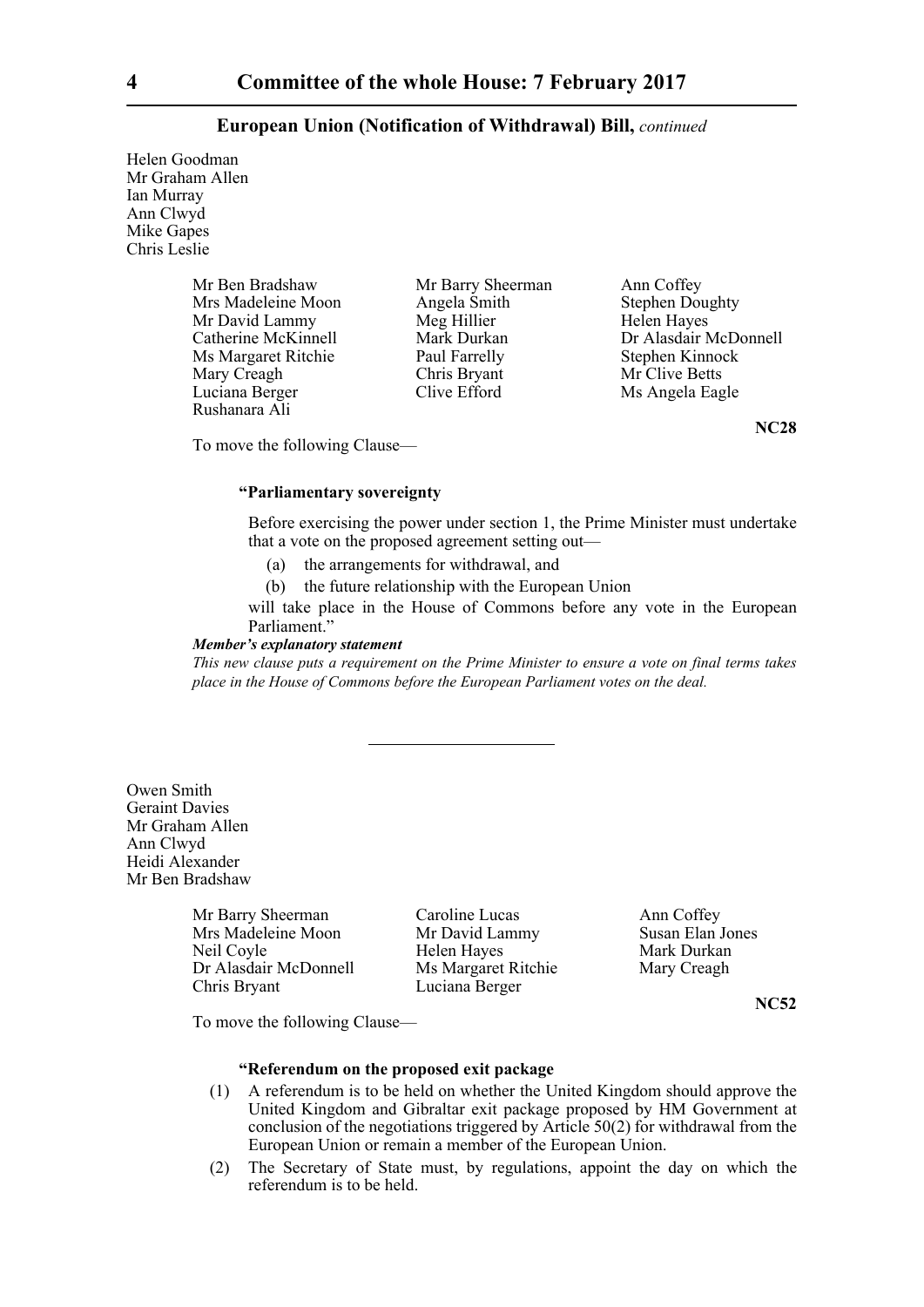- (3) The day appointed under subsection (2)—
	- (a) must not be 4 May 2017;
	- (b) must not be between 1 November 2017 and 1 January 2018;
	- (c) must not be 3 May 2018;
	- (d) must not be 2 May 2019; and
	- (e) must be more than three months before 7 May 2020.
- (4) The question that is to appear on the ballot papers is— "Do you support the Government's proposed United Kingdom and Gibraltar exit package for negotiating withdrawal from the European Union or Should the United Kingdom remain a member of the European Union?"
- (5) The alternative answers to that question that are to appear on the ballot papers are—

"Support the Government's proposed exit package Remain a member of the European Union".

- (6) In Wales, the alternative answers to that question must also appear in Welsh.
- (7) The Secretary of State must by regulations made by statutory instrument subject to annulment by resolution of either House of Parliament specify the wording in Welsh of the alternative answers to that question.
- (8) The Secretary of State may make regulations by statutory instrument on the conduct of the referendum."

Helen Goodman Mike Gapes Chris Leslie Mr Ben Bradshaw Ann Coffey Angela Smith

> Mr David Lammy Ms Karen Buck Sir Alan Meale Mary Creagh Chris Bryant<br>
> Luciana Berger Clive Efford Rushanara Ali

Lilian Greenwood Stephen Doughty Neil Coyle Helen Hayes Meg Hillier Catherine McKinnell Mark Durkan Dr Alasdair McDonnell Ms Margaret Ritchie<br>Mr Barry Sheerman Mr Graham Allen Paul Farrelly Mr Barry Sheerman Mr Graham Allen Paul Farrelly<br>
Mary Creagh Chris Bryant Mr Clive Betts Luciana Berger Clive Efford Kevin Brennan

**NC54**

To move the following Clause—

## **"Negotiating timeframe**

Before exercising the power under section 1, the Prime Minister must undertake that if Parliament does not approve the terms for withdrawal and the future relationship within 24 months of notifying the United Kingdom's intention to withdraw from the EU, she will request that the European Council extends the time period for negotiations."

## *Member's explanatory statement*

*This new clause makes provision for a situation in which negotiations have not been concluded or in which Parliament has not approved the deal either because of time constraints or because it has*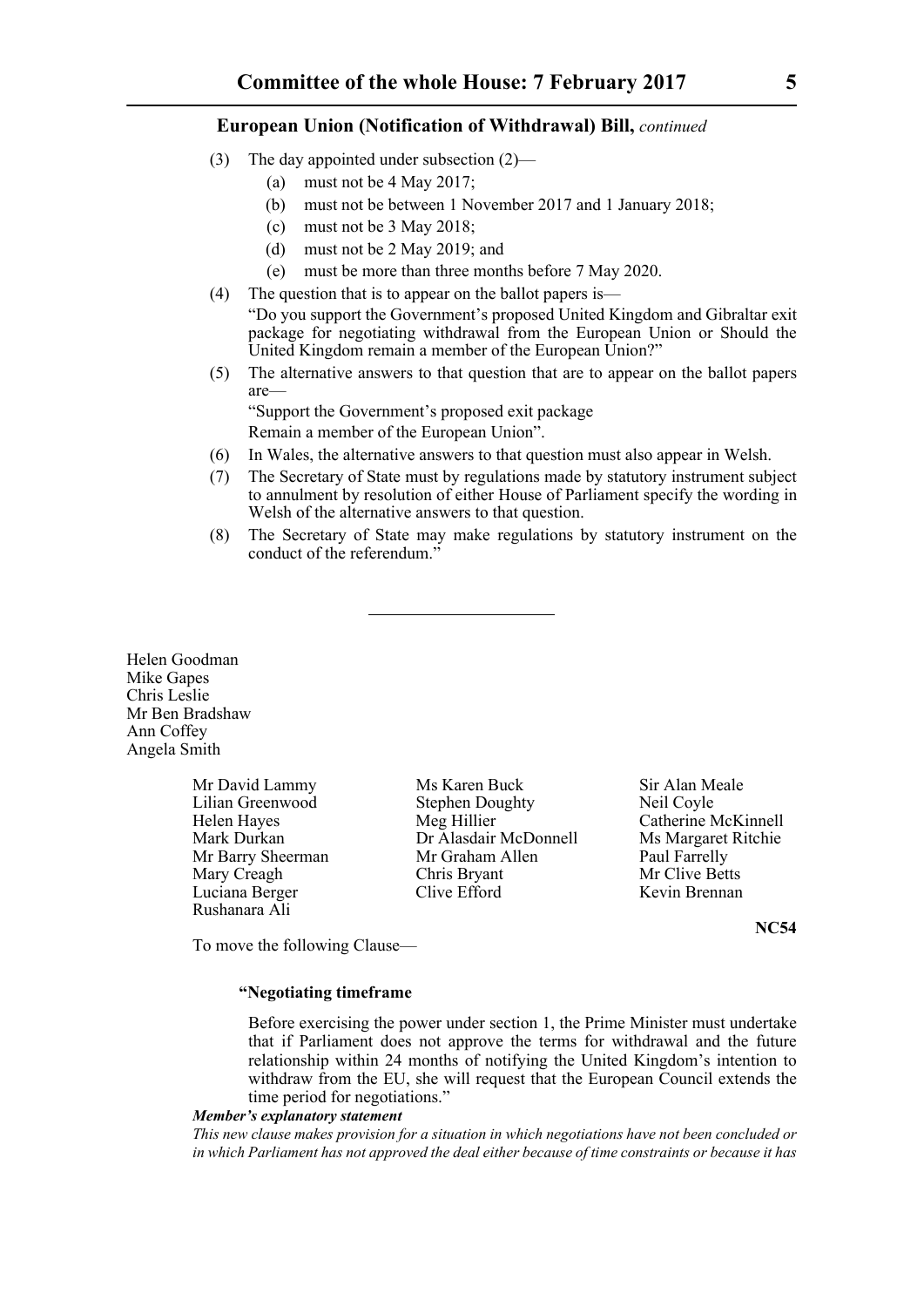*declined to give approval. In any of these situations the Prime Minister would seek extra time to continue negotiations with the EU.*

Helen Goodman Yvette Cooper Seema Malhotra Stephen Doughty Sir Alan Meale Alan Johnson

| Angela Smith          | Ŋ            |
|-----------------------|--------------|
| Catherine McKinnell   | V            |
| Helen Hayes           | N            |
| Sarah Olney           | $\mathsf{C}$ |
| Diana Johnson         | C            |
| Mr David Lammy        | N            |
| Meg Hillier           | I            |
| <b>Hywel Williams</b> | I            |
| Kevin Brennan         | J            |
| Mr Gavin Shuker       | k            |
| Jim Fitzpatrick       | A            |
| Yasmin Qureshi        | F            |
| Kerry McCarthy        | k            |
| <b>Stephen Timms</b>  | A            |

Ar Barry Sheerman Paul Farrelly Saroline Lucas Mr Nick Clegg<br>
Shris Bryant Mr Ben Bradsh Mr Clive Betts Maria Eagle Luciana Berger Clive Efford<br>Liz Saville Roberts Clouthan Edwards iz Saville Roberts Franch Pugh Natalie McGarry<br>Keith Vaz Kate Green Ann Coffey Michelle Thomson Rachael Maskell Lilian Greenwood Keith Vaz Rushanara Ali Albert Owen

Aike Gapes Mr Graham Allen<br>
Mr David Hanson<br>
Mr David Hanson Mr David Hanson Mr Ben Bradshaw Kate Green

**NC99**

To move the following Clause—

## **"Parliamentary approval of the final terms of withdrawal from the EU**

The United Kingdom shall withdraw from the EU once either—

- (a) Royal Assent is granted to an Act of Parliament that approves—
	- (i) the arrangements for withdrawal, and
	- (ii) the future relationship between the United Kingdom and the EU as agreed to between the United Kingdom and EU, or
- (b) Royal Assent is granted to an Act of Parliament that approves the United Kingdom's withdrawal without an agreement being reached between the United Kingdom and the EU."

#### *Member's explanatory statement*

*This new clause aims to embed parliamentary sovereignty throughout the process and requires primary legislation to give effect to any agreement on withdrawal or for withdrawal without such an agreement.*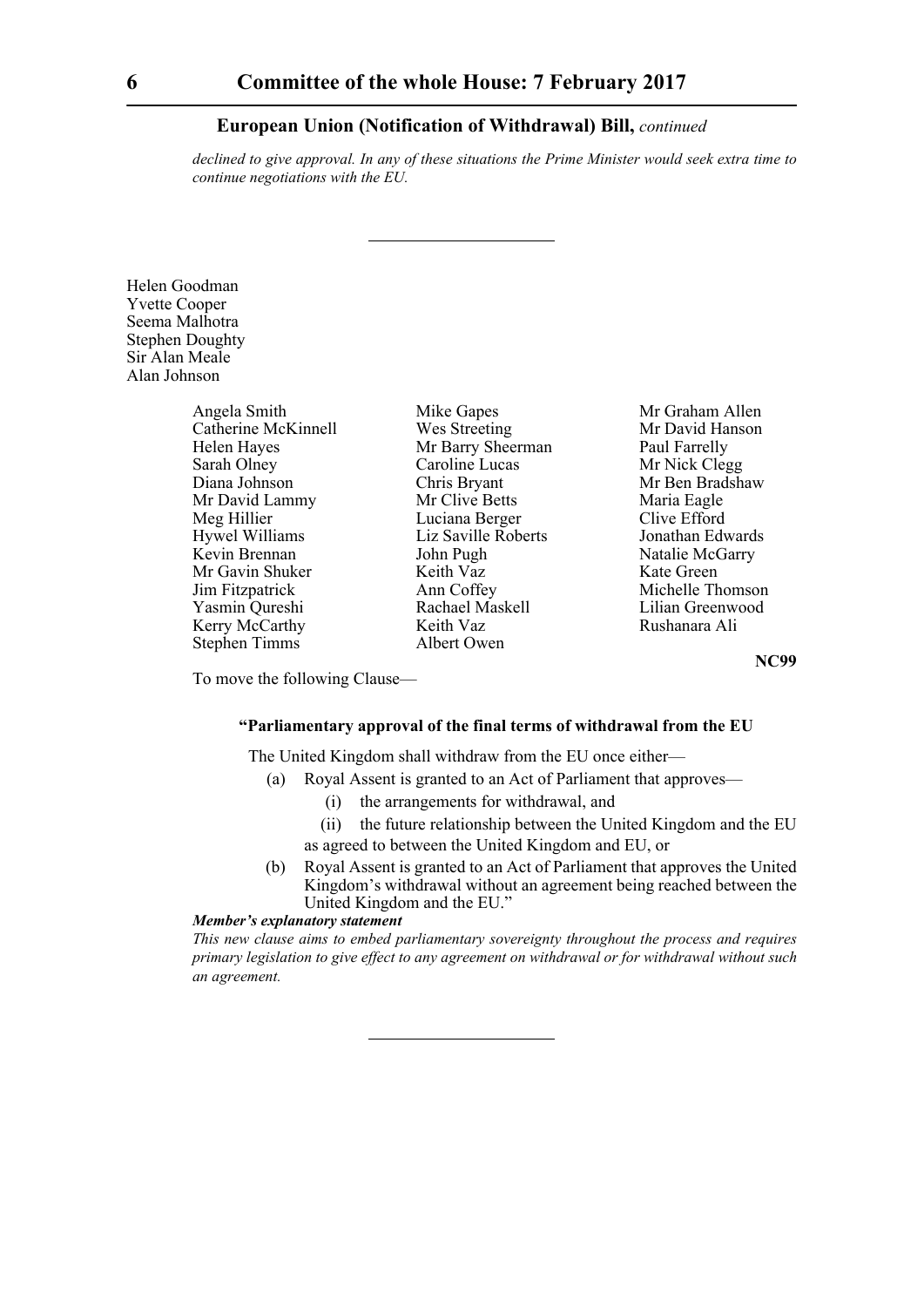Chris Leslie Stephen Doughty Helen Hayes Angela Smith Mike Gapes Mrs Madeleine Moon

| Mr Ben Bradshaw       | Stella Creasy        | Ann Coffey   |
|-----------------------|----------------------|--------------|
| Paul Farrelly         | Mr David Lammy       | Jim Dowd     |
| Catherine McKinnell   | Rushanara Ali        | Mark Durka   |
| Dr Alasdair McDonnell | Ms Margaret Ritchie  | Wes Streeti  |
| Mr Barry Sheerman     | Mr Graham Allen      | Paul Farrell |
| Mr Nick Clegg         | Emma Reynolds        | Mary Creag   |
| Chris Bryant          | Mr Ben Bradshaw      | Helen Good   |
| Maria Eagle           | Meg Hillier          | Luciana Bei  |
| Lilian Greenwood      | <b>Stephen Timms</b> |              |

rk Durkan es Streeting al Farrelly rv Creagh len Goodman ciana Berger

**NC110**

To move the following Clause—

## **"Future relationship with the European Union**

- (1) Following the exercise of the power in section 1, any new Treaty or relationship with the European Union must not be concluded unless the proposed terms have been subject to approval by resolution of each House of Parliament.
- (2) In the case of any new Treaty or relationship with the European Union, the proposed terms must be approved by resolution of each House of Parliament before they are agreed with the European Commission, with a view to their approval by the European Parliament or the European Council."

#### *Member's explanatory statement*

*This new clause seeks to ensure that Parliament must give approval to any new deal or Treaty following the negotiations in respect of the triggering of Article 50(2), and that any new Treaty or relationship must be approved by Parliament in advance of final agreement with the European Commission, European Parliament or European Council.*

Tim Farron Mr Nick Clegg Tom Brake Mr Alistair Carmichael Caroline Lucas Mark Durkan

Dr Alasdair McDonnell Ms Margaret Ritchie

**NC131**

To move the following Clause—

## **"Referendum on the proposed new agreement with the EU**

- (1) A referendum is to be held on whether the United Kingdom should approve the United Kingdom and Gibraltar exit package proposed by HM Government at conclusion of the negotiations triggered by Article 50(2) for withdrawal from the European Union or remain a member of the European Union.
- (2) The Secretary of State must, by regulations, appoint the day on which the referendum is to be held.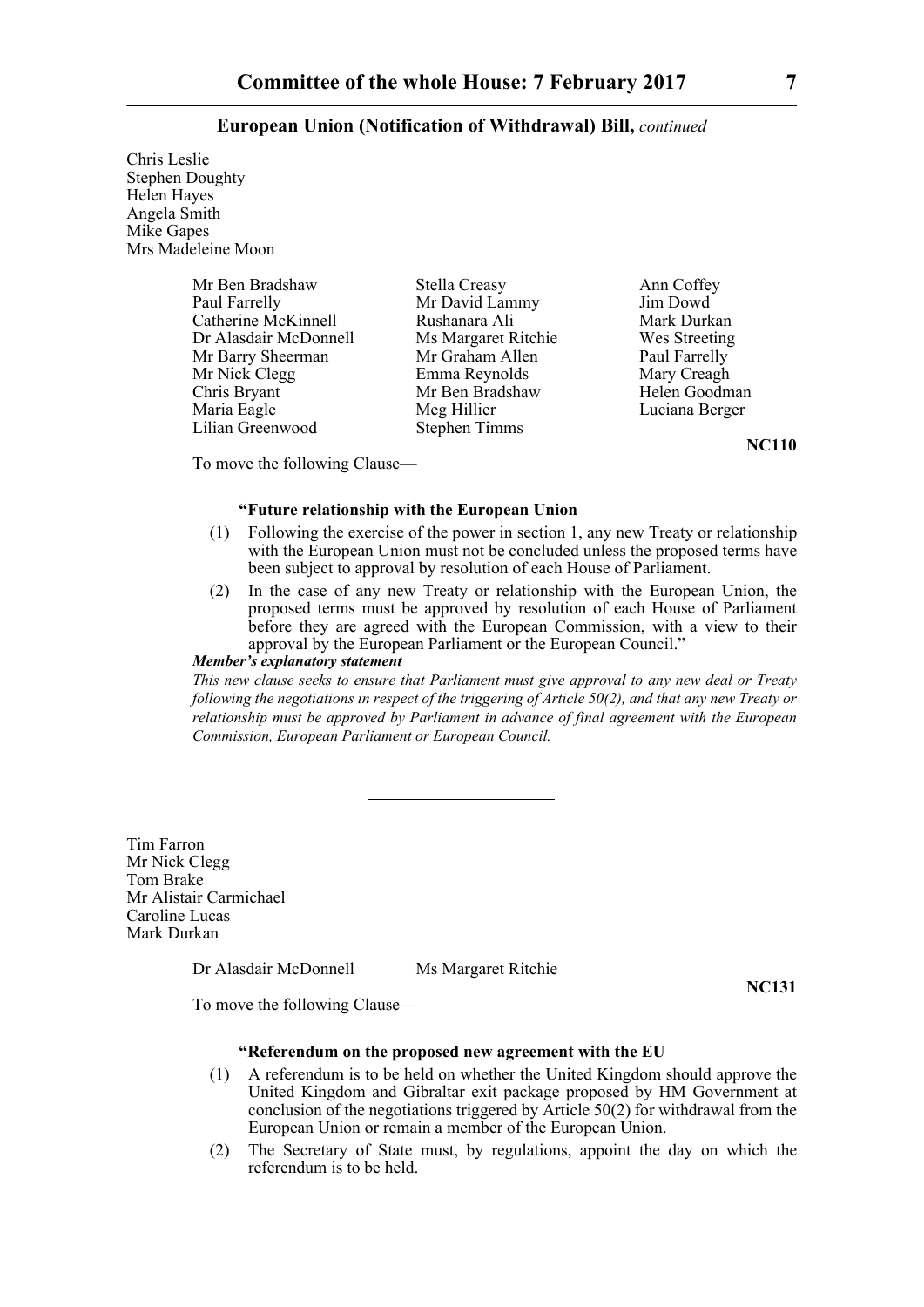- (3) The question that is to appear on the ballot papers is— "Do you support the Government's proposed new agreement between the United Kingdom and Gibraltar and the European Union or Should the United Kingdom remain a member of the European Union?"
- (4) The Secretary of State may make regulations by statutory instrument on the conduct of the referendum."

Mr Pat McFadden Liz Kendall Angela Smith Mr Ben Bradshaw Stephen Doughty Mr David Lammy

| Helen Hayes           | K |
|-----------------------|---|
| Mike Gapes            | N |
| Ian Murray            | А |
| Mr Andrew Smith       | C |
| Dr Alasdair McDonnell | N |
| Mr Barry Sheerman     | N |
| Phil Wilson           | C |
| Emma Reynolds         | N |
| Seema Malhotra        | N |
| Clive Efford          | N |
| Lilian Greenwood      | K |
| Norman Lamb           |   |

Xate Green Neil Coyle<br>Ar Chuka Ummuna dan Stella Creasy Ar Chuka Ummuna Ian Murray Alison McGovern Ann Coffey Mr Andrew Smith Catherine McKinnell Mark Durkan As Margaret Ritchie Ar Graham Allen Paul Farrelly Phil Wilson Coaker Vernon Coaker Aary Creagh Chris Bryant Aeg Hillier Luciana Berger As Angela Eagle Stephen Kinnock Lilian Greenwood Keith Vaz

**NC137**

To move the following Clause—

#### **"Future relationship with the European Union**

- (1) Following the exercise of the power in Section 1, any new treaty or relationship with the European Union must be subject to the express approval of Parliament.
- (2) In the event of Parliament declining to approve the new treaty or relationship set out in subsection (1), Her Majesty's Government shall seek to negotiate an alternative new agreement with the European Union."

#### *Member's explanatory statement*

*The Prime Minister has guaranteed that Parliament will have a vote on the final deal between the UK and the EU. This new clause is intended to make that vote meaningful by ensuring that if Parliament votes against the terms of such a deal, the Government shall try to negotiate an alternative future trading agreement and shall not default without agreement to the World Trade Organisation rules.*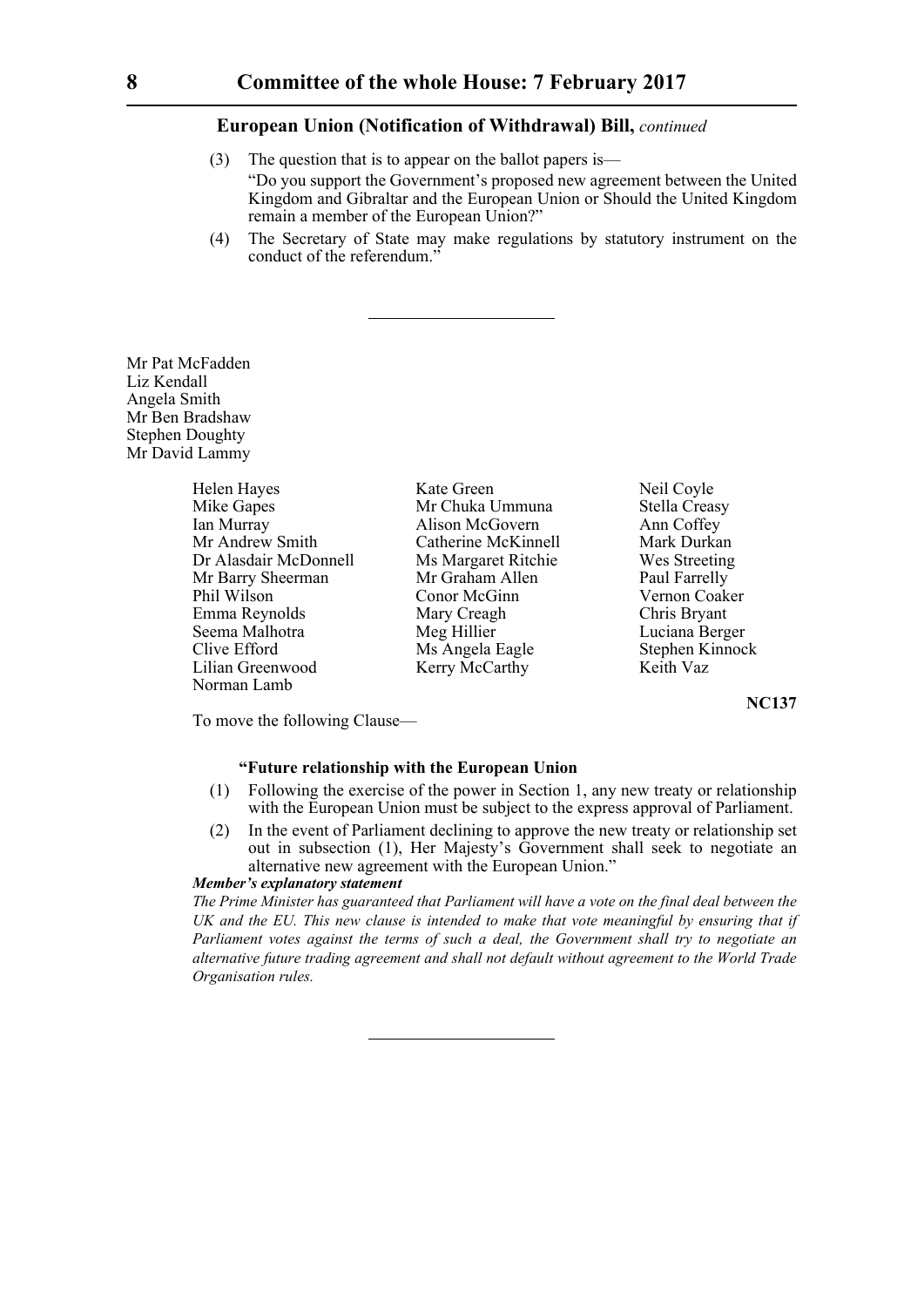Chris Leslie Mr David Lammy Helen Goodman Meg Hillier Stephen Kinnock

To move the following Clause—

## **"Parliamentary approval—tariffs**

- (1) Any proposals emerging following the exercise of the power in section 1 for the imposition of tariffs by Her Majesty's Government that are new, amended, or transposed from the European Union, or for the rescission of tariffs, shall not be ratified except by resolution of both Houses of Parliament.
- (2) The process of amending the World Trade Organisation schedules of tariff commitments shall be not be ratified except by resolution of both Houses of Parliament."

#### *Member's explanatory statement*

*This new clause ensures that the imposition of tariffs by the United Kingdom Government and the proposals placed before the World Trade Organisation setting our schedules of commitments shall be subject to the express approval of Parliament.*

Chris Leslie Mr David Lammy Meg Hillier

To move the following Clause—

## **"Request for Suspension of Authorisation**

If Parliament has not approved terms on which the UK will leave the European Union within the two years specified in Clause 3 of Article 50 of the Lisbon Treaty, or any extension of the negotiation period agreed in accordance with that clause, then the Government must request the European Council to consider the notification authorised by this Act as suspended."

#### *Member's explanatory statement*

*This new clause would require that Her Majesty's Government request the European Council to suspend the notification of the United Kingdom's intention to leave the European Union if Parliament does not approve the terms of departure.*

**NC156**

**NC175**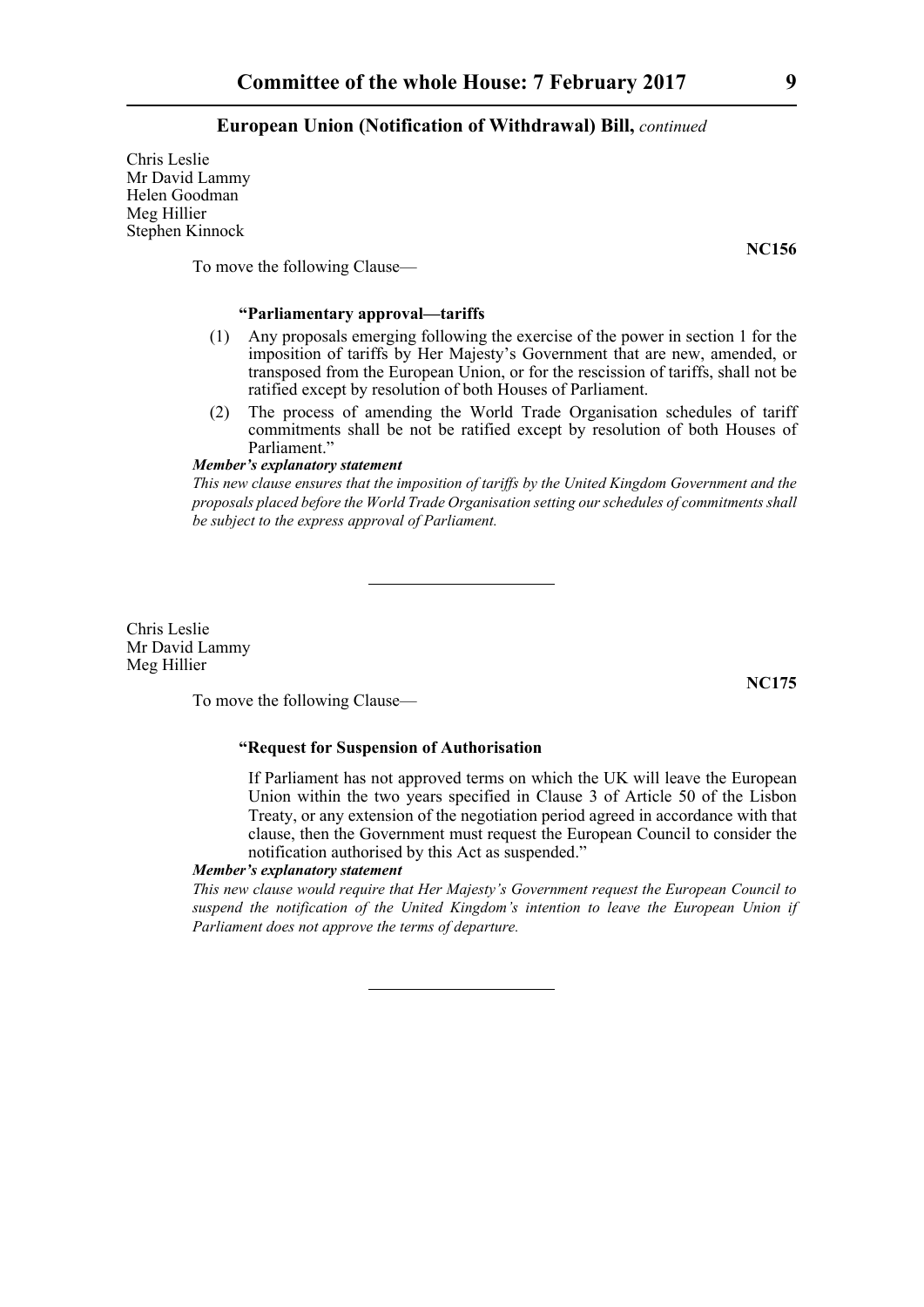Stephen Gethins Alex Salmond Angus Robertson Joanna Cherry Ms Tasmina Ahmed-Sheikh Mike Weir

Caroline Lucas Mike Gapes

**NC180**

To move the following Clause—

## **"UK—EU membership: reset (No.2)**

The Prime Minister may not exercise the power under section 1(1) until she has sought an undertaking from the European Council that failure by the Parliament of the United Kingdom to approve the terms of exit for the UK will result in the maintenance of UK membership on existing terms."

Seema Malhotra Mr Barry Sheerman Mike Gapes Stephen Kinnock

**NC182**

To move the following Clause—

#### **"Parliamentary approval for agreements with the Union**

- (1) Where a Minister of the Crown proposes to conclude an agreement with the European Union setting out the arrangements for the withdrawal of the United Kingdom from the European Union—
	- (a) the Secretary of State must lay before Parliament a statement of the proposed terms of the agreement, and
	- (b) no Minister of the Crown may conclude any such agreement unless the proposed terms have been approved by resolution of both Houses.
- (2) The requirements of subsection (1) also apply where a Minister of the Crown proposes to conclude an agreement with the European Union for the future relationship of the United Kingdom with the European Union.
- (3) In the case of a proposed agreement setting out the arrangements for the withdrawal of the United Kingdom from the European Union, the statement under subsection (1)(a) must be laid before the proposed terms are agreed with the Commission with a view to their approval by the European Parliament or the Council.
- (4) In laying a statement before Parliament under subsection (1)(a), Her Majesty's Government shall have regard to the requirements of Parliament for adequate time to consider the statement before the proposed terms are put to each House for approval under subsection  $(1)(b)$ ."

## *Member's explanatory statement*

*This new clause is an alternative version of NC1 which provides for additional time being allowed for consideration by Parliament of the proposed terms of the agreement before the vote.*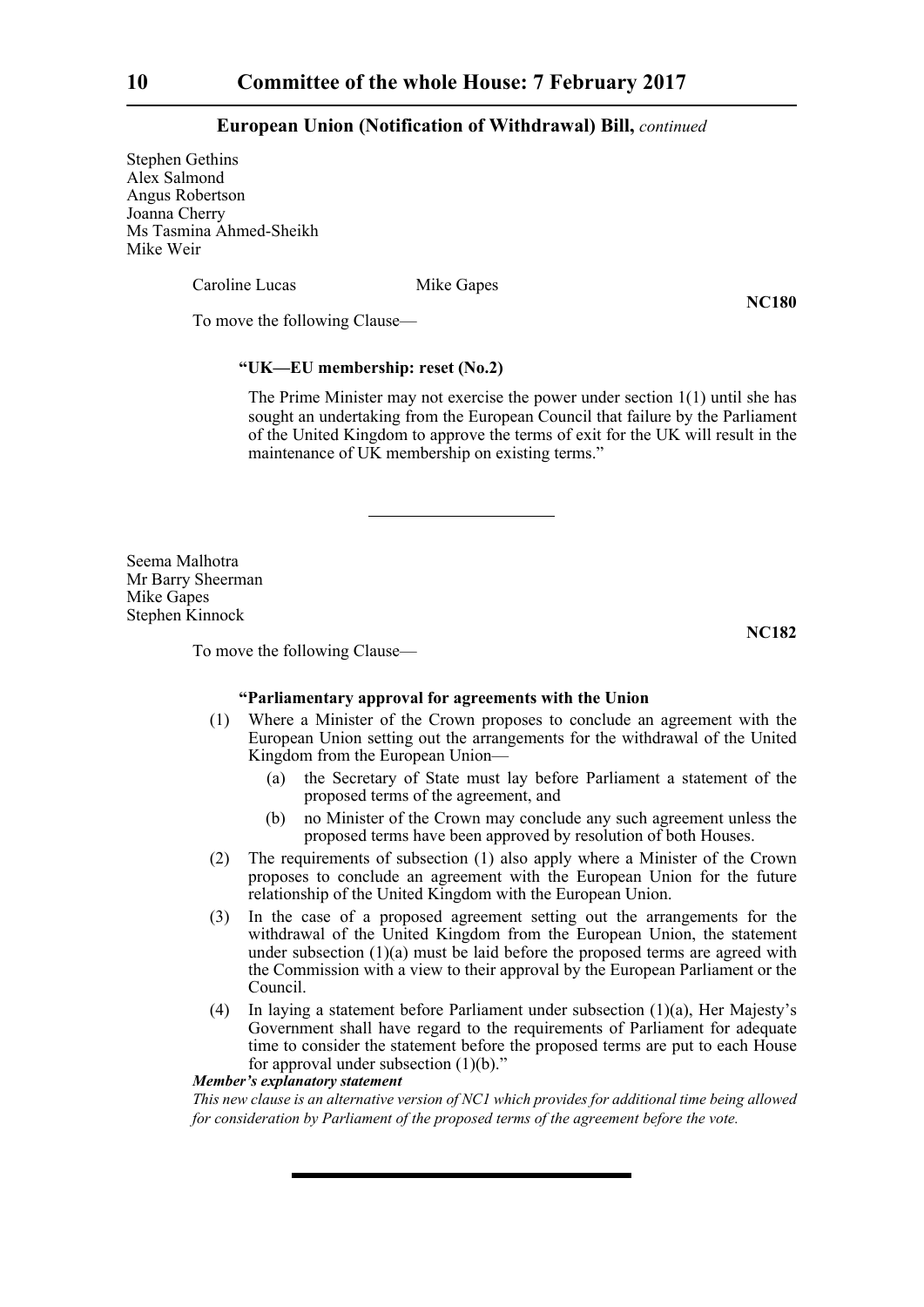*NEW CLAUSES AND NEW SCHEDULES RELATING TO IMPACT ASSESSMENTS*

Jeremy Corbyn Mr Nicholas Brown Keir Starmer Paul Blomfield Jenny Chapman Matthew Pennycook

| Mr Graham Allen        | Ian Murray          | Ann Clwyd                 |
|------------------------|---------------------|---------------------------|
| Valerie Vaz            | Heidi Alexander     | Mike Gapes                |
| Mr Ben Bradshaw        | Mrs Madeleine Moon  | Angela Smith              |
| <b>Stephen Doughty</b> | Mr David Lammy      | Owen Smith                |
| Sarah Champion         | Helen Goodman       | Seema Malhotra            |
| Vernon Coaker          | Mr David Lammy      | Helen Hayes               |
| Meg Hillier            | Stella Creasy       | Albert Owen               |
| Mr Andrew Smith        | Catherine McKinnell | Mark Durkan               |
| Dr Alasdair McDonnell  | Ms Margaret Ritchie | Wes Streeting             |
| Mr David Hanson        | Mr Barry Sheerman   | Conor McGinn              |
| Phil Wilson            | Mr Pat McFadden     | Luciana Berger            |
| Clive Efford           | Ms Angela Eagle     | Stephen Kinnock           |
| Rachael Maskell        | Lilian Greenwood    | Kerry McCarthy            |
| Rushanara Ali          | Caroline Flint      | Dr Roberta Blackman-Woods |
| <b>Tracy Brabin</b>    |                     |                           |

**NC5**

To move the following Clause—

## **"Impact assessments**

- (1) The Prime Minster may not give notice under section 1 until either—
	- (a) HM Treasury has published any impact assessment it has conducted since 23 June 2016 on the United Kingdom's future trading relationship with the European Union, or,
	- (b) HM Treasury has laid a statement before both Houses of Parliament declaring that no such assessment has been conducted since 23 June 2016."

#### *Member's explanatory statement*

*This new clause requires the Government to publish any recently conducted Treasury impact assessments of different trading models with the European Union.*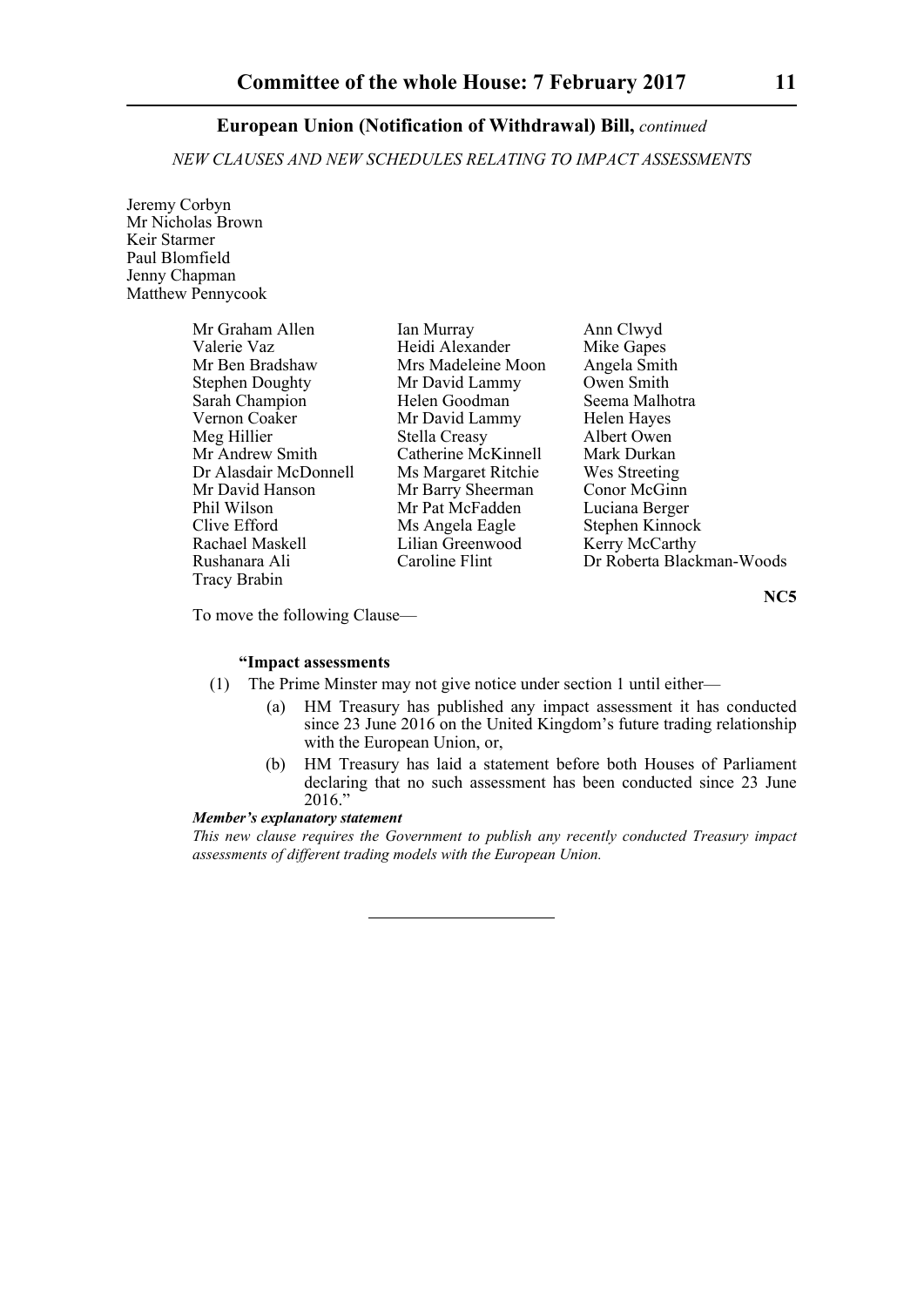Helen Goodman Mr Graham Allen Ian Murray Ann Clwyd Mike Gapes Chris Leslie

| Mr Ben Bradshaw    | Caroline Lucas        | Ann Coffey             |
|--------------------|-----------------------|------------------------|
| Mrs Madeleine Moon | Angela Smith          | <b>Stephen Doughty</b> |
| Mr David Lammy     | Seema Malhotra        | Helen Hayes            |
| Meg Hillier        | Stella Creasy         | Catherine McKinnell    |
| Mark Durkan        | Dr Alasdair McDonnell | Ms Margaret Ritchie    |
| Mr Barry Sheerman  | Paul Farrelly         | Mary Creagh            |
| Chris Bryant       | Mr Clive Betts        | Luciana Berger         |
| Clive Efford       | Ms Angela Eagle       |                        |

**NC42**

To move the following Clause—

## **"Equality—impact assessment**

Before exercising the power under section 1, the Prime Minister must undertake that she will publish an equality impact assessment, 18 months after this Act receives Royal Assent or prior to a vote on the negotiations in the European Parliament, whichever is sooner."

#### *Member's explanatory statement*

*This new clause requires the Prime Minister to publish an equality impact assessment in good time before Parliament votes on the final agreement.*

Helen Goodman Mr Graham Allen Ian Murray Ann Clwyd Mike Gapes Chris Leslie

> Mr Ben Bradshaw Caroline Lucas Mrs Madeleine Moon Angela Smith Stephen Doughty Mr David Lammy Seema Malhotra **Helen Hayes** Meg Hillier Stella Creasy Catherine McKinnell Mark Durkan Dr Alasdair McDonnell Ms Margaret Ritchie Wes Streeting Mr Barry Sheerman Paul Farrelly Emma Reynolds Mary Creagh Chris Bryant Mr Clive Betts<br>
> Luciana Berger Clive Efford Ms Angela Eag Luciana Berger Clive Efford Ms Angela Eagle Rushanara Ali

**NC43**

To move the following Clause—

## **"Customs Union—impact assessment**

(1) Before exercising the power under section 1, the Prime Minister must undertake that she will publish an impact assessment of the effect of leaving the Customs Union on the United Kingdom.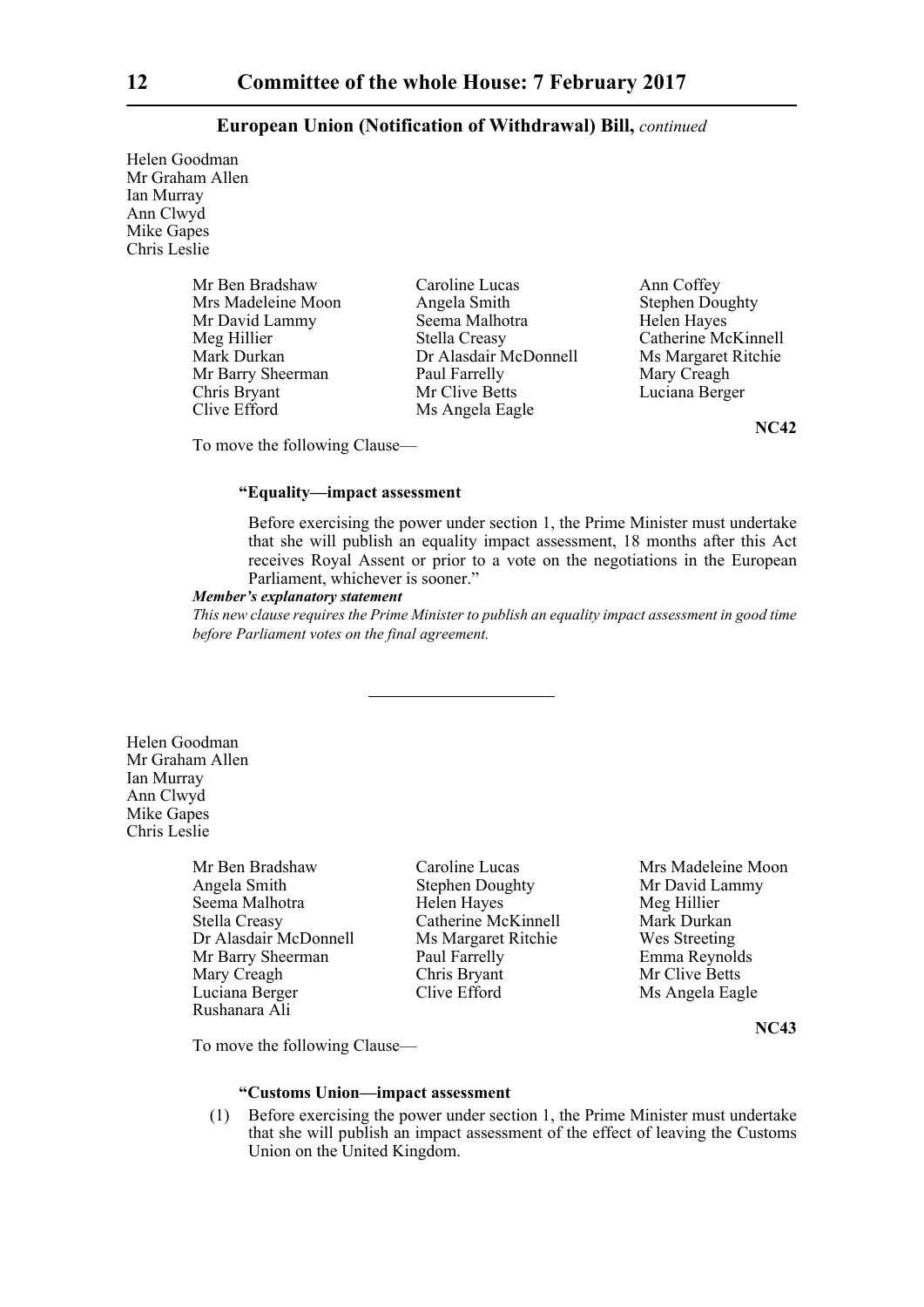(2) The impact assessment in subsection (1) shall be laid before Parliament 18 months after this Act receives Royal Assent or prior to a vote on the negotiations in the European Parliament, whichever is sooner."

#### *Member's explanatory statement*

*This new clause requires the Prime Minister to publish an impact assessment of leaving the Customs Union (independently of decisions on the Single Market) in good time before Parliament votes on the final agreement.*

Helen Goodman Mr Graham Allen Ian Murray Ann Clwyd Mike Gapes Chris Leslie

> Mr Ben Bradshaw Caroline Lucas Ann Coffey<br>
> Mrs Madeleine Moon Angela Smith Stephen Doughty Mr David Lammy Seema Malhotra Seema Malhotra Hayes Seema Malhotra Hayes Seema Malhotra Hayes Seema Malhotra Hayes Seema Malhotra Hayes Seema Malhotra Hayes Seema Malhotra Hayes Seema Malhotra Hayes Seema Malhotra Hayes See

Mrs Madeleine Moon Angela Smith Stephen Doughty Stephen Doughty Stephen Doughty Stephen Doughty Seema Malhotra Meg Hillier Stella Creasy Catherine McKinnell<br>Mark Durkan Dr Alasdair McDonnell Ms Margaret Ritchie Dr Alasdair McDonnell Ms Margaret Ritchie Wes Streeting Mr Barry Sheerman Paul Farrelly Mary Creagh Chris Bryant Mr Clive Betts Luciana Berger Clive Efford Ms Angela Eagle

**NC44**

To move the following Clause—

#### **"Supply Chains—impact assessment**

Before exercising the power under section 1, the Prime Minister must undertake that she will publish an impact assessment of the risks to supply chains presented by the introduction of non-tariff custom barriers, 18 months after this Act receives Royal Assent or prior to a vote on the negotiations in the European Parliament, whichever is the sooner."

#### *Member's explanatory statement*

*This new clause requires the Prime Minister to publish an impact assessment on the risk to supply chains from any new non-tariff barriers in good time before Parliament votes on the final agreement.*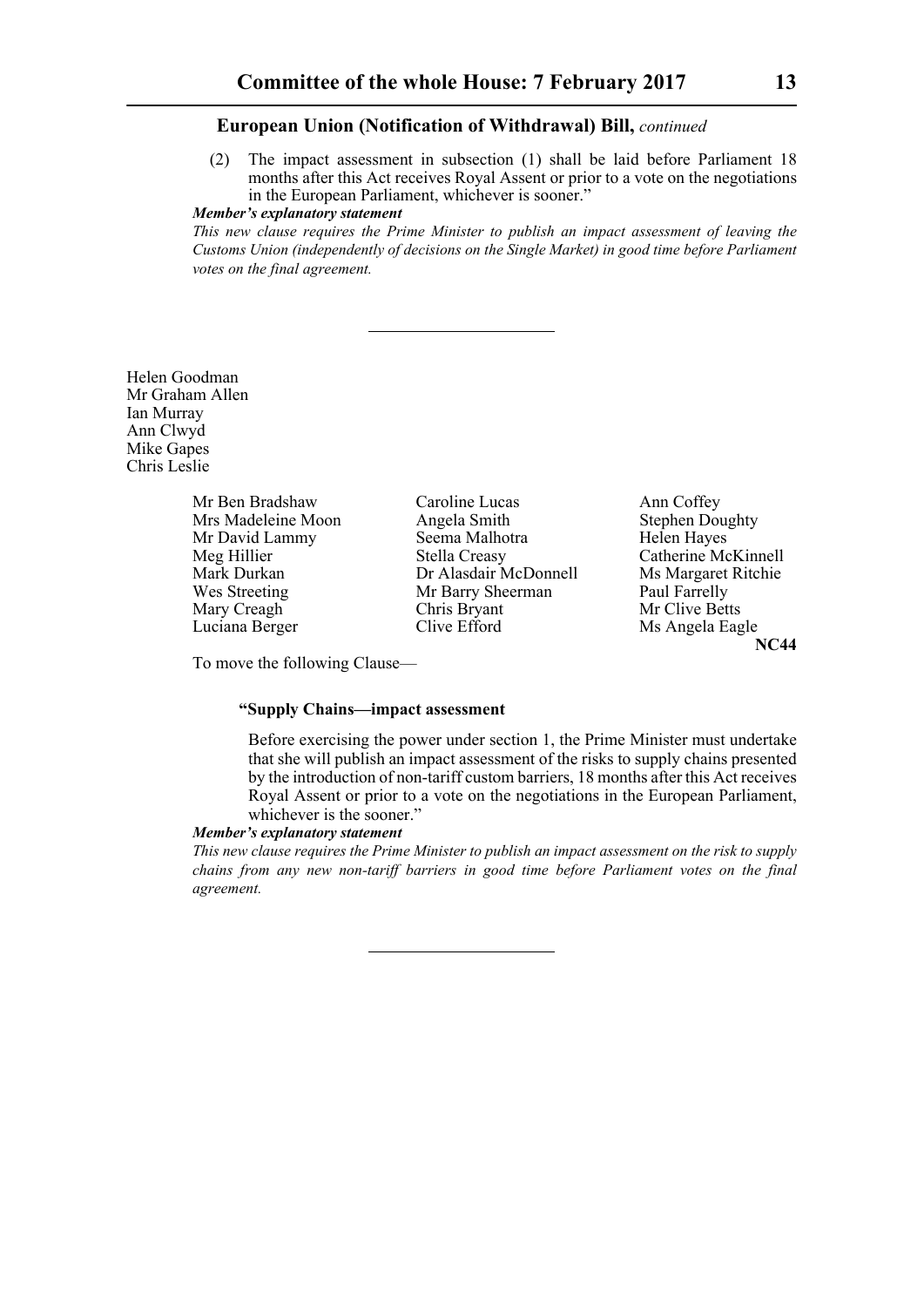Helen Goodman Mr Graham Allen Ian Murray Ann Clwyd Mike Gapes Chris Leslie

> Mr Ben Bradshaw Caroline Lucas Ann Coffey<br>
> Mrs Madeleine Moon Angela Smith Stephen Doughty Mrs Madeleine Moon Angela Smith Stephen Doughty Stephen Doughty Stephen Doughty Stephen Stephen Naves Mr David Lammy Seema Malhotra Hayes Seema Malhotra Hayes Seema Malhotra Hayes Seema Malhotra Hayes Seema Malhotra H Meg Hillier Stella Creasy Mr Andrew Smith<br>Catherine McKinnell Mark Durkan Dr Alasdair McDo Ms Margaret Ritchie Mr Barry Sheerman Paul Farrelly<br>
> Chris Bryant Rachael Maskell Mr Clive Betts Luciana Berger Clive Efford Ms Angela Eagle Rushanara Ali

Rachael Maskell

Mark Durkan Dr Alasdair McDonnell<br>
Mr Barry Sheerman Paul Farrelly

**NC45**

To move the following Clause—

## **"Environmental protection—impact assessment**

Before exercising the power under section 1, the Prime Minister must undertake that she will publish an impact assessment of the effect on—

- (a) environmental protection standards,
- (b) farm business viability,
- (c) animal welfare standards,
- (d) food security, and
- (e) food safety

18 months after this Act receives Royal Assent or prior to a vote on the negotiations in the European Parliament, whichever is the sooner."

#### *Member's explanatory statement*

*This new clause requires the Prime Minister to publish an impact assessment on environmental standards, farm viability and food safety in good time before Parliament votes on the final agreement.*

Helen Goodman Mr Graham Allen Ian Murray Ann Clwyd Mike Gapes Chris Leslie

> Mr Ben Bradshaw Caroline Lucas Ann Coffey Mrs Madeleine Moon Angela Smith Stephen Doughty Mr David Lammy Seema Malhotra Helen Hayes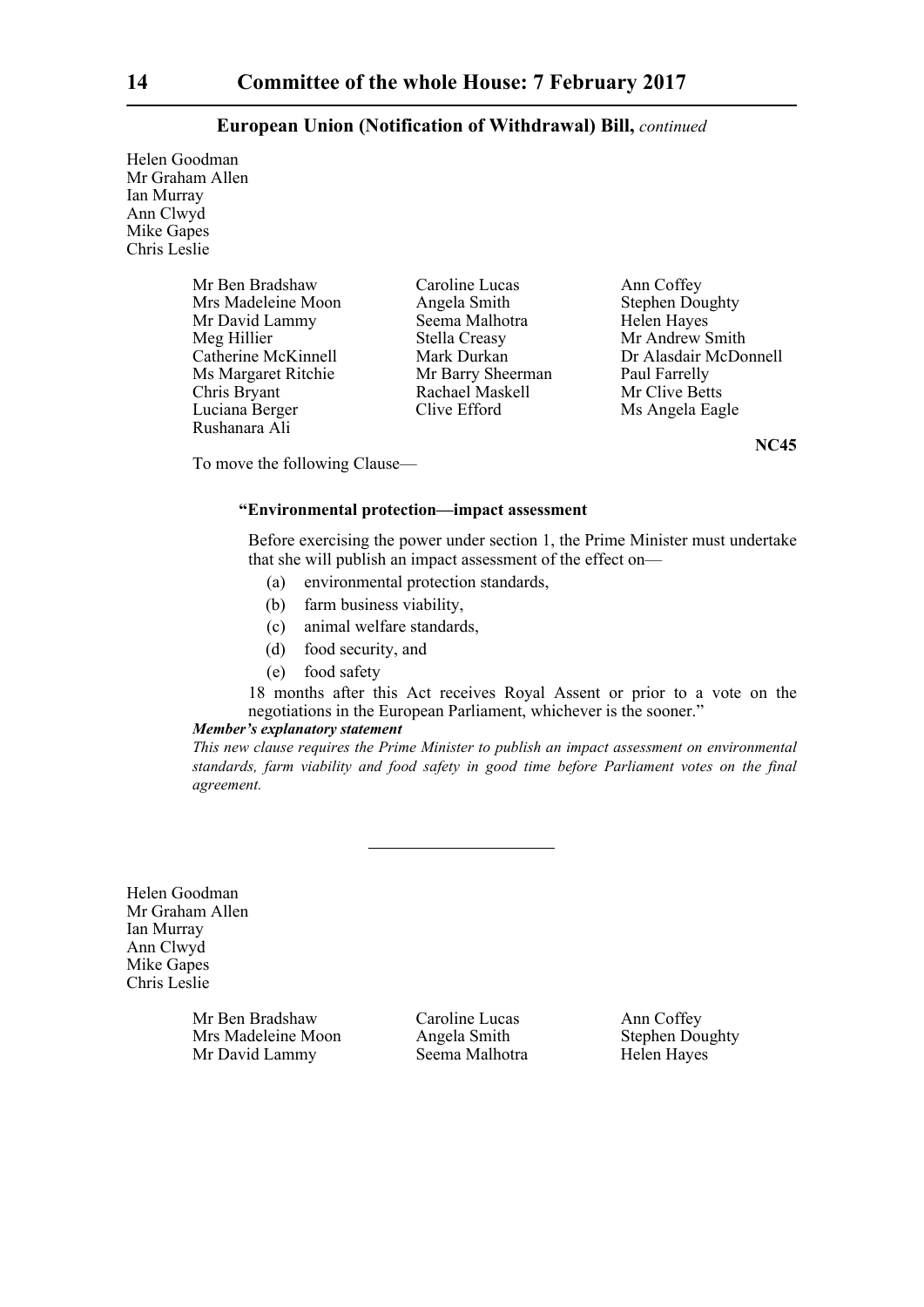Meg Hillier Stella Creasy Mr Andrew Smith<br>Catherine McKinnell Mark Durkan Dr Alasdair McDo Ms Margaret Ritchie Mr Barry Sheerman Paul Farrelly Rachael Maskell Mr Clive Betts Luciana Berger Clive Efford Ms Angela Eagle Rushanara Ali

Catherine McKinnell Mark Durkan Dr Alasdair McDonnell **NC46**

To move the following Clause—

#### **"Climate change—impact assessment**

Before exercising the power under section 1, the Prime Minister must undertake that she will publish an impact assessment of the value of participation in the EU Emissions Trading Scheme and the Single Energy Market in achieving our climate change commitments, 18 months after this Act receives Royal Assent or prior to a vote on the negotiations in the European Parliament, whichever is the sooner."

## *Member's explanatory statement*

*This new clause requires the Prime Minister to publish an impact assessment on climate change objectives and the contribution of the Emissions Trading System and the energy market to meeting these in good time before Parliament votes on the final agreement.*

Helen Goodman Mr Graham Allen Ian Murray Ann Clwyd Mike Gapes Chris Leslie

> Mr Ben Bradshaw Mr Barry Sheerman Caroline Lucas Ms Angela Eagle

Ann Coffey Angela Smith Stephen Doughty Mr David Lammy Seema Malhotra Mrs Madeleine Moon Helen Hayes **Meg Hillier** Stella Creasy<br>Mr Andrew Smith **Stella Creasy**<br>Dr Alasdair McDonnell Baul Farrelly Dr Alasdair McDonnell Paul Farrelly Diana Johnson Mary Creagh Rachael Maskell Mr Clive Betts **Luciana Berger** Clive Efford

**NC47**

To move the following Clause—

## **"Research and Development collaboration—impact assessment**

Before exercising the power under section 1, the Prime Minister must undertake that she will publish an impact assessment of the effect of—

- (a) leaving Horizon 2020, and
- (b) setting up alternative arrangements for international collaboration on research and development by universities and other institutions

18 months after this Act receives Royal Assent or prior to a vote on the negotiations in the European Parliament, whichever is the sooner."

#### *Member's explanatory statement*

*This new clause requires the Prime Minister to publish an impact assessment on leaving Horizon*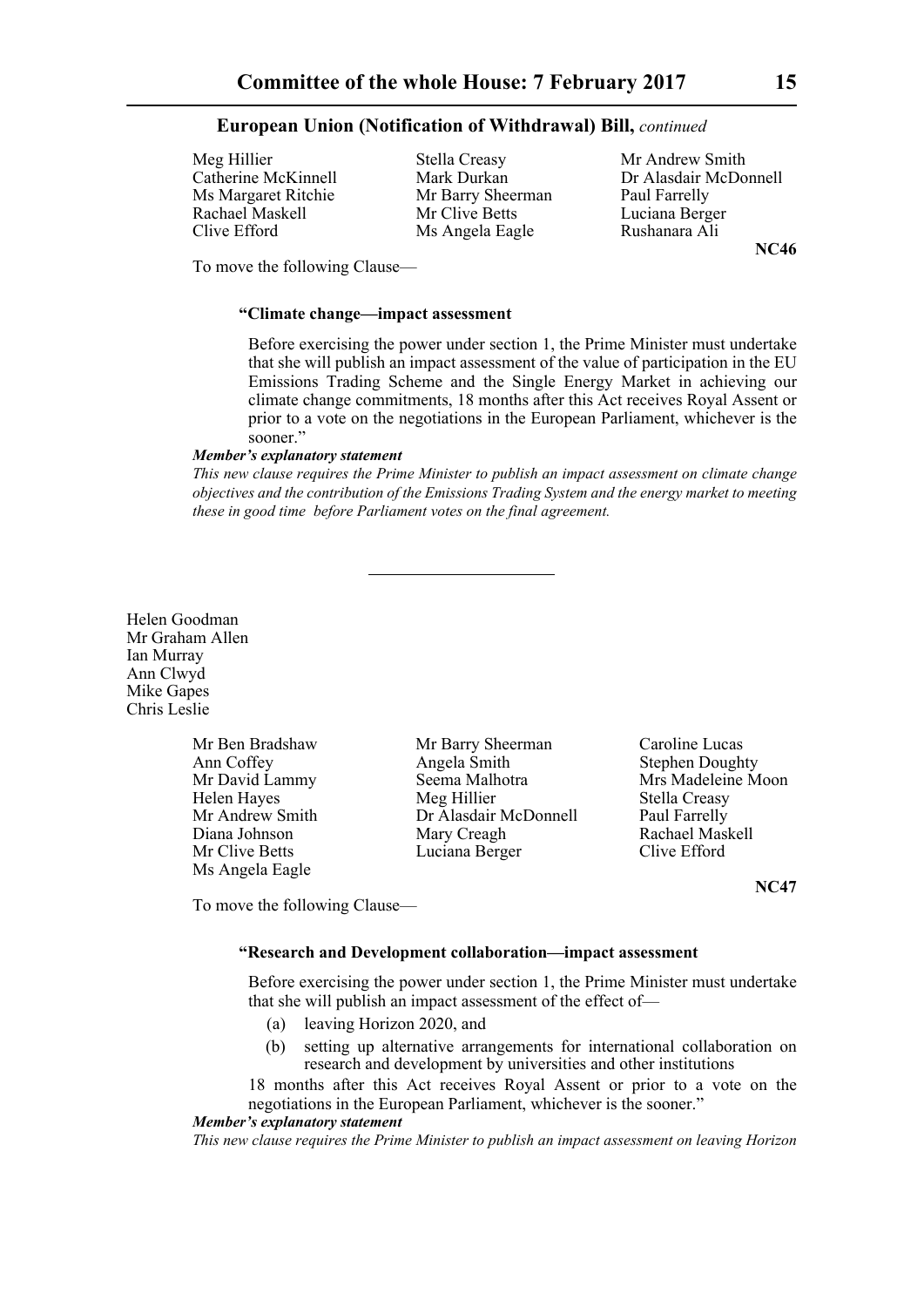*2020 and alternative Research and Development collaborations in good time before Parliament votes on the final agreement.*

Helen Goodman Mr Graham Allen Ian Murray Ann Clwyd Mike Gapes Chris Leslie

> Mr Ben Bradshaw Mr Barry Sheerman Caroline Lucas<br>
> Ann Coffey Angela Smith Stephen Dough Mr David Lammy Seema Malhotra Mrs Madeleine Moon Helen Hayes Meg Hillier Stella Creasy<br>
> Diana Johnson Paul Farrelly Diana Johnson Dr Alasdair McDonnell Mary Creagh Chris Bryant Rachael Maskell Mr Pat McFadden Mr Clive Betts Luciana Berger<br>
> Clive Efford Ms Angela Eagle Keith Vaz Rushanara Ali

Ms Angela Eagle

**Stephen Doughty** 

**NC48**

To move the following Clause—

## **"Agencies—impact assessment**

- (1) Before exercising the power under section 1, the Prime Minister must undertake that she will publish impact assessments of—
	- (a) rescinding membership of the agencies listed in subsection (2), and
	- (b) setting up national arrangements in place of the agencies listed in subsection (2).
- (2) Subsection (1) applies to the—
	- (a) Agency for the Cooperation of Energy Regulaters (ACER),
	- (b) Office of the Body of European Regulators for Electronic Communications (BEREC Office),
	- (c) Community Plant Variety Office (CPVO),
	- (d) European Border and Coast Guard Agency (Frontex),
	- (e) European Agency for the operational management of large-scale IT systems in the area of freedom, security and justice (eu-LISA),
	- (f) European Asylum Support Office (EASO),
	- (g) European Aviation Safety Agency (EASA),
	- (h) European Banking Authority (EBA),
	- (i) European Centre for Disease Prevention and Control (ECDC),
	- (j) European Chemicals Agency (ECHA),
	- (k) European Environment Agency (EEA),
	- (l) European Fisheries Control Agency (EFCA),
	- (m) European Insurance and Occupational Pensions Authority (EIOPA),
	- (n) European Maritime Safety Agency (EMSA),
	- (o) European Medicines Agency (EMA),
	- (p) European Monitoring Centre for Drugs and Drug Addiction (EMCDDA),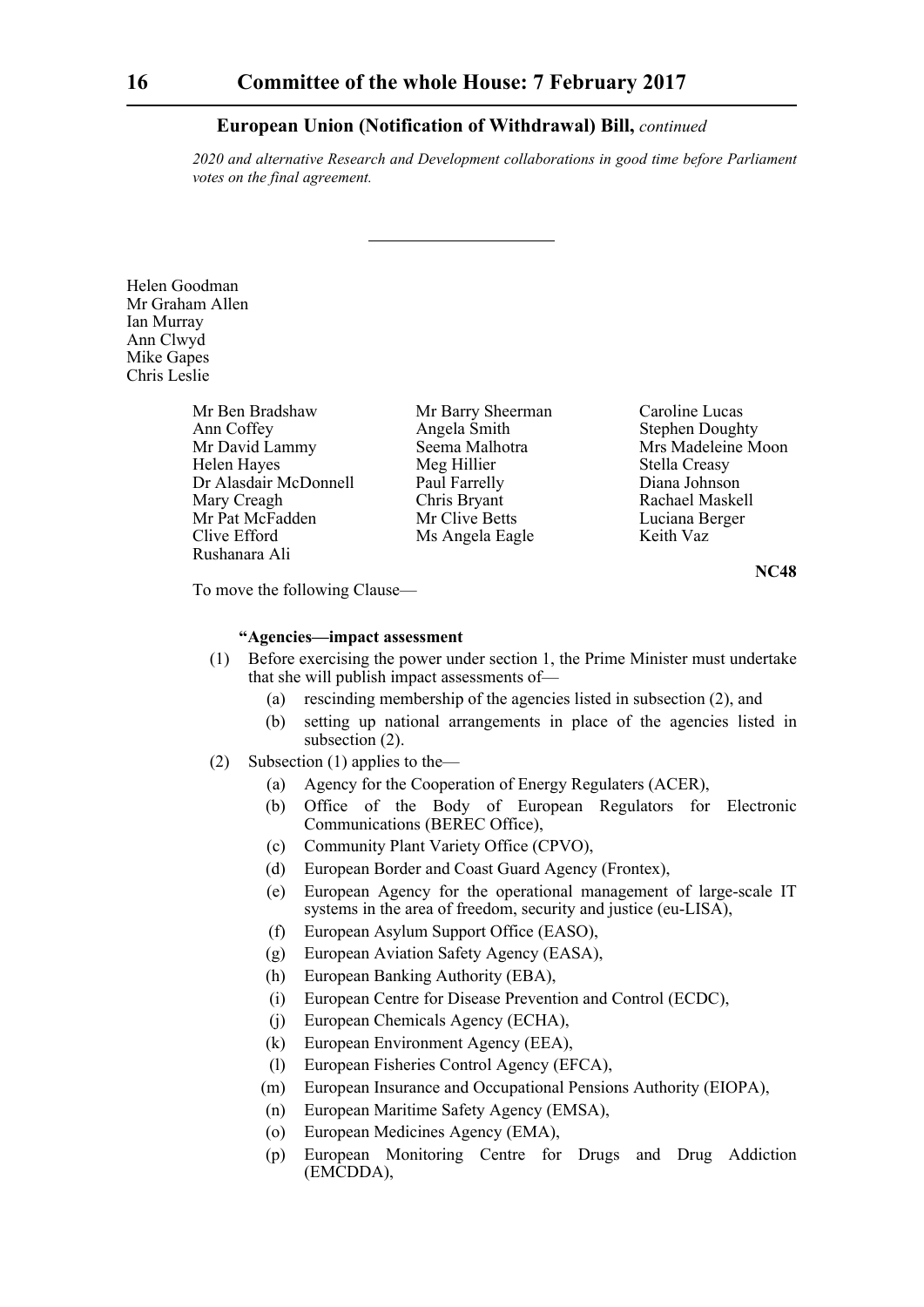- (q) European Union Agency for Network and Information Security (ENISA),
- (r) European Police Office (Europol),
- (s) European Union Agency for Railways (ERA),
- (t) European Securities and Markets Authority (ESMA), and
- (u) European Union Intellectual Property Office (EUIPO).
- (3) The impact assessments in subsection (1) shall be laid before Parliament 18 months after this Act receives Royal Assent or prior to a vote on the negotiations in the European Parliament, whichever is the sooner."

## *Member's explanatory statement*

*The effect of this would be to require the Government to publish impact assessments for each agency to determine whether value for money for consumers, businesses and taxpayers would be achieved by leaving each one and setting up national arrangements.*

Owen Smith Kate Green Geraint Davies Mr Graham Allen Ian Murray Ann Clwyd

| Heidi Alexander            |
|----------------------------|
| Liz Kendall                |
| Caroline Lucas             |
| Angela Smith               |
| Susan Elan Jones           |
| Helen Hayes                |
| <b>Catherine McKinnell</b> |
| Ms Margaret Ritchie        |
| Seema Malhotra             |
| Ms Angela Eagle            |

Stella Creasy Mike Gapes Angela Stephen Doughty<br>
Helen Goodman<br>
Mr David Lammy<br>
Vernon Coaker Helen Goodman Vernon Coaker Vernon Coacher Vernon Coacher Vernon Coacher Vernon Coacher Vernon Coacher Vernon Coacher Vernon Coacher Vernon Coacher Vernon Coacher Vernon Coacher Vernon Coacher Vernon Coacher Vernon Coacher Meg Hillier<br>Mark Durkan Paul Farrelly Mr Pat McFadden Luciana Berger Kerry McCarthy Rushanara Ali

Mr Ben Bradshaw Mr Barry Sheerman Ann Coffey Mrs Madeleine Moon Dr Alasdair McDonnell<br>Chris Bryant

**NC49**

To move the following Clause—

#### **"Impact assessment: withdrawal from single market and Customs Union**

Before giving notice under section 1(1), of her intention to notify under Article 50(2) of the Treaty on European Union, the United Kingdom's intention to withdraw from the EU, the Prime Minster shall lay before both Houses of Parliament a detailed assessment of the anticipated impact of the decision to withdraw from the Single Market and Customs Union of the EU on—

- (a) the nature and extent of any tariffs that will or may be imposed on goods and services from the UK entering the EU and goods and services from the EU entering the UK;
- (b) the terms of proposed trade agreements with the EU or EU Member states and the expected timeframe for the negotiation and ratification of said trade agreements;
- (c) the proposed status of rights guaranteed by the law of the European Union, including-
	- (i) labour rights,
	- (ii) health and safety at work,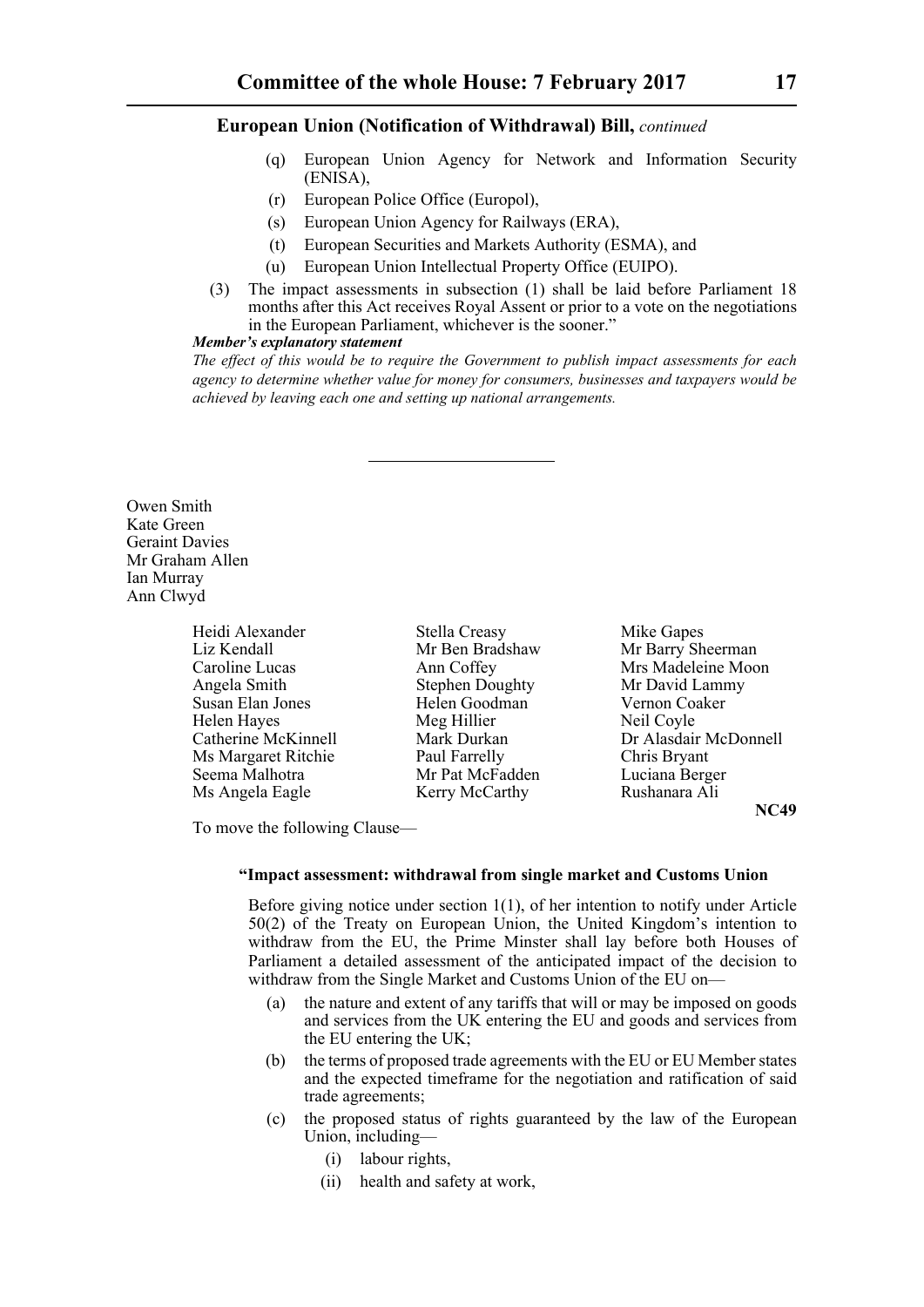- (iii) the Working Time Directive,
- (iv) consumer rights, and
- (v) environmental standards;
- (d) the proposed status of—
	- (i) EU citizens living in the UK and,
	- (ii) UK citizens living in the EU,
	- after the UK has exited the EU;
- (e) estimates as to the impact of the UK leaving the EU on—
	- (i) the balance of trade,
	- (ii) GDP, and
	- (iii) unemployment."

Jeremy Corbyn Sarah Champion Keir Starmer Mr Nicholas Brown Helen Hayes Stephen Doughty

> Helen Hayes **Kate Green** Mike Gapes Mr Andrew Smith Mark Durkan Dr Alasdair McDonnell Ms Margaret Ritchie Mr David Hanson Mr Barry Sheerman Mr Graham Allen Conor McGinn Mr Ben Bradshaw Mr David Lammy Luciana Berger Clive Efford<br>
> Ms Angela Eagle Stephen Kinnock Rachael Maskell Ms Angela Eagle Stephen Kinnock Rachael Maskell<br>
> Lilian Greenwood Kerry McCarthy Caroline Flint Kerry McCarthy<br>Tracy Brabin Dr Roberta Blackman-Woods

> > **NC98**

To move the following Clause—

#### **"Protected characteristics—Equality Impact Assessments**

- (1) In negotiating and concluding an agreement in accordance with Article 50(2) of the Treaty on European Union, Ministers of the Crown must have regard to the impact of any new relationship with the European Union on protected characteristics, as set out in the Equality Act 2010.
- (2) Any report the Government lays before Parliament on the progress of the withdrawal negotiation must be accompanied by an Equality Impact Assessment.
- (3) Neither House of Parliament may approve by resolution any new relationship with the European Union unless an Equality Impact Assessment has been laid before both Houses of Parliament."

## *Member's explanatory statement*

*This new clause would place specific duties on the Government to demonstrate compliance with the 2010 Equality Act, ensuring that the impact of decisions on women and those with protected characteristics are considered and debated at every stage of the process.*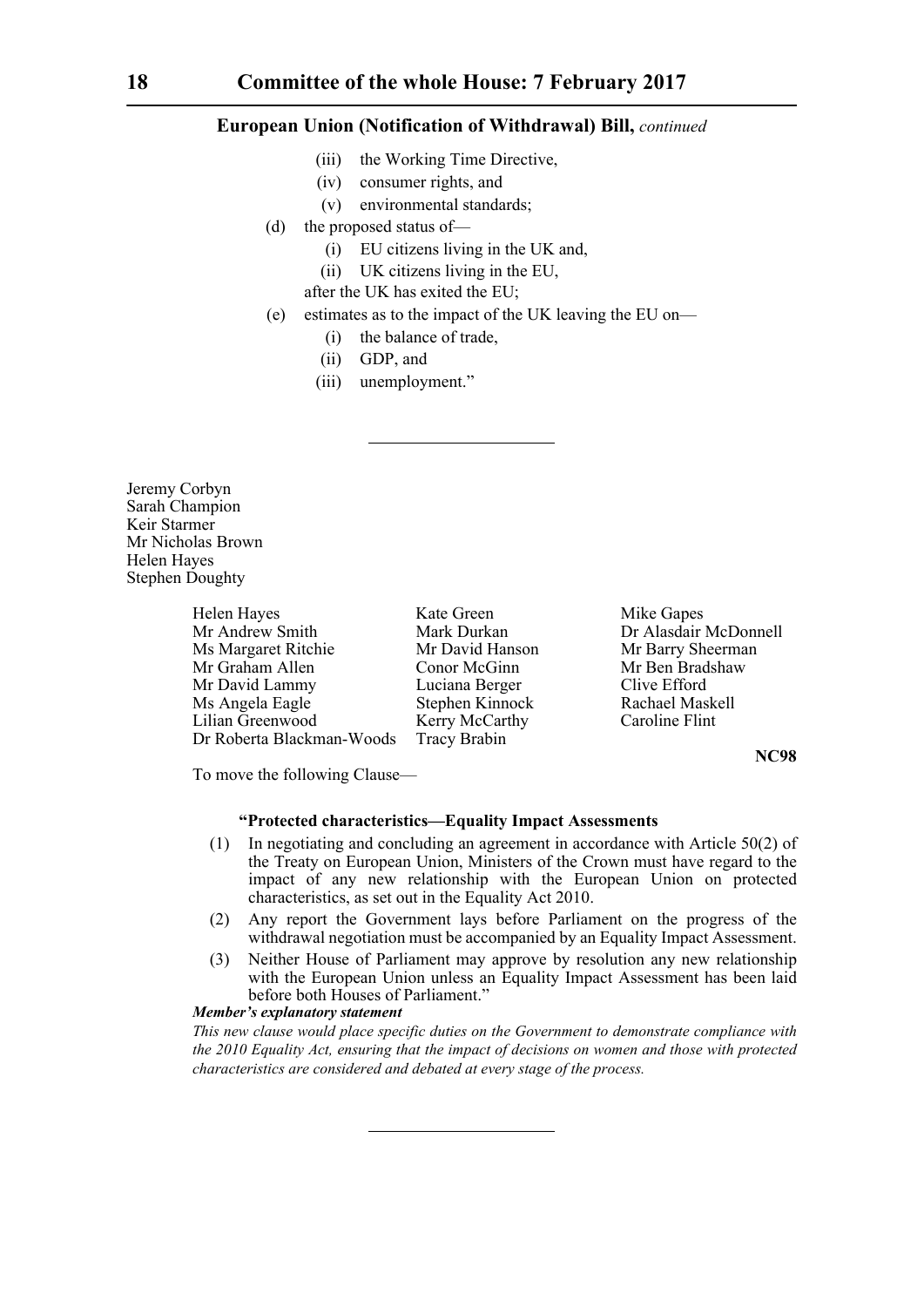Angela Smith Helen Hayes Chris Leslie Peter Kyle Mr Ben Bradshaw Ms Karen Buck

> Mr David Lammy Caroline Lucas Stephen Doughty<br>
> Mike Gapes Mr Andrew Smith Mark Durkan Dr Alasdair McDonnell Ms Margaret Ritchie Mr Barry Sheer Mr Graham Allen Paul Farrelly Meg Hillier Mr Graham Allen Luciana Berger

Mr Andrew Smith<br>
Ms Margaret Ritchie<br>
Mr Barry Sheerman

To move the following Clause—

#### **"Environment—Environmental Impact Assessment**

Before issuing any notification under Article 50(2) of the Treaty on European Union, the Prime Minister shall give an undertaking to lay before each House of Parliament a full Environmental Impact Statement on the terms of the agreement reached with the European Union on the UK's withdrawal from the EU."

Angela Smith Helen Hayes Chris Leslie Peter Kyle Mr Ben Bradshaw Ms Karen Buck

> Mr David Lammy Caroline Lucas Stephen Doughty Mike Gapes Catherine McKinnell Mark Durkan<br>Dr Alasdair McDonnell Mr Barry Sheerman Mr Graham Allen Dr Alasdair McDonnell Mr Barry Sh<br>
> Paul Farrelly Meg Hillier

Luciana Berger **NC102**

To move the following Clause—

## **"Economic Divergence—Impact Assessment**

Before issuing any notification under Article 50(2) of the Treaty on European Union, the Prime Minister shall give an undertaking to lay before each House of Parliament an impact assessment of the costs to businesses and the environment as a result of divergence in regulations between the UK and countries in the EU single market, once the UK has withdrawn from the EU."

**NC101**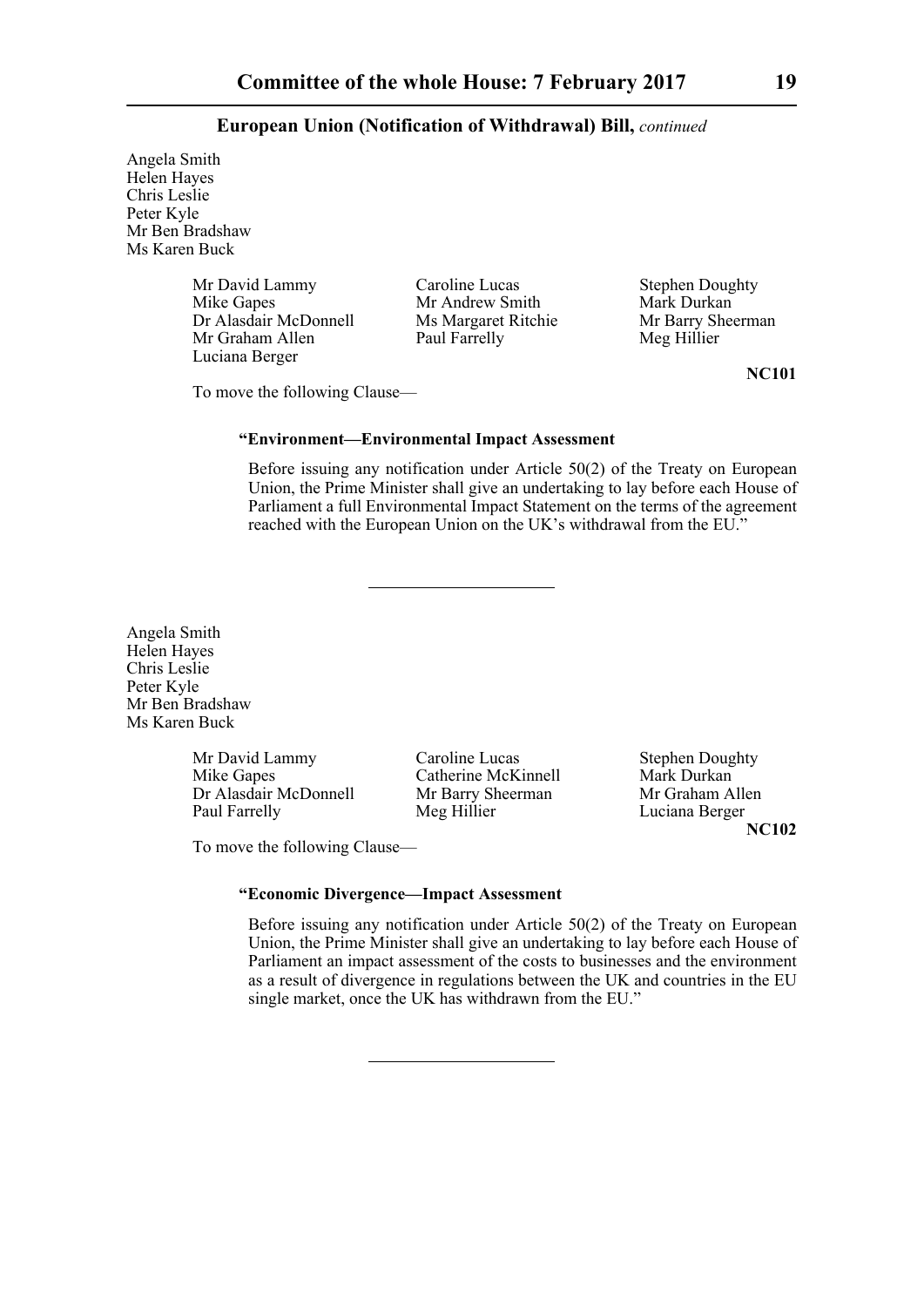Angela Smith Stephen Doughty Mr David Lammy Helen Hayes Chris Leslie Peter Kyle

> Mr Ben Bradshaw Ms Karen Buck Caroline Lucas<br>
> Mike Gapes Mark Durkan Dr Alasdair Mc Ms Margaret Ritchie Mr Barry Sheerman Mr Graham Allen<br>
> Paul Farrelly Chris Bryant Meg Hillier Chris Bryant Luciana Berger

Dr Alasdair McDonnell

**NC103**

To move the following Clause—

## **"EU Customs Union and the European single market—Impact Assessment**

- (1) Before issuing any notification under Article 50(2) of the Treaty on European Union, the Prime Minister shall give an undertaking to lay before each House of Parliament an impact assessment on the UK of leaving the EU Customs Union and the European single market.
- (2) The impact assessment shall include the following information for each sector of the economy—
	- (a) the nature and extent of any tariffs that will or may be imposed on goods and services from the UK entering the EU and goods and services from the EU entering the UK;
	- (b) the effect of non-tariff custom barriers that will or may be imposed on goods and services from the UK entering the EU and goods and services from the EU entering the UK;
	- (c) changes in the rules of origin regulations and the administrative burdens for business."

Angela Smith Mr David Lammy Chris Leslie Peter Kyle Mr Ben Bradshaw Ms Karen Buck

> Caroline Lucas Mike Gapes Mark Durkan<br>
> Dr Alasdair McDonnell Ms Margaret Ritchie Mr Barry Sheerman Dr Alasdair McDonnell Mr Graham Allen Paul Farrelly Meg Hillier Luciana Berger

**NC106**

To move the following Clause—

## **"Withdrawal from Free Movement of persons—Impact Assessment**

(1) Before issuing any notification under Article 50(2) of the Treaty on European Union, the Prime Minister shall give an undertaking to lay before each House of Parliament an impact assessment of withdrawal from Directive 2004/38/EC (free movement of persons).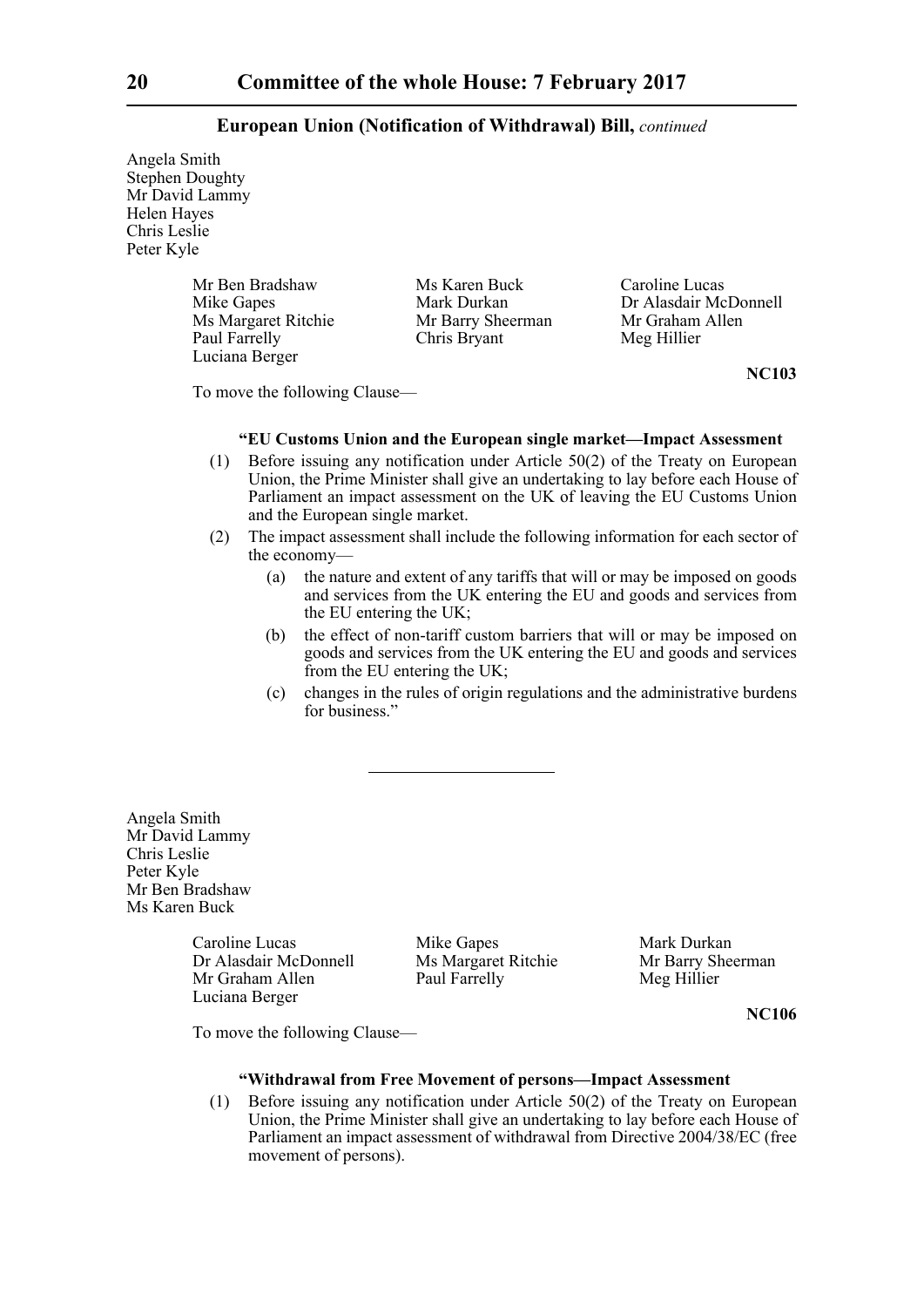- (2) The impact assessment shall include the impact on withdrawal for each sector of the economy and include effects of—
	- (a) labour shortages,
	- (b) changes in costs of labour,
	- (c) administrative burdens for employers,
	- (d) effects on the cost base for companies; and
	- (e) effect on consumers."

Angela Smith Mr David Lammy Chris Leslie Peter Kyle Mr Ben Bradshaw Ms Karen Buck

> Mike Gapes Catherine McKinnell Mark Durkan<br>Dr Alasdair McDonnell Ms Margaret Ritchie Mr Barry Sheerman Dr Alasdair McDonnell Ms Margaret Ritchie Mr Graham Allen Paul Farrelly Meg Hillier Luciana Berger Tracy Brabin

**NC107**

To move the following Clause—

## **"Employment Training needs—Impact Assessment**

- (1) Before issuing any notification under Article 50(2) of the Treaty on European Union, the Prime Minister shall give an undertaking to lay before each House of Parliament an impact assessment of the skills training needed to supply the necessary skills needed for the UK economy after the UK leaves the European Union.
- (2) The impact assessment should detail—
	- (a) the resources needed to meet the needs of training needs of the UK post commencement of leaving the European Union; and
	- (b) how government will work with UK companies to train future employees and upskill employees post commencement of leaving the European Union in the context of changes in UK immigration policy."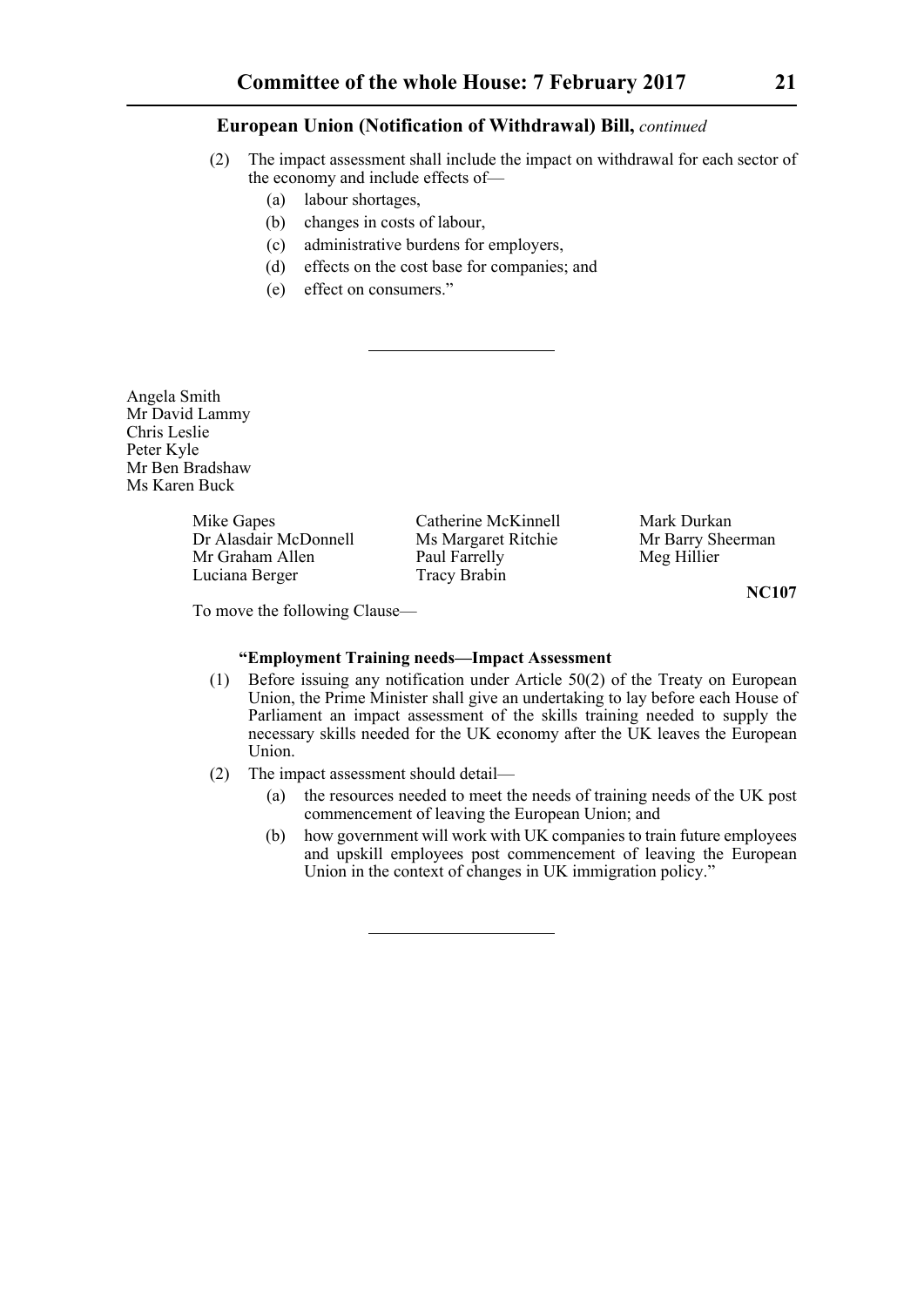Stephen Gethins Alex Salmond Ms Tasmina Ahmed-Sheikh Joanna Cherry Ian Blackford Calum Kerr

> Neil Gray Mark Durkan Dr Alasdair McDonnell<br>Ms Margaret Ritchie Margaret Ferrier Ms Margaret Ritchie

**NC143**

To move the following Clause—

## **"Financial liability of the UK towards the EU**

The Prime Minister may not exercise the power under section 1 until the Chancellor of the Exchequer has—

- (a) published an assessment of the financial liability of the UK towards the EU following the United Kingdom's withdrawal from the European Union, and
- (b) made a statement to the House of Commons on the economic impact of the United Kingdom leaving the single market."

Mary Creagh Mr David Lammy Kerry McCarthy Helen Hayes Mr Ben Bradshaw Mrs Madeleine Moon

Lilian Greenwood Geraint Davies

Mike Gapes Seema Malhotra Caroline Lucas Ms Karen Buck Mr Virendra Sharma Meg Hillier

**NC152**

To move the following Clause—

#### **"Natural Environment—impact assessment**

Before exercising the power under section 1, the Prime Minister must lay before both Houses of Parliament an impact assessment covering the impact of leaving—

- (a) the European Union, and
- (b) the Single Market

on the natural environment, including the marine environment, until 2042."

#### *Member's explanatory statement*

*This new clause would require the Government to set out the impact on the natural environment of leaving the European Union and leaving the Single Market on the natural environment covering the expected duration of the Government's 25-year plan for the environment.*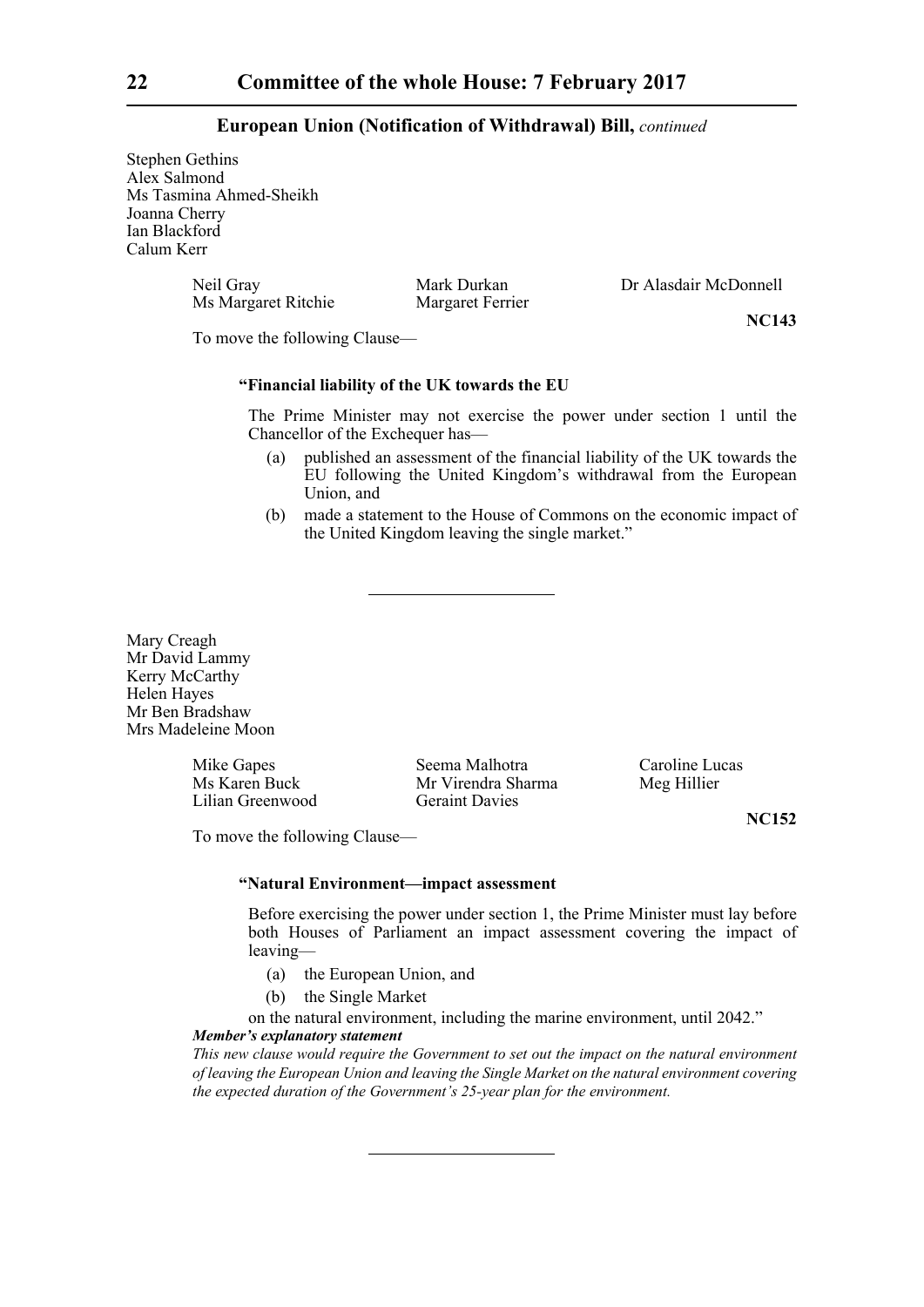Mary Creagh Mr David Lammy Kerry McCarthy<sup>-</sup> Helen Hayes Mr Ben Bradshaw Mrs Madeleine Moon

| Mike Gapes      | Seema Malhotra        | Caroline Lucas |
|-----------------|-----------------------|----------------|
| Ms Karen Buck   | Mr Virendra Sharma    | Meg Hillier    |
| Rachael Maskell | <b>Geraint Davies</b> |                |

**NC153**

To move the following Clause—

## **"Chemicals Regulation—impact assessment**

Before exercising the power under section 1, the Prime Minister must lay before both Houses of Parliament an impact assessment covering the impact of leaving—

- (a) the European Union, and
- (b) the Single Market

on the assessment and regulation of chemicals for safety and environmental protection."

Mary Creagh Mr David Lammy Kerry McCarthy Helen Hayes Mr Ben Bradshaw Mrs Madeleine Moon

Rachael Maskell

Mike Gapes Seema Malhotra Caroline Lucas<br>
Ms Karen Buck Mr Virendra Sharma Meg Hillier Mr Virendra Sharma<br>Geraint Davies

**NC154**

To move the following Clause—

## **"Rural Economy and Environment—impact assessment**

- (1) Before exercising the power under section 1, the Prime Minister must lay before both Houses of Parliament an impact assessment covering the impact of leaving—
	- (a) the European Union,
	- (b) the Single Market, and
	- (c) the Customs Union
	- on the rural economy and environment.
- (2) An impact assessment laid under subsection (1) shall in particular cover the impact on—
	- (a) tariff and non-tariff barriers to export,
	- (b) farm incomes and viability,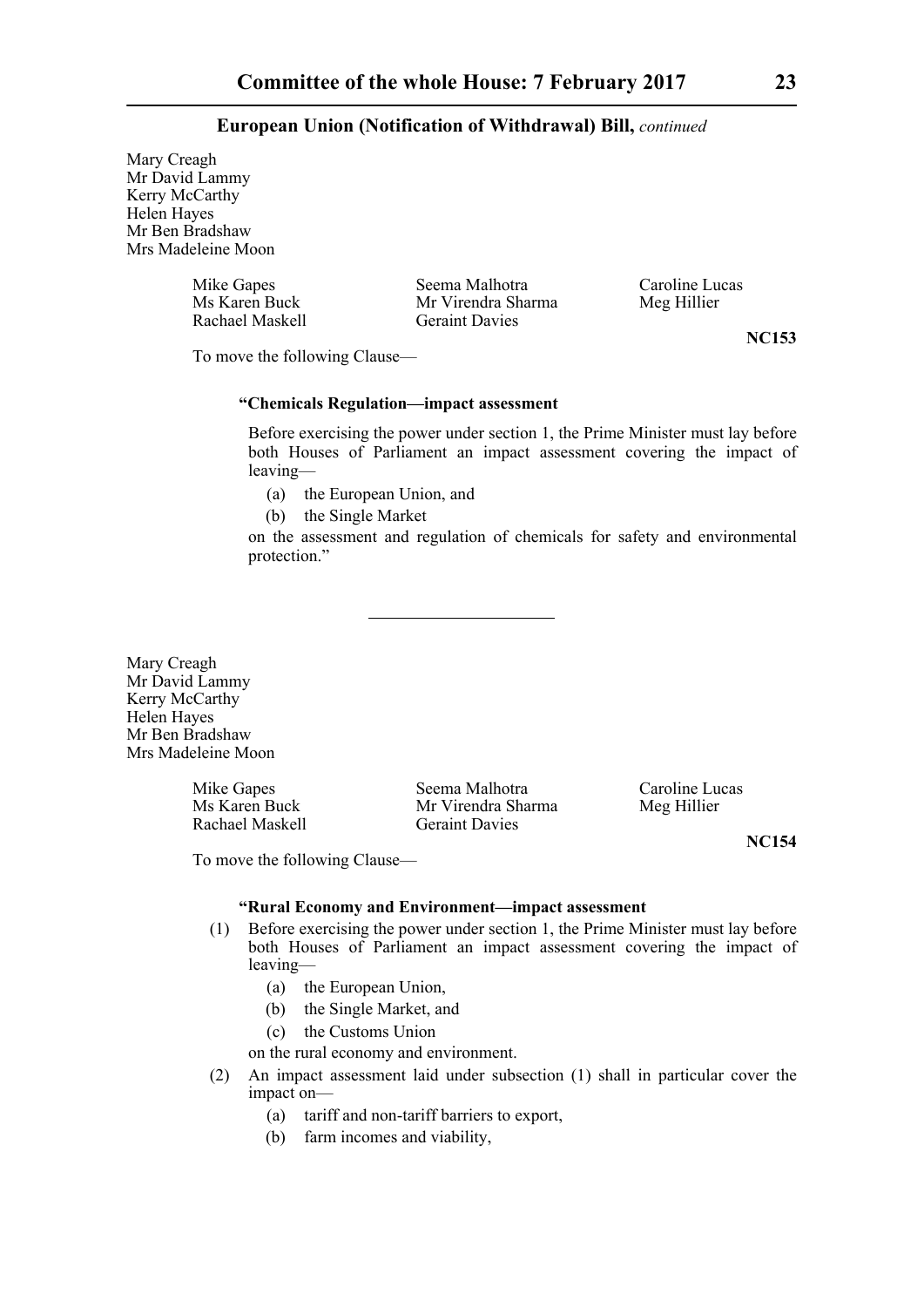- (c) environmental, food safety and animal welfare standards, and
- (d) international competitiveness of UK farms."

Mary Creagh Mr David Lammy Kerry McCarthy Helen Hayes Mr Ben Bradshaw Mrs Madeleine Moon

> Chris Bryant Mike Gapes Seema Malhotra Meg Hillier Geraint Davies

Mr Virendra Sharma

**NC155**

To move the following Clause—

## **"Land Management Payments—impact assessment**

- (1) Before exercising the power under section 1, the Prime Minister must lay before both Houses of Parliament an impact assessment covering the impact of leaving—
	- (a) the European Union,
	- (b) the Common Agricultural Policy, and
	- (c) the Single Market
	- on land management and rural development payments.
- (2) An impact assessment laid under subsection (1) shall in particular cover the impact on—
	- (a) funding for environmental protection,
	- (b) funding for rural development, and
	- (c) farm incomes and viability."

Seema Malholtra Mr Barry Sheerman Mr David Lammy Helen Goodman Mr Mike Gapes Clive Efford

Stephen Kinnock

**NC167**

To move the following Clause—

#### **"Rights and opportunities of young people—impact assessment**

- (1) Before exercising the power under section 1, the Prime Minister must undertake to publish an assessment of the effect of leaving the European Union on the rights and opportunities of people aged under 25 in the United Kingdom, including—
	- (a) the effect on the ability to work and travel visa-free in the EU,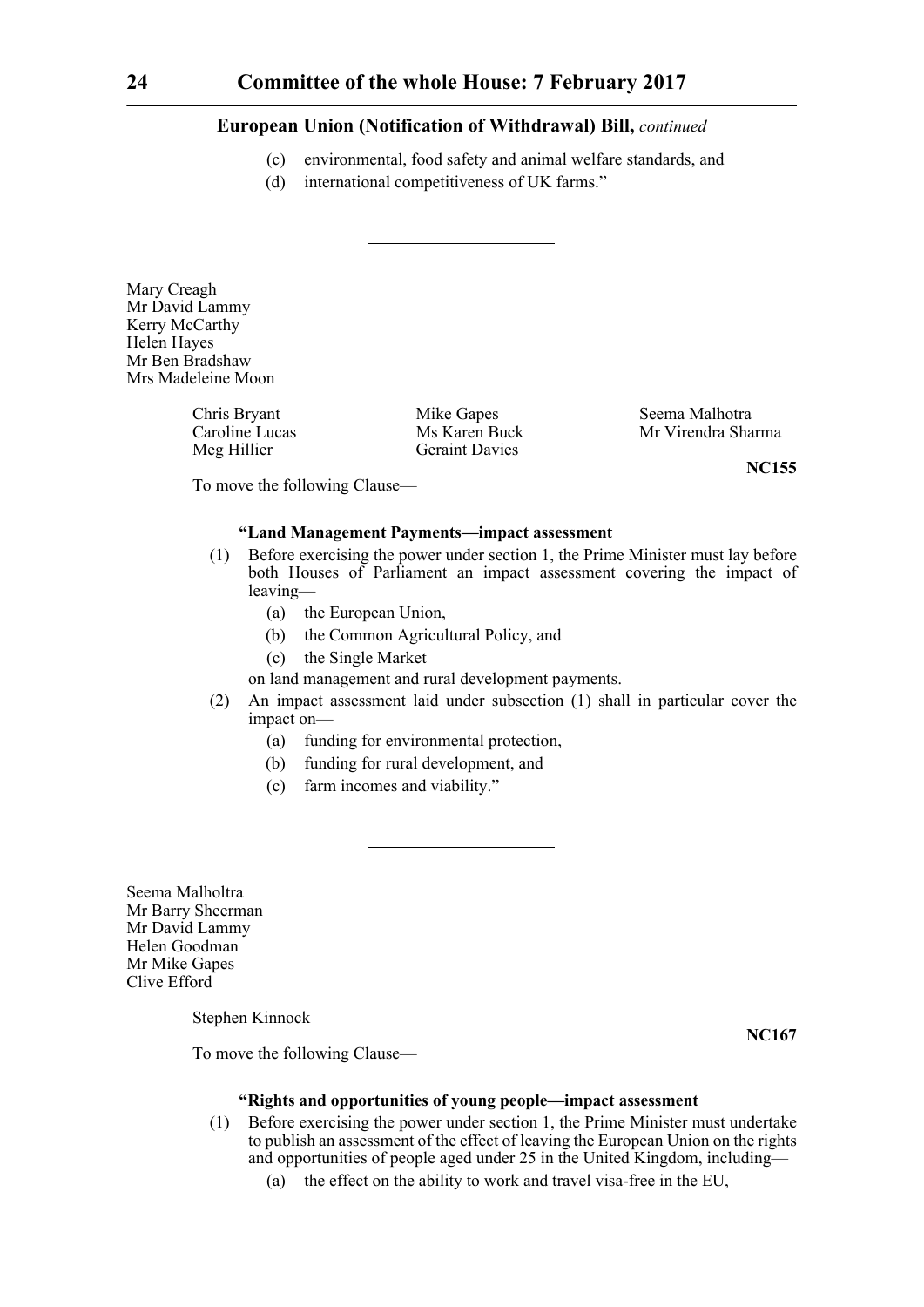- (b) the effect on the ability to study in other EU member states on the same terms as on the day on which Royal Assent is given to this Act, and
- (c) the effect on the ability to participate in EU programmes designed to provide opportunities to young people, including programmes to facilitate studying in other EU member states.
- (2) The impact assessment in subsection (1) shall be laid before Parliament before—
	- (a) 12 months have elapsed after this Act receives Royal Assent, or
	- (b) the day on which Her Majesty's Government declares that agreement has been reached on the terms of the UK's withdrawal from the EU,

## whichever is the sooner."

## *Member's explanatory statement*

*This new clause would require the Government to undertake an impact assessment of the effect of leaving the EU on the rights and opportunities of young UK nationals and how they will differ from their European counterparts.*

Helen Goodman Mr Graham Allen

**NC187**

To move the following Clause—

## **"Euratom—impact assessment**

- (1) Before exercising the power under section 1, the Prime Minister must commit to publish an impact assessment of the United Kingdom withdrawing from the European Atomic Energy Community (Euratom) on the nuclear industry within the United Kingdom.
- (2) The impact assessment should include, but not be limited to, the impact on—
	- (a) nuclear research;
	- (b) health and safety in the nuclear industry; and
	- (c) employment in the nuclear industry.
- (3) The impact assessment shall be published either 18 months after this Act receives Royal Assent or before a vote in the European Parliament on the withdrawal deal agreed between the European Union and the United Kingdom, whichever is the sooner."

## *Member's explanatory statement*

*This new clause requires the Prime Minister to publish an impact assessment on the effect on the UK's nuclear industry should the UK withdraw from Euratom.*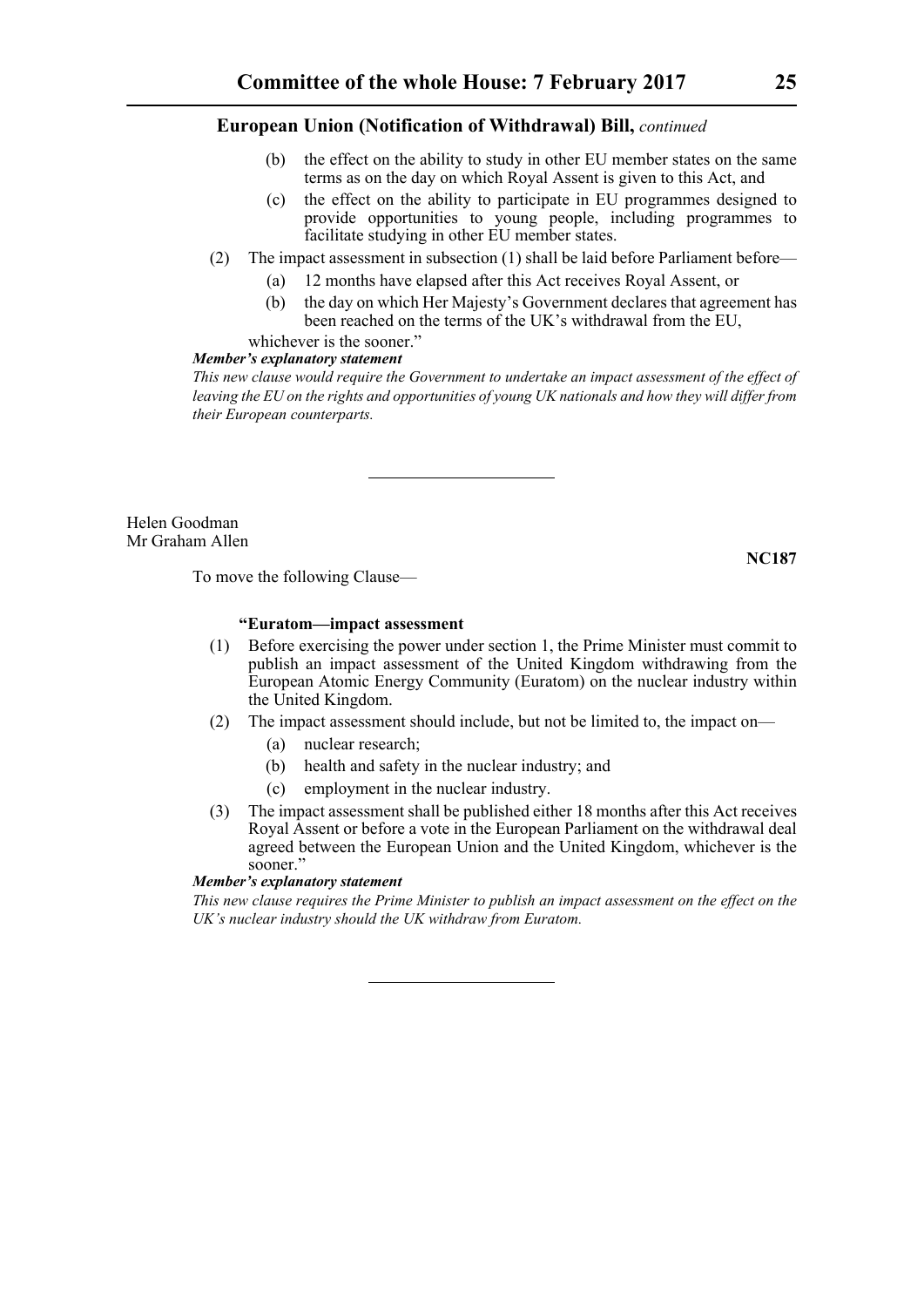Keith Vaz

**NC196**

 $\star$  To move the following Clause—

#### **"Prisoner transfer agreements—impact assessment**

Before exercising the power under section 1, the Prime Minister must undertake to publish an assessment of the impact of terminating prisoner transfer agreements with EU Member States."

*NEW CLAUSES AND NEW SCHEDULES RELATING TO THE PRIORITIES IN NEGOTIATIONS FOR THE UNITED KINGDOM'S WITHDRAWAL FROM THE EUROPEAN UNION; CLAUSES 1 AND 2; REMAINING NEW CLAUSES; REMAINING NEW SCHEDULES; REMAINING PROCEEDINGS IN COMMITTEE*

#### *NEW CLAUSES AND NEW SCHEDULES RELATING TO THE PRIORITIES IN NEGOTIATIONS FOR THE UNITED KINGDOM'S WITHDRAWAL FROM THE EUROPEAN UNION*

Jeremy Corbyn Mr Nicholas Brown Keir Starmer Paul Blomfield Jenny Chapman Matthew Pennycook

| Mr Graham Allen    |
|--------------------|
| Valerie Vaz        |
| Mike Gapes         |
| Mrs Madeleine Moon |
| Owen Smith         |
| Helen Goodman      |
| Mr David Lammy     |
| Meg Hillier        |
| Albert Owen        |
| Mark Durkan        |
| Wes Streeting      |
| Phil Wilson        |
| Mr Pat McFadden    |
| Ms Angela Eagle    |
| Lilian Greenwood   |
| Caroline Flint     |

Allen Ian Murray Ann Clwyd<br>Heidi Alexander Stephen Tin Heidi Alexander Stephen Timms<br>
Liz Kendall Mr Ben Bradsha Angela Smith Stephen Doughty Sarah Champion Mr Clive Betts Seema Malhotra Vernon Coaker Helen Hayes Kate Green<br>Stella Creasy Mike Ganes Stella Creasy<br>Mr Andrew Smith Mr Andrew Smith Catherine McKinnell<br>Dr Alasdair McDonnell Ms Margaret Ritchie Mr David Hanson Mr Barry Sheerman<br>
Conor McGinn Chris Bryant **Phil Conor McGinn Chris Bryant**<br>
Luciana Berger Clive Efford Luciana Berger Clive Efford<br>Stephen Kinnock Rachael Maskell Stephen Kinnock

Mr Ben Bradshaw Ms Margaret Ritchie Rushanara Ali Dr Roberta Blackman-Woods

**NC2**

To move the following Clause—

## **"Conduct of negotiations**

 Before giving any notification under Article 50(2) of the Treaty on European Union, the Prime Minister shall give an undertaking to have regard to the public interest during negotiations in—

- (a) maintaining a stable and sustainable economy,
- (b) preserving peace in Northern Ireland,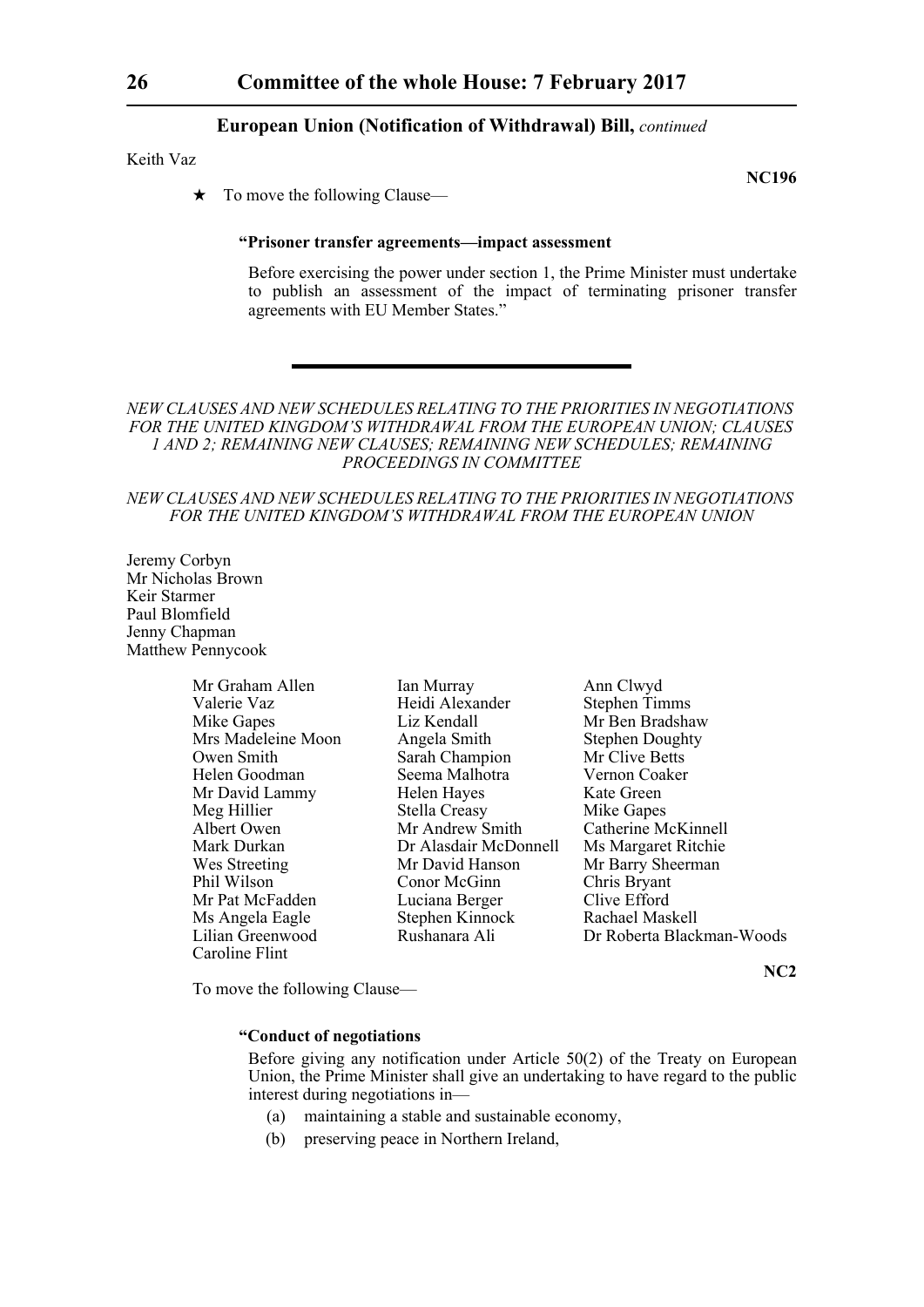- (c) having trading arrangements with the European Union for goods and services that are free of tariff and non-tariff barriers and further regulatory burdens,
- (d) co-operation with the European Union in education, research and science, environment protection, and preventing and detecting serious and organised crime and terrorist activity,
- (e) maintaining all existing social, economic, consumer and workers' rights."

## *Member's explanatory statement*

*This new clause sets out statutory objectives that the Government must have regard to whilst carrying out negotiations under article 50.*

Jeremy Corbyn Mr Nicholas Brown Keir Starmer Paul Blomfield Jenny Chapman Matthew Pennycook

| Mr Graham Allen | Ian Murray                | Ann Clwyd          |
|-----------------|---------------------------|--------------------|
| Valerie Vaz     | Heidi Alexander           | Mike Gapes         |
| Liz Kendall     | Mr Ben Bradshaw           | Mrs Madeleine Moon |
| Angela Smith    | <b>Stephen Doughty</b>    | Owen Smith         |
| Sarah Champion  | Mr Clive Betts            | Helen Goodman      |
| Vernon Coaker   | Mr David Lammy            | Helen Hayes        |
| Meg Hillier     | <b>Stella Creasy</b>      | Albert Owen        |
| Mr Andrew Smith | Mark Durkan               | Wes Streeting      |
| Mr David Hanson | Mr Barry Sheerman         | Phil Wilson        |
| Conor McGinn    | Mary Creagh               | Luciana Berger     |
| Clive Efford    | Ms Angela Eagle           | Stephen Kinnock    |
| Rachael Maskell | Lilian Greenwood          | Rushanara Ali      |
| Caroline Flint  | Dr Roberta Blackman-Woods |                    |

**NC7**

To move the following Clause—

## **"Conduct of negotiations—anti-tax haven**

- (1) In negotiating and concluding an agreement in accordance with Article 50(2) of the Treaty on European Union, Ministers of the Crown must have regard to the public interest in maintaining all existing EU tax avoidance and evasion legislation.
- (2) In negotiating and concluding an agreement in accordance with Article 50(2) of the Treaty on European Union, Ministers of Crown must comply with the European Union Code of Conduct on Business Taxation."

## *Member's explanatory statement*

*This new clause sets out the government's commitment to observe the Code of Conduct on business taxation to prevent excessive tax competition and lays out the statutory objectives that the Government must have regard to EU tax avoidance and evasion whilst carrying out negotiations under article 50.*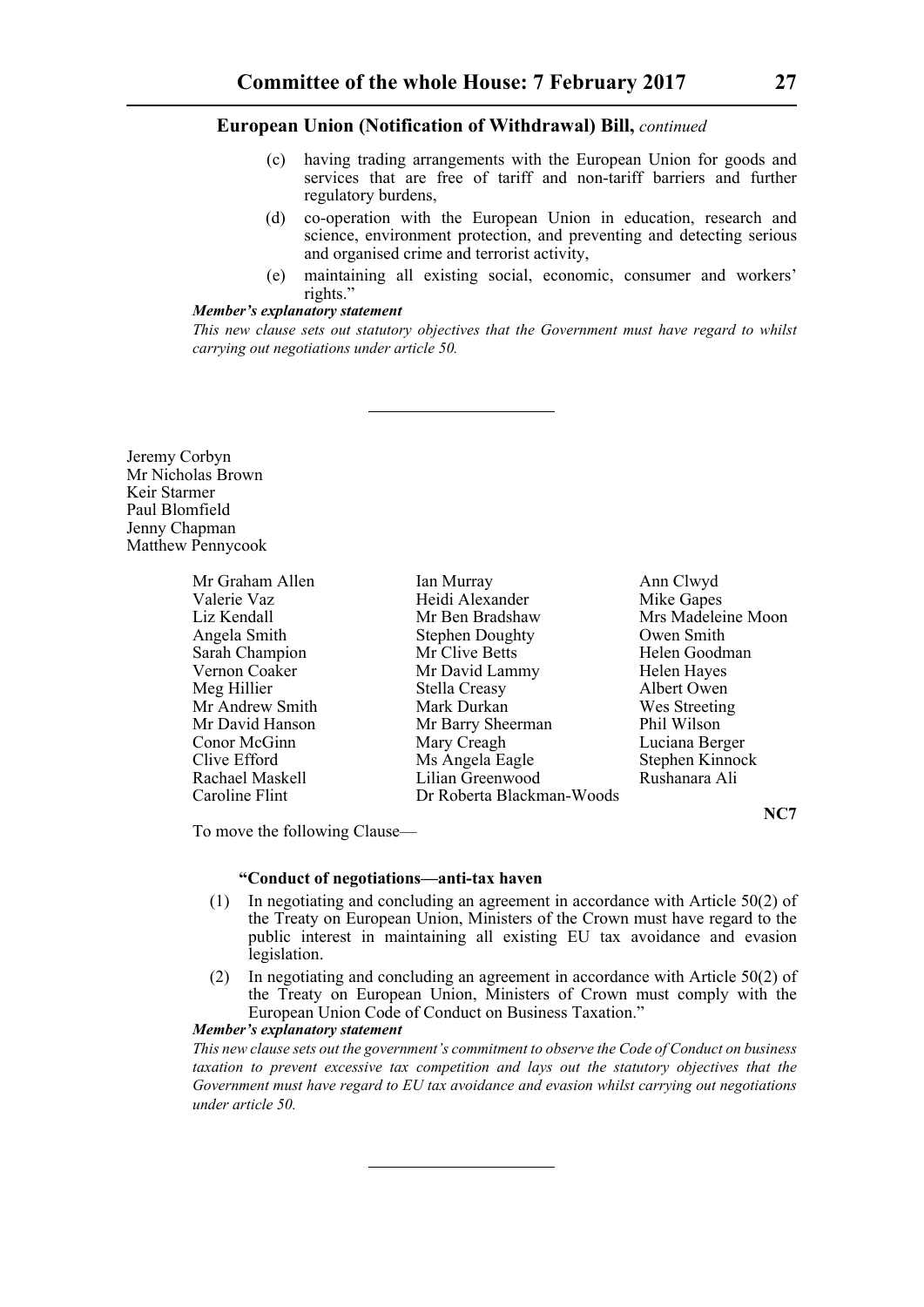Jeremy Corbyn Keir Starmer Mr Nicholas Brown Mr Graham Allen Ian Murray Ann Clwyd

| yu                  |                           |                        |
|---------------------|---------------------------|------------------------|
| Valerie Vaz         | Heidi Alexander           | Mike Gapes             |
| Liz Kendall         | Mr Ben Bradshaw           | Angela Smith           |
| Owen Smith          | Mr Clive Betts            | Helen Goodman          |
| Seema Malhotra      | Mrs Madeleine Moon        | <b>Stephen Doughty</b> |
| Vernon Coaker       | Neil Coyle                | Mr David Lammy         |
| Helen Hayes         | Kate Green                | Meg Hillier            |
| Stella Creasy       | Albert Owen               | Mr Andrew Smith        |
| Catherine McKinnell | Mark Durkan               | Dr Alasdair McDonnell  |
| Ms Margaret Ritchie | Wes Streeting             | Mr David Hanson        |
| Mr Barry Sheerman   | Phil Wilson               | Conor McGinn           |
| Mr David Anderson   | Diana Johnson             | Mary Creagh            |
| Chris Bryant        | Luciana Berger            | Clive Efford           |
| Ms Angela Eagle     | Stephen Kinnock           | Rachael Maskell        |
| Lilian Greenwood    | Keith Vaz                 | Rushanara Ali          |
| Caroline Flint      | Dr Roberta Blackman-Woods |                        |

**NC8**

To move the following Clause—

## **"EU and United Kingdom nationals**

In negotiating and concluding an agreement in accordance with Article 50(2) of the Treaty on European Union, Ministers of the Crown must resolve to guarantee the rights of residence of anyone who is lawfully resident in the United Kingdom on the day on which section 1 comes into force in accordance with or as consequence of any provision of a Treaty to which section 1 relates, and United Kingdom nationals living in the parts of the European Union that are not the United Kingdom before the European Council finalises their initial negotiating guidelines and directives."

Chris Leslie Mr Graham Allen Stella Creasy Ann Coffey Paul Farrelly Mr David Lammy

> Ann Clwyd Mr Ben Bradshaw Mike Gapes Liz Kendall Mrs Madeleine Moon

Jim Dowd<br>
Catherine McKinnell<br>
Ian Murray<br>
Mr Ben Bradshaw<br>
Heidi Alexander Liz Kendall Mr Barry Sheerman<br>Angela Smith Stephen Doughty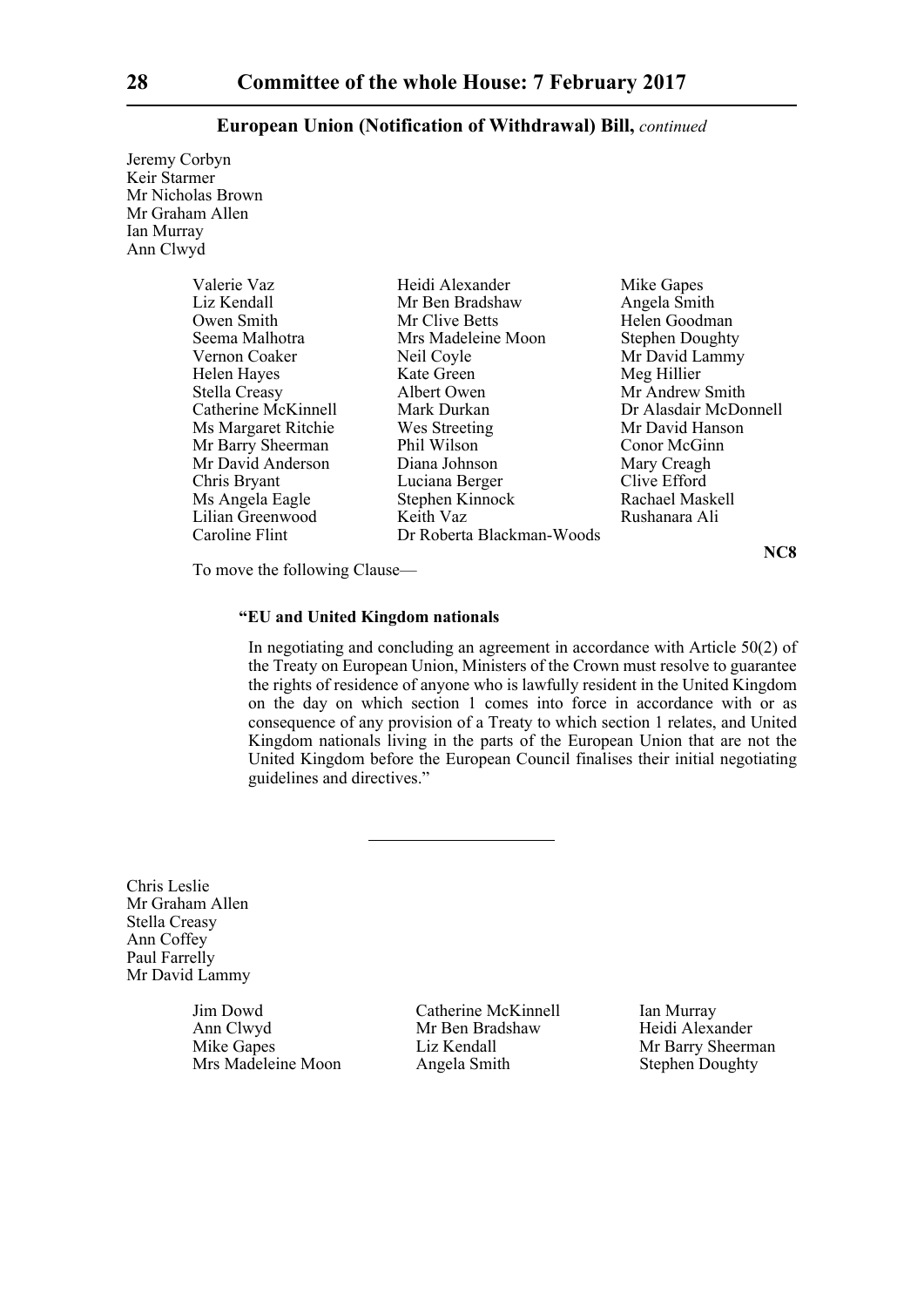Neil Coyle **Owen Smith** Helen Goodman Vernon Coaker Helen Hayes Meg Hillier Rushanara Ali Mr Andrew Smith Dr Alasdair McDonnell Ms Margaret Ritchie Wes Streeting Mary Creagh Mr Nick Clegg Mr Andrew Smith Emma Reynolds Maria Eagle Luciana Berger Ms Angela Eagle

**NC11**

To move the following Clause—

## **"Tariff-free trade in goods and services**

In the event of the exercise of the power in Section 1, Her Majesty's Government shall seek a new Treaty between the United Kingdom and the European Union on tariff-free trade in goods and services."

## *Member's explanatory statement*

*This new clause would ensure that, in the event of the exercise of the power in Section 1, Her Majesty's Government shall seek a new Treaty between the United Kingdom and the European Union on tariff-free trade in goods and services rather than withdraw from the European Union with no alternative objective.*

Chris Leslie Mr Graham Allen Stella Creasy Ann Coffey Paul Farrelly Mr David Lammy

> Ann Clwyd Mr Ben Bradshaw Maria Eagle Luciana Berger

Jim Dowd Catherine McKinnell Ian Murray<br>
Ann Clwyd Mr Ben Bradshaw Heidi Alexander Stephen Timms Mike Gapes Liz Kendall Angela Smith Stephen Doughty Helen Goodman Kate Green Meg Hillier Rushanara Ali Ms Margaret Ritchie Stephen Kinnock Mary Creagh

Mr Barry Sheerman Caroline Lucas Mrs Madeleine Moon Mr Andrew Smith Mark Durkan Dr Alasdair McDonnell

**NC13**

## To move the following Clause—

## **"Transitional arrangements**

Her Majesty's Government shall seek a transitional trading agreement between the United Kingdom and the European Union as part of the negotiations following notification under section 1."

#### *Member's explanatory statement*

*This new clause would make it an objective for HM Government to secure a transitional approach towards new trading relationships with the EU Member States following the end of the Article 50 notification and negotiation period.*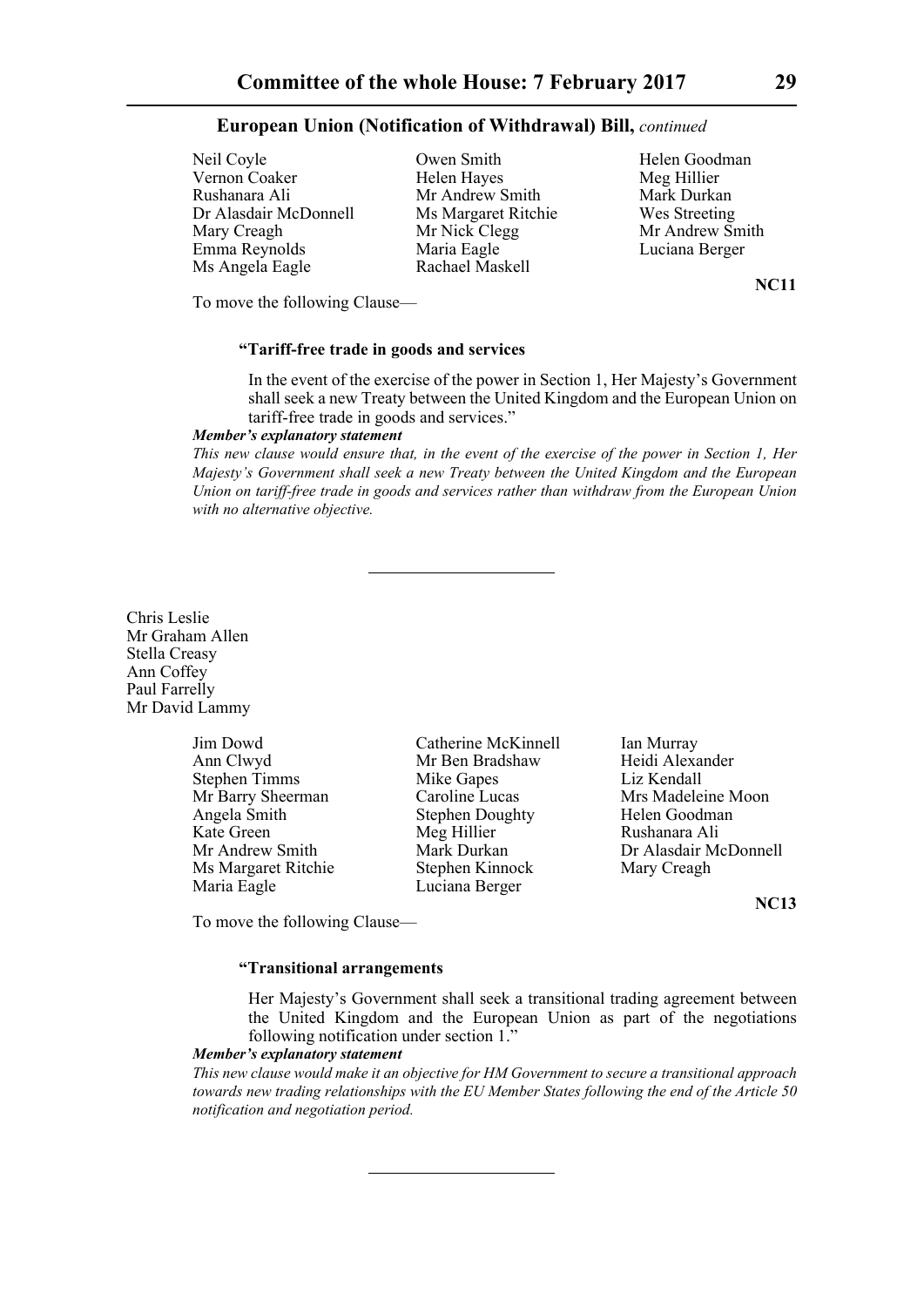Chris Leslie Mr Graham Allen Stella Creasy Ann Coffey Paul Farrelly Mr David Lammy

| Jim Dowd          | Catherine McKinnell   | Ian Murray          |
|-------------------|-----------------------|---------------------|
| Ann Clwyd         | Mr Ben Bradshaw       | Mike Gapes          |
| Mr Barry Sheerman | Mrs Madeleine Moon    | Angela Smith        |
| Neil Coyle        | Helen Goodman         | Helen Hayes         |
| Meg Hillier       | Rushanara Ali         | Mr Andrew Smith     |
| Mark Durkan       | Dr Alasdair McDonnell | Ms Margaret Ritchie |
| Mary Creagh       | Chris Bryant          | Maria Eagle         |
| Luciana Berger    | Rachael Maskell       |                     |

**NC15**

To move the following Clause—

#### **"Visa-free travel**

On the exercise of the power in section 1, Her Majesty's Government shall endeavour to maintain the visa policy in operation at the date of the coming into force of this Act in relation to citizens of member states of the European Union and the United Kingdom."

#### *Member's explanatory statement*

*This new clause would seek to ensure that HM Government has the objective of maintaining the visa policy in operation at the date of the coming into force of this Act in relation to citizens of member states of the European Union and the United Kingdom.*

Chris Leslie Mr Graham Allen Stella Creasy Ann Coffey Paul Farrelly Mr David Lammy

Jim Dowd Catherine McKinnell Ian Murray

Ann Clwyd Mr Ben Bradshaw Heidi Alexander Angela Smith Neil Coyle Owen Smith Helen Goodman Helen Hayes Meg Hillier Mary Creagh Maria Eagle Luciana Berger

Mike Gapes Mr Barry Sheerman Mrs Madeleine Moon Rushanara Ali Mr Andrew Smith Dr Alasdair McDonnell **NC21**

To move the following Clause—

## **"Trading rights—financial services**

On the exercise of the power in section 1, Her Majesty's Government shall make it an objective to secure the trading rights for UK-based financial services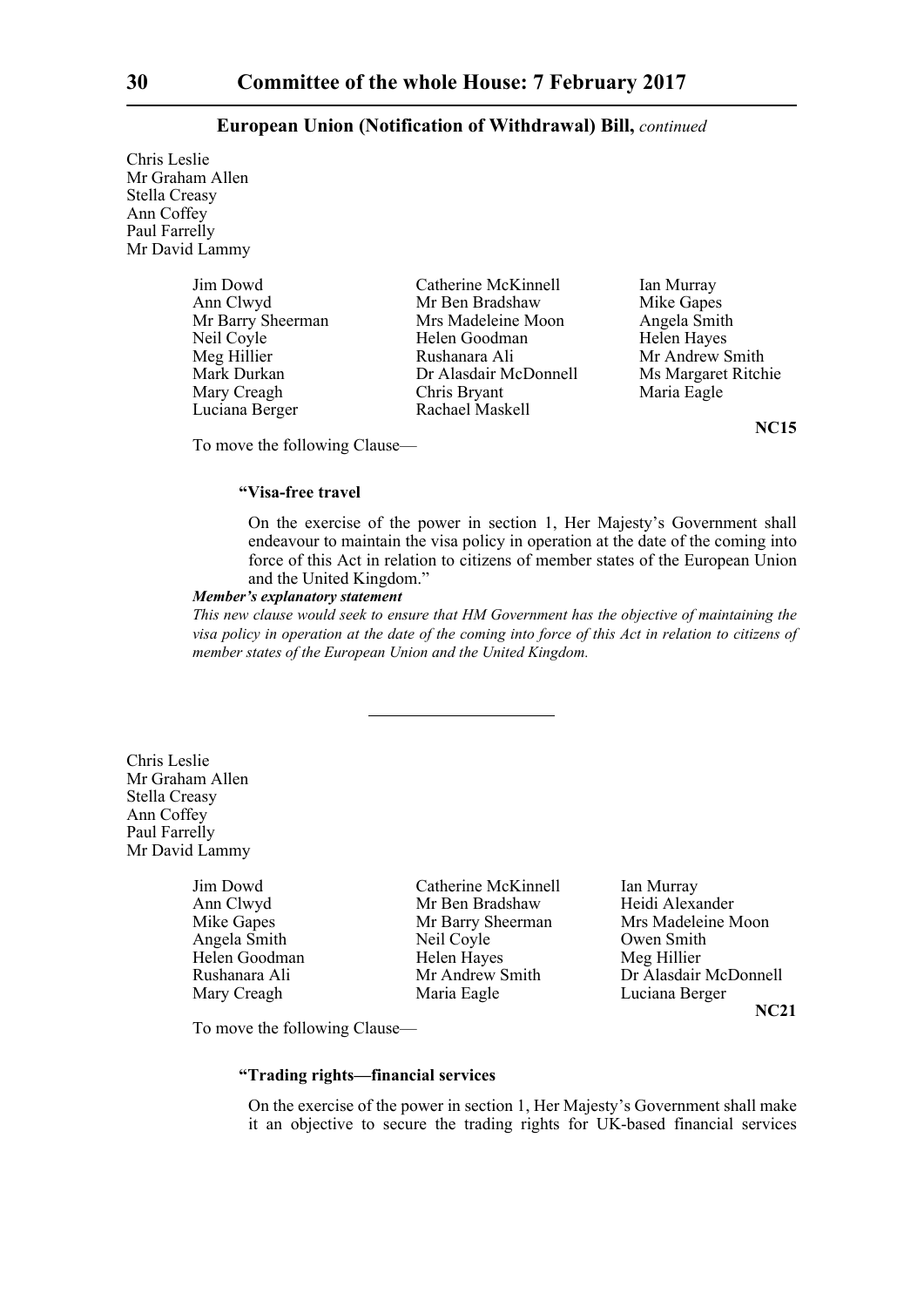companies that exist by virtue of the UK's membership of the European Union as of the day on which this Act comes into force."

*Member's explanatory statement* 

*This new clause would seek to ensure that Her Majesty's Government endeavours to preserve the existing trading rights for UK-based financial services companies as currently exist.*

Helen Goodman Mike Gapes Chris Leslie Mr Ben Bradshaw Ann Coffey Mrs Madeleine Moon

| Angela Smith      | Mr David Lammy            | Helen Hayes         |
|-------------------|---------------------------|---------------------|
| Meg Hillier       | Mr Andrew Smith           | Catherine McKinnell |
| Mr Barry Sheerman | Mr Graham Allen           | Paul Farrelly       |
| Andy Burnham      | Diana Johnson             | Mary Creagh         |
| Chris Bryant      | Mr Clive Betts            | Luciana Berger      |
| Clive Efford      | Dr Roberta Blackman-Woods |                     |
|                   |                           | <b>NC55</b>         |

To move the following Clause—

## **"Conduct of negotiations**

Before giving any notification under Article 50(2) of the treaty on European Union, the Prime Minister must undertake to have regard to the public interest during negotiations in—

- (a) maintaining and advancing manufacturing industry,
- (b) securing the interests of all the regions in England,
- (c) delivering existing climate change commitments,
- (d) maintaining the common travel area with the Republic of Ireland."

#### *Member's explanatory statement*

*This new clause sets out statutory objectives to which the Government must have regard whilst carrying out negotiations under Article 50.*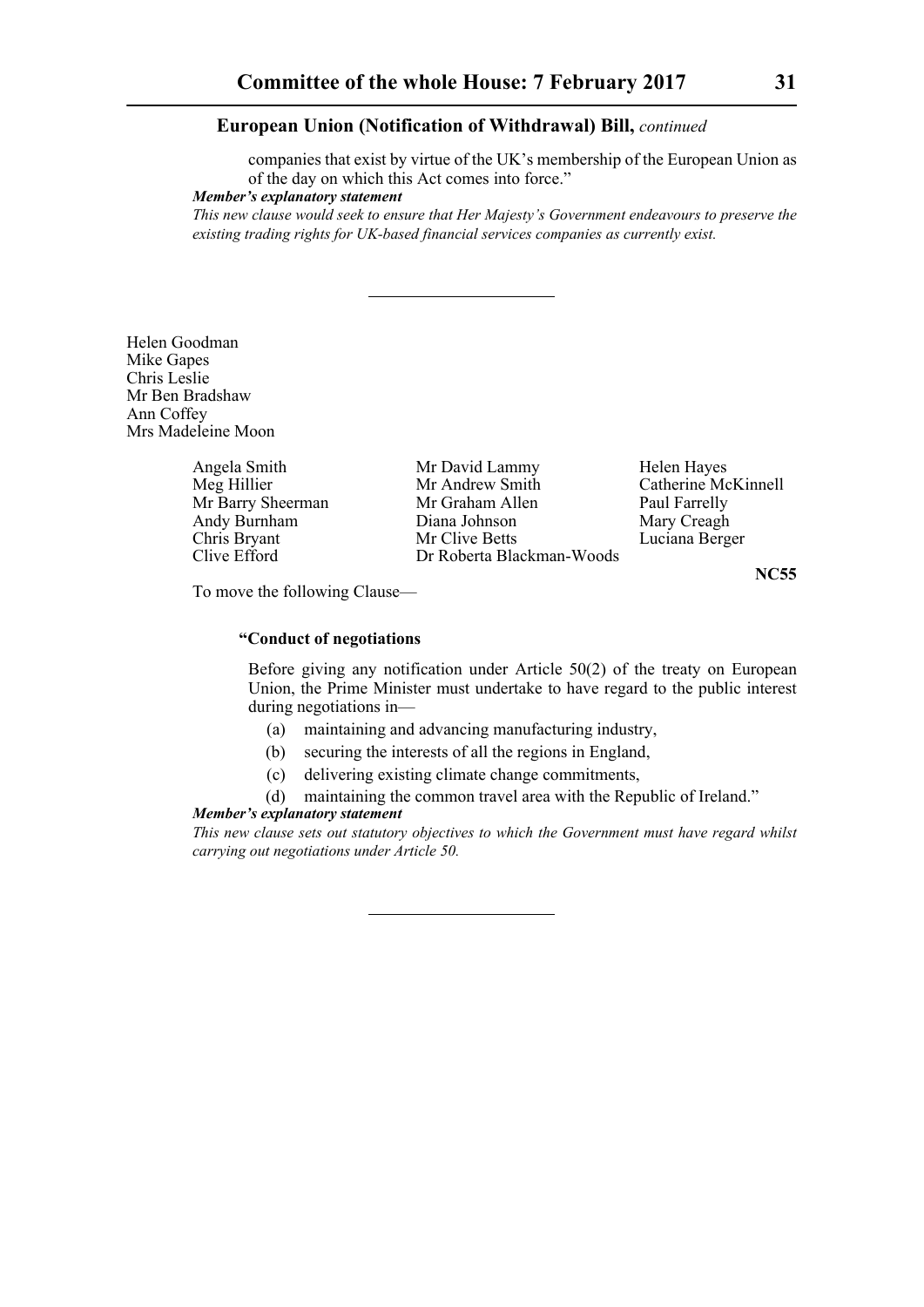Hywel Williams Liz Saville Roberts Jonathan Edwards Caroline Lucas Meg Hillier Mr Graham Allen

Mr Mark Williams

**NC70**

To move the following Clause—

## **"Relationship with Europe**

Before the Prime Minister can exercise the power in section 1, the Prime Minister must commit to negotiating a deal that allows free trade and cooperation between Wales and all European countries."

## *Member's explanatory statement*

*This new clause requires the Prime Minister to commit to implementing the Leave Campaign's pledge to negotiate deal that allows free trade and cooperation between Wales and all European countries before exercising the powers outlined in section 1.*

Chris Leslie Mike Gapes Mr Ben Bradshaw Mr Barry Sheerman Ann Coffey Mrs Madeleine Moon

> Angela Smith Stephen Doughty Helen Hayes<br>
> Mr Andrew Smith Catherine Mc Ms Margaret Ritchie Mary Creagh Chris Bryant Mr David Lammy Maria Eagle Luciana Berger

Meg Hillier Mr Andrew Smith Catherine McKinnell<br>
Ms Margaret Ritchie Mr Graham Allen Paul Farrelly

**NC76**

To move the following Clause—

#### **"Framework for transfer of data**

In the event of exercise of the power in section 1, Her Majesty's Government shall promote a framework for the transfer of data between the UK and the EU to underpin continued trade in services."

## *Member's explanatory statement*

*This new clause would make it the policy of Her Majesty's Government to promote a framework for cross-border data flows to safeguard the UK services economy and its trade with European markets.*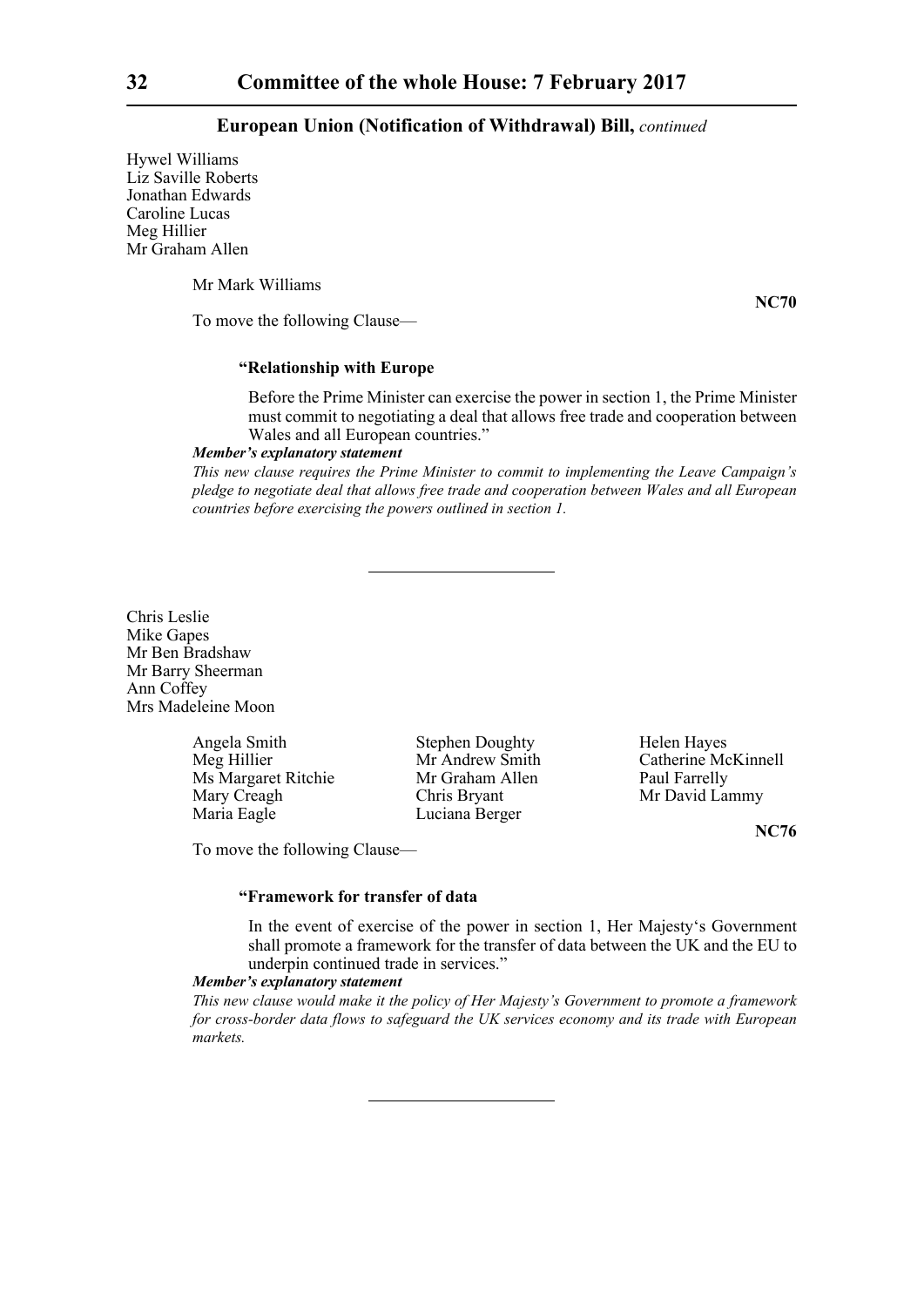Chris Leslie Mike Gapes Liz Kendall Mr Ben Bradshaw Ann Coffey Mrs Madeleine Moon

> Mr Graham Allen Maria Eagle Luciana Berger

Angela Smith Mr David Lammy Helen Hayes<br>
Meg Hillier Stella Creasy Mr Andrew S Meg Hillier Stella Creasy Mr Andrew Smith<br>Catherine McKinnell Dr Alasdair McDonnell Mr Barry Sheerman Dr Alasdair McDonnell Mr Barry Sheer Mary Sheer Mary Creagh

**NC77**

To move the following Clause—

#### **"Trade in goods and services**

In negotiating and concluding an agreement in accordance with Article 50(2) of the Treaty on European Union, Ministers of the Crown must have regard to the desirability of retaining full participation in the making of all rules affecting trade in goods and services in the European Union."

#### *Member's explanatory statement*

*This new clause would require HM Government to negotiate to continue the UK's participation on agreeing all rules affecting trade in goods and services in the European Union.*

Chris Leslie Mike Gapes Liz Kendall Mr Ben Bradshaw Ann Coffey Mrs Madeleine Moon

Rachael Maskell Keith Vaz

Angela Smith Mr David Lammy Helen Hayes Mark Durkan Mr Barry Sheerman Mr Graham Allen Paul Farrelly **Diana Johnson** Margaret Ferrier Mary Creagh Maria Eagle Luciana Berger

Meg Hillier Stella Creasy Catherine McKinnell

**NC78**

To move the following Clause—

## **"Europol**

In negotiating and concluding an agreement in accordance with Article 50(2) of the Treaty on European Union, Ministers of the Crown must have regard to the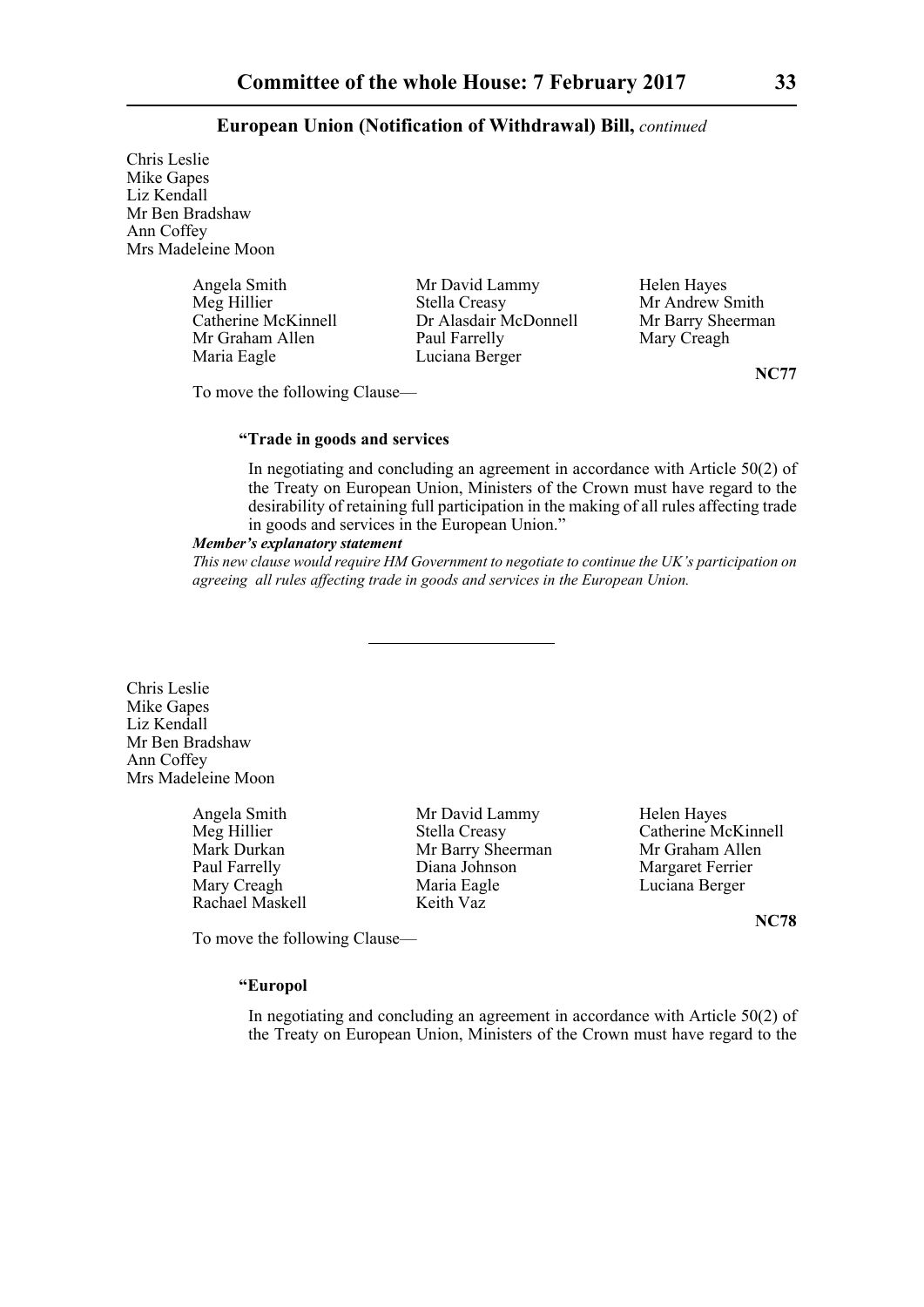desirability of continuing to participate in the European Police Office (Europol) on the same basis as any other member state of the European Union."

*Member's explanatory statement* 

*This new clause would require Her Majesty's Government to negotiate to continue the UK's participation in the European Police Office (Europol).*

Chris Leslie Mike Gapes Mr Ben Bradshaw Mr Barry Sheerman Ann Coffey Mrs Madeleine Moon

Maria Eagle Luciana Berger

Angela Smith Mr David Lammy Meg Hillier<br>Stella Creasy Catherine McKinnell Dr Alasdair Mr Graham Allen Paul Farrelly Mary Creagh<br>
Maria Eagle II Luciana Berger Rachael Maskell

Catherine McKinnell<br>
Paul Farrelly<br>
Mary Creagh<br>
Mary Creagh **NC79**

To move the following Clause—

## **"European Chemicals Agency**

In negotiating and concluding an agreement in accordance with Article 50(2) of the Treaty on European Union, Ministers of the Crown must have regard to the desirability of continuing to participate in the European Chemicals Agency (ECHA) on the same basis as any other member state of the European Union."

## *Member's explanatory statement*

*This new clause would require Her Majesty's Government to negotiate to continue the UK's participation in the European Chemicals Agency (ECHA).*

Chris Leslie Mike Gapes Mr Ben Bradshaw Mr Barry Sheerman Ann Coffey Mrs Madeleine Moon

Angela Smith Mr David Lammy Helen Hayes<br>
Meg Hillier Stella Creasy Catherine Mc Stella Creasy Catherine McKinnell Mark Durkan Dr Alasdair McDonnell Ms Margaret Ritchie Mr Graham Allen Paul Farrelly Mary Creagh Maria Eagle Luciana Berger Rachael Maskell

**NC80**

To move the following Clause—

## **"European Centre for Disease Prevention and Control**

In negotiating and concluding an agreement in accordance with Article 50(2) of the Treaty on European Union, Ministers of the Crown must have regard to the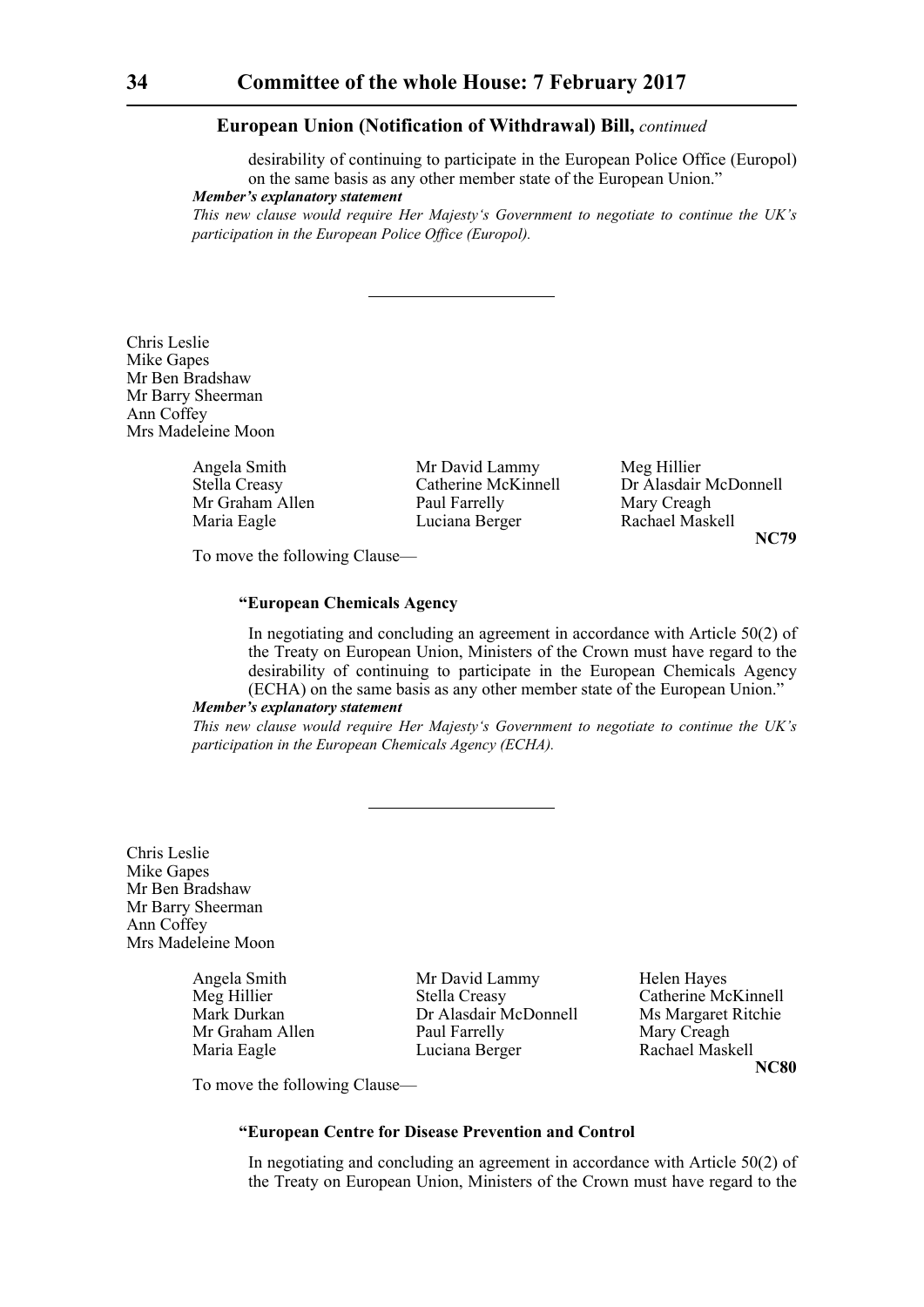desirability of continuing to participate in the European Centre for Disease Prevention and Control (ECDC) on the same basis as any other member state of the European Union."

#### *Member's explanatory statement*

*This new clause would require Her Majesty's Government to negotiate to continue the UK's participation in the European Centre for Disease Prevention and Control (ECDC).*

Chris Leslie Mike Gapes Mr Ben Bradshaw Mr Barry Sheerman Ann Coffey Mrs Madeleine Moon

Luciana Berger Rachael Maskell

Angela Smith Mr David Lammy Meg Hillier<br>
Stella Creasy Catherine McKinnell Mr Graham Allen Stella Creasy Catherine McKinnell<br>
Paul Farrelly Mary Creagh Mary Creagh Maria Eagle

**NC81**

To move the following Clause—

## **"Community Plant Variety Office**

In negotiating and concluding an agreement in accordance with Article 50(2) of the Treaty on European Union, Ministers of the Crown must have regard to the desirability of continuing to participate in the Community Plant Variety Office (CPVO) on the same basis as any other member state of the European Union."

#### *Member's explanatory statement*

*This new clause would require Her Majesty's Government to negotiate to continue the UK's participation in the Community Plant Variety Office (CPVO).*

Chris Leslie Mike Gapes Mr Ben Bradshaw Mr Barry Sheerman Ann Coffey Mrs Madeleine Moon

Angela Smith Mr David Lammy Helen Hayes

Meg Hillier Stella Creasy Catherine McKinnell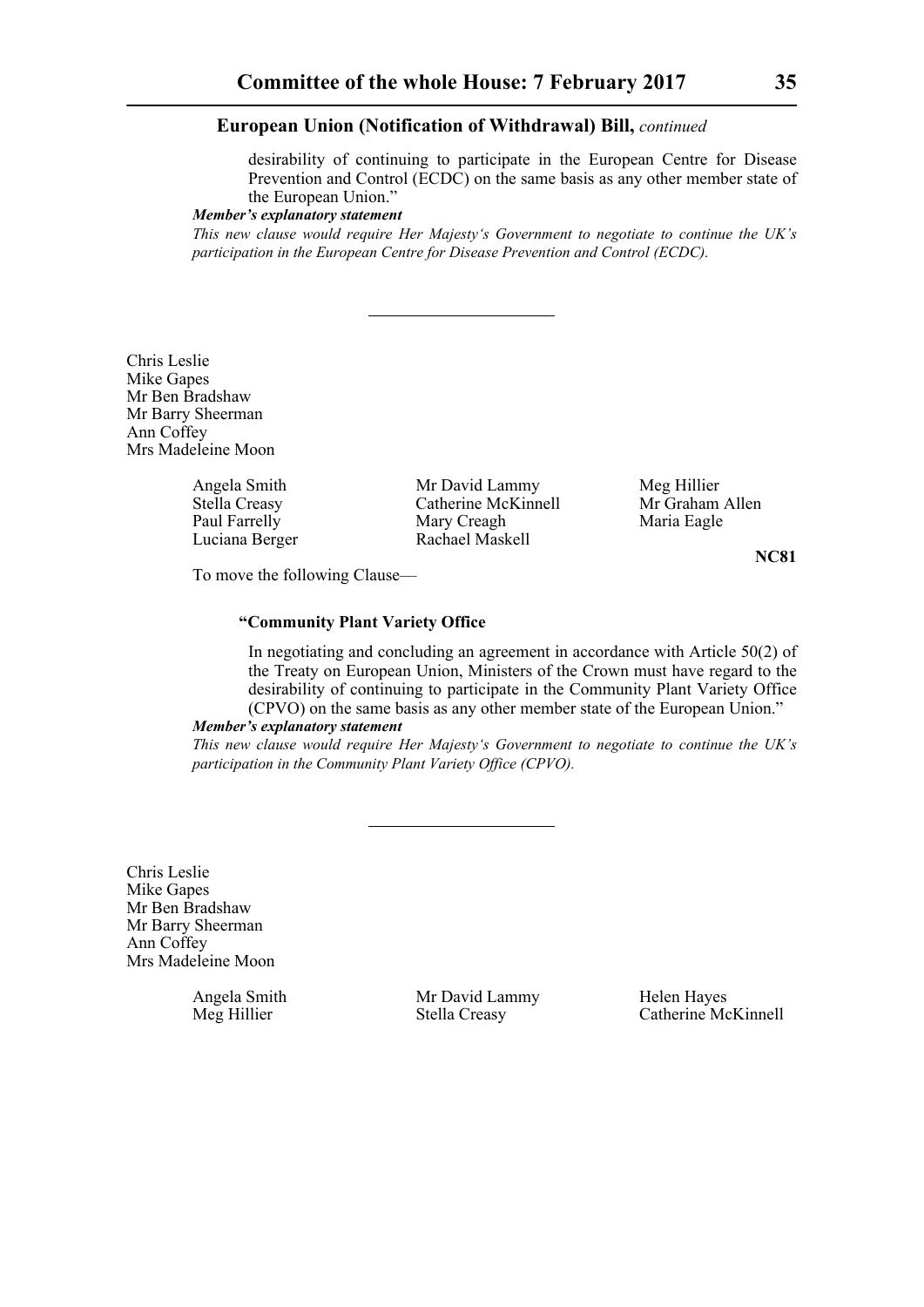Mr Graham Allen Paul Farrelly Mary Creagh Maria Eagle **Luciana Berger** Rachael Maskell

Mark Durkan Dr Alasdair McDonnell Ms Margaret Ritchie **NC82**

To move the following Clause—

### **"European Medicines Agency**

In negotiating and concluding an agreement in accordance with Article 50(2) of the Treaty on European Union, Ministers of the Crown must have regard to the desirability of continuing to participate in the European Medicines Agency (EMEA) on the same basis as any other member state of the European Union."

#### *Member's explanatory statement*

*This new clause would require Her Majesty's Government to negotiate to continue the UK's participation in the European Medicines Agency (EMEA).*

Chris Leslie Mike Gapes Mr Ben Bradshaw Mr Barry Sheerman Ann Coffey Mrs Madeleine Moon

Angela Smith Mr David Lammy Helen Hayes Meg Hillier Stella Creasy Catherine McKinnell<br>Mark Durkan Dr Alasdair McDonnell Ms Margaret Ritchie Dr Alasdair McDonnell Mr Graham Allen Paul Farrelly Mary Creagh Maria Eagle **Luciana Berger** Rachael Maskell

**NC83**

To move the following Clause—

## **"European Agency for Health and Safety at Work**

In negotiating and concluding an agreement in accordance with Article 50(2) of the Treaty on European Union, Ministers of the Crown must have regard to the desirability of continuing to participate in the European Agency for Health and Safety at Work (EU-OSHA) on the same basis as any other member state of the European Union."

#### *Member's explanatory statement*

*This new clause would require Her Majesty's Government to negotiate to continue the UK's participation in the European Agency for Health and Safety at Work (EU-OSHA).*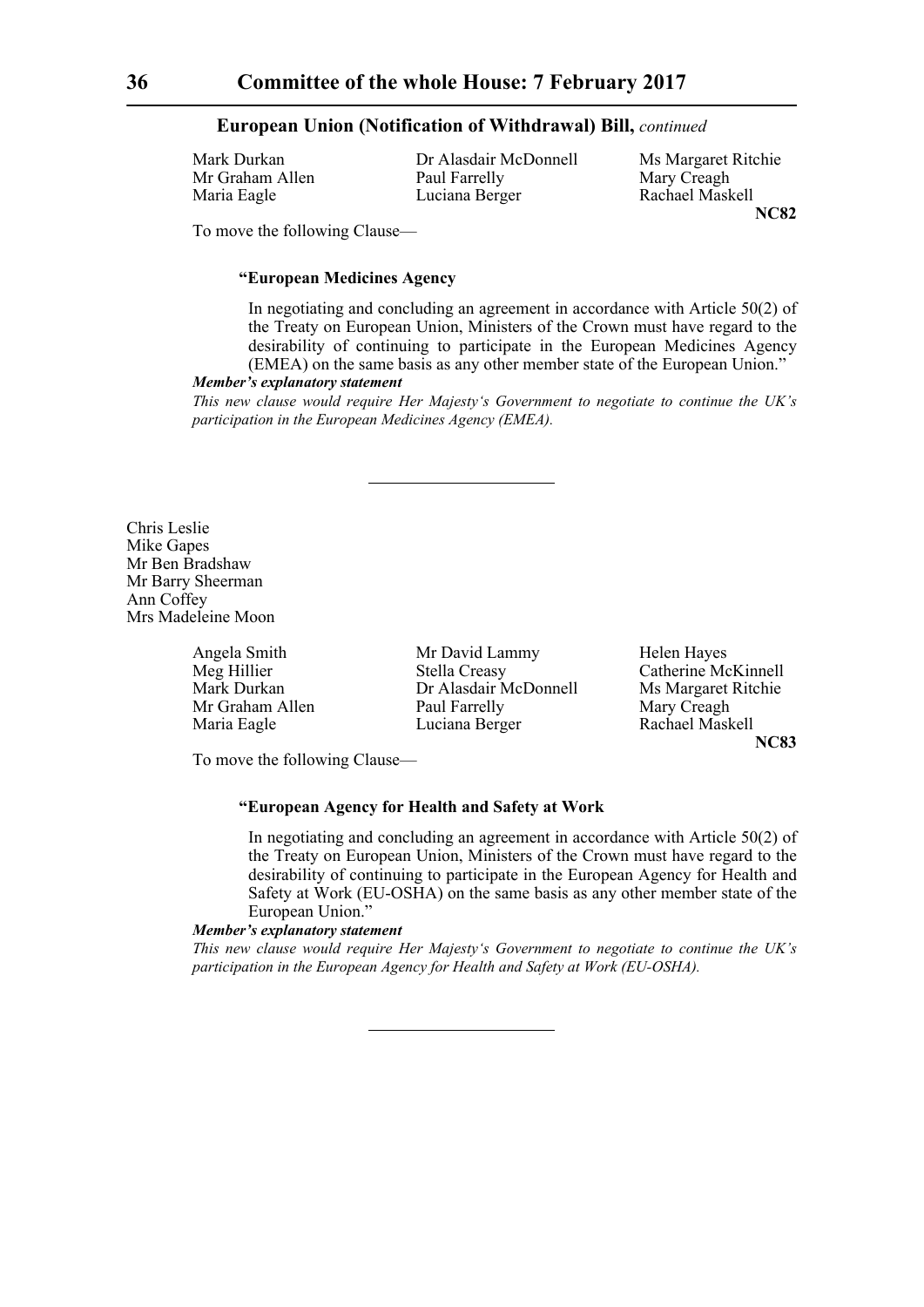Chris Leslie Mike Gapes Mr Ben Bradshaw Mr Barry Sheerman Ann Coffey Mrs Madeleine Moon

| Angela Smith    | Mr David Lammy | Helen Hayes         |
|-----------------|----------------|---------------------|
| Meg Hillier     | Stella Creasy  | Catherine McKinnell |
| Mr Graham Allen | Paul Farrelly  | Mary Creagh         |
| Maria Eagle     | Luciana Berger | Rachael Maskell     |

Rachael Maskell **NC84**

To move the following Clause—

## **"European Aviation Safety Agency**

In negotiating and concluding an agreement in accordance with Article 50(2) of the Treaty on European Union, Ministers of the Crown must have regard to the desirability of continuing to participate in the European Aviation Safety Agency (EASA) on the same basis as any other member state of the European Union."

#### *Member's explanatory statement*

*This new clause would require Her Majesty's Government to negotiate to continue the UK's participation in the European Aviation Safety Agency (EASA).*

Chris Leslie Mike Gapes Mr Ben Bradshaw Mr Barry Sheerman Ann Coffey Mrs Madeleine Moon

Angela Smith Mr David Lammy Meg Hillier Stella Creasy **Catherine McKinnell** Mr Graham Allen Paul Farrelly Mary Creagh Maria Eagle Luciana Berger Rachael Maskell

**NC85**

To move the following Clause—

# **"European Centre for the Development of Vocational Training**

In negotiating and concluding an agreement in accordance with Article 50(2) of the Treaty on European Union, Ministers of the Crown must have regard to the desirability of continuing to participate in the European Centre for the Development of Vocational Training (Cedefop) on the same basis as any other member state of the European Union."

## *Member's explanatory statement*

*This new clause would require Her Majesty's Government to negotiate to continue the UK's participation in the European Centre for the Development of Vocational Training (Cedefop).*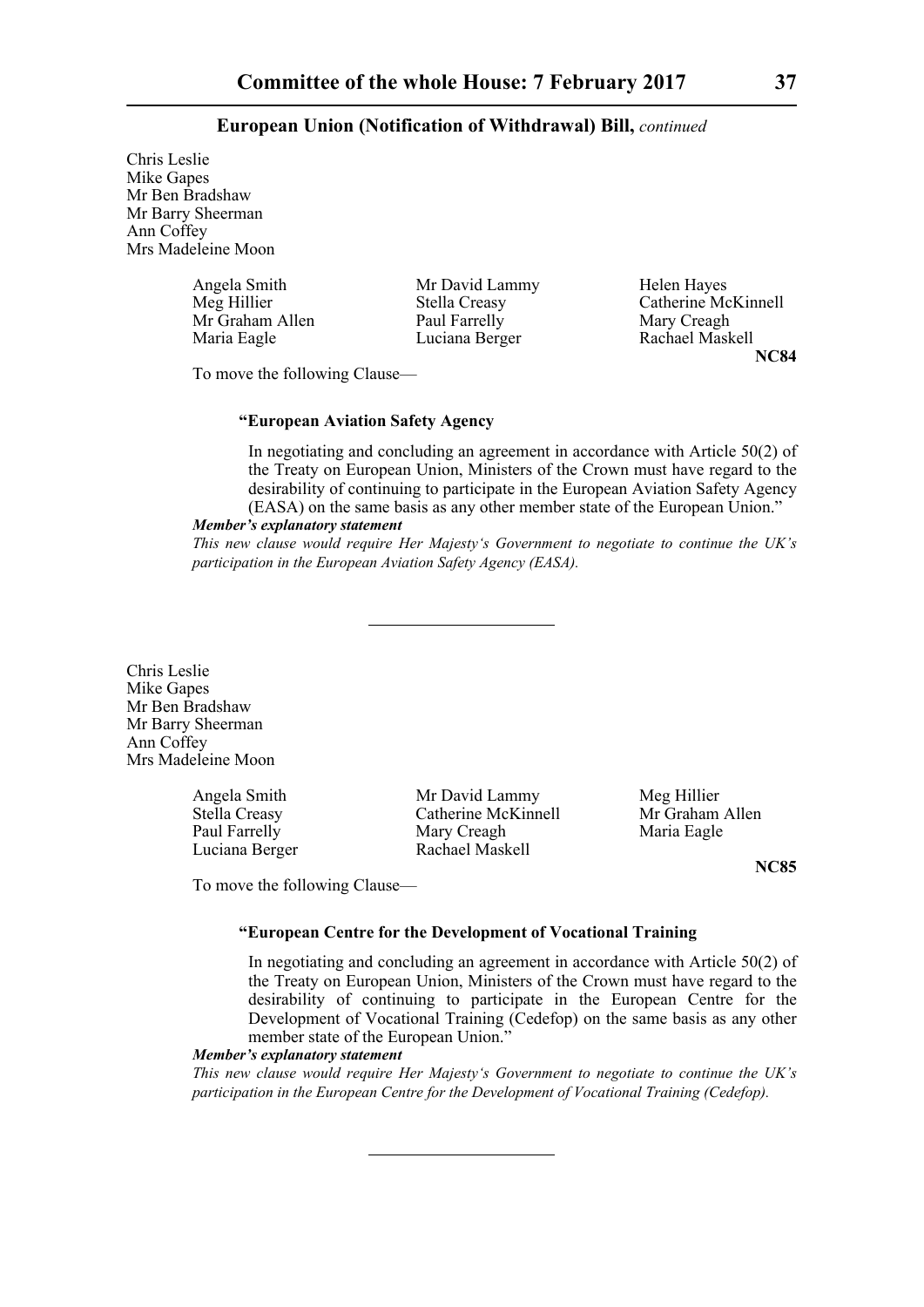Chris Leslie Mike Gapes Mr Ben Bradshaw Mr Barry Sheerman Ann Coffey Mrs Madeleine Moon

| Angela Smith  | Mr David Lammy      | Meg Hillier     |
|---------------|---------------------|-----------------|
| Stella Creasy | Catherine McKinnell | Mr Graham Allen |
| Paul Farrelly | Diana Johnson       | Mary Creagh     |
| Maria Eagle   | Luciana Berger      | Rachael Maskell |
| Keith Vaz     |                     |                 |

To move the following Clause—

#### **"European Police College**

In negotiating and concluding an agreement in accordance with Article 50(2) of the Treaty on European Union, Ministers of the Crown must have regard to the desirability of continuing to participate in the European Police College (Cepol) on the same basis as any other member state of the European Union."

#### *Member's explanatory statement*

*This new clause would require Her Majesty's Government to negotiate to continue the UK's participation in the European Police College (Cepol).*

Chris Leslie Mike Gapes Mr Ben Bradshaw Mr Barry Sheerman Caroline Lucas Ann Coffey

> Mrs Madeleine Moon Angela Smith Mr David Lammy Helen Hayes Meg Hillier Stella Creasy Mr Andrew Smith Catherine McKinnell Mr Graham Allen Paul Farrelly Mary Creagh Maria Eagle Luciana Berger Rachael Maskell Mark Durkan

**NC87**

To move the following Clause—

# **"European Environment Agency**

In negotiating and concluding an agreement in accordance with Article 50(2) of the Treaty on European Union, Ministers of the Crown must have regard to the desirability of continuing to participate in the European Environment Agency (EEA) on the same basis as any other member state of the European Union."

#### *Member's explanatory statement*

*This new clause would require Her Majesty's Government to negotiate to continue the UK's participation in the European Environment Agency (EEA).*

**NC86**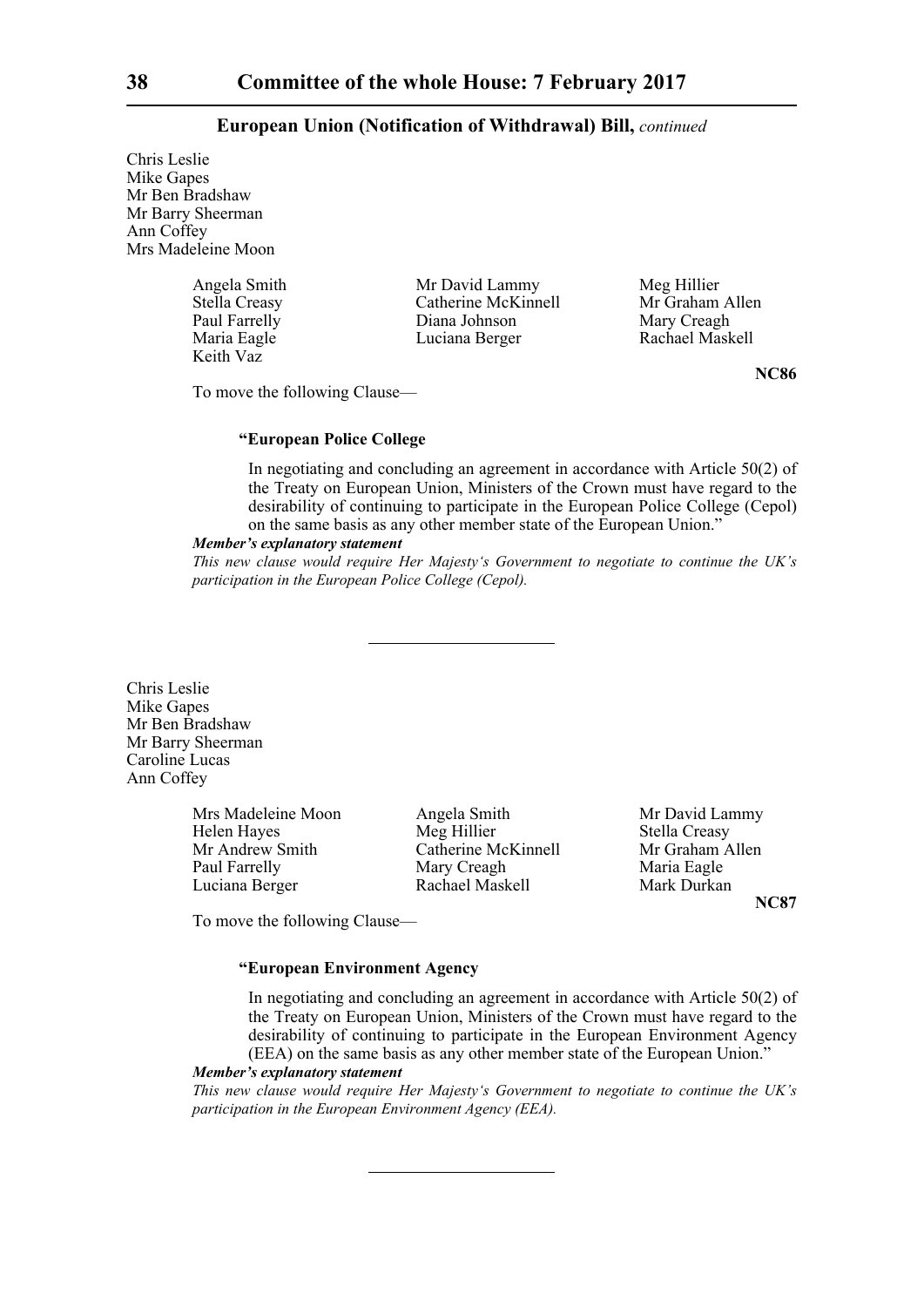Chris Leslie Mike Gapes Mr Ben Bradshaw Mr Barry Sheerman Caroline Lucas Ann Coffey

> Mrs Madeleine Moon Angela Smith Mr David Lammy<br>
> Helen Hayes Meg Hillier Stella Creasy Catherine McKinnell Mr Graham Allen Paul Farrelly<br>Mary Creagh Caroline Lucas Maria Eagle Luciana Berger Rachael Maskell

Meg Hillier Stella Creasy<br>
Mr Graham Allen Paul Farrelly Caroline Lucas

**NC88**

To move the following Clause—

#### **"European Food Safety Authority**

In negotiating and concluding an agreement in accordance with Article 50(2) of the Treaty on European Union, Ministers of the Crown must have regard to the desirability of continuing to participate in the European Food Safety Authority (EFSA) on the same basis as any other member state of the European Union."

#### *Member's explanatory statement*

*This new clause would require Her Majesty's Government to negotiate to continue the UK's participation in the European Food Safety Authority (EFSA).*

Chris Leslie Mike Gapes Mr Ben Bradshaw Mr Barry Sheerman Caroline Lucas Ann Coffey

> Mrs Madeleine Moon **Angela Smith** Mr David Lammy Helen Hayes Meg Hillier Stella Creasy Ms Margaret Ritchie Mr Graham Allen Paul Farrelly Mary Creagh Maria Eagle Luciana Berger Rachael Maskell

Catherine McKinnell Mark Durkan Dr Alasdair McDonnell

**NC89**

To move the following Clause—

# **"European Investment Bank**

In negotiating and concluding an agreement in accordance with Article 50(2) of the Treaty on European Union, Ministers of the Crown must have regard to the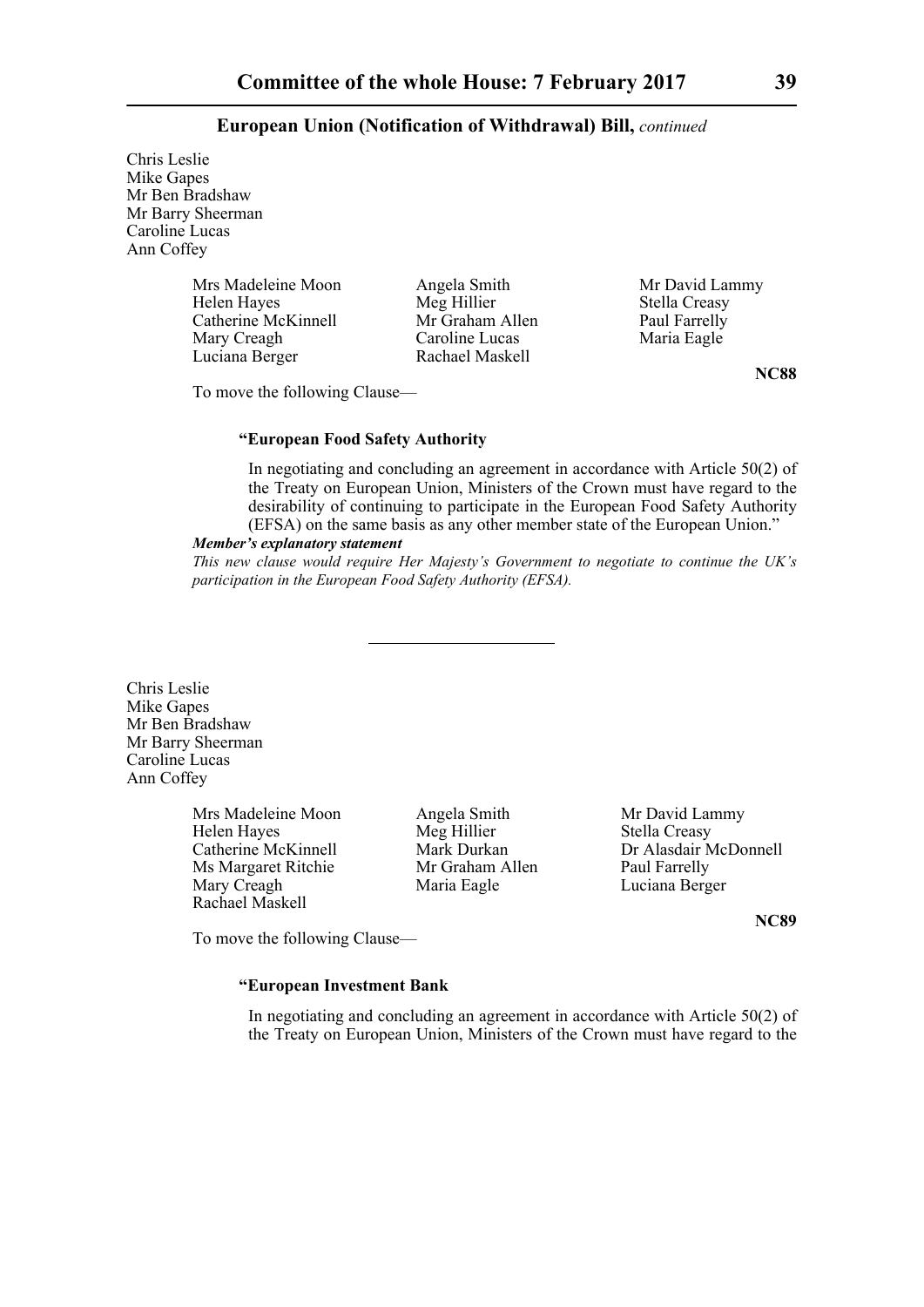desirability of continuing to participate in the European Investment Bank (EIB) on the same basis as any other member state of the European Union."

*Member's explanatory statement* 

*This new clause would require Her Majesty's Government to negotiate to continue the UK's participation in the European Investment Bank (EIB).*

Chris Leslie Mike Gapes Mr Ben Bradshaw Mr Barry Sheerman Ann Coffey Mrs Madeleine Moon

Rachael Maskell

Angela Smith Mr David Lammy Meg Hillier<br>
Stella Creasy Catherine McKinnell Mr Graham Allen Stella Creasy Catherine McKinnell<br>
Paul Farrelly Diana Johnson Paul Farrelly Diana Johnson Margaret Ferrier<br>
Mary Creagh Maria Eagle Luciana Berger Maria Eagle Luciana Berger

**NC90**

To move the following Clause—

# **"Eurojust**

In negotiating and concluding an agreement in accordance with Article 50(2) of the Treaty on European Union, Ministers of the Crown must have regard to the desirability of continuing to participate in Eurojust on the same basis as any other member state of the European Union."

# *Member's explanatory statement*

*This new clause would require Her Majesty's Government to negotiate to continue the UK's participation in Eurojust.*

Chris Leslie Mike Gapes Mr Ben Bradshaw Mr Barry Sheerman Ann Coffey Mrs Madeleine Moon

Angela Smith Mr David Lammy Helen Hayes

Mr Graham Allen Paul Farrelly Mary Creagh Maria Eagle Luciana Berger Rachael Maskell

Meg Hillier Stella Creasy Catherine McKinnell **NC91**

To move the following Clause—

# **"European Maritime Safety Agency**

In negotiating and concluding an agreement in accordance with Article 50(2) of the Treaty on European Union, Ministers of the Crown must have regard to the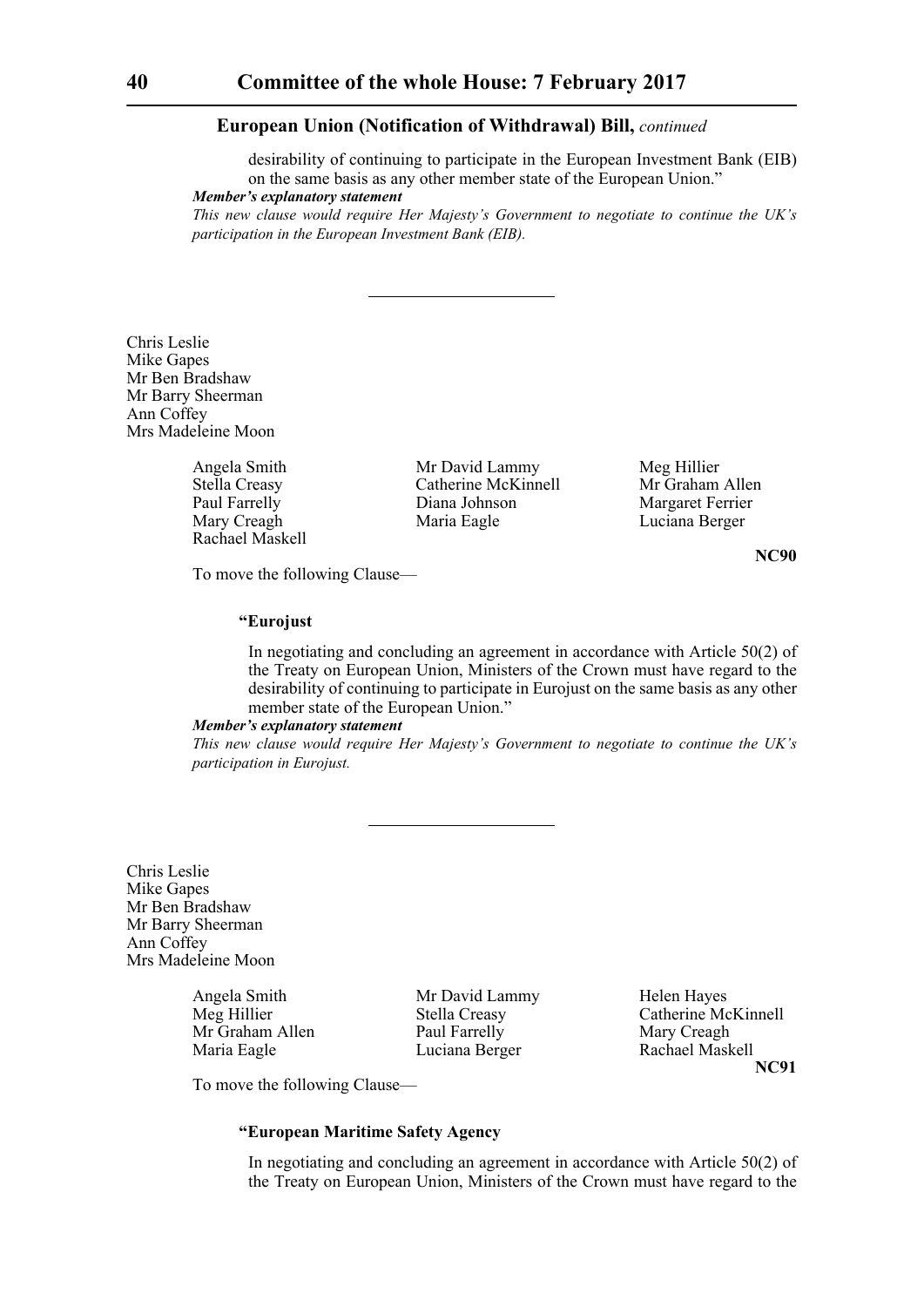desirability of continuing to participate in the European Maritime Safety Agency (EMSA) on the same basis as any other member state of the European Union." *Member's explanatory statement* 

*This new clause would require Her Majesty's Government to negotiate to continue the UK's participation in the European Maritime Safety Agency (EMSA).*

Chris Leslie Mike Gapes Mr Ben Bradshaw Mr Barry Sheerman Ann Coffey Mrs Madeleine Moon

> Angela Smith Mr David Lammy Helen Hayes<br>
> Meg Hillier Stella Creasv Catherine Mc Mr Graham Allen Paul Farrelly Mary Creagh<br>
> Maria Eagle Luciana Berger Rachael Maskell

Luciana Berger

Stella Creasy Catherine McKinnell<br>
Paul Farrelly Mary Creagh **NC92**

To move the following Clause—

# **"European Monitoring Centre for Drugs and Drug Addiction**

In negotiating and concluding an agreement in accordance with Article 50(2) of the Treaty on European Union, Ministers of the Crown must have regard to the desirability of continuing to participate in the European Monitoring Centre for Drugs and Drug Addiction (EMCDDA) on the same basis as any other member state of the European Union."

## *Member's explanatory statement*

*This new clause would require Her Majesty's Government to negotiate to continue the UK's participation in the European Monitoring Centre for Drugs and Drug Addiction (EMCDDA).*

Chris Leslie Mike Gapes Mr Ben Bradshaw Mr Barry Sheerman Ann Coffey Mrs Madeleine Moon

Angela Smith Mr David Lammy Helen Hayes Meg Hillier Stella Creasy Catherine McKinnell Mark Durkan Dr Alasdair McDonnell Ms Margaret Ritchie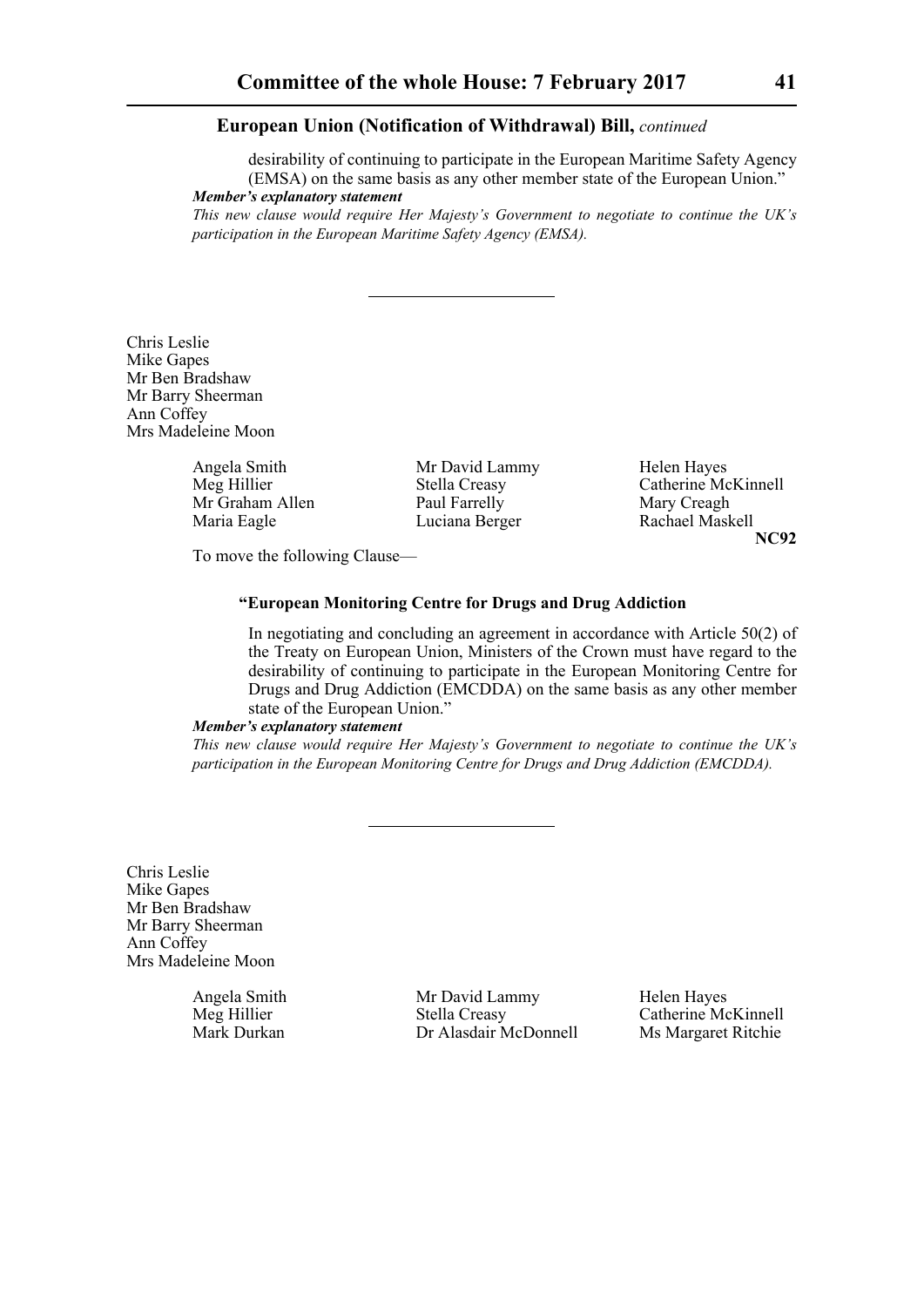| Mr Graham Allen | Paul Farrelly  | Mary Creagh  |
|-----------------|----------------|--------------|
| Maria Eagle     | Luciana Berger | Rachael Mask |

Rachael Maskell **NC93**

To move the following Clause—

# **"European Union Agency for Fundamental Rights**

In negotiating and concluding an agreement in accordance with Article 50(2) of the Treaty on European Union, Ministers of the Crown must have regard to the desirability of continuing to participate in the European Union Agency for Fundamental Rights (FRA) on the same basis as any other member state of the European Union."

### *Member's explanatory statement*

*This new clause would require Her Majesty's Government to negotiate to continue the UK's participation in the European Union Agency for Fundamental Rights (FRA).*

Chris Leslie Mike Gapes Mr Ben Bradshaw Mr Barry Sheerman Ann Coffey Mrs Madeleine Moon

Angela Smith Mr David Lammy Stephen Doughty<br>Mr David Lammy Stephen Doughty<br>Catherine McKin Mr Graham Allen Paul Farrelly Mary Creagh<br>
Maria Eagle Luciana Berger Rachael Masl Luciana Berger Rachael Maskell

Meg Hillier Stella Creasy Catherine McKinnell **NC94**

To move the following Clause—

# **"European Satellite Centre**

In negotiating and concluding an agreement in accordance with Article 50(2) of the Treaty on European Union, Ministers of the Crown must have regard to the desirability of continuing to participate in the European Satellite Centre (EUSC) on the same basis as any other member state of the European Union."

#### *Member's explanatory statement*

*This new clause would require Her Majesty's Government to negotiate to continue the UK's participation in the European Satellite Centre (EUSC).*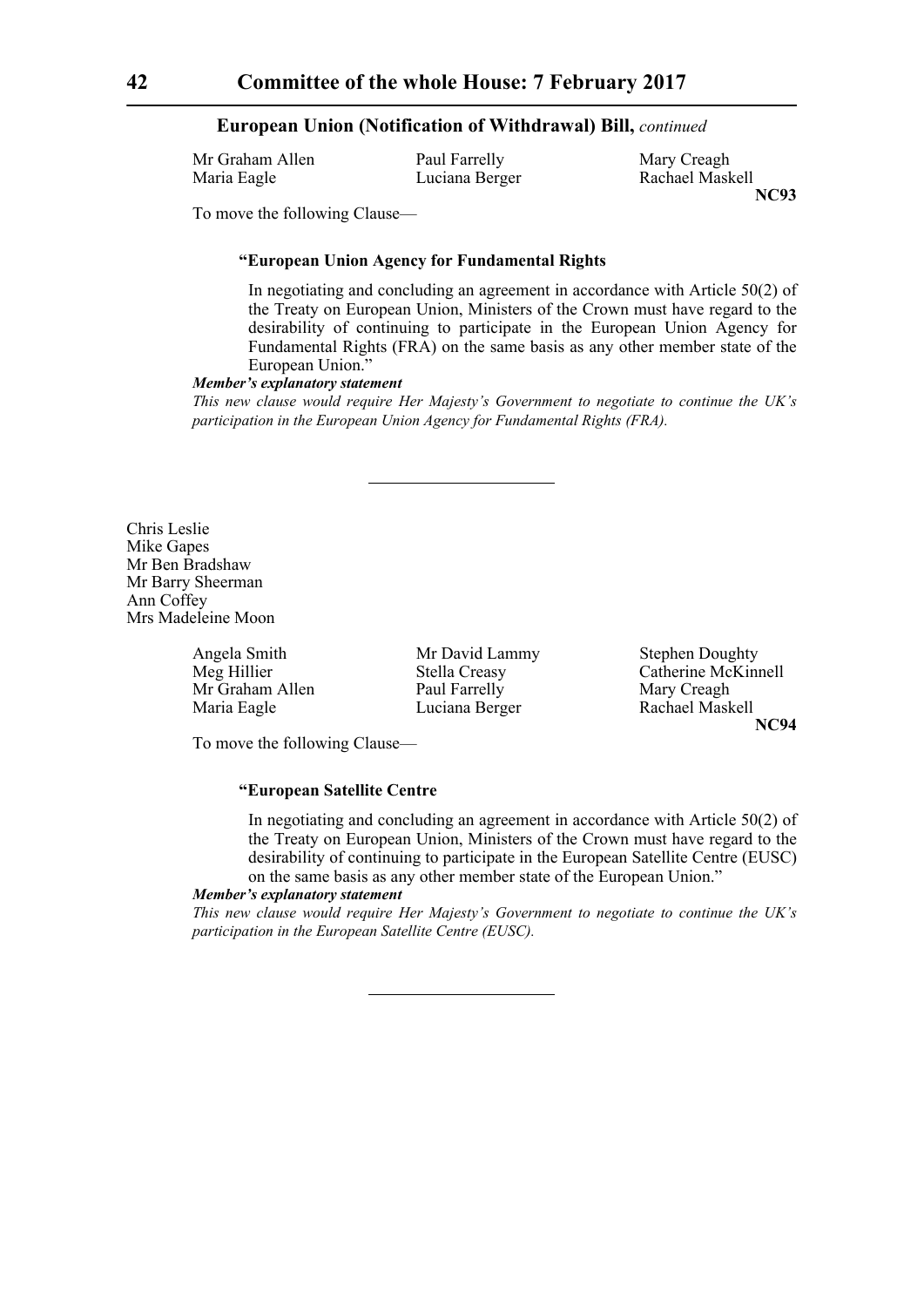Chris Leslie Mike Gapes Mr Ben Bradshaw Mr Barry Sheerman Ann Coffey Mrs Madeleine Moon

| Angela Smith    | Mr David Lammy  | Meg Hillier         |
|-----------------|-----------------|---------------------|
| Stella Creasy   | Mr Andrew Smith | Catherine McKinnell |
| Mr Graham Allen | Paul Farrelly   | Mary Creagh         |
| Maria Eagle     | Luciana Berger  | Rachael Maskell     |

Rachael Maskell **NC95**

To move the following Clause—

## **"Protected designation of origin scheme**

In negotiating and concluding an agreement in accordance with Article 50(2) of the Treaty on European Union, Ministers of the Crown must have regard to the desirability of continuing to participate in the protected designation of origin (PDO) scheme on the same basis as any other member state of the European Union."

#### *Member's explanatory statement*

*This new clause would require Her Majesty's Government to negotiate to continue the UK's participation in the protected designation of origin (PDO) scheme.*

Chris Leslie Mike Gapes Mr Ben Bradshaw Mr Barry Sheerman Ann Coffey Mrs Madeleine Moon

> Angela Smith Mr David Lammy Meg Hillier<br>
> Stella Creasv Mr Andrew Smith Catherine M Mr Graham Allen Paul Farrelly Mary Creagh Maria Eagle **Luciana Berger** Rachael Maskell

Mr Andrew Smith Catherine McKinnell **NC96**

To move the following Clause—

# **"Protected geographical indication scheme**

In negotiating and concluding an agreement in accordance with Article 50(2) of the Treaty on European Union, Ministers of the Crown must have regard to the desirability of continuing to participate in the protected geographical indication (PGI) scheme on the same basis as any other member state of the European Union."

# *Member's explanatory statement*

*This new clause would require Her Majesty's Government to negotiate to continue the UK's participation in the protected geographical indication (PGI) scheme.*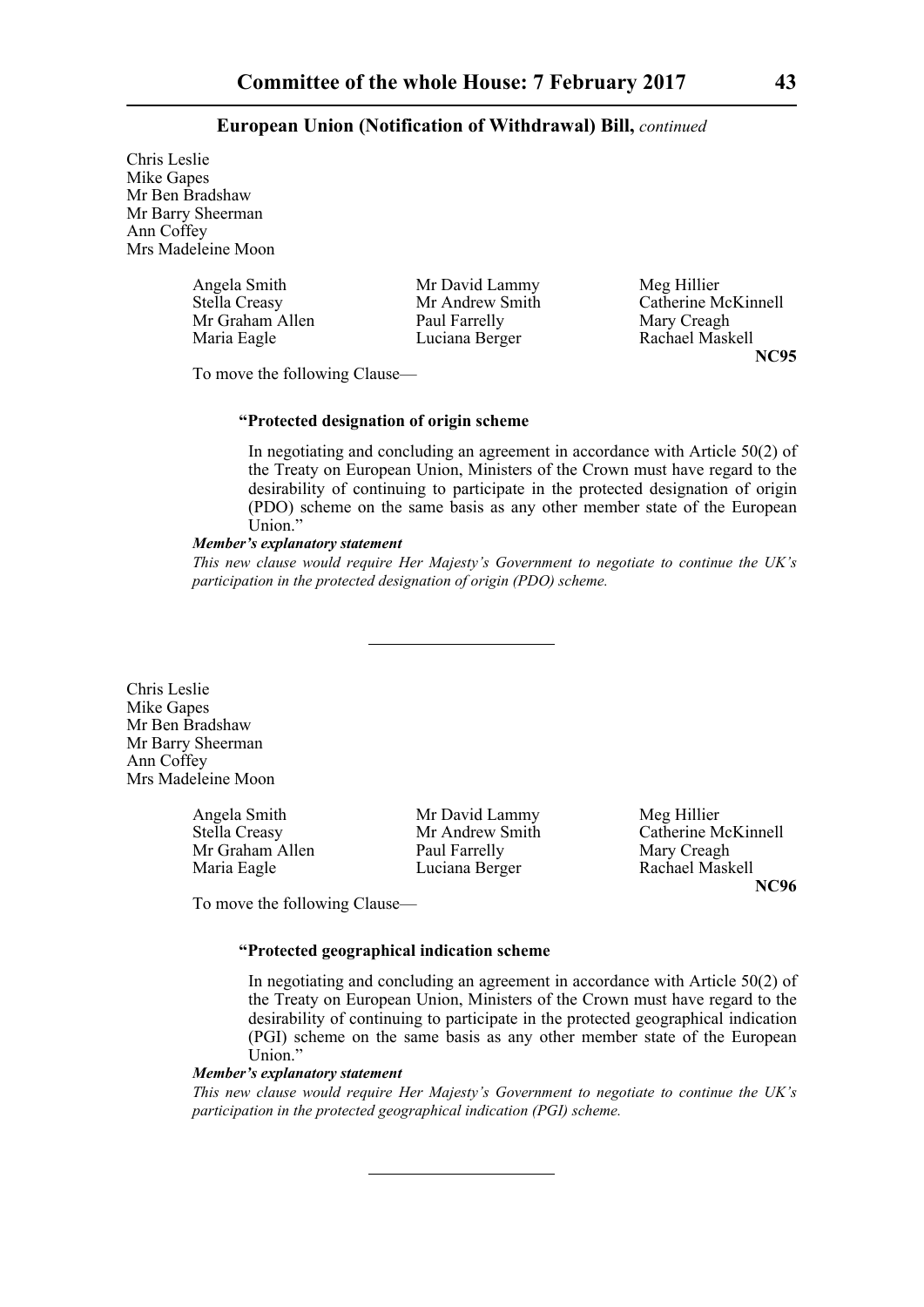Chris Leslie Mike Gapes Mr Ben Bradshaw Mr Barry Sheerman Ann Coffey Mrs Madeleine Moon

| Angela Smith   | Mr David Lammy      | Meg Hillier |
|----------------|---------------------|-------------|
| Stella Creasy  | Catherine McKinnell | Mr Graham   |
| Paul Farrelly  | Mary Creagh         | Maria Eagle |
| Luciana Berger | Rachael Maskell     |             |

ham Allen

**NC97**

To move the following Clause—

# **"Traditional specialities guaranteed scheme**

In negotiating and concluding an agreement in accordance with Article 50(2) of the Treaty on European Union, Ministers of the Crown must have regard to the desirability of continuing to participate in the traditional specialities guaranteed (TSG) scheme on the same basis as any other member state of the European Union."

# *Member's explanatory statement*

*This new clause would require Her Majesty's Government to negotiate to continue the UK's participation in the traditional specialities guaranteed (TSG) scheme.*

Ms Harriet Harman Jess Phillips Stella Creasy Yvette Cooper Alison McGovern Caroline Lucas

Mr Graham Allen Paul Farrelly

Ann Coffey Dr Roberta Blackman-Woods Barbara Keeley Rushanara Ali Stephen Twigg Lilian Greenwood Tracy Brabin Vernon Coaker Mary Creagh Yasmin Qureshi Steve McCabe Gloria De Piero Dr Rupa Huq Mr Andrew Smith Fiona Mactaggart Gordon Marsden Mike Kane Diana Johnson Stephen Doughty **Ann Clwyd** Kate Green Helen Goodman Barbara Keeley Seema Malhotra Mr David Lammy Helen Hayes<br>
Dame Margaret Hodge Valerie Vaz Sarah Champion Dame Margaret Hodge Valerie Vaz Sarah Champion Julie Elliott Kelvin Hopkins Naz Shah Lisa Nandy Luciana Berger Margaret Greenwood Angela Smith Mike Gapes Catherine McKinnell<br>Mark Durkan Dr Alasdair McDonnell Ms Margaret Ritchie Mark Durkan Dr Alasdair McDonnell<br>Wes Streeting Mr David Hanson

Mr Barry Sheerman<br>Mr Dennis Skinner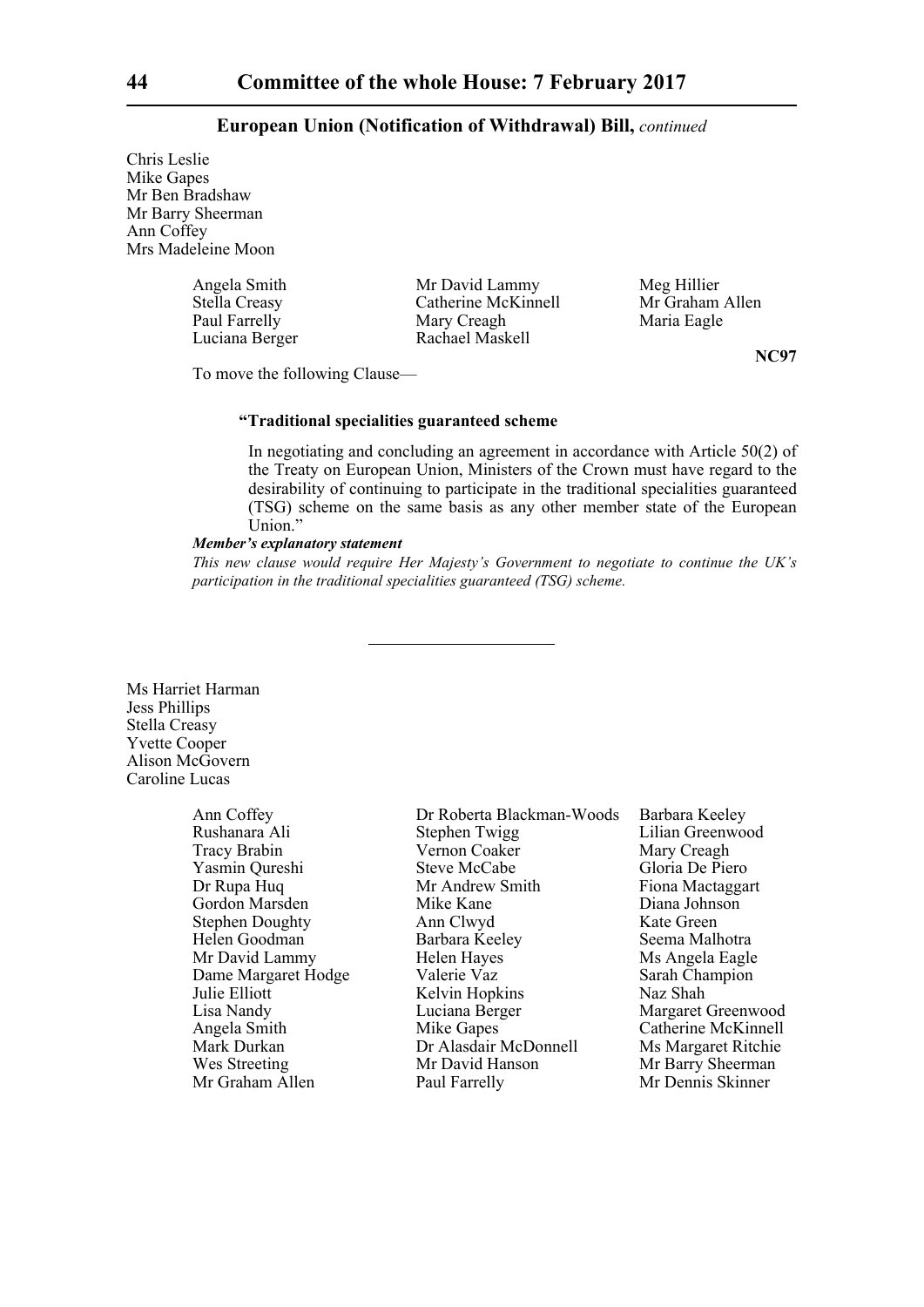Mary Creagh Mr Ben Bradshaw Chris Leslie Maria Eagle Meg Hillier Clive Efford<br>
Rachael Maskell Louise Haigh Kerry McCar Keith Vaz Caroline Flint

Louise Haigh Kerry McCarthy

**NC100**

To move the following Clause—

# **"Equality and women's rights**

Before issuing any notification under Article 50(2) of the Treaty on European Union the Prime Minister shall give an undertaking to have regard to the public interest during negotiations for the UK's withdrawal from the European Union in—

- (a) maintaining employment rights and protections derived from EU legislation,
- (b) ensuring that EU co-operation to end violence against women and girls, to tackle female genital mutilation and to end human trafficking will continue unaffected,
- (c) the desirability of continuing to recognise restraining orders placed on abusive partners in EU Member States in the UK and restraining orders placed on abusive partners in the UK across the EU, and
- (d) establishing a cross-departmental working group to assess and make recommendations for developing legislation on equality and access to justice."

Angela Smith Helen Hayes Chris Leslie Peter Kyle Mr Ben Bradshaw Ms Karen Buck

> Mr Barry Sheerman Mary Creagh Meg Hillier Luciana Berger

Mr David Lammy Mike Gapes Catherine McKinnell<br>
Mr Graham Allen Paul Farrelly<br>
Paul Farrelly **NC104**

To move the following Clause—

**"Agricultural Sector—Trade Deals**

In negotiating and concluding an agreement in accordance with Article 50(2) of the Treaty on European Union, Ministers of the Crown must have regard to, and shall include, the agricultural sector in any new trade settlement with the European Union."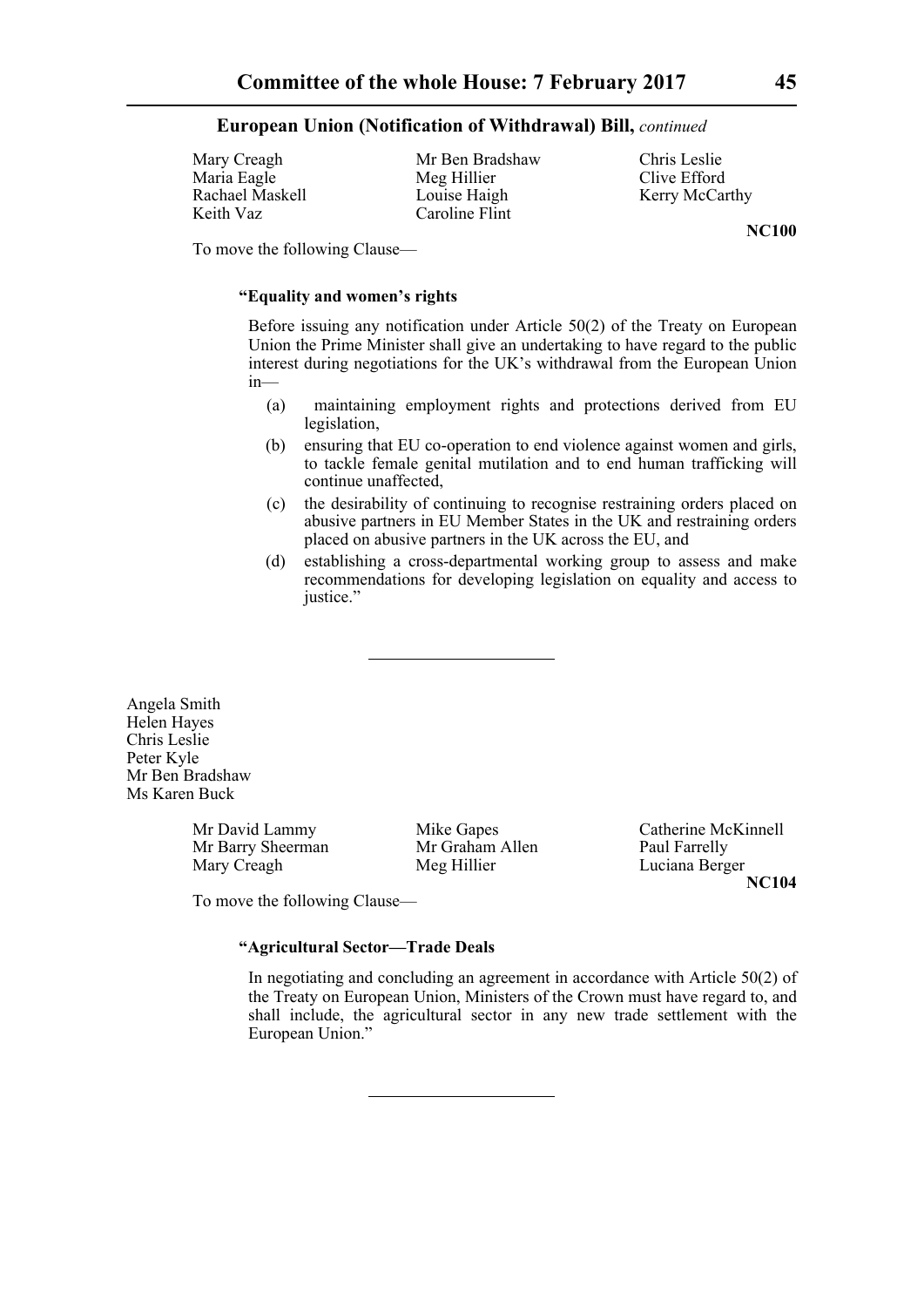Stephen Gethins Alex Salmond Ms Tasmina Ahmed-Sheikh Joanna Cherry Ian Blackford Calum Kerr

Neil Gray Margaret Ferrier

**NC145**

To move the following Clause—

# **"Differentiated Agreement for Scotland**

The Prime Minister may not exercise the power under section 1 until a Minister of the Crown has confirmed that the United Kingdom will seek a differentiated agreement for Scotland to remain in the European Economic Area."

Mark Durkan Ms Margaret Ritchie Dr Alasdair McDonnell Caroline Lucas Mr Graham Allen Conor McGinn

Mike Gapes Clive Efford

**NC150**

To move the following Clause—

## **"Priority in negotiations: Northern Ireland**

It must be a priority in negotiations for the United Kingdom's withdrawal from the EU for the Prime Minister to seek terms that would not give rise to any external impediment to the people of the island of Ireland exercising their right of self-determination on the basis of consent, freely and concurrently given, North and South, to bring about a united Ireland, to then be treated as a member State of the European Union, if that is their wish, subject to the agreement and consent of a majority of the people of Northern Ireland."

## *Member's explanatory statement*

*This new clause seeks to preserve the key constitutional precept of the Belfast Agreement, in respect of the principle of consent, applying to future EU membership of a united Ireland agreed by a referendum under the Belfast Agreement and the Northern Ireland Act 1998.*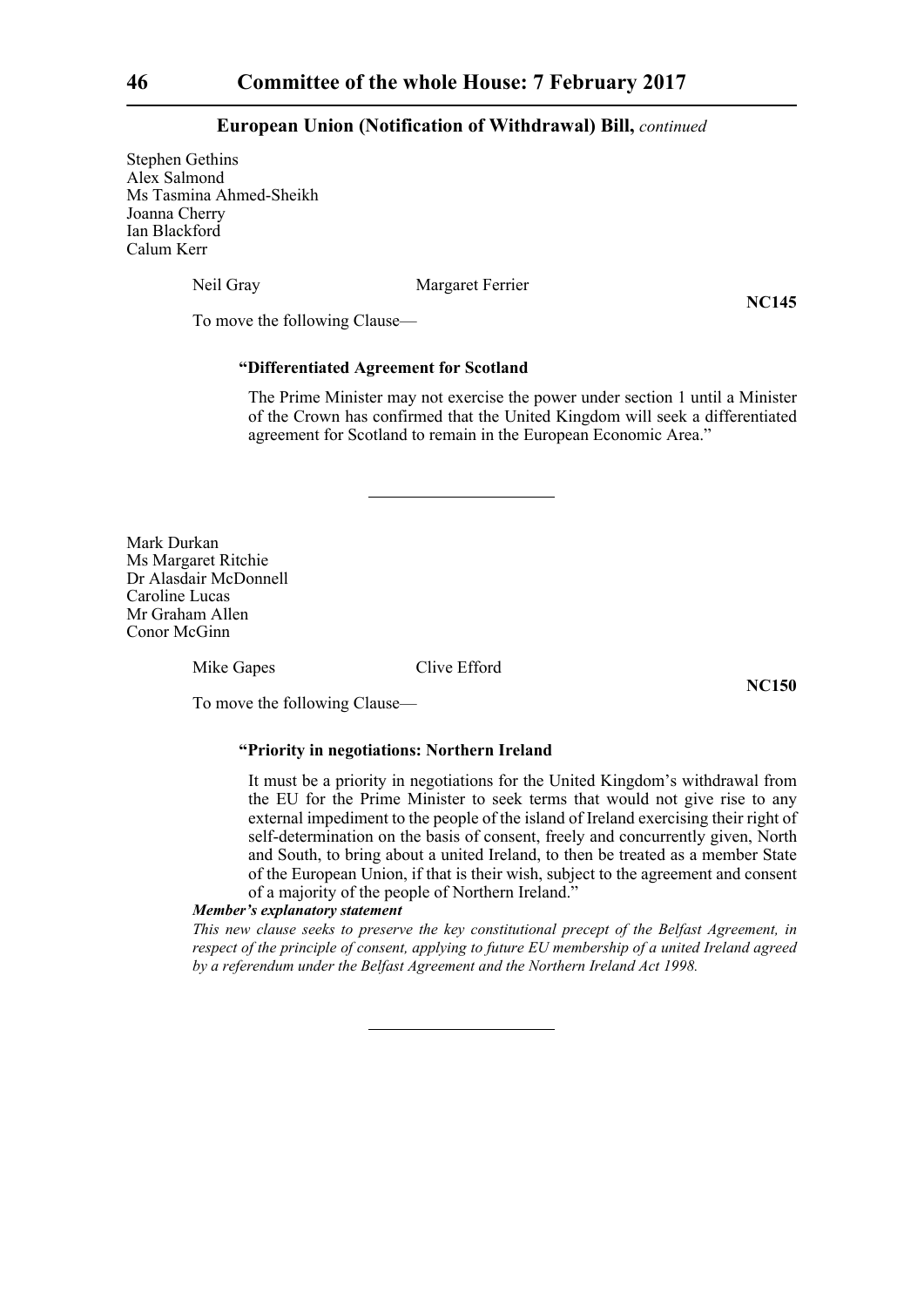Catherine McKinnell Mike Gapes Chris Leslie Dame Rosie Winterton Wes Streeting Alison McGovern

| Phil Wilson  | Julie Elliott  | Vernon Coaker |
|--------------|----------------|---------------|
| Conor McGinn | Stella Creasy  | Diana Johnson |
| Clive Efford | Caroline Flint | Helen Goodman |
|              |                | NC163         |

To move the following Clause—

# **"Consultation with representatives of English regions**

- (1) Before the Prime Minister issues any notification under Article 50(2) of the Treaty on European Union, the Secretary of State shall set out a strategy for consultation with representatives of the English regions, including those without directly elected Mayors, on the UK's priorities in negotiations for the UK's withdrawal from the European Union.
- (2) The Secretary of State shall nominate representatives for the purposes of subsection  $(1)$ ."

# *Member's explanatory statement*

*This new clause would require the Government to designate representatives from English regions and set out a strategy for consulting them on the UK's priorities in negotiations on withdrawal from the EU.*

Seema Malholtra Mr Barry Sheerman Mike Gapes Helen Goodman Clive Efford Stephen Kinnock

Mark Durkan

To move the following Clause—

**NC166**

# **"Rights and opportunities of young people**

In negotiating and concluding an agreement in accordance with Article 50(2) of the Treaty on European Union, Ministers of the Crown must seek to ensure that the rights and opportunities of people aged under 25 in the United Kingdom are maintained on the same terms as on the day on which Royal Assent is given to this Act, including—

- (a) retaining the ability to work and travel visa-free in the EU,
- (b) retaining the ability to study in other EU member states on the same terms as on the day on which Royal Assent is given to this Act, and
- (c) retaining the ability to participate in EU programmes designed to provide opportunities to young people, including programmes to facilitate studying in other EU member states."

# *Member's explanatory statement*

*This new clause would ensure that the Government must seek to protect the rights and*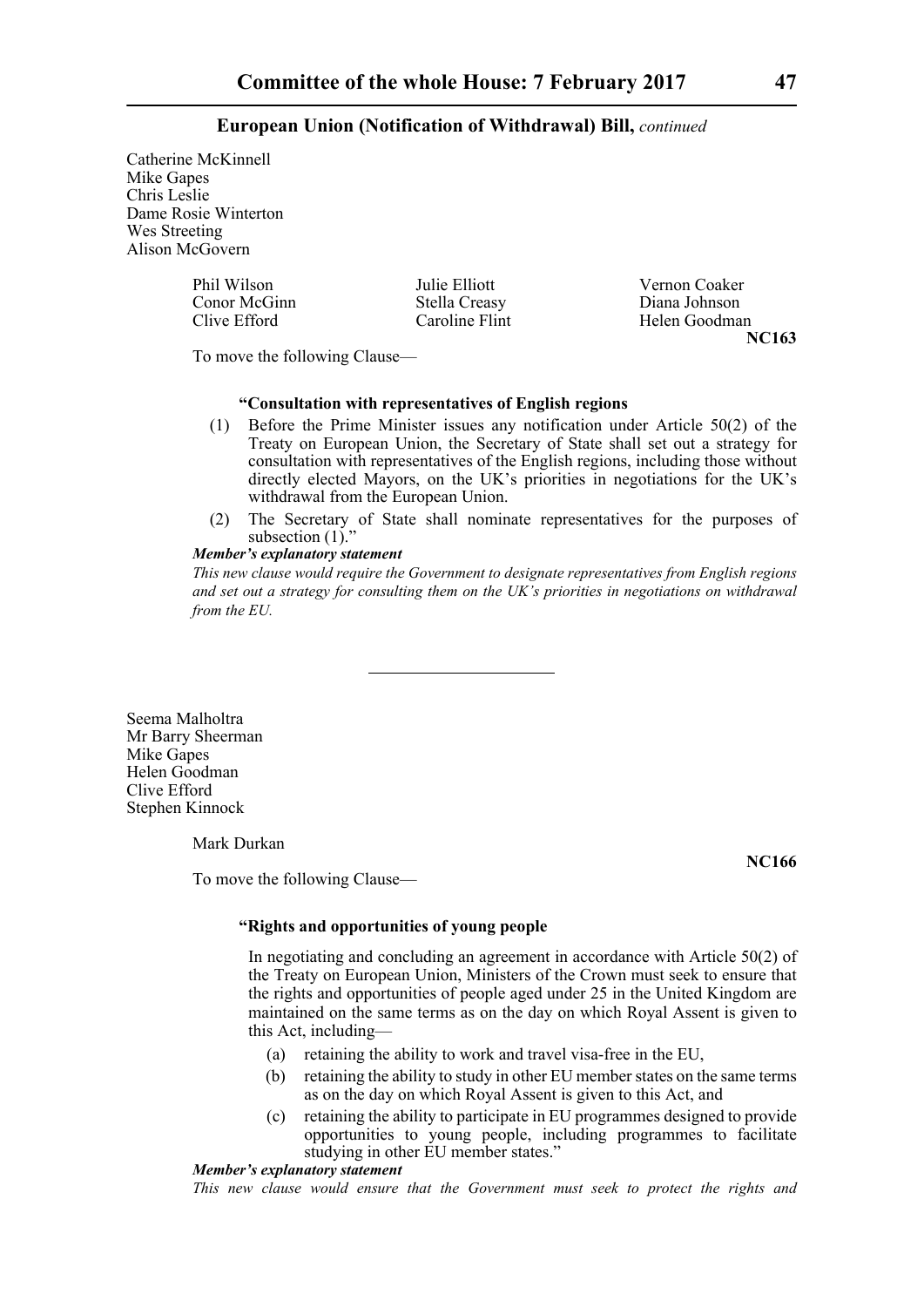*opportunities currently enjoyed by young UK nationals so that they should not become worse off than their European counterparts.*

Chris Leslie Mr David Lammy Mike Gapes Caroline Lucas Meg Hillier Mark Durkan

**NC170**

**NC172**

To move the following Clause—

# **"EHIC scheme**

(1) In negotiating and concluding an agreement in accordance with Article 50(2) of the Treaty on European Union, Ministers of the Crown must have regard to the desirability of continuing to participate in the European Health Insurance Card (EHIC) scheme on the same basis as any other member state of the European Union".

## *Member's explanatory statement*

*This new clause would require Her Majesty's Government to negotiate to continue the UK's participation in the European Health Insurance Card (EHIC) scheme.*

Chris Leslie Mr David Lammy Mike Gapes Caroline Lucas Meg Hillier Dr Roberta Blackman-Woods

Mark Durkan

To move the following Clause—

# **"Erasmus+ Programme—report**

In negotiating and concluding an agreement in accordance with Article 50(2) of the Treaty on European Union, Ministers of the Crown must have regard to the desirability of continuing to participate in the Erasmus+ Programme on the same basis as any other member state of the European Union".

# *Member's explanatory statement*

*This new clause would require Her Majesty's Government to negotiate to continue the UK's participation in the Erasmus+ Programme.*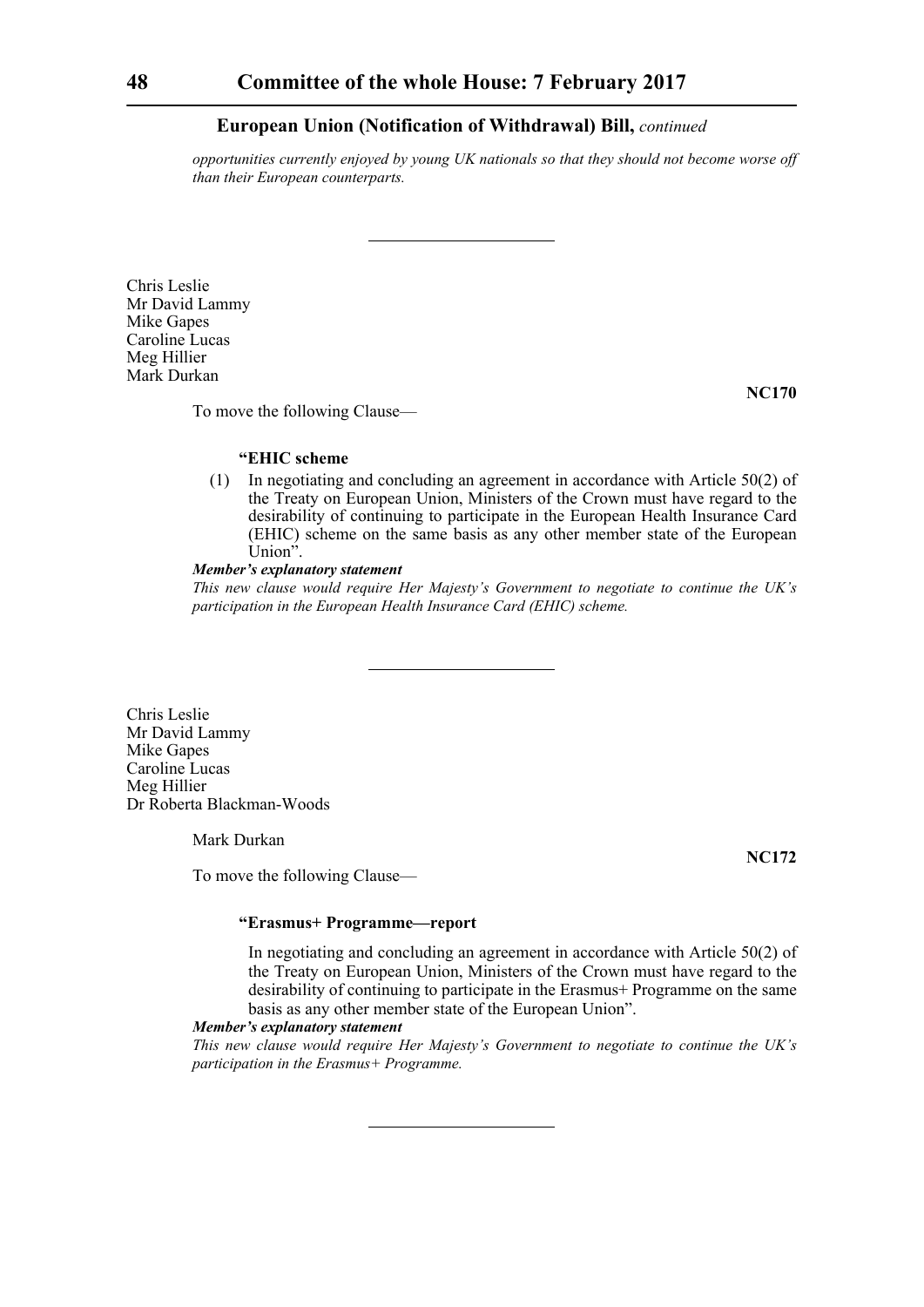Chris Leslie Mr David Lammy Mike Gapes Caroline Lucas Meg Hillier Dr Roberta Blackman-Woods

Mark Durkan

To move the following Clause—

# **"European Research Area (ERA)**

In negotiating and concluding an agreement in accordance with Article 50(2) of the Treaty on European Union, Ministers of the Crown must have regard to the desirability of continuing to participate in the European Research Area (ERA) on the same basis as any other member state of the European Union".

#### *Member's explanatory statement*

*This new clause would require Her Majesty's Government to negotiate continue to the UK's participation in the European Research Area (ERA).*

Chris Leslie Mr David Lammy Mike Gapes Meg Hillier Keith Vaz Mark Durkan

**NC178**

To move the following Clause—

# **"European Arrest Warrant**

In negotiating and concluding an agreement in accordance with Article 50(2) of the Treaty on European Union, Ministers of the Crown must have regard to the desirability of continuing to participate in the European Arrest Warrant on the same basis as any other member state of the European Union".

# *Member's explanatory statement*

*This new clause would require Her Majesty's Government to negotiate to continue the UK's participation in the European Arrest Warrant.*

**NC174**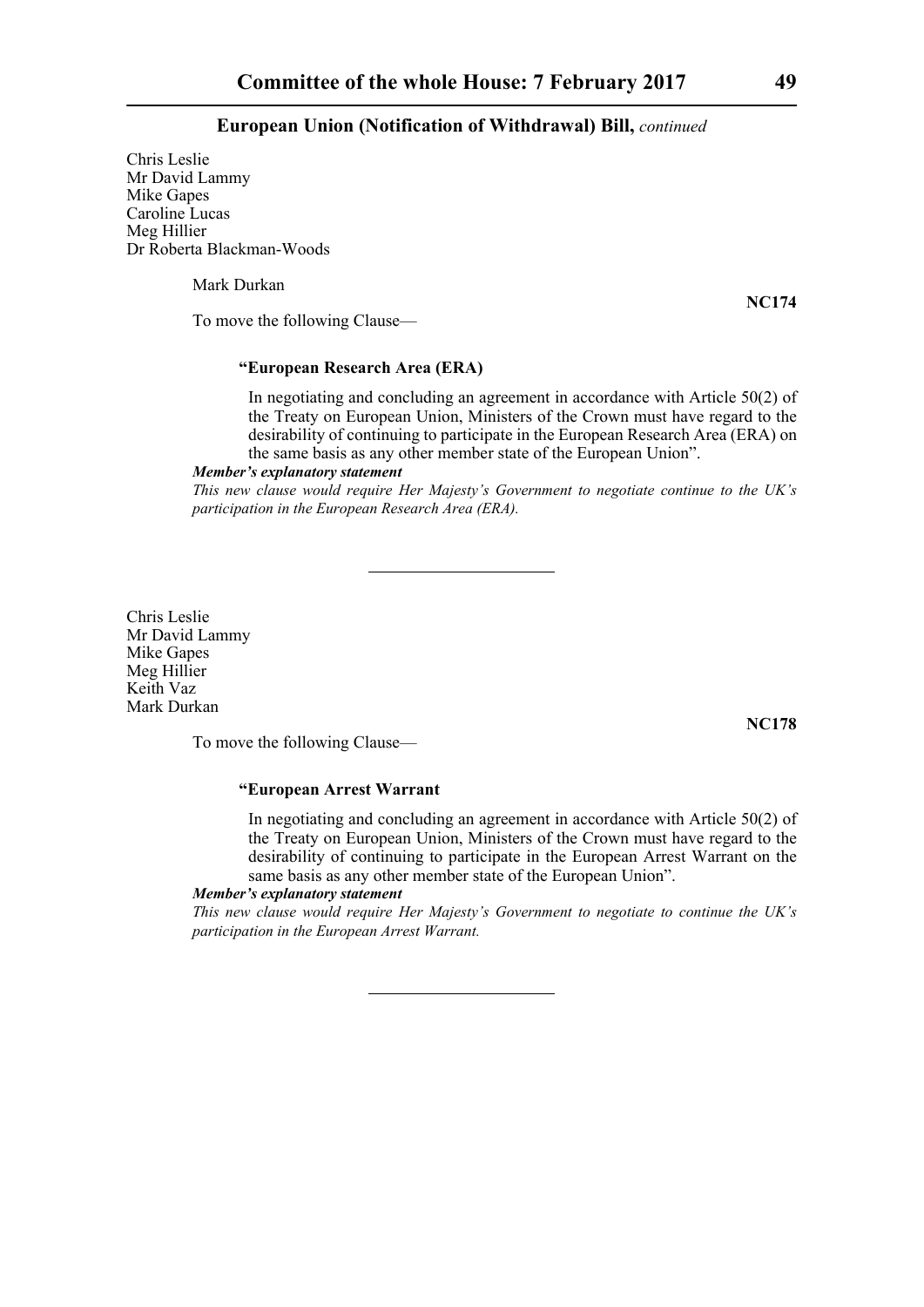Chris Leslie Mr David Lammy Mike Gapes Meg Hillier

**NC179**

To move the following Clause—

# **"Protecting current level of funding**

In negotiating and concluding an agreement in accordance with Article 50(2) of the Treaty on European Union, Ministers of the Crown must have regard to the desirability of protecting current funding from the European Union."

#### *Member's explanatory statement*

*This new clause would require HM Government to consider protecting current funding from the European Union.*

Yvette Cooper Mr Iain Wright Angus MacNeil Pete Wishart Mr David Lammy Caroline Lucas

Mike Gapes Meg Hillier Helen Goodman **NC181**

To move the following Clause—

# **"Trade agreements**

- (1) In the course of negotiations with the European Union on the UK's withdrawal from the Union, Her Majesty's Government must have regard to the value of UK membership of the EU Customs Union in maintaining tariff and barrier-free trade with the EU.
- (2) Before exercising the power to notify under section 1 of this Act, the Prime Minister should lay before Parliament an assessment of the value of UK membership of the EU Customs Union in maintaining ongoing tariff and barrierfree trade with the EU."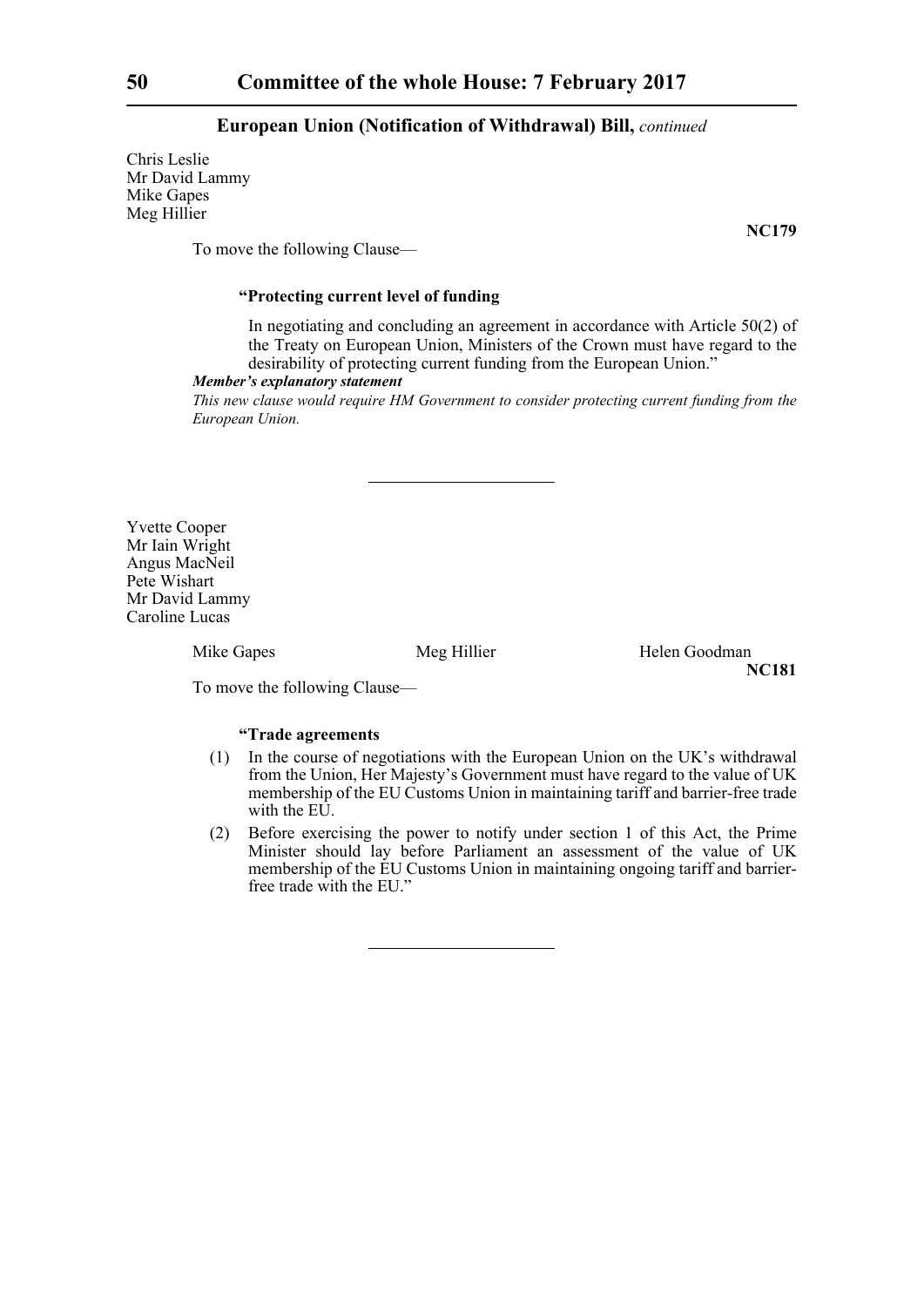Seema Malhotra Mr David Lammy Mike Gapes Stephen Kinnock

**NC183**

To move the following Clause—

# **"Membership of the single market including EU-wide reform of freedom of movement**

- (1) In negotiating and concluding an agreement in accordance with Article 50(2) of the Treaty on European Union, Ministers of the Crown must seek to—
	- (a) secure reforms of provisions governing the free movement of persons between EU member states in such a way as to allow for greater controls over movement of people for member states and to enable the UK to retain full membership of the European single market, or
	- (b) maintain the highest possible level of integration with the European single market."

# *Member's explanatory statement*

*This new clause would ensure that the Government must seek to negotiate EU-wide reforms to freedom of movement in the single market to enable the Government to seek to retain membership of the single market or as close to membership as possible.*

Helen Goodman Mr Graham Allen Caroline Flint

**NC185**

To move the following Clause—

### **"Euratom**

In negotiating and concluding an agreement in accordance with Article 50(2) of the Treaty on European Union, Ministers of the Crown must have regard to the desirability of continuing to participate in the European Atomic Energy Community (Euratom) on the same basis as any other member state of the European Union."

# *Member's explanatory statement*

*This new clause would require Her Majesty's Government to negotiate to continue the UK's participation in Euratom.*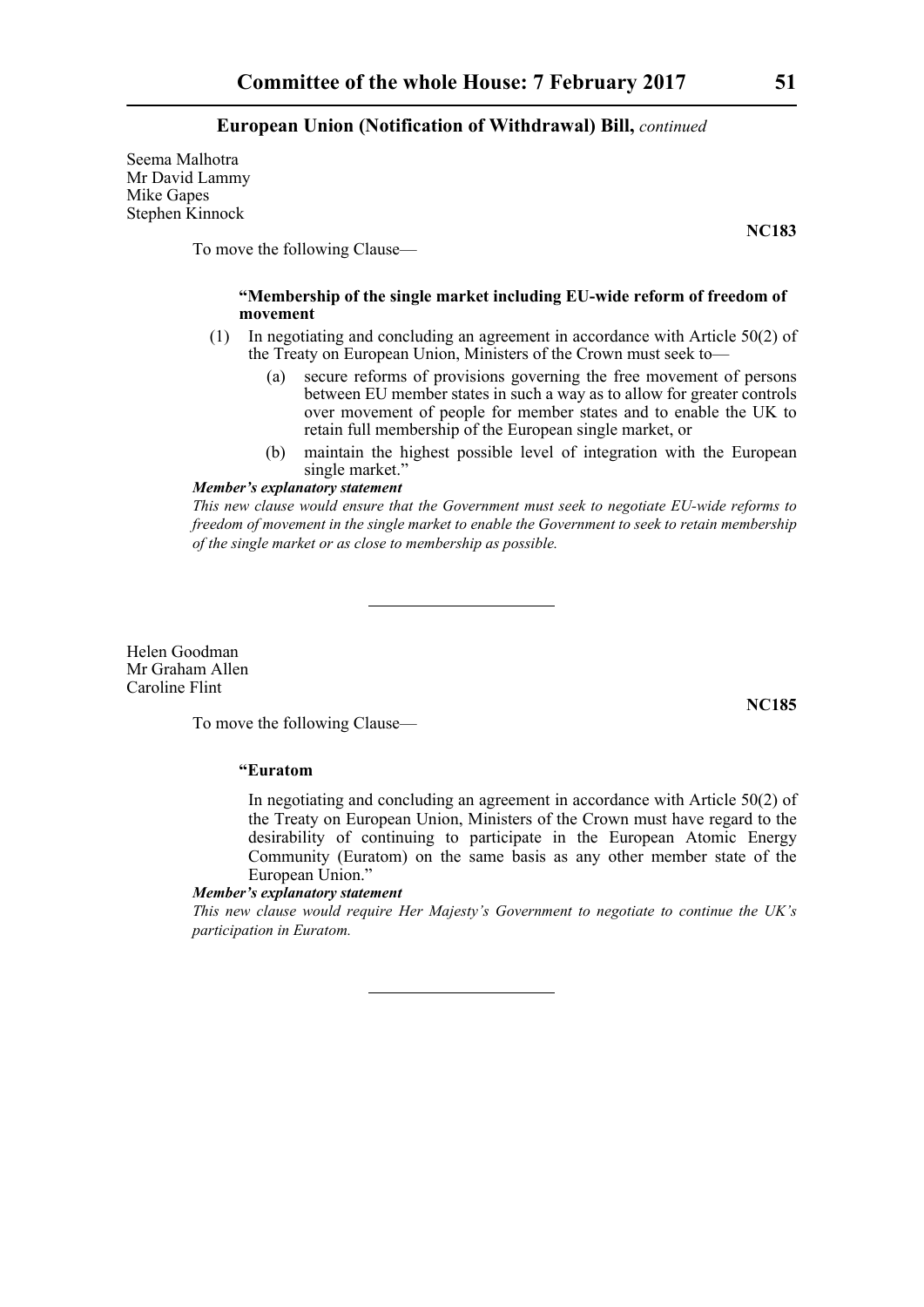Liam Byrne Dame Rosie Winterton Phil Wilson Sir Alan Meale Geraint Davies Ian Murray

Kerry McCarthy Clive Efford

**NC193**

 $\vec{\mathcal{R}}$  To move the following Clause—

# **"Conduct of negotiations**

( ) Before giving any notification under Article 50(2) of the Treaty on European Union, the Prime Minister shall give an undertaking to have regard to public interest during negotiations in maintaining the United Kingdom's membership of the European Convention on Human Rights and the European Court of Human Rights."

Keith Vaz

 $\star$  To move the following Clause—

#### **"Prisoner transfer agreements—negotiating priorities**

In negotiating and concluding an agreement in accordance with Article 50(2) of the Treaty on European Union, Ministers of the Crown must have regard to the desirability of continuing, after the UK's withdrawal from the EU, to participate in EU prisoner transfer agreements on the same basis as Member States of the European Union."

Keith Vaz

 $\star$  To move the following Clause—

# **"Prisoner transfer agreements—negotiating priorities (No. 2)**

In negotiating and concluding an agreement in accordance with Article 50(2) of the Treaty on European Union, Her Majesty's Government shall endeavour to conclude a prisoner transfer framework with EU countries, either—

- (a) by securing the UK's continuing participation in existing agreements with EU Member States, or
- (b) by negotiating a new collective framework between the UK and the EU for prisoner transfer agreements."

**NC198**

**NC199**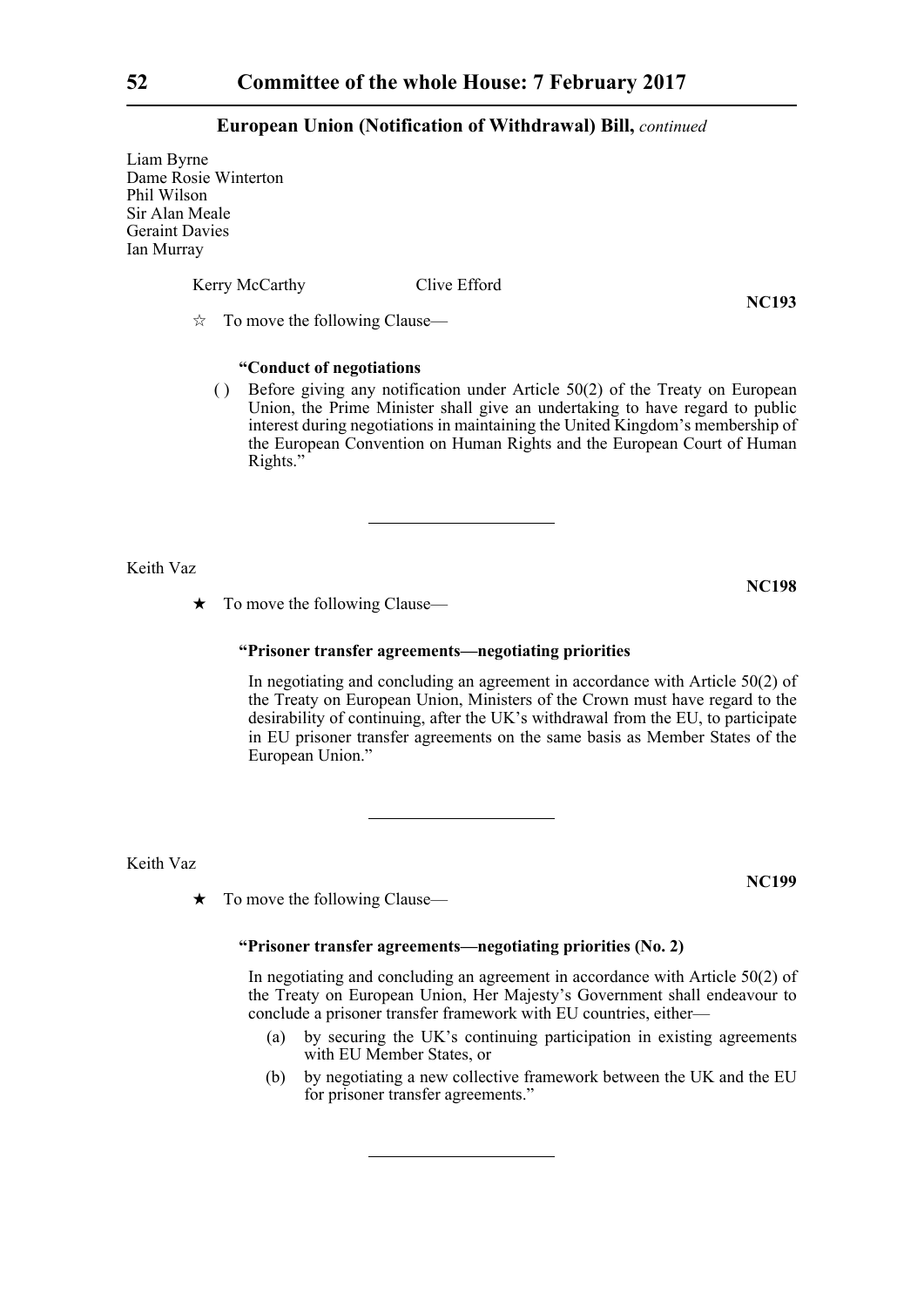# *CLAUSES 1 AND 2*

Chris Leslie Mr Graham Allen Stella Creasy Ann Coffey Paul Farrelly Mr David Lammy

| Jim Dowd           | Catherine McKinnell   | Ann Clwyd              |
|--------------------|-----------------------|------------------------|
| Mr Ben Bradshaw    | Heidi Alexander       | Mike Gapes             |
| Liz Kendall        | Mr Barry Sheerman     | Caroline Lucas         |
| Mrs Madeleine Moon | Angela Smith          | <b>Stephen Doughty</b> |
| Helen Goodman      | Neil Coyle            | Helen Hayes            |
| Meg Hillier        | Rushanara Ali         | Mr Andrew Smit         |
| Mark Durkan        | Dr Alasdair McDonnell | Ms Margaret Rito       |
| Paul Farrelly      | Mary Creagh           | Luciana Berger         |
| Kerry McCarthy     |                       |                        |

lrew Smith rgaret Ritchie<br>a Berger

**3**

**83**

**23**

Clause **1**, page **1**, line **2**, at beginning insert "If a report has been laid before both Houses of Parliament setting out the estimated impact on the public finances of the UK withdrawing from the European Single Market," *Member's explanatory statement* 

*This amendment ensures that prior to any notification of the Prime Minister's intention to notify the United Kingdom's withdrawal from the EU, a report shall be published setting out the anticipated implications of exiting from the Single Market*

Paul Flynn Mike Gapes

Clause **1**, page **1**, line **2**, leave out "the Prime Minister" and insert "Parliament"

Mike Gapes Chris Leslie Angela Smith Helen Goodman Meg Hillier Mr Barry Sheerman

| Mr Graham Allen<br>Mr Ben Bradshaw                                                                |  | Paul Farrelly<br>Luciana Berger                       | Mr David Lammy  |    |
|---------------------------------------------------------------------------------------------------|--|-------------------------------------------------------|-----------------|----|
| Clause                                                                                            |  | 1, page 1, line 2, leave out "may" and insert "shall" |                 | 22 |
| Mike Gapes<br>Chris Leslie<br>Angela Smith<br>Meg Hillier<br>Mr Barry Sheerman<br>Mr Graham Allen |  |                                                       |                 |    |
| Paul Farrelly<br>Luciana Berger                                                                   |  | Mr David Lammy                                        | Mr Ben Bradshaw |    |

Clause **1**, page **1**, line **2**, after "notify" insert "by 31 March 2017"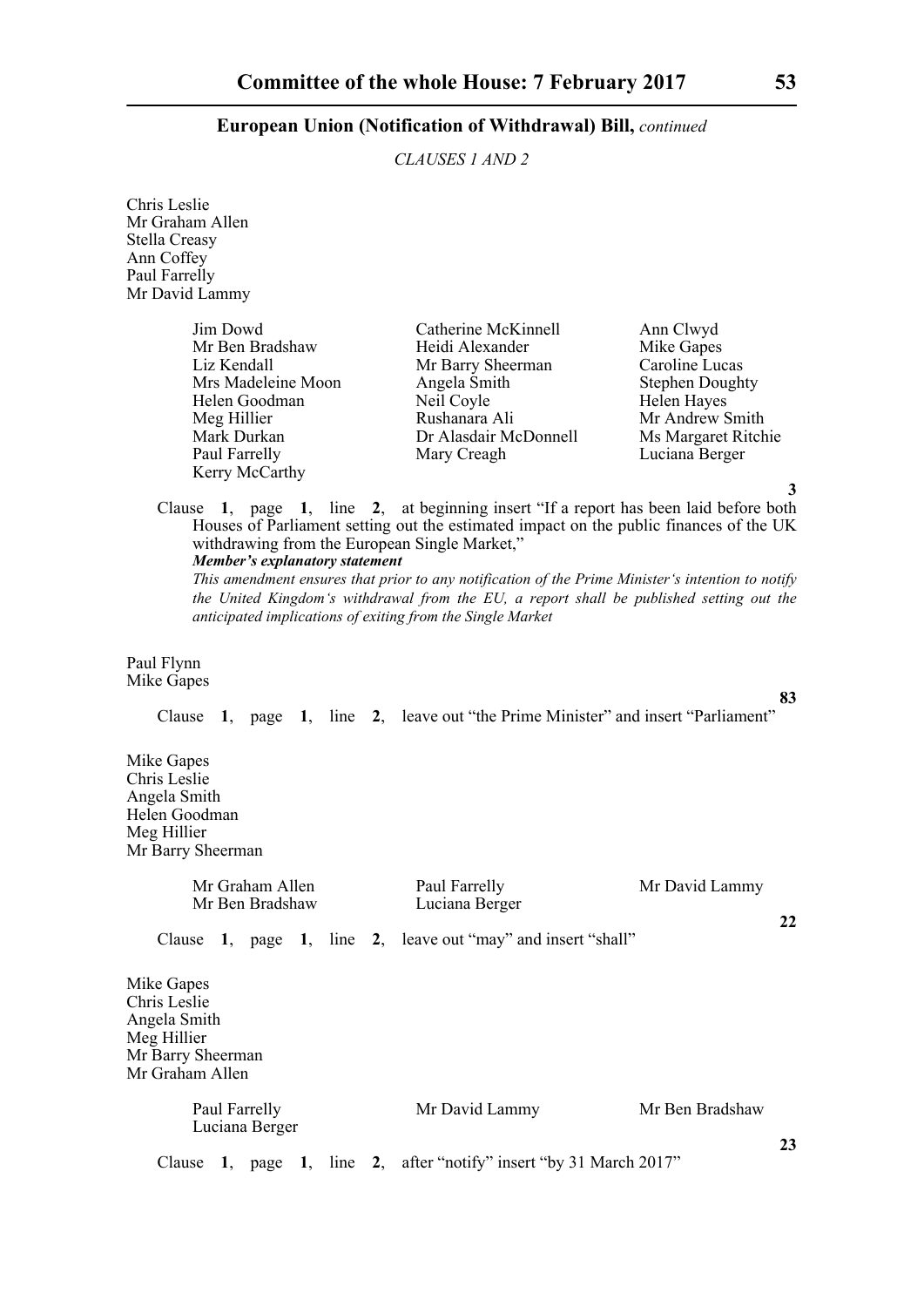Chris Leslie Stella Creasy Ann Coffey Paul Farrelly Mr David Lammy Jim Dowd

> Catherine McKinnell Ann Clwyd Mr Ben Bradshaw<br>
> Mr Barry Sheerman Mrs Madeleine Mo Angela Smith Stephen Doughty Helen Goodman Mr Graham Allen Paul Farrelly

Rushanara Ali

Mike Gapes Mr Barry Sheerman Mrs Madeleine Moon

Clause **1**, page **1**, line **3**, at end insert "if it is the intention of Her Majesty's Government to continue to participate in EU Common Foreign and Security Policy" *Member's explanatory statement* 

*This amendment would ensure that the UK's withdrawal from the European Union would not affect the intention of Her Majesty's Government to continue to participate in EU Common Foreign and Security Policy.*

Chris Leslie Mr Graham Allen Stella Creasy Ann Coffey Paul Farrelly Mr David Lammy

Luciana Berger

Jim Dowd Catherine McKinnell Ann Clwyd Mr Ben Bradshaw Heidi Alexander Mike Gapes<br>
Mr Barry Sheerman Mrs Madeleine Moon Angela Smit Mr Barry Sheerman Mrs Madeleine Moon Angela Smith<br>
Meg Hillier Rushanara Ali Paul Farrelly Rushanara Ali

**8**

**7**

Clause **1**, page **1**, line **3**, at end insert "but not before 1st November 2017" *Member's explanatory statement* 

*This amendment would ensure that any notification of intention to withdraw from the EU cannot be made before 1st November 2017.*

Chris Leslie Mr Graham Allen Stella Creasy Ann Coffey Paul Farrelly Mr David Lammy

Kerry McCarthy

Jim Dowd Catherine McKinnell Ann Clwyd Mr Ben Bradshaw Heidi Alexander Mike Gapes Mr Barry Sheerman Caroline Lucas Mrs Madeleine Moon Angela Smith Neil Coyle Meg Hillier Rushanara Ali **Helen Hayes** Mr Andrew Smith Mark Durkan Dr Alasdair McDonnell Ms Margaret Ritchie Wes Streeting Paul Farrelly Luciana Berger

**9**

Clause **1**, page **1**, line **3**, at end insert "and shall make it an objective for the United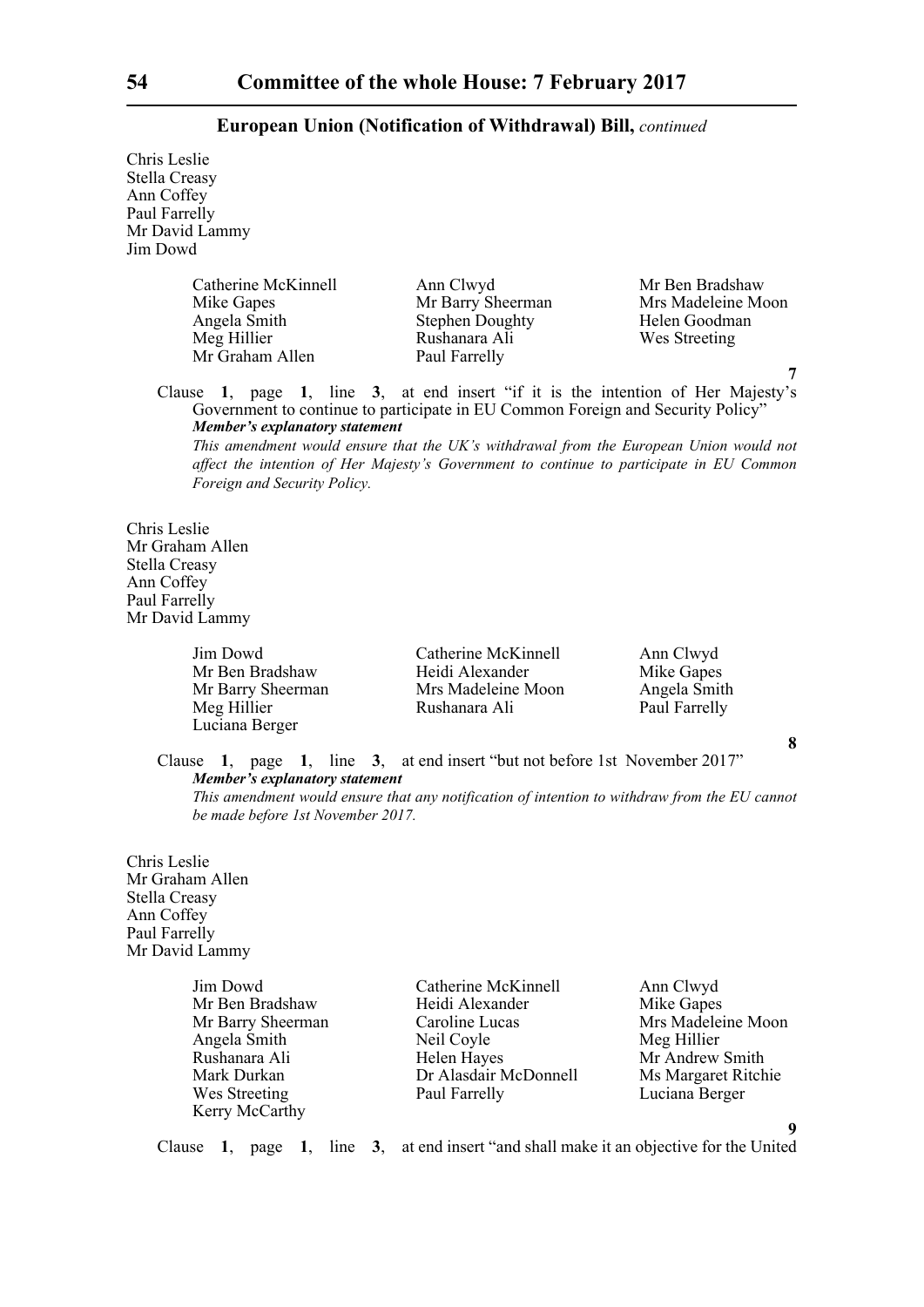Kingdom to remain a member of the European Single Market." *Member's explanatory statement This amendment would ensure that the policy of HM Government shall be to negotiate the United Kingdom's continued membership of the European Single Market.*

Mike Gapes Chris Leslie Angela Smith Meg Hillier Mr Barry Sheerman Mr Graham Allen

| Paul Farrelly | Mr Ben Bradshaw | Luciana Berger |
|---------------|-----------------|----------------|
| Joanna Cherry |                 |                |

Clause **1**, page **1**, line **3**, at end insert "after Her Majesty's Government has published a report on the implications, costs and benefits for Gibraltar."

Mike Gapes Chris Leslie Angela Smith Stephen Doughty Meg Hillier Mr Barry Sheerman

> Mr Graham Allen Paul Farrelly Mr David Lammy Mr Ben Bradshaw Luciana Berger

**25**

**24**

Clause **1**, page **1**, line **3**, at end insert "after Her Majesty's Government has published a report on the implications of and costs and benefits for the British Overseas Territories."

Mike Gapes Chris Leslie Angela Smith Meg Hillier Mr Barry Sheerman Mr Graham Allen

> Paul Farrelly Mr David Lammy Mr Ben Bradshaw Luciana Berger

**26**

Clause **1**, page **1**, line **3**, at end insert "after Her Majesty's Government has published a report on the implications of and costs and benefits for the Crown Dependencies."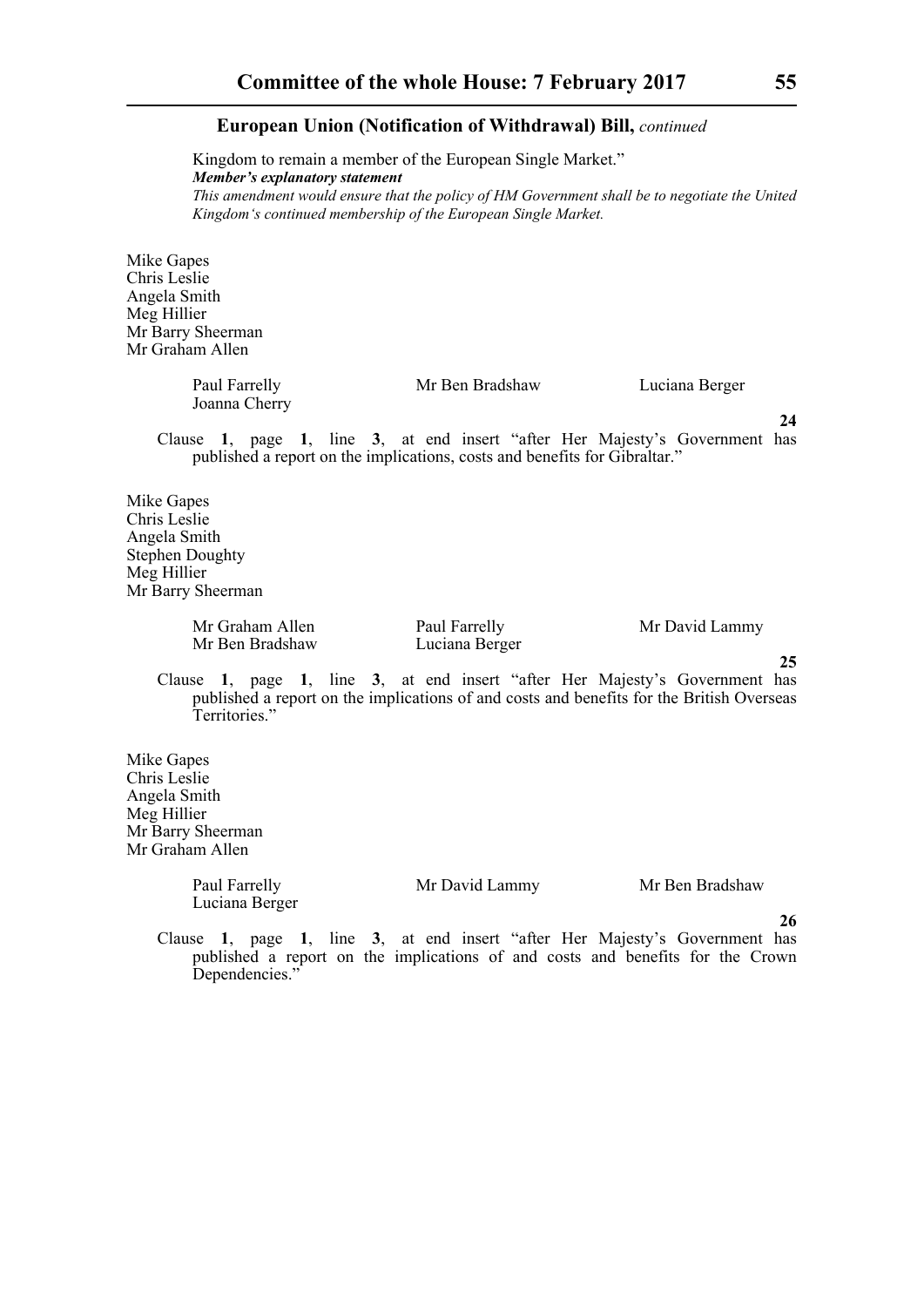| Mike Gapes<br>Chris Leslie<br>Angela Smith<br>Meg Hillier<br>Mr Barry Sheerman<br>Mr Graham Allen |                                                                                                                                                                          |                                                                     |
|---------------------------------------------------------------------------------------------------|--------------------------------------------------------------------------------------------------------------------------------------------------------------------------|---------------------------------------------------------------------|
| Paul Farrelly<br>Luciana Berger                                                                   | Mr David Lammy                                                                                                                                                           | Mr Ben Bradshaw                                                     |
|                                                                                                   | Clause 1, page 1, line 3, at end insert "after Her Majesty's Government has<br>published a report on the implications of and costs and benefits for the Commonwealth."   | 27                                                                  |
| Mike Gapes<br>Chris Leslie<br>Angela Smith<br>Meg Hillier<br>Mr Barry Sheerman<br>Mr Graham Allen |                                                                                                                                                                          |                                                                     |
| Paul Farrelly<br>Luciana Berger                                                                   | Mr David Lammy                                                                                                                                                           | Mr Ben Bradshaw                                                     |
| Defence Policy Co-operation."                                                                     | Clause 1, page 1, line 3, at end insert "after Her Majesty's Government has<br>published a report on the implications of and costs and benefits for European Foreign and | 28                                                                  |
| Mike Gapes<br>Chris Leslie<br>Angela Smith<br>Meg Hillier<br>Mr Barry Sheerman<br>Mr Graham Allen |                                                                                                                                                                          |                                                                     |
| Paul Farrelly<br>Luciana Berger                                                                   | Mr David Lammy<br>Joanna Cherry                                                                                                                                          | Mr Ben Bradshaw<br>Keith Vaz                                        |
| Gibraltar."                                                                                       | Clause 1, page 1, line 3, at end insert "after consultation with the Government of                                                                                       | 29                                                                  |
| Mike Gapes<br>Chris Leslie<br>Angela Smith<br>Meg Hillier<br>Mr Barry Sheerman<br>Mr Graham Allen |                                                                                                                                                                          |                                                                     |
| Paul Farrelly<br>Luciana Berger                                                                   | Mr David Lammy                                                                                                                                                           | Mr Ben Bradshaw                                                     |
| Clause<br>1, page 1, line $3$ ,<br>European Defence Agency."                                      |                                                                                                                                                                          | 30<br>at end insert "and its institutions with the exception of the |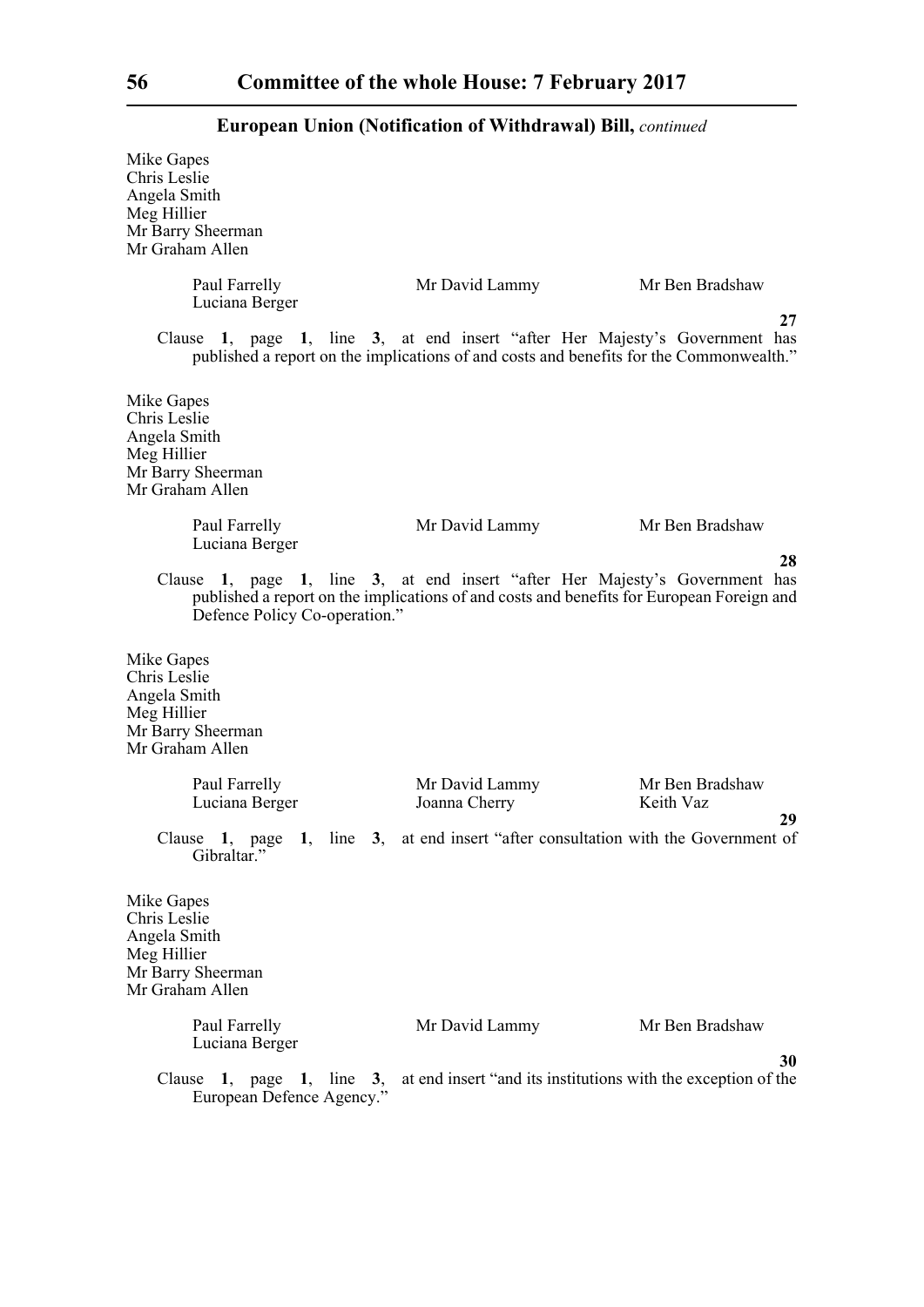| Mike Gapes<br>Chris Leslie<br>Angela Smith<br>John Woodcock<br>Helen Hayes<br>Meg Hillier                    |                                                                      |                                          |
|--------------------------------------------------------------------------------------------------------------|----------------------------------------------------------------------|------------------------------------------|
| Albert Owen<br>Paul Farrelly<br>Luciana Berger                                                               | Mr Barry Sheerman<br>Sue Hayman<br>Mr David Lammy                    | Mr Graham Allen<br>Mr Ben Bradshaw<br>31 |
| Clause 1, page<br>Euratom <sup>?</sup>                                                                       | 1, line 3, at end insert "and its institutions with the exception of |                                          |
| Mike Gapes<br>Chris Leslie<br>Angela Smith<br>Helen Hayes<br>Meg Hillier<br>Mr Barry Sheerman                |                                                                      |                                          |
| Mr Graham Allen<br>Luciana Berger                                                                            | Paul Farrelly<br>Mr David Lammy                                      | Mr Ben Bradshaw                          |
| Clause 1, page 1, line 3, at end insert "and its institutions with the exception of<br>Europol. <sup>3</sup> |                                                                      | 32                                       |
| Mike Gapes<br>Chris Leslie<br>Angela Smith<br>Meg Hillier<br>Mr Barry Sheerman<br>Mr Graham Allen            |                                                                      |                                          |
| Paul Farrelly<br>Mr David Lammy                                                                              | Mr Ben Bradshaw                                                      | Luciana Berger                           |
| Clause<br>line<br>3,<br>1.<br>1,<br>page<br>European Space Agency."                                          | at end insert "and its institutions with the exception of the        | 33                                       |
| Mike Gapes<br>Chris Leslie<br>Angela Smith<br>Helen Hayes<br>Meg Hillier<br>Mr Barry Sheerman                |                                                                      |                                          |
| Mr Graham Allen<br>Luciana Berger                                                                            | Paul Farrelly<br>Mr David Lammy                                      | Mr Ben Bradshaw                          |
| Clause $1$ , page $1$ , line<br>and Security Policy."                                                        | 3, at end insert "with the exception of the Common Foreign           | 34                                       |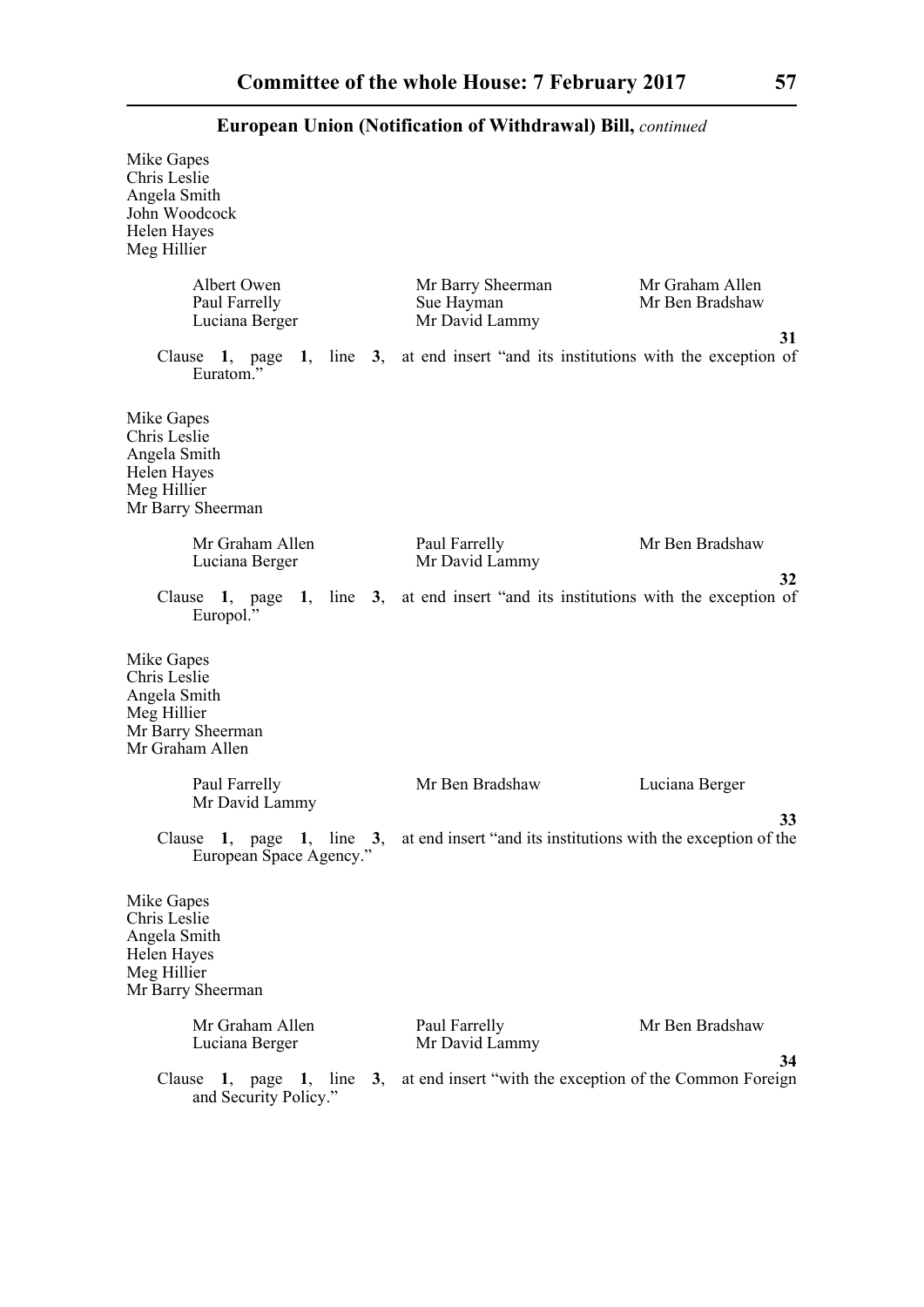Mark Durkan Ms Margaret Ritchie Dr Alasdair McDonnell Mike Gapes

> Clause **1**, page **1**, line **3**, at end insert ", provided the consent of the Northern Ireland Assembly is obtained prior to such notification regarding alterations to the legislative competence of that Assembly and the executive competence of the Northern Ireland Executive Committee, consistent with constitutional convention." *Member's explanatory statement*

*This amendment would ensure that the consent of the Northern Ireland Assembly to changes in the powers of the Assembly and powers of the Northern Ireland Executive would be obtained prior to triggering Article 50, consistent with constitutional convention.* 

Chris Leslie Mr David Lammy Mike Gapes Meg Hillier

# Clause **1**, page **1**, line **3**, at end insert "following consultation with—

- "(a) the First Minister of Scotland,
- (b) the First Minister of Wales,
- (c) the First Minister of Northern Ireland and the Deputy First Minister of Northern Ireland,
- (d) the Chair of the English Local Government Association
- (e) the Mayor of London."

Chris Leslie Helen Hayes Mr Andrew Smith Caroline Lucas Mr Graham Allen Paul Farrelly

| Mike Gapes     | Mr Ben Bradshaw     | Meg Hillier |
|----------------|---------------------|-------------|
| Luciana Berger | Mr David Lammy      | Ian Murray  |
| Keith Vaz      | Ms Margaret Ritchie |             |

Clause **1**, page **1**, line **3**, at end insert—

 "The power to make this notification shall not include an intention to withdraw the United Kingdom from membership or participation of the European Atomic Energy Community (Euratom)."

**88**

**91**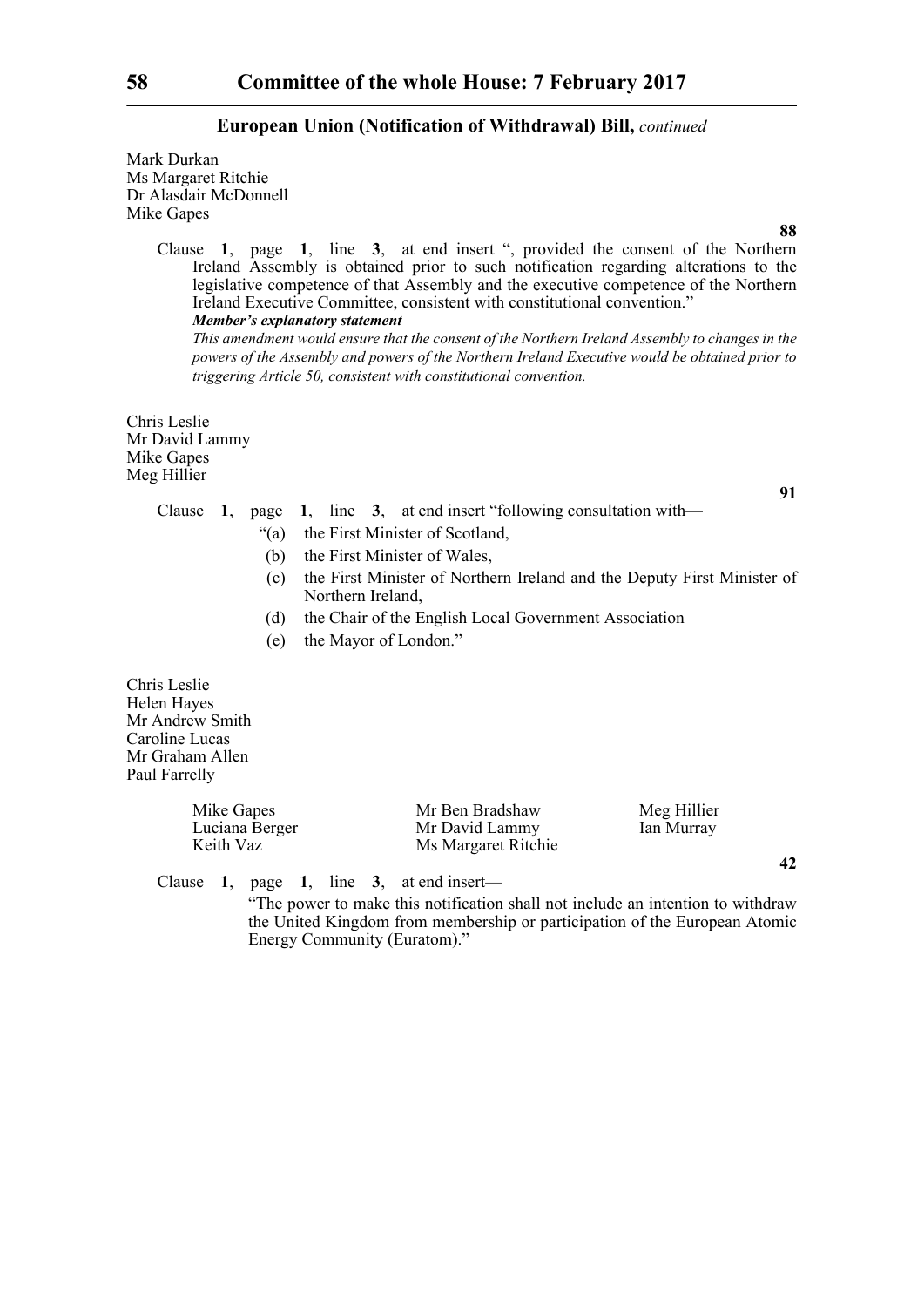Stephen Gethins Alex Salmond Ms Tasmina Ahmed-Sheikh Joanna Cherry Ian Blackford Calum Kerr

| Neil Gray                                                                                                         | Ms Margaret Ritchie                      | Mark Durkan<br>Caroline Lucas                                                                                                                                                                                                                                                                                             | Dr Alasdair McDonnell<br>Ian Murray<br>45 |
|-------------------------------------------------------------------------------------------------------------------|------------------------------------------|---------------------------------------------------------------------------------------------------------------------------------------------------------------------------------------------------------------------------------------------------------------------------------------------------------------------------|-------------------------------------------|
| Clause                                                                                                            | 1, page 1, line 3, at end insert—        | "(1A) The Prime Minister may not notify under subsection (1) until she has confirmed<br>that EU nationals living and working in the United Kingdom on the date that the<br>UK withdraws from the United Kingdom will be subject to the same citizenship<br>rights that applied prior to the United Kingdom's withdrawal." |                                           |
| <b>Stephen Gethins</b><br>Alex Salmond<br>Ms Tasmina Ahmed-Sheikh<br>Joanna Cherry<br>Ian Blackford<br>Calum Kerr |                                          |                                                                                                                                                                                                                                                                                                                           |                                           |
| Neil Gray                                                                                                         | Ms Margaret Ritchie                      | Mark Durkan<br>Caroline Lucas                                                                                                                                                                                                                                                                                             | Dr Alasdair McDonnell<br>46               |
|                                                                                                                   | Clause 1, page 1, line 3, at end insert— |                                                                                                                                                                                                                                                                                                                           |                                           |
| " $(1A)$                                                                                                          |                                          | The Prime Minister may not notify under subsection (1) unless the Scottish                                                                                                                                                                                                                                                |                                           |
|                                                                                                                   | motions to consent to the notification." | Parliament, Northern Ireland Assembly and National Assembly for Wales agree                                                                                                                                                                                                                                               |                                           |

Neil Gray Mark Durkan Dr Alasdair McDonnell<br>Ms Margaret Ritchie Caroline Lucas Ms Margaret Ritchie

Clause **1**, page **1**, line **3**, at end insert—

"(1A) The Prime Minister may not notify under subsection (1) until the Chancellor of the Exchequer has published an assessment on the financial liability of the United Kingdom towards the EU on completion of the Article 50 withdrawal process, and laid a copy of the assessment before Parliament."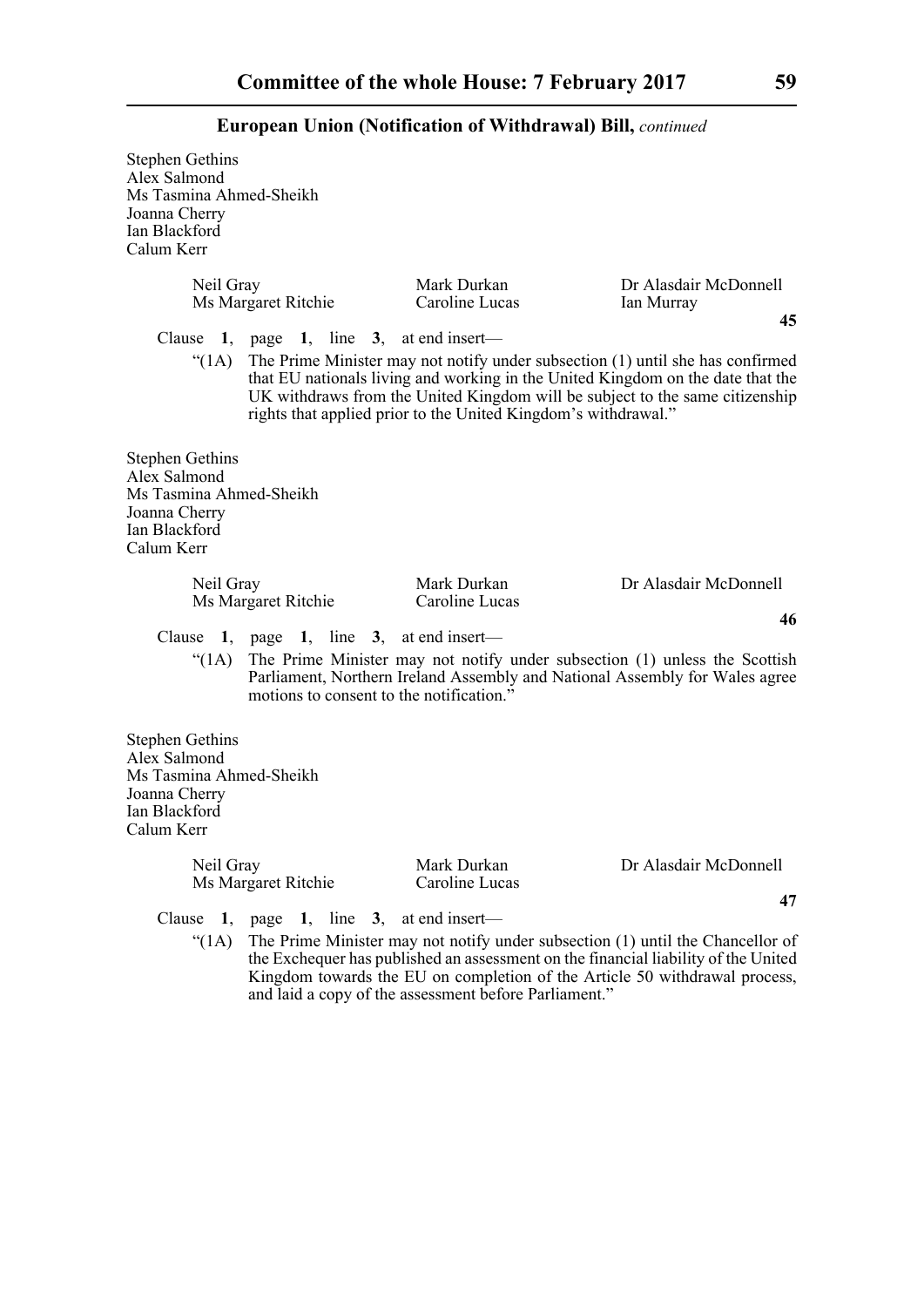Stephen Gethins Alex Salmond Ms Tasmina Ahmed-Sheikh Joanna Cherry Ian Blackford Calum Kerr

Neil Gray Caroline Lucas

Clause **1**, page **1**, line **3**, at end insert—

" $(1)$  The Prime Minister may not notify under subsection  $(1)$  until the Chancellor of Exchequer has published a revised Treasury forecast on the state of the economy, and laid a copy of the report before Parliament."

Stephen Gethins Alex Salmond Ms Tasmina Ahmed-Sheikh Joanna Cherry Ian Blackford Calum Kerr

#### Neil Gray Caroline Lucas

Clause **1**, page **1**, line **3**, at end insert—

"(1A) The Prime Minister may not notify under subsection (1) until the Secretary of State for Environment, Food and Rural Affairs has published an assessment of the level of agricultural maintenance support grants beyond 2020, and laid a copy of the assessment before Parliament."

Stephen Gethins Alex Salmond Ms Tasmina Ahmed-Sheikh Joanna Cherry Ian Blackford Calum Kerr

| Neil Gray           | Mark Durkan    | Dr Alasdair McDonnell |
|---------------------|----------------|-----------------------|
| Ms Margaret Ritchie | Caroline Lucas |                       |
|                     |                | 50                    |

Clause **1**, page **1**, line **3**, at end insert—

"(1A) The Prime Minister may not notify under subsection (1) until a Minister of the Crown has published an assessment on whether such a notification can later be revoked, and laid a copy of the assessment before Parliament."

Stephen Gethins Alex Salmond Ms Tasmina Ahmed-Sheikh Joanna Cherry Ian Blackford Calum Kerr

# Neil Gray Caroline Lucas

Clause **1**, page **1**, line **3**, at end insert—

"(1A) The Prime Minister may not notify under subsection (1) unless a Minister of the Crown has published an assessment on the impact of the United Kingdom's

**48**

**49**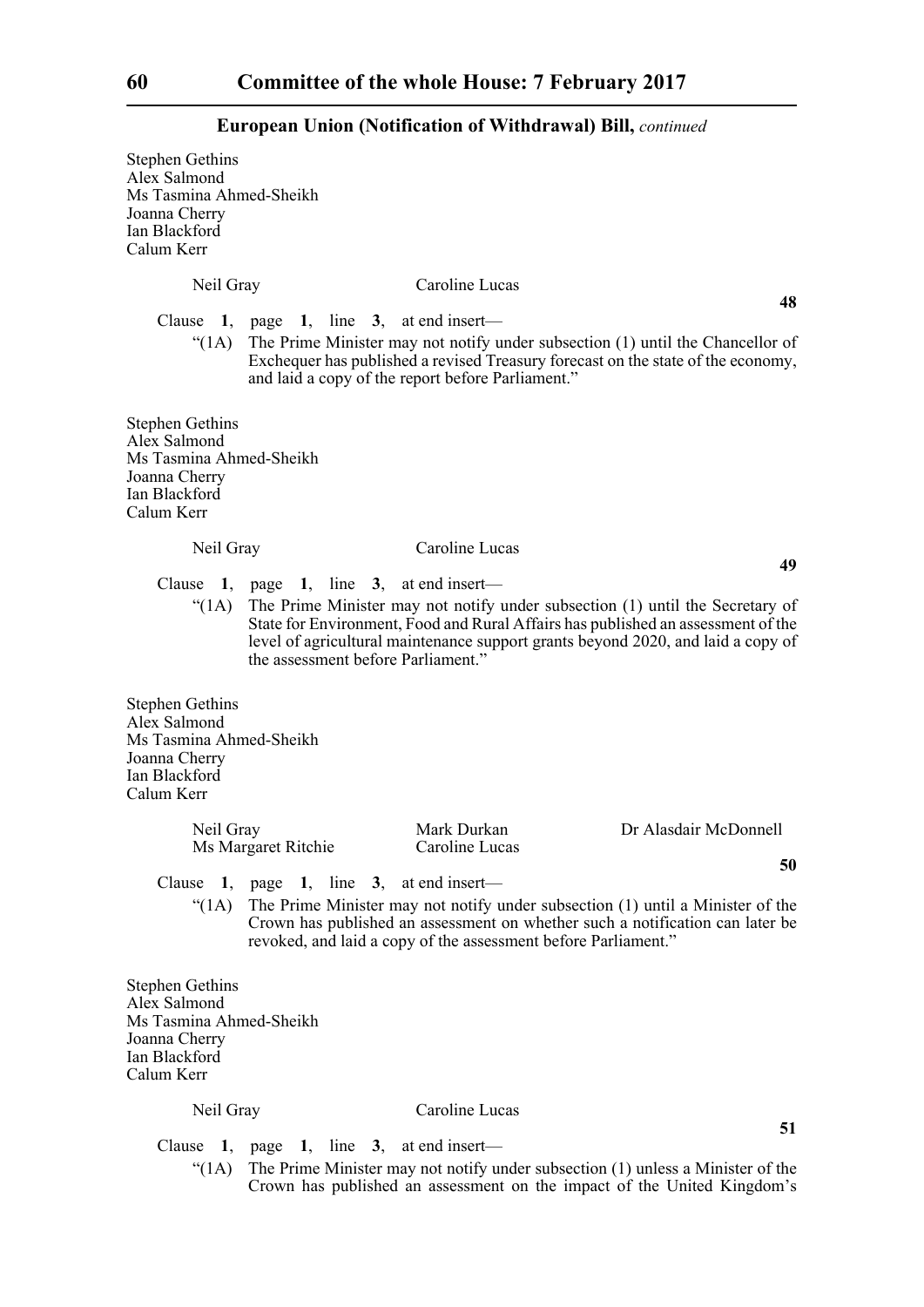withdrawal from the EU on Scottish sea ports, and laid a copy of the assessment before Parliament."

Stephen Gethins Alex Salmond Ms Tasmina Ahmed-Sheikh Joanna Cherry Ian Blackford Calum Kerr

# Neil Gray Caroline Lucas

**52**

**53**

**54**

Clause **1**, page **1**, line **3**, at end insert—

" $(1)$  The Prime Minister may not notify under subsection  $(1)$  until the Chancellor of the Exchequer has published an assessment of the financial implications of leaving the European Union for charities, and laid a copy of the assessment before Parliament"

Stephen Gethins Alex Salmond Ms Tasmina Ahmed-Sheikh Joanna Cherry Ian Blackford Calum Kerr

# Neil Gray Caroline Lucas

Clause **1**, page **1**, line **3**, at end insert—

"(1A) The Prime Minister may not notify under subsection (1) until a Minister of the Crown has published a report on the relationship between the Channel Islands and the European Union with regard to the 1972 Act of Accession Protocol No 3, and laid a copy of the report before Parliament."

Stephen Gethins Alex Salmond Ms Tasmina Ahmed-Sheikh Joanna Cherry Ian Blackford Calum Kerr

#### Neil Gray Caroline Lucas

Clause **1**, page **1**, line **3**, at end insert—

" $(1A)$  The Prime Minister may not notify under subsection  $(1)$  until the Chief Minister of Gibraltar has notified Her Majesty's Government that Gibraltar consents to the process for the withdrawal of the UK from the European Union."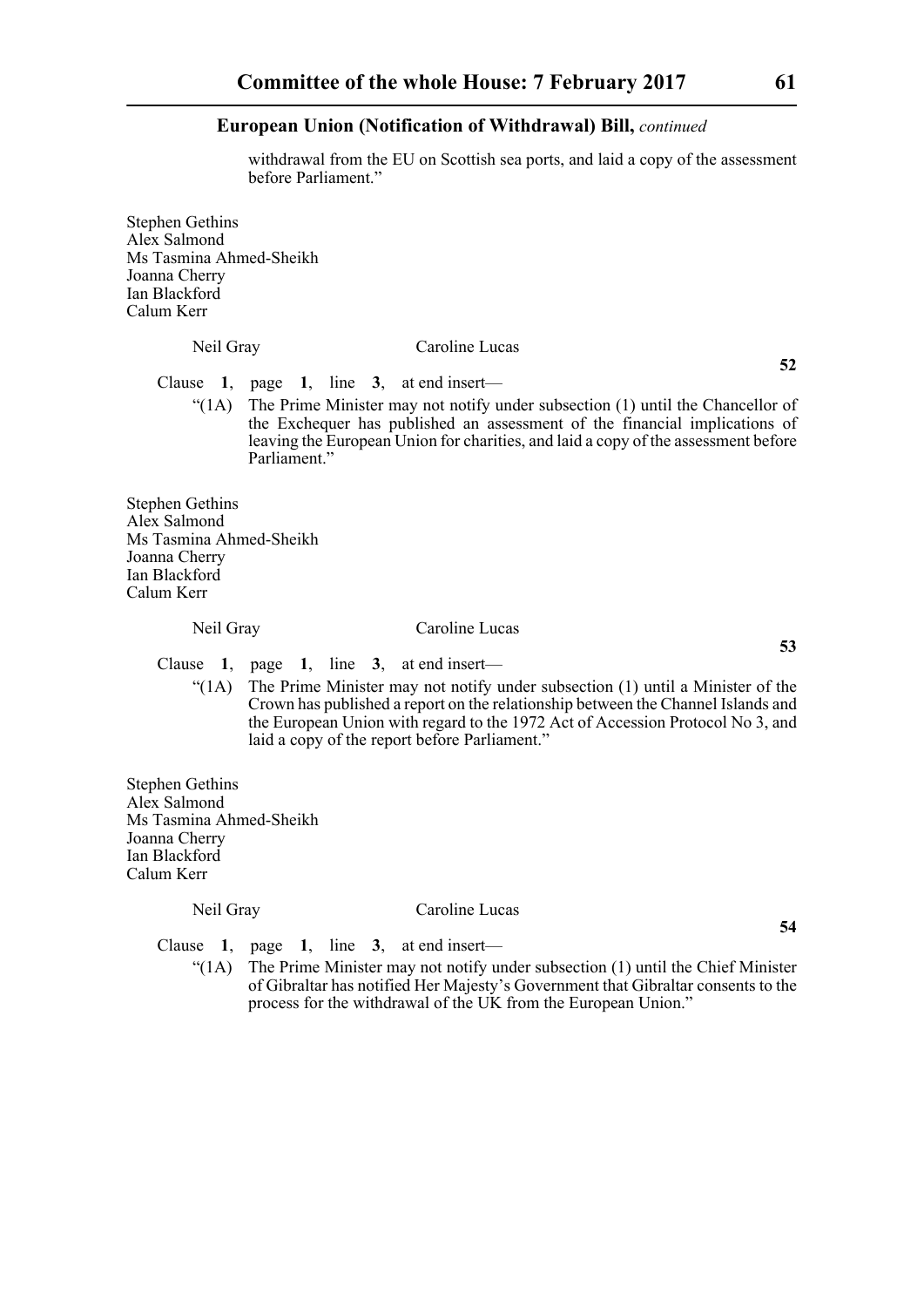| <b>Stephen Gethins</b><br>Alex Salmond<br>Ms Tasmina Ahmed-Sheikh<br>Joanna Cherry<br>Ian Blackford<br>Calum Kerr    |                                                                               |                                                                                                                                                                                                                                                   |                             |
|----------------------------------------------------------------------------------------------------------------------|-------------------------------------------------------------------------------|---------------------------------------------------------------------------------------------------------------------------------------------------------------------------------------------------------------------------------------------------|-----------------------------|
| Neil Gray                                                                                                            |                                                                               | Caroline Lucas                                                                                                                                                                                                                                    | 55                          |
| $\lq (1A)$                                                                                                           | Clause 1, page 1, line 3, at end insert—<br>2017."                            | The Prime Minister may not notify under subsection (1) until the Northern Ireland<br>Executive has been formed following elections in Northern Ireland on 2 March                                                                                 |                             |
| <b>Stephen Gethins</b><br>Alex Salmond<br>Ms Tasmina Ahmed-Sheikh<br>Joanna Cherry<br>Ian Blackford<br>Calum Kerr    |                                                                               |                                                                                                                                                                                                                                                   |                             |
| Neil Gray                                                                                                            | Ms Margaret Ritchie                                                           | Mark Durkan<br>Caroline Lucas                                                                                                                                                                                                                     | Dr Alasdair McDonnell<br>56 |
| Clause<br>" $(1A)$                                                                                                   | 1, page 1, line 3, at end insert—<br>the Scottish Parliament."                | The Prime Minister may not notify under subsection (1) until she has confirmed<br>that powers repatriated from the EU to the United Kingdom and which fall under<br>competences listed in Schedule 5 of the Scotland Act 1998 will be devolved to |                             |
| <b>Stephen Gethins</b><br>Alex Salmond<br>Ms Tasmina Ahmed-Sheikh<br>Joanna Cherry<br>Ian Blackford<br>Calum Kerr    |                                                                               |                                                                                                                                                                                                                                                   |                             |
| Neil Gray                                                                                                            |                                                                               | Caroline Lucas                                                                                                                                                                                                                                    |                             |
| Clause                                                                                                               | 1, page 1, line 3, at end insert—<br>a copy of the review before Parliament." | "(1A) The Prime Minister may not notify under subsection (1) until a Minister of the<br>Crown has published a revised Strategic Defence and Security Review, and laid                                                                             | 57                          |
| Patrick Grady<br><b>Stephen Gethins</b><br>Dr Lisa Cameron<br>Ms Tasmina Ahmed-Sheikh<br>Ian Blackford<br>Calum Kerr |                                                                               |                                                                                                                                                                                                                                                   |                             |
| Neil Gray                                                                                                            |                                                                               | Caroline Lucas                                                                                                                                                                                                                                    | 58                          |

Clause **1**, page **1**, line **3**, at end insert—

"(1A) The Prime Minister may not notify under subsection (1) until a Minister of the Crown has published an assessment on the impact of the United Kingdom's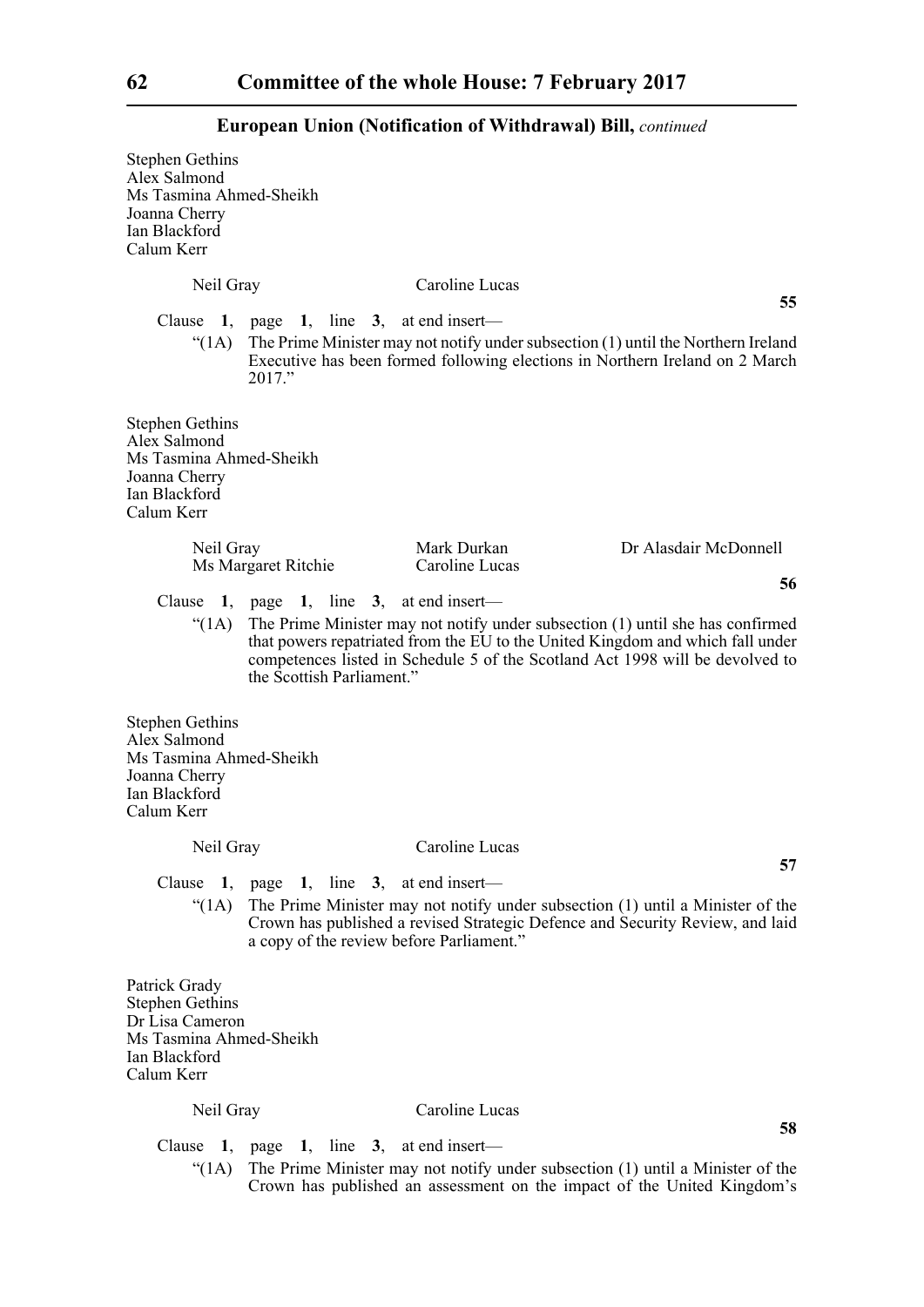withdrawal from the European Development Fund, and laid a copy of the assessment before Parliament."

Stephen Gethins Alex Salmond Ms Tasmina Ahmed-Sheikh Joanna Cherry Ian Blackford Calum Kerr

# Neil Gray Caroline Lucas

**59**

Clause **1**, page **1**, line **3**, at end insert—

" $(1)$  The Prime Minister may not notify under subsection  $(1)$  until the Chancellor of the Exchequer has published a report giving a medium-term economic forecast in the event of the United Kingdom leaving the single market, and laid a copy of the report before Parliament."

Stephen Gethins Alex Salmond Ms Tasmina Ahmed-Sheikh Joanna Cherry Ian Blackford Calum Kerr

> Neil Gray Mark Durkan Dr Alasdair McDonnell<br>Ms Margaret Ritchie Caroline Lucas Ms Margaret Ritchie

Clause **1**, page **1**, line **3**, at end insert—

"(1A) The Prime Minister may not notify under subsection (1) until the British-Irish Council has met to discuss the immediate effect of the United Kingdom's withdrawal from the EU on the United Kingdom's land border with Ireland."

Stephen Gethins Alex Salmond Ms Tasmina Ahmed-Sheikh Joanna Cherry Ian Blackford Calum Kerr

#### Neil Gray Caroline Lucas

Clause **1**, page **1**, line **3**, at end insert—

" $(1)$  The Prime Minister may not notify under subsection  $(1)$  until a Minister of the Crown has published a revised National Security Strategy, and laid a copy of the review before Parliament."

**61**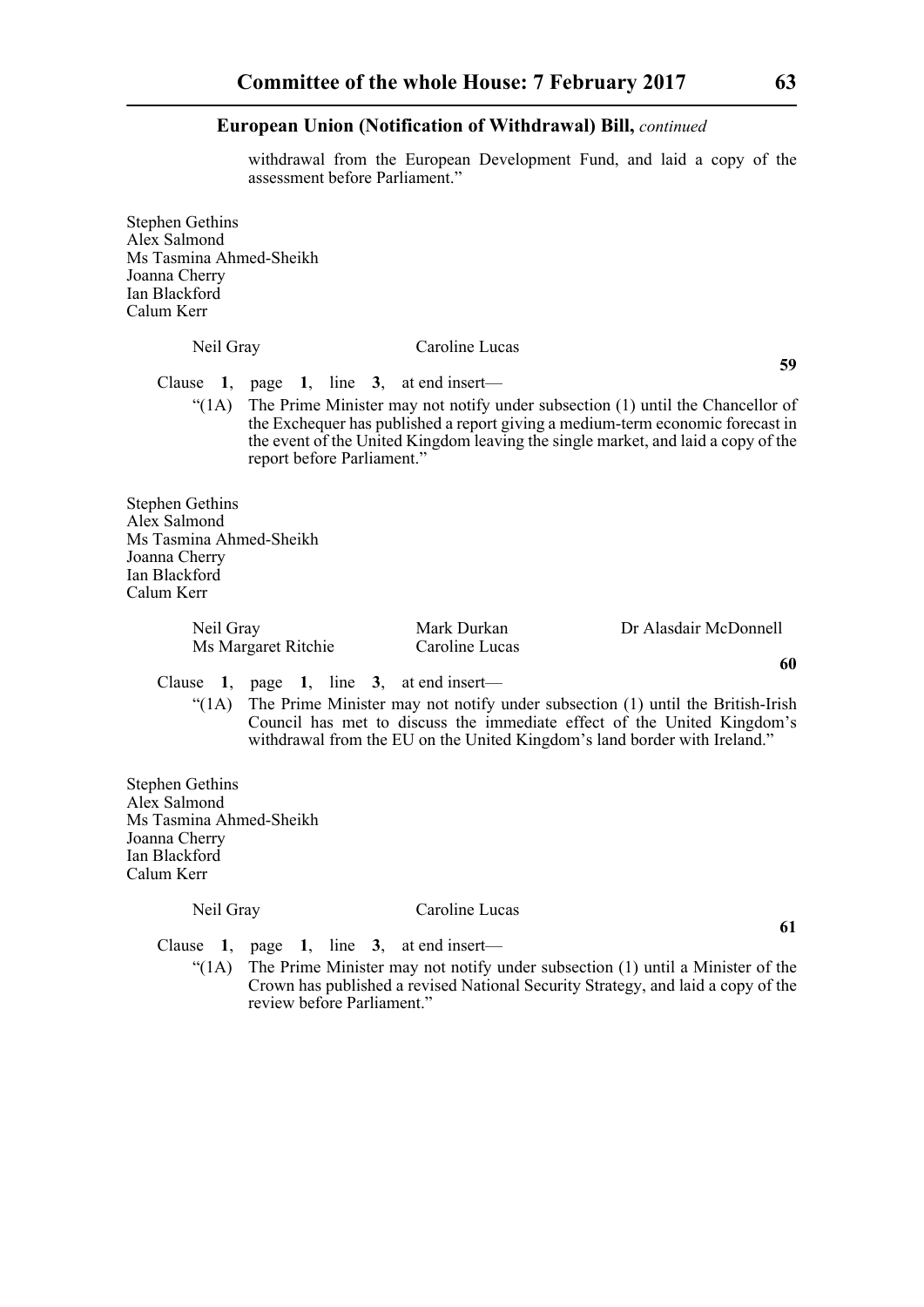Stephen Gethins Alex Salmond Ms Tasmina Ahmed-Sheikh Joanna Cherry Ian Blackford Calum Kerr

Neil Gray Caroline Lucas Clause **1**, page **1**, line **3**, at end insert— " $(1)$  The Prime Minister may not notify under subsection  $(1)$  until the Chancellor of the Exchequer has published an assessment of future payments to the EU after the Prime Minister makes the notification." Stephen Gethins Alex Salmond Ms Tasmina Ahmed-Sheikh Joanna Cherry Ian Blackford Calum Kerr Neil Gray Caroline Lucas Clause **1**, page **1**, line **3**, at end insert— "(1A) The Prime Minister may not notify under subsection (1) until she has addressed the Scottish Parliament, Northern Ireland Assembly and National Assembly of Wales on the process of the United Kingdom's withdrawal from the EU." Stephen Gethins Alex Salmond Ms Tasmina Ahmed-Sheikh Joanna Cherry Ian Blackford

Calum Kerr

# Neil Gray Caroline Lucas

Clause **1**, page **1**, line **3**, at end insert—

"(1A) The Prime Minister may not notify under subsection (1) until the Secretary of State for Education has published an assessment on the impact of the United Kingdom's withdrawal from the EU on the department's responsibilities, and laid a copy of the assessment before Parliament."

Stephen Gethins Alex Salmond Ms Tasmina Ahmed-Sheikh Joanna Cherry Ian Blackford Calum Kerr

# Neil Gray Caroline Lucas

Clause **1**, page **1**, line **3**, at end insert—

 $\mathcal{L}(1)$  The Prime Minister may not notify under subsection (1) until the Secretary of State for Health has published an assessment on the impact of the United

**62**

**63**

**64**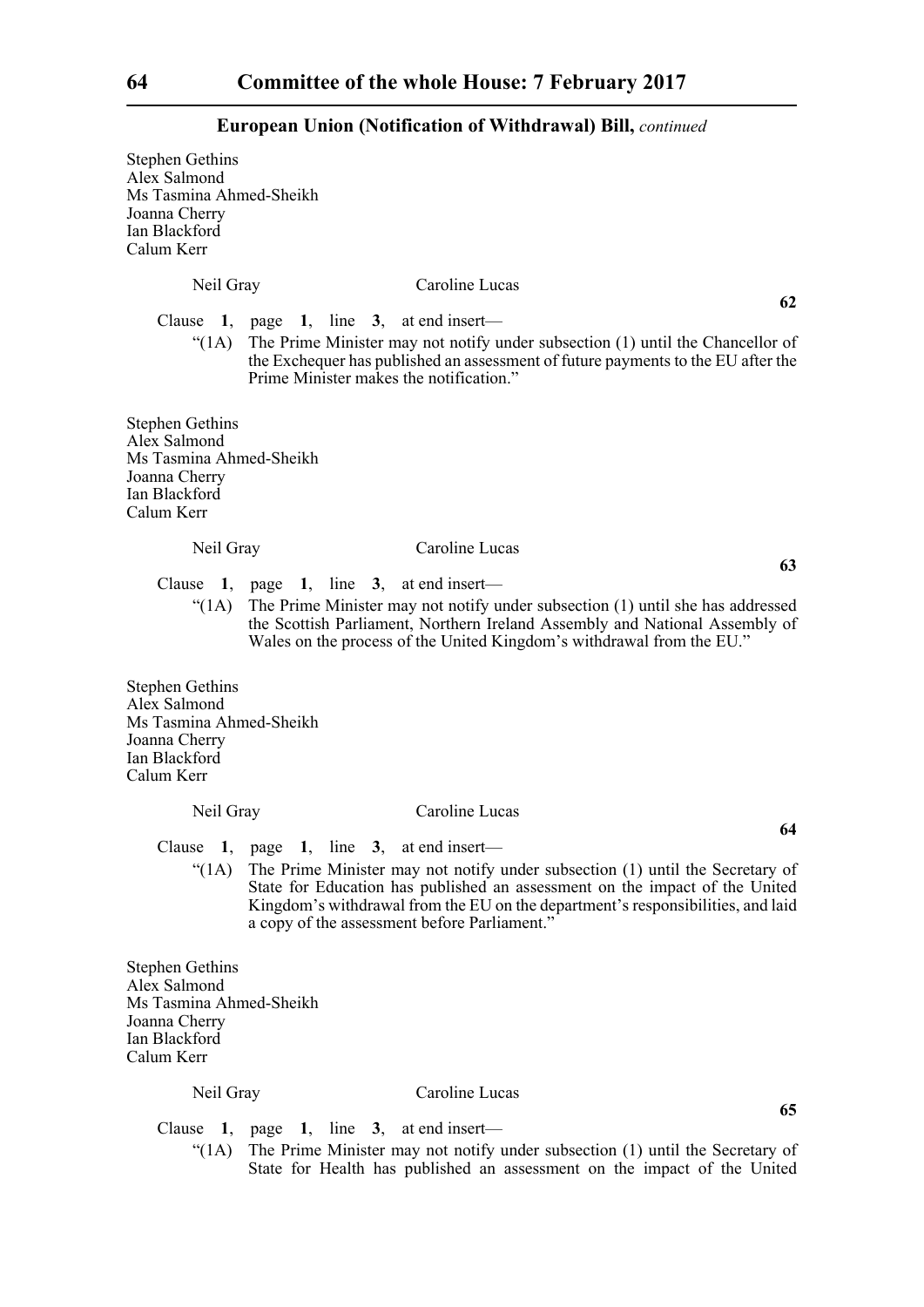Kingdom's withdrawal from the EU on the department's responsibilities, and laid a copy of the assessment before Parliament."

Stephen Gethins Alex Salmond Ms Tasmina Ahmed-Sheikh Joanna Cherry Ian Blackford Calum Kerr

# Neil Gray Caroline Lucas

Clause **1**, page **1**, line **3**, at end insert—

"(1A) The Prime Minister may not notify under subsection (1) until the Secretary of State for Environment, Food and Rural Affairs has published an assessment on the impact of the United Kingdom's withdrawal from the EU on the department's responsibilities, and laid a copy of the assessment before Parliament."

Stephen Gethins Alex Salmond Ms Tasmina Ahmed-Sheikh Joanna Cherry Ian Blackford Calum Kerr

# Neil Gray Caroline Lucas

Clause **1**, page **1**, line **3**, at end insert—

"(1A) The Prime Minister may not notify under subsection (1) until the Secretary of State for Justice has published an assessment on the impact of the United Kingdom's withdrawal from the EU on the department's responsibilities, and laid a copy of the assessment before Parliament."

Stephen Gethins Alex Salmond Ms Tasmina Ahmed-Sheikh Joanna Cherry Ian Blackford Calum Kerr

#### Neil Gray Caroline Lucas

Clause **1**, page **1**, line **3**, at end insert—

" $(1A)$  The Prime Minister may not notify under subsection  $(1)$  until the Home Secretary has published an assessment on the impact of the United Kingdom's withdrawal from the EU on the department's responsibilities, and laid a copy of the assessment before Parliament."

**66**

**68**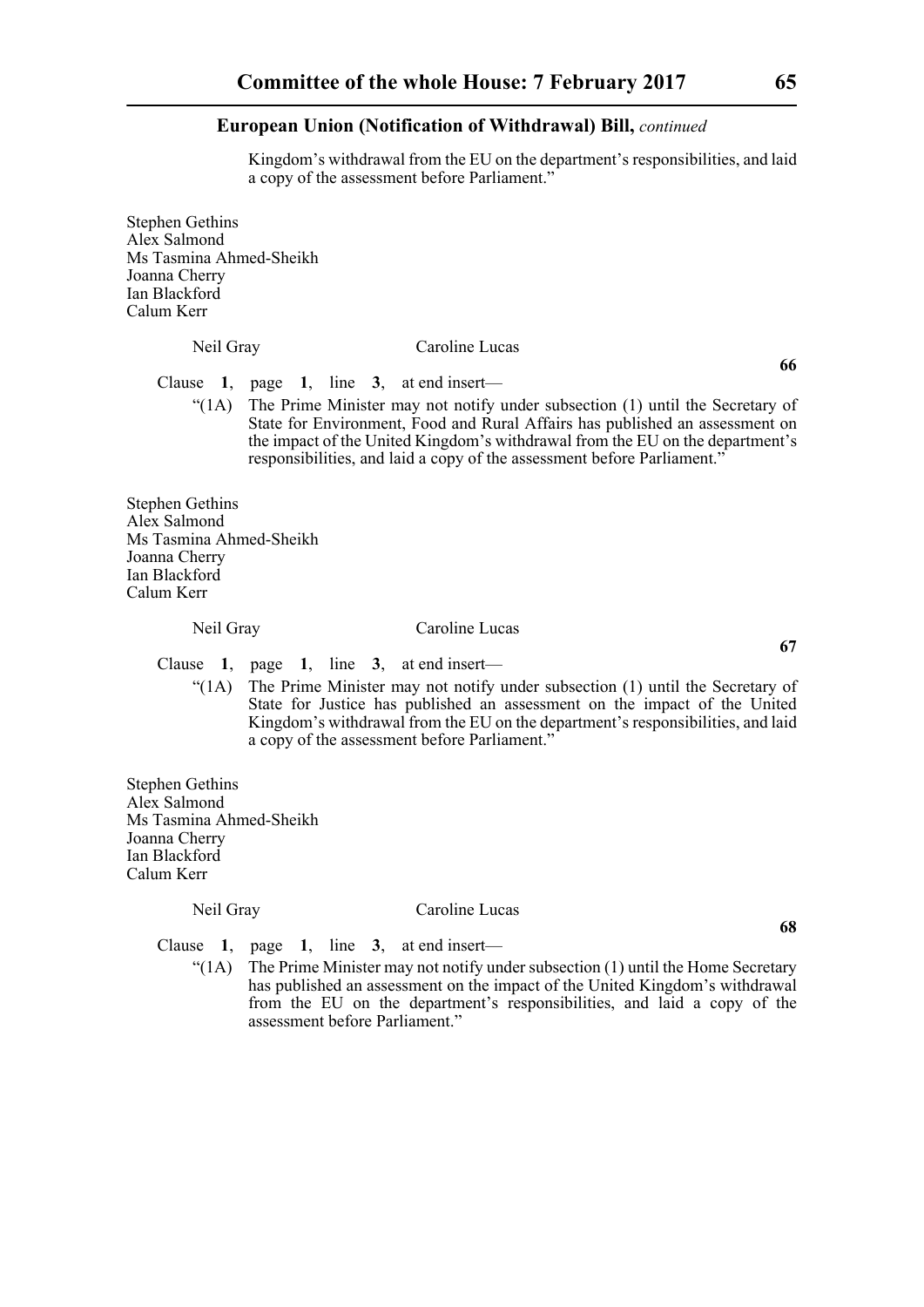Stephen Gethins Alex Salmond Ms Tasmina Ahmed-Sheikh Joanna Cherry Ian Blackford Calum Kerr Neil Gray Caroline Lucas **69** Clause **1**, page **1**, line **3**, at end insert—  $\mathcal{L}(1)$  The Prime Minister may not notify under subsection (1) until the Secretary of State for Defence has published an assessment on the impact of the United Kingdom's withdrawal from the EU on the department's responsibilities, and laid a copy of the assessment before Parliament." Stephen Gethins Alex Salmond Ms Tasmina Ahmed-Sheikh Joanna Cherry Ian Blackford Calum Kerr Neil Gray Caroline Lucas **70** Clause **1**, page **1**, line **3**, at end insert— "(1A) The Prime Minister may not notify under subsection (1) until the Chancellor of the Exchequer has published an assessment on the impact of the United Kingdom's withdrawal from the EU on the responsibilities of Her Majesty's Treasury, and laid a copy of the assessment before Parliament." Stephen Gethins Alex Salmond Ms Tasmina Ahmed-Sheikh Joanna Cherry Ian Blackford Calum Kerr Neil Gray Caroline Lucas **71** Clause **1**, page **1**, line **3**, at end insert— "(1A) The Prime Minister may not notify under subsection (1) until the Foreign Secretary has published an assessment on the impact of the UK withdrawing from the EU on the responsibilities of the Foreign and Commonwealth Office, and laid a copy of the assessment before Parliament."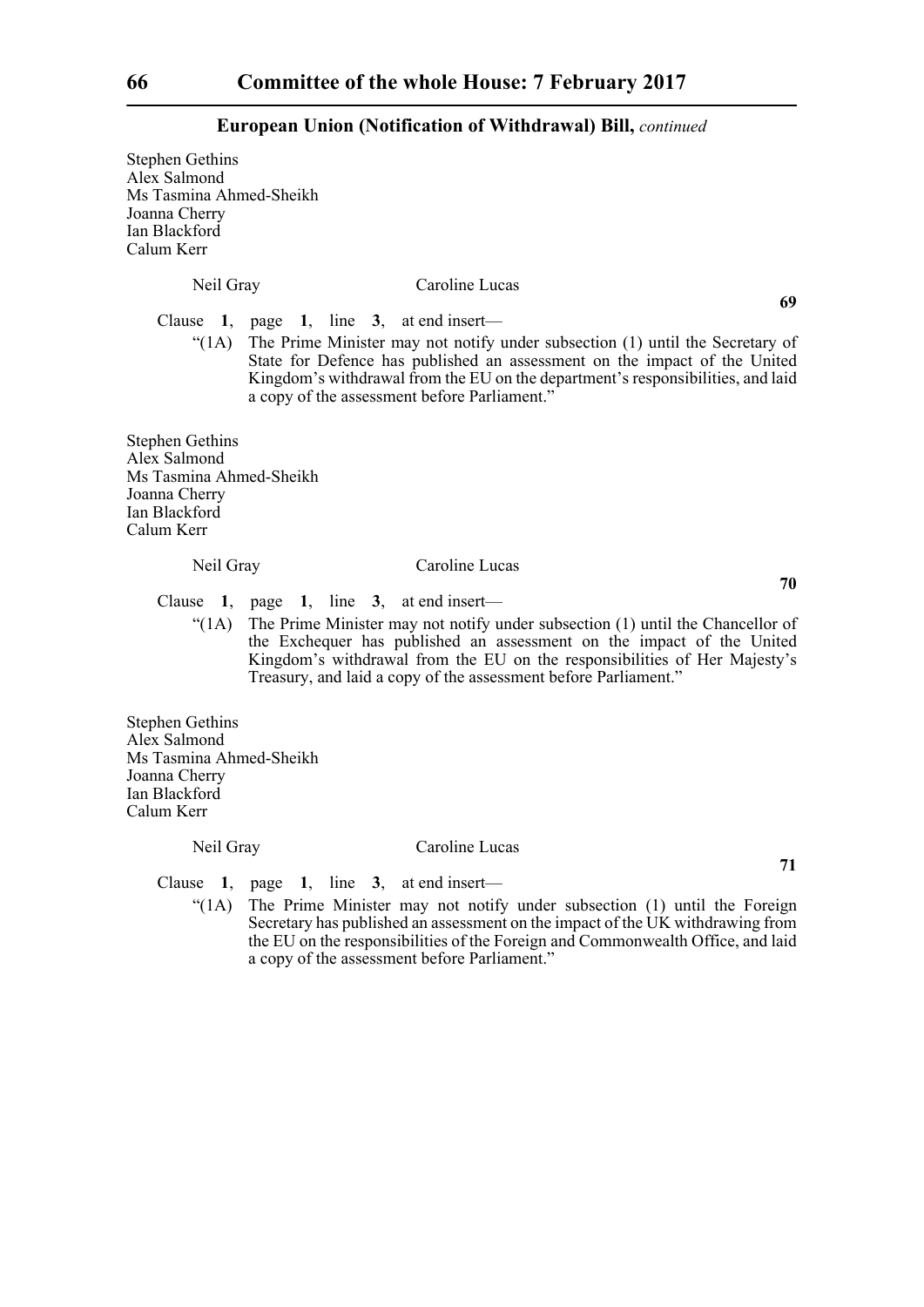| <b>Stephen Gethins</b><br>Alex Salmond<br>Ms Tasmina Ahmed-Sheikh<br>Joanna Cherry<br>Ian Blackford<br>Calum Kerr |                                                                                                                                                                                                                                                                                                                                                                                     |
|-------------------------------------------------------------------------------------------------------------------|-------------------------------------------------------------------------------------------------------------------------------------------------------------------------------------------------------------------------------------------------------------------------------------------------------------------------------------------------------------------------------------|
| Neil Gray                                                                                                         | Caroline Lucas                                                                                                                                                                                                                                                                                                                                                                      |
| " $(1A)$                                                                                                          | 72<br>Clause 1, page 1, line 3, at end insert—<br>The Prime Minister may not notify under subsection (1) until the Secretary of<br>State for Work and Pensions has published an assessment on the impact of the<br>United Kingdom's withdrawal from the EU on the department's responsibilities,<br>and laid a copy of the assessment before Parliament."                           |
| <b>Stephen Gethins</b><br>Alex Salmond<br>Ms Tasmina Ahmed-Sheikh<br>Joanna Cherry<br>Ian Blackford<br>Calum Kerr |                                                                                                                                                                                                                                                                                                                                                                                     |
| Neil Gray                                                                                                         | Caroline Lucas<br>73                                                                                                                                                                                                                                                                                                                                                                |
| Clause<br>" $(1A)$                                                                                                | 1, page 1, line 3, at end insert—<br>The Prime Minister may not notify under subsection (1) until the Secretary of<br>State for International Trade has published an assessment on the impact of the<br>United Kingdom's withdrawal from the EU on the department's responsibilities,<br>and laid a copy of the assessment before Parliament."                                      |
| <b>Stephen Gethins</b><br>Alex Salmond<br>Ms Tasmina Ahmed-Sheikh<br>Joanna Cherry<br>Ian Blackford<br>Calum Kerr |                                                                                                                                                                                                                                                                                                                                                                                     |
| Neil Gray                                                                                                         | Caroline Lucas                                                                                                                                                                                                                                                                                                                                                                      |
| $\degree$ (1A)                                                                                                    | 74<br>Clause 1, page 1, line 3, at end insert—<br>The Prime Minister may not notify under subsection (1) until the Secretary of<br>State for Business, Energy and Industrial Strategy has published an assessment<br>on the impact of the United Kingdom's withdrawal from the EU on the<br>department's responsibilities, and laid a copy of the assessment before<br>Parliament." |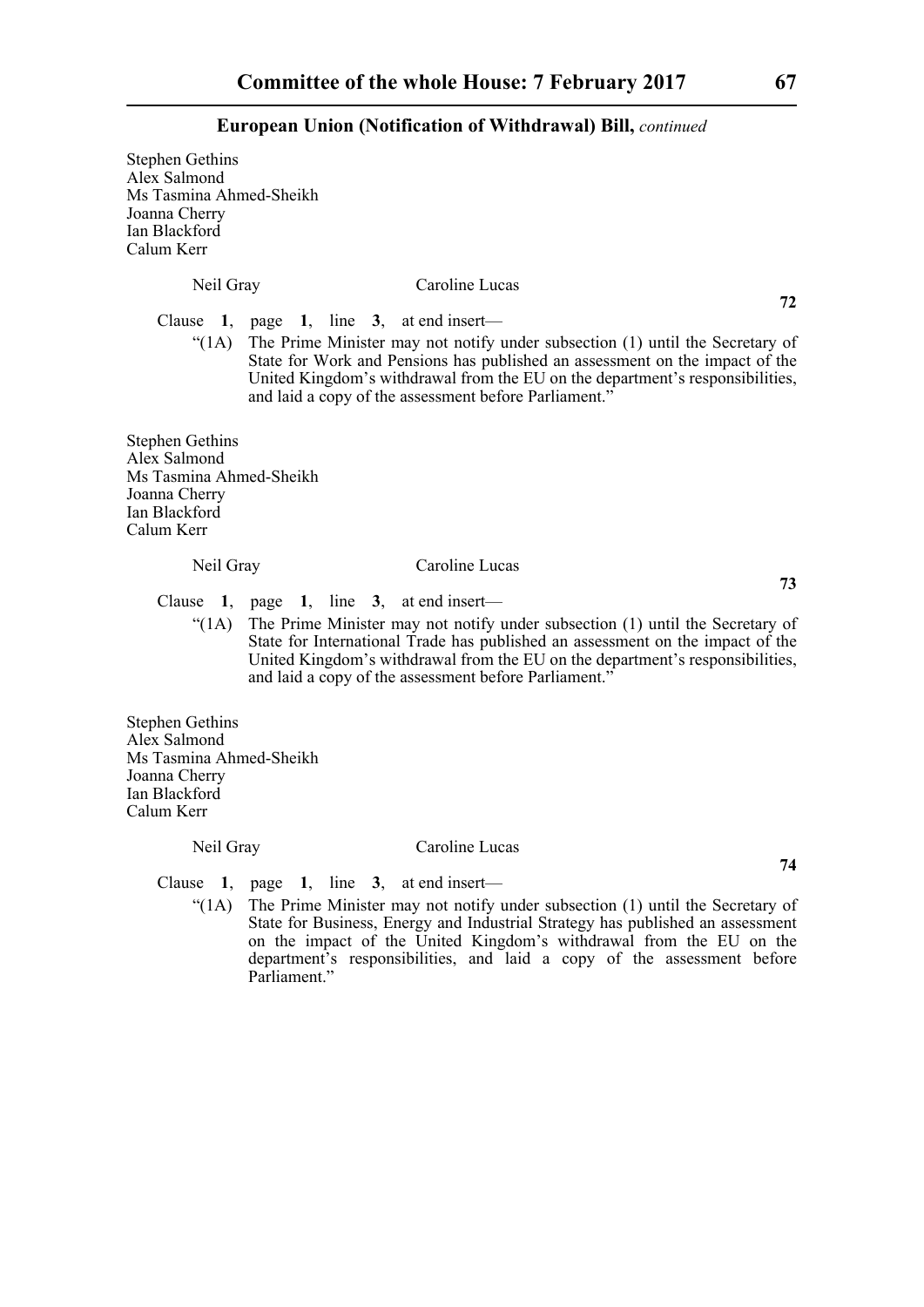Stephen Gethins Alex Salmond Ms Tasmina Ahmed-Sheikh Joanna Cherry Ian Blackford Calum Kerr Neil Gray Caroline Lucas **75** Clause **1**, page **1**, line **3**, at end insert—  $\mathcal{L}(1)$  The Prime Minister may not notify under subsection (1) until the Secretary of State for Communities and Local Government has published an assessment on the impact of the United Kingdom's withdrawal from the EU on the department's responsibilities, and laid a copy of the assessment before Parliament." Stephen Gethins Alex Salmond Ms Tasmina Ahmed-Sheikh Joanna Cherry Ian Blackford Calum Kerr Neil Gray Caroline Lucas **76** Clause **1**, page **1**, line **3**, at end insert— "(1A) The Prime Minister may not notify under subsection (1) until the Secretary of State for International Development has published an assessment on the impact of the United Kingdom's withdrawal from the EU on the department's responsibilities, and laid a copy of the assessment before Parliament." Stephen Gethins Alex Salmond Ms Tasmina Ahmed-Sheikh Joanna Cherry Ian Blackford Calum Kerr Neil Gray Caroline Lucas **77** Clause **1**, page **1**, line **3**, at end insert— "(1A) The Prime Minister may not notify under subsection (1) until the Secretary of State for Culture, Media and Sport has published an assessment on the impact of the United Kingdom's withdrawal from the EU on the department's responsibilities, and laid a copy of the assessment before Parliament."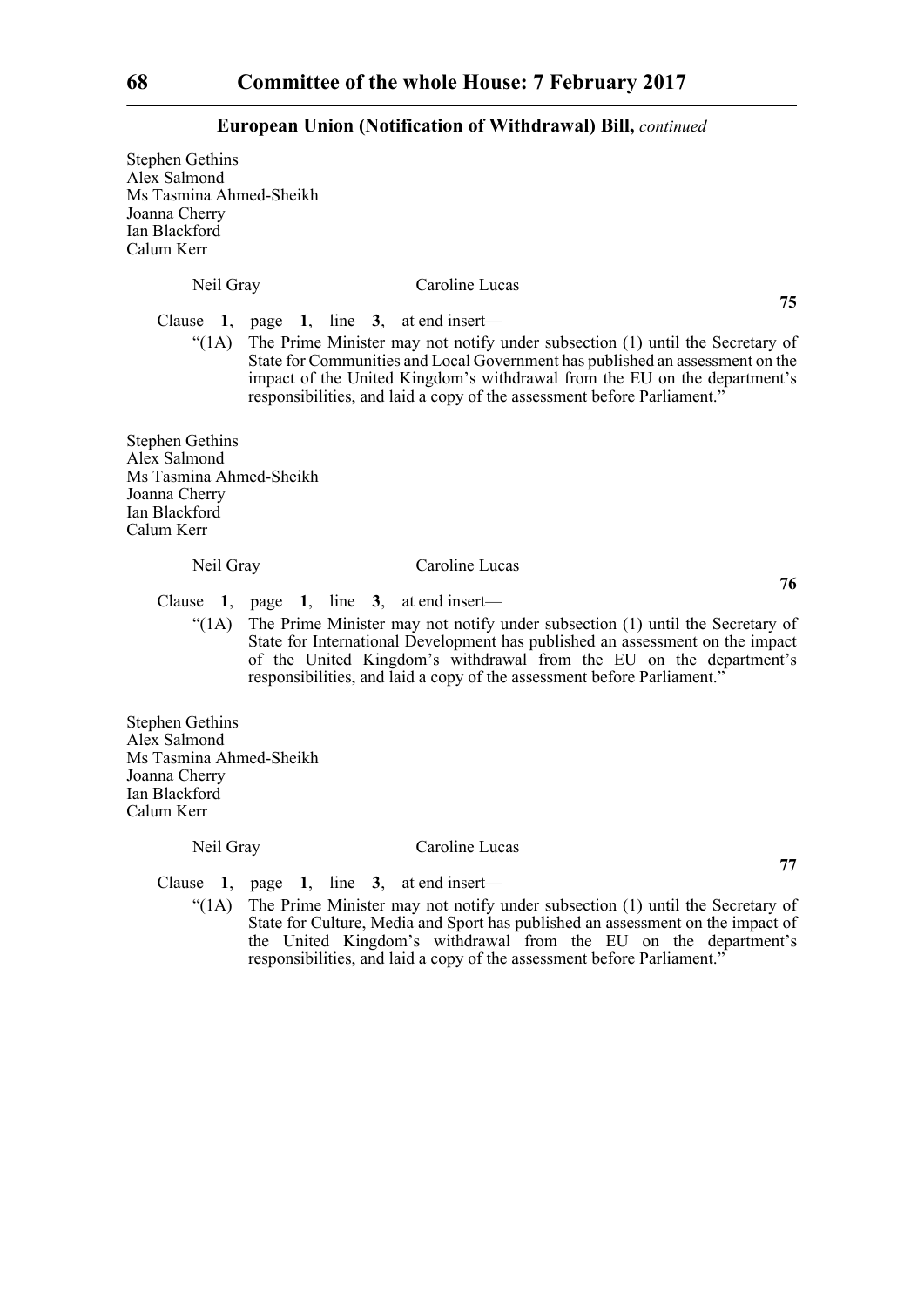| <b>Stephen Gethins</b><br>Alex Salmond<br>Ms Tasmina Ahmed-Sheikh<br>Joanna Cherry<br>Ian Blackford<br>Calum Kerr |                                                                                                                                                                                                                                                                                                                                                 |
|-------------------------------------------------------------------------------------------------------------------|-------------------------------------------------------------------------------------------------------------------------------------------------------------------------------------------------------------------------------------------------------------------------------------------------------------------------------------------------|
| Neil Gray                                                                                                         | Caroline Lucas                                                                                                                                                                                                                                                                                                                                  |
| " $(1A)$                                                                                                          | 78<br>Clause 1, page 1, line 3, at end insert—<br>The Prime Minister may not notify under subsection (1) until the Foreign<br>Secretary has published a revised programme of work for the UK Permanent<br>Representative to the European Union for the duration of the negotiating period,<br>and laid a copy of the report before Parliament." |
| <b>Stephen Gethins</b><br>Alex Salmond<br>Ms Tasmina Ahmed-Sheikh<br>Joanna Cherry<br>Ian Blackford<br>Calum Kerr |                                                                                                                                                                                                                                                                                                                                                 |
| Neil Gray                                                                                                         | Caroline Lucas                                                                                                                                                                                                                                                                                                                                  |
| Clause<br>" $(1A)$                                                                                                | 79<br>1, page 1, line 3, at end insert—<br>The Prime Minister may not notify under subsection (1) until the Chancellor of<br>the Exchequer has published a report on matters relating to the pensions of UK<br>nationals living and working in the European Union on the date that the United<br>Kingdom withdraws from the EU."                |
| <b>Stephen Gethins</b><br>Alex Salmond<br>Ms Tasmina Ahmed-Sheikh<br>Joanna Cherry<br>Ian Blackford<br>Calum Kerr |                                                                                                                                                                                                                                                                                                                                                 |
| Neil Gray                                                                                                         | Caroline Lucas                                                                                                                                                                                                                                                                                                                                  |
| Clause<br>" $(1A)$                                                                                                | 80<br>1, page 1, line 3, at end insert—<br>The Prime Minister may not notify under subsection (1) until a Minister of the<br>Crown has published an equality impact assessment on the United Kingdom's<br>withdrawal from the EU, and laid a copy of the report before Parliament."                                                             |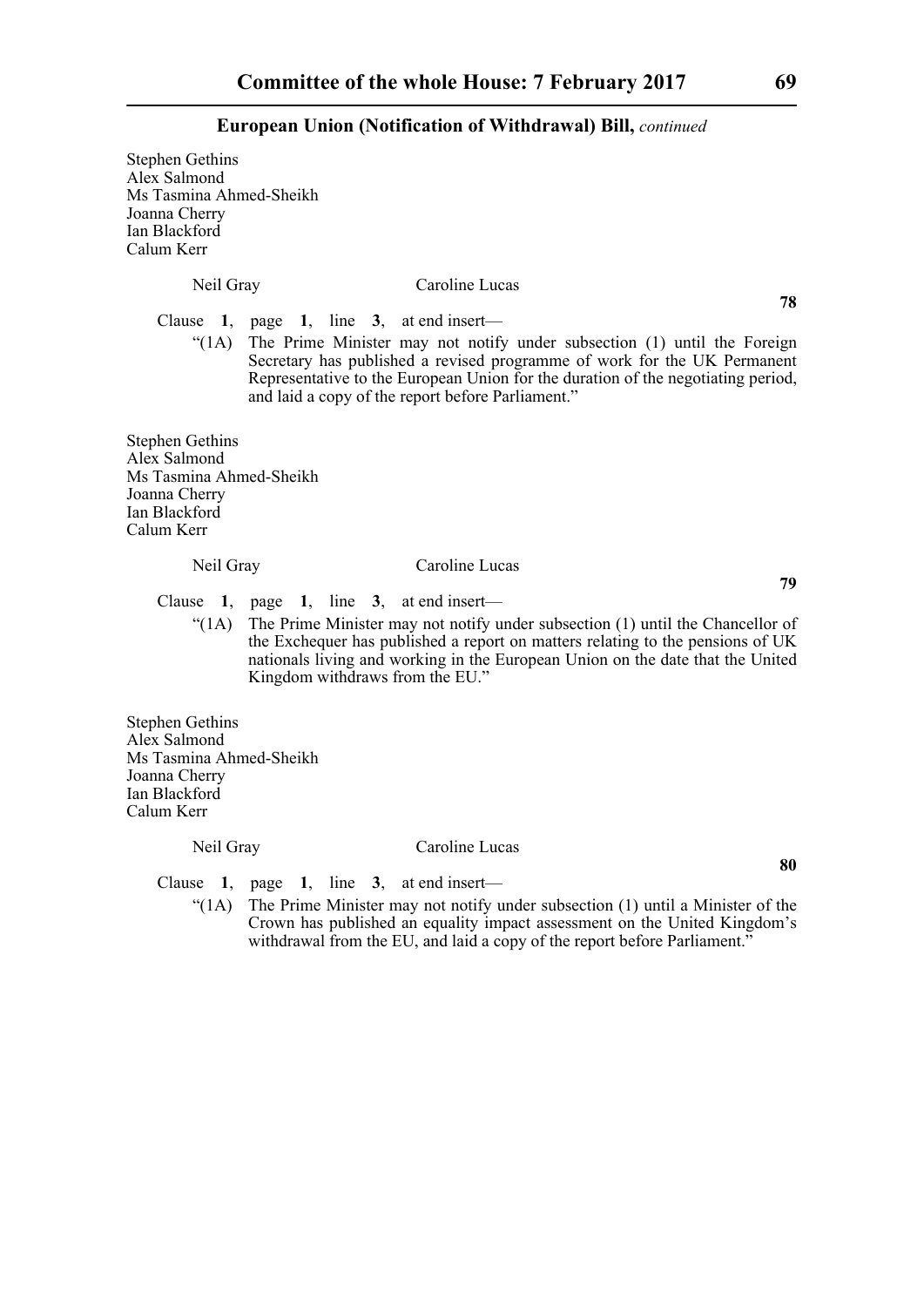Stephen Gethins Alex Salmond Ms Tasmina Ahmed-Sheikh Joanna Cherry Ian Blackford Calum Kerr

| Neil Gray                                                                                                         | Ms Margaret Ritchie                      | Mark Durkan<br>Caroline Lucas                                | Dr Alasdair McDonnell                                                                                                                                                                                                                            |
|-------------------------------------------------------------------------------------------------------------------|------------------------------------------|--------------------------------------------------------------|--------------------------------------------------------------------------------------------------------------------------------------------------------------------------------------------------------------------------------------------------|
| (1A)                                                                                                              | Clause 1, page 1, line 3, at end insert— | countries, and laid a copy of the report before Parliament." | 81<br>The Prime Minister may not notify under subsection (1) until a Minister of the<br>Crown has published a report on how Her Majesty's Government intends to use<br>trade negotiations with non-EU countries to improve human rights in those |
| <b>Stephen Gethins</b><br>Alex Salmond<br>Ms Tasmina Ahmed-Sheikh<br>Joanna Cherry<br>Ian Blackford<br>Calum Kerr |                                          |                                                              |                                                                                                                                                                                                                                                  |
| Neil Gray                                                                                                         |                                          | Mark Durkan                                                  | Caroline Lucas                                                                                                                                                                                                                                   |
| Clause                                                                                                            | 1, page 1, line $3$ , at end insert—     |                                                              | 82                                                                                                                                                                                                                                               |
| " $(1A)$                                                                                                          |                                          | impact of the United Kingdom's withdrawal from the EU."      | The Prime Minister may not notify under subsection (1) until a Minister of the<br>Crown has published regional and national economic impact assessments on the                                                                                   |
| Paul Flynn<br>Mr Graham Allen                                                                                     |                                          |                                                              |                                                                                                                                                                                                                                                  |
|                                                                                                                   |                                          |                                                              | 84                                                                                                                                                                                                                                               |
|                                                                                                                   | Clause 1, page 1, line 3, at end insert— |                                                              |                                                                                                                                                                                                                                                  |
| "(1A)                                                                                                             | Parliament are—                          |                                                              | The persons authorised to give notification under subsection (1) on behalf of                                                                                                                                                                    |
|                                                                                                                   | (a)<br>Commons, and                      |                                                              | The Speaker of the House of Commons, on behalf of the House of                                                                                                                                                                                   |
|                                                                                                                   | (b)                                      | the Lord Speaker, on behalf of the House of Lords.           |                                                                                                                                                                                                                                                  |

- (1B) Parliament may only give notification under subsection (1) if—
	- (a) both Houses of Parliament have passed resolutions approving notification; and
	- (b) votes in favour of notification have been passed by—
		- (i) the Scottish Parliament,
		- (ii) the National Assembly for Wales, and
		- (iii) the Northern Ireland Assembly.
- (1C) A notification under subsection (1) must be given as soon as is practicable after the two Houses of Parliament have passed resolutions approving notification."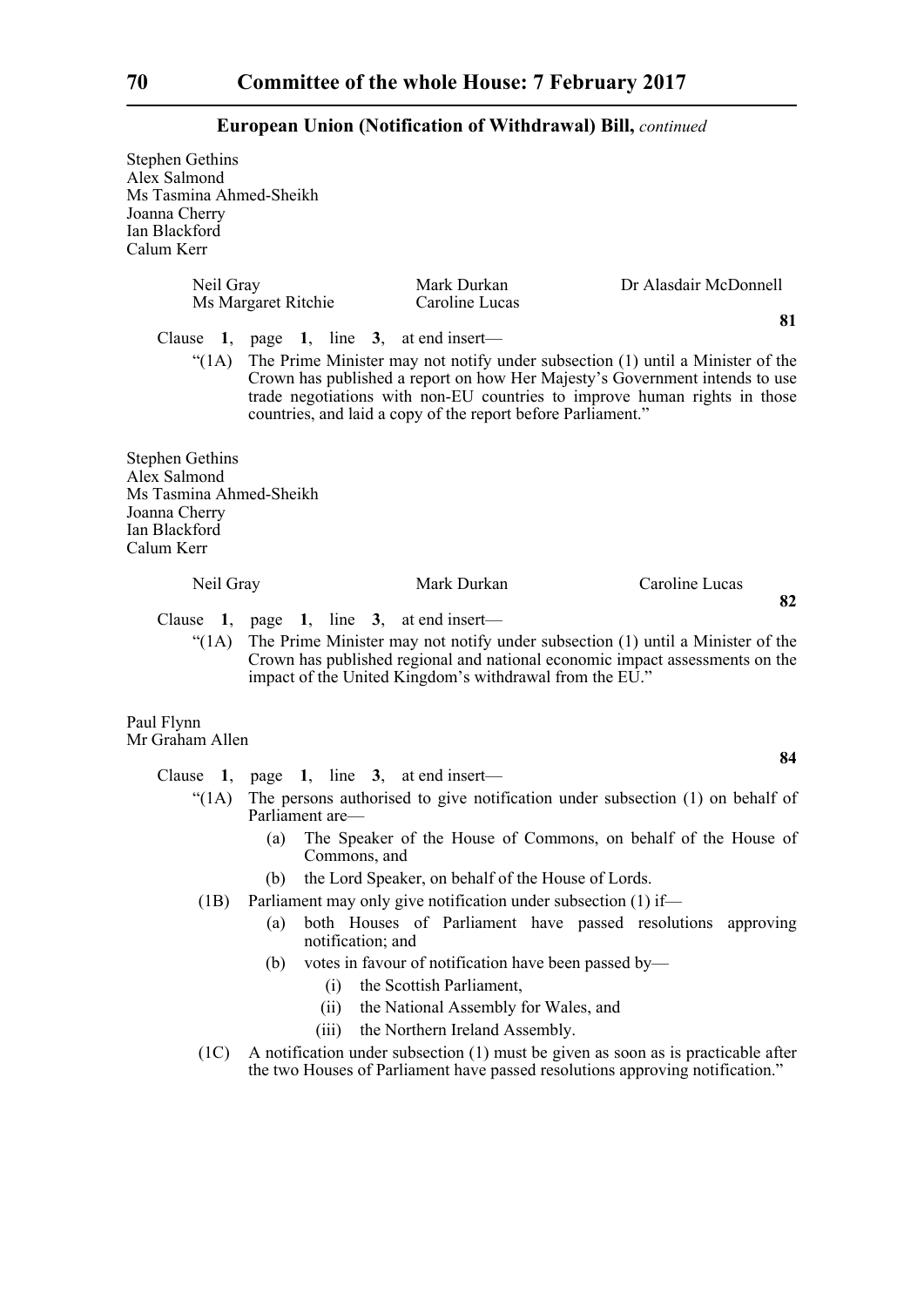Albert Owen Mike Gapes Sue Hayman Julie Elliott Meg Hillier Liz Saville Roberts

Caroline Flint

Clause **1**, page **1**, line **3**, at end insert—

"(1A) The Prime Minister may not notify under subsection (1) the intention to withdraw the United Kingdom from membership of, and participation in, the European Atomic Energy Community (Euratom), until replacement treaties with other EU Member States and relevant third countries have been agreed."

Hywel Williams Liz Saville Roberts Jonathan Edwards Caroline Lucas Mr Mark Williams

## Clause **1**, page **1**, line **3**, at end insert—

"(1A) The Prime Minister may not notify under subsection (1) until she has confirmed that Her Majesty's Government will publish a report into the powers repatriated from the EU to the United Kingdom and which do not fall within the Reservations listed in Schedule 7A of the Government of Wales Act 2006, outlining their impact on the competencies of the National Assembly for Wales."

*Member's explanatory statement* 

*This amendment would require the UK Government to publish a report into the repatriated EU powers which fall under the competencies of the National Assembly for Wales before notifying under subsection (1).*

Mark Durkan Ms Margaret Ritchie Dr Alasdair McDonnell

Clause **1**, page **1**, line **3**, at end insert—

" $(1)$  The Prime Minister may not notify under subsection  $(1)$  until she has laid before both Houses of Parliament an assessment of the powers expected to be repatriated from the EU to the United Kingdom which are within the competences of Northern Ireland Ministers and the Northern Ireland Assembly under the Northern Ireland Act 1998."

Hywel Williams Liz Saville Roberts Jonathan Edwards Stephen Kinnock

Clause **1**, page **1**, line **3**, at end insert—

 $\text{``(1A)}$  The Prime Minister may not notify under subsection (1) until she has confirmed that it will be the policy of Her Majesty's Government to continue to allow EU healthcare professionals to travel to the UK and work freely within the UK."

**90**

**89**

**92**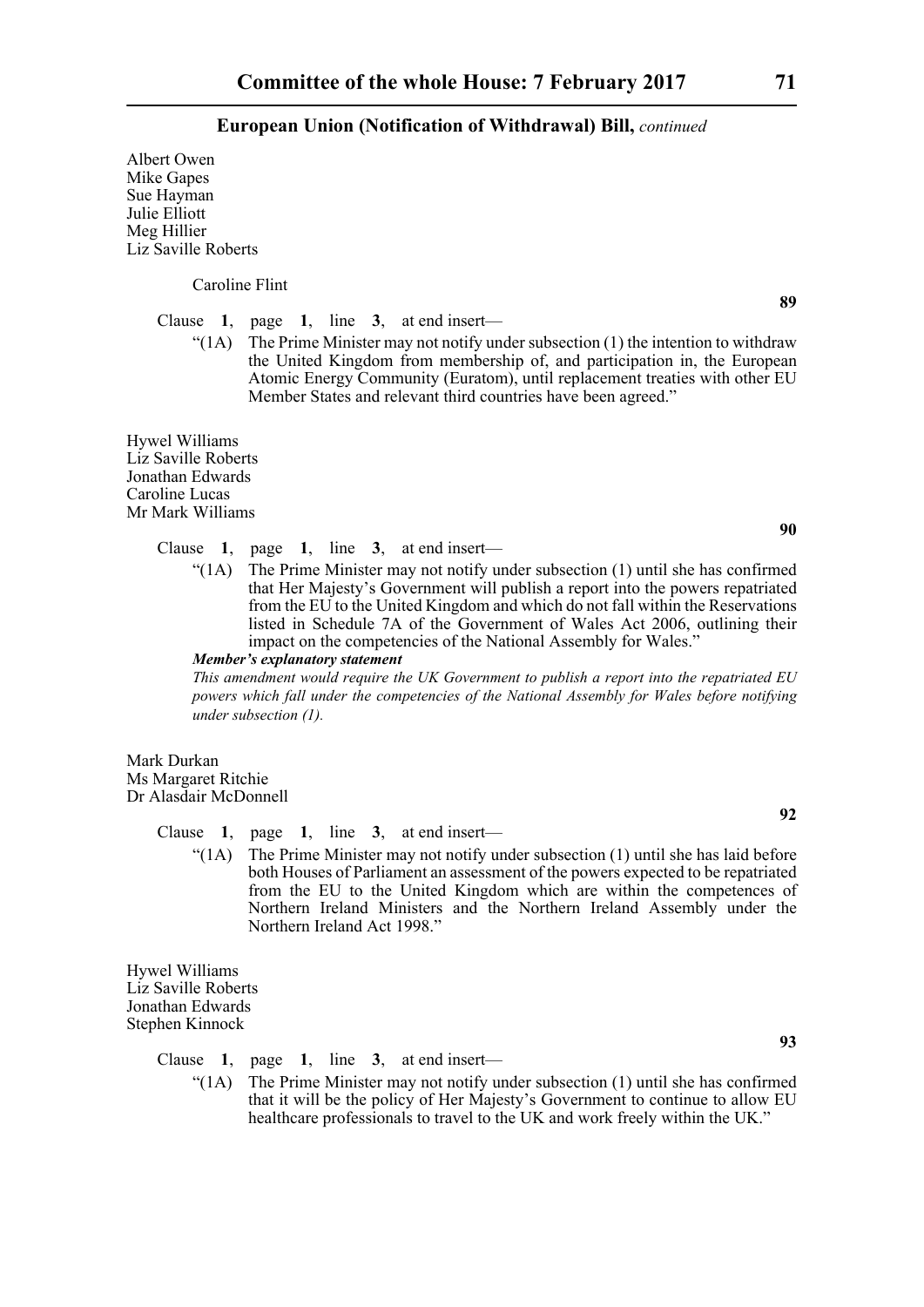Mr Chuka Umunna Mr Graham Allen Ann Clwyd Heidi Alexander Stella Creasy Mike Gapes

| Liz Kendall          | Chris Leslie        | Mr Ben Bradshaw        |
|----------------------|---------------------|------------------------|
| Mr Barry Sheerman    | Caroline Lucas      | Ann Coffey             |
| Mrs Madeleine Moon   | Angela Smith        | <b>Stephen Doughty</b> |
| Ms Karen Buck        | Ian Murray          | Kate Green             |
| Wes Streeting        | Vernon Coaker       | Owen Smith             |
| Helen Goodman        | Jim Dowd            | Yasmin Qureshi         |
| Mike Gapes           | Helen Hayes         | Neil Coyle             |
| Mr David Lammy       | Catherine McKinnell | Maria Eagle            |
| Alison McGovern      | Julie Elliott       | Heidi Alexander        |
| John Woodcock        | Mr Gavin Shuker     | Peter Kyle             |
| <b>Stephen Timms</b> | Lilian Greenwood    | Mr Steve Reed          |
| Naz Shah             | Rushanara Ali       | <b>Jess Philips</b>    |
| Seema Malhotra       | Holly Lynch         | Clive Efford           |
| Christian Matheson   | Helen Hayes         | Meg Hillier            |
| Mr Pat McFadden      | Luciana Berger      | Mr Andrew Smith        |
| Paul Farrelly        | Norman Lamb         | Tom Brake              |
| Emma Reynolds        | Mr Nick Clegg       | Maria Eagle            |
| Stephen Kinnock      | Kerry McCarthy      |                        |

Clause **1**, page **1**, line **5**, at end insert—

"(3) Before exercising the power under subsection (1), the Prime Minister must prepare and publish a report on the effect of the United Kingdom's withdrawal from the EU on national finances, including the impact on health spending.

# *Member's explanatory statement*

*This amendment calls for the Government to publish a report on the effect of EU withdrawal on the national finances, particularly health spending following claims in the referendum campaign that EU withdrawal would allow an additional £350 million per week to be spent on the National Health Service.*

Stephen Gethins Alex Salmond Angus Robertson Joanna Cherry Ms Tasmina Ahmed-Sheikh Mike Weir

| Mike Gapes             | Mr Ben Bradshaw | Angela Smith |
|------------------------|-----------------|--------------|
| <b>Stephen Doughty</b> | Mr David Lammy  | Helen Hayes  |
| Meg Hillier            | Ian Blackford   | Calum Kerr   |
| Neil Gray              |                 |              |

Clause **1**, page **1**, line **5**, at end insert—

"(3) Before exercising the power under section 1, the Prime Minister must lay before both Houses of Parliament a White Paper on the UK Exiting the EU."

**11**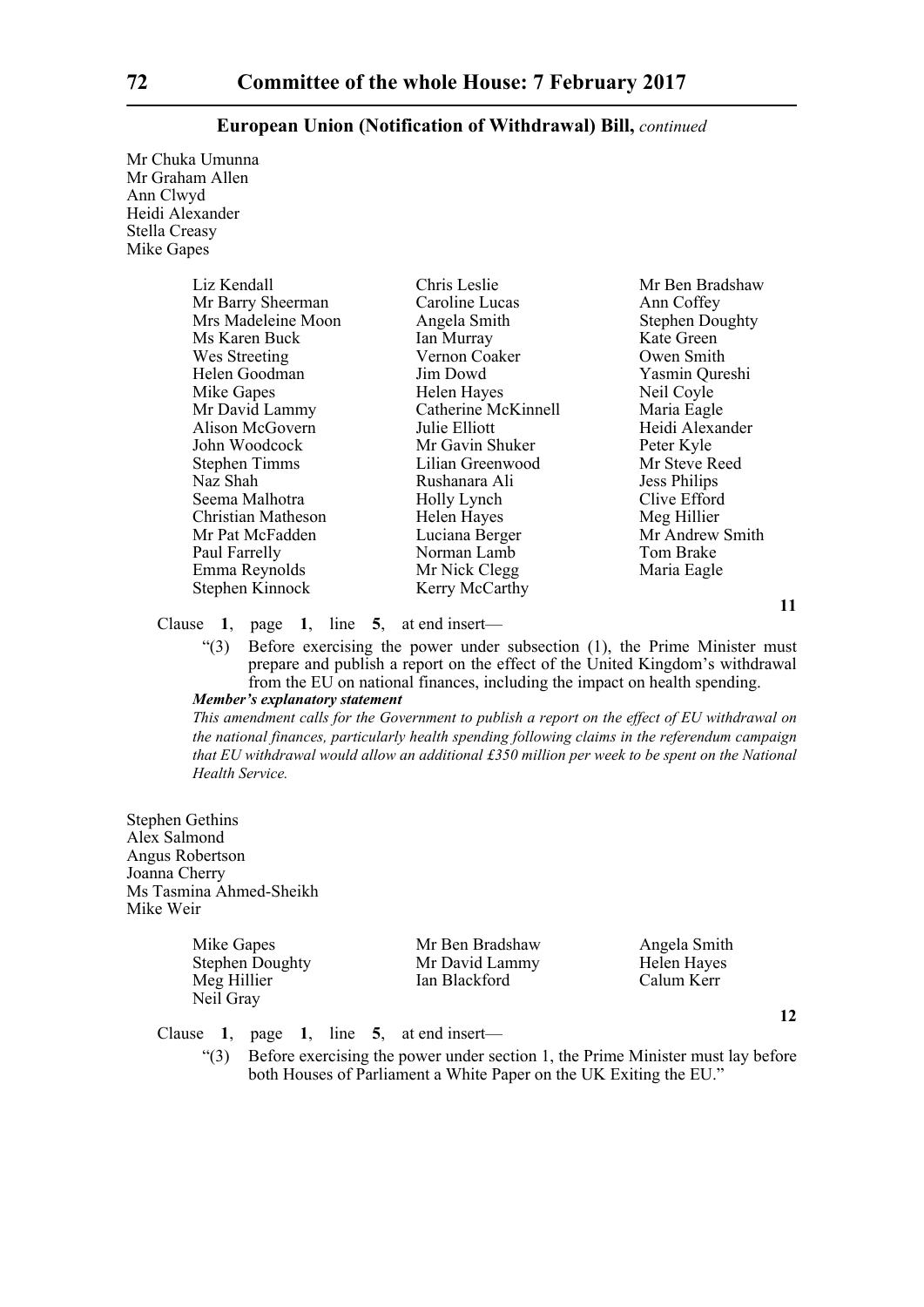Mary Creagh Stephen Doughty Kerry McCarthy Caroline Lucas Mr Graham Allen Ann Clwyd

| Stella Creasy       | Mike Gapes        | Chris Leslie          |
|---------------------|-------------------|-----------------------|
| Mr Ben Bradshaw     | Mr Barry Sheerman | Mrs Madeleine Moon    |
| Angela Smith        | John Mc Nally     | Helen Goodman         |
| Helen Hayes         | Meg Hillier       | Mr David Lammy        |
| Mr Andrew Smith     | Mark Durkan       | Dr Alasdair McDonnell |
| Ms Margaret Ritchie | Paul Farrelly     | Maria Eagle           |
| Meg Hillier         | Luciana Berger    | Ian Murray            |

**13**

# Clause **1**, page **1**, line **5**, at end insert—

"(3) Before issuing a notification under this section Her Majesty's Government has a duty to lay before both Houses of Parliament a White Paper identifying European Union environmental legislation that cannot easily be transposed in UK law and a commitment to an Environmental Protection Bill to ensure an equivalent or better level of environmental protection after leaving the European Union."

Mary Creagh Kerry McCarthy Caroline Lucas Mr Graham Allen Ann Clwyd Mike Gapes

> Mrs Madeleine Moon Helen Goodman Helen Hayes Meg Hillier Mr David Lammy Paul Farrelly Luciana Berger Ian Murray

Chris Leslie Mr Ben Bradshaw Mr Barry Sheerman<br>
Mr Mr Barry Sheerman<br>
Mr Mr Mally Mr Mally John Mc Nally

Clause **1**, page **1**, line **5**, at end insert—

"(3) Before issuing a notification under this section Her Majesty's Government has a duty to lay before both Houses of Parliament a Report setting out the likely impact of changes in tariffs on the UK farming sector and on the ability of landowners to work towards improvements in environment standards after leaving the European Union and including a statement guaranteeing it will not trade away environmental protections, animal welfare and food safety standards, as part of the negotiations to leave, or as part of future trade deals."

**14**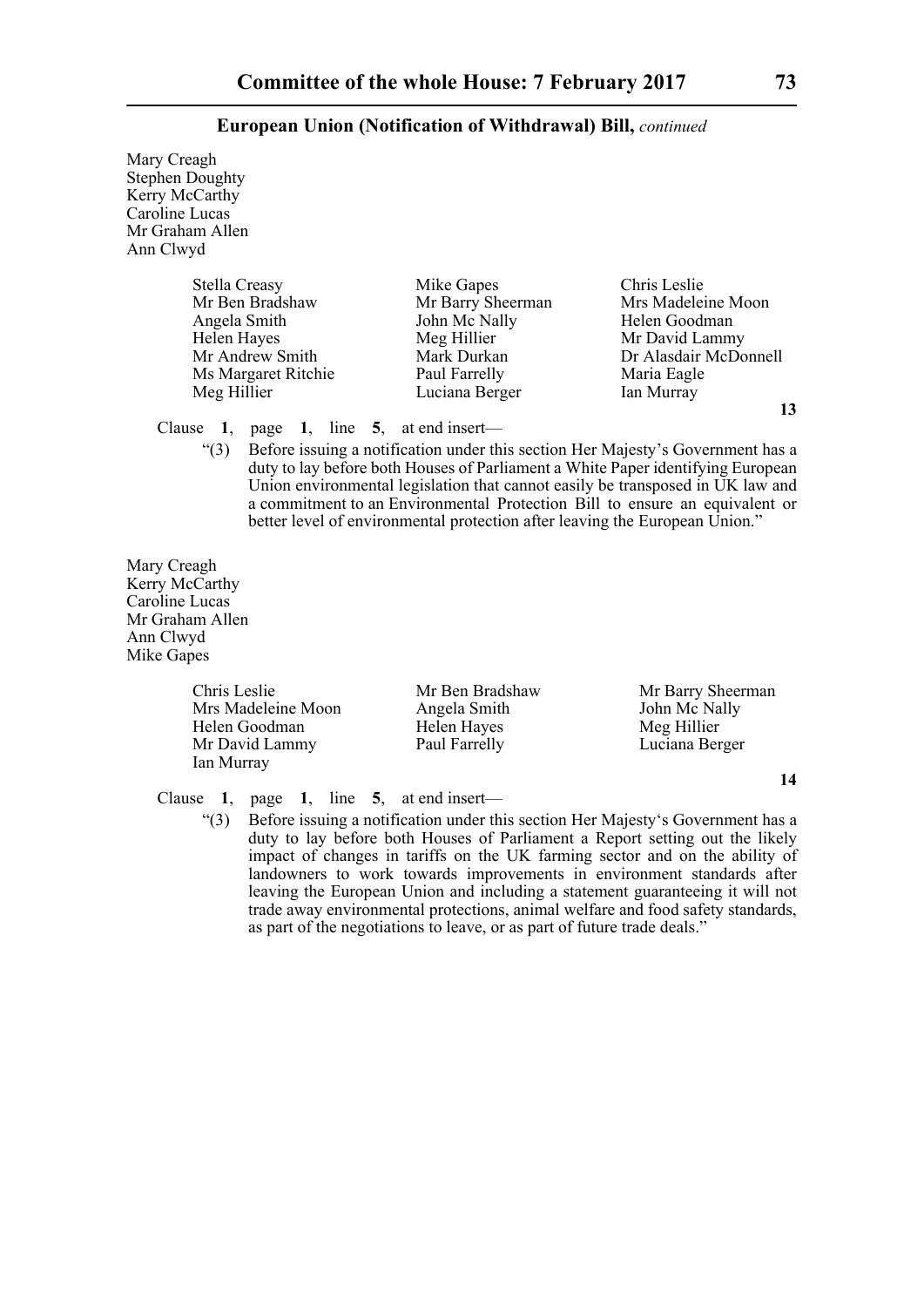Mary Creagh Kerry McCarthy Caroline Lucas Mr Graham Allen Ann Clwyd Mike Gapes

| Chris Leslie       | Mr Ben Bradshaw | Mr Barry Sheerman |
|--------------------|-----------------|-------------------|
| Mrs Madeleine Moon | Angela Smith    | John Mc Nally     |
| Helen Goodman      | Mr David Lammy  | Meg Hillier       |
| Stella Creasy      | Paul Farrelly   | Mr Nick Clegg     |
| Maria Eagle        | Luciana Berger  |                   |

Clause **1**, page **1**, line **5**, at end insert—

"(3) Within six months of issuing a notification under this section Her Majesty's Government has a duty to lay before both Houses of Parliament a White Paper setting out its approach to land management payments after leaving the Common Agricultural Policy including—

- (a) the objectives and governance model for any new scheme of payments,
- (b) the extent to which resources will be available to fund such a scheme, and
- (c) the public goods whose provision will be linked to the objectives of such a scheme."

Mary Creagh Kerry McCarthy Caroline Lucas Mr Graham Allen Ann Clwyd Mike Gapes

> Mrs Madeleine Moon Angela Smith John Mc Nally Helen Goodman Mr David Lammy Helen Hayes Meg Hillier Paul Farrelly Maria Eagle Luciana Berger

Chris Leslie Mr Ben Bradshaw Mr Barry Sheerman

Clause **1**, page **1**, line **5**, at end insert—

"(3) Within six months of issuing a notification under this section Her Majesty's Government has a duty to lay before both Houses of Parliament a White Paper setting out how chemicals will be assessed and regulated for safety and environmental impact after leaving the European Union and how this information will be communicated to industry."

**15**

**16**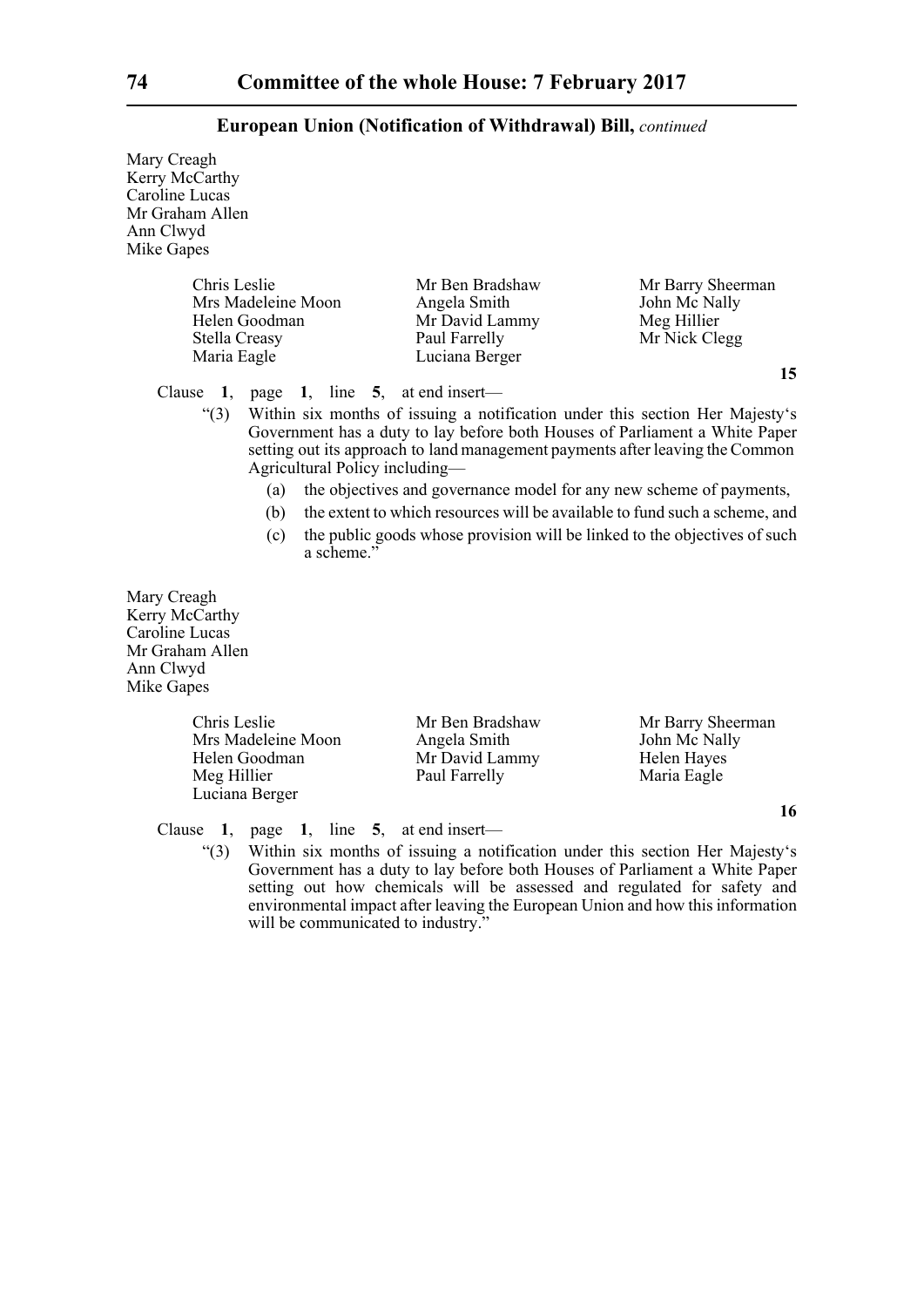| Meg Hillier<br>Mr Graham Allen<br>Ann Clwyd<br>Heidi Alexander<br><b>Stephen Timms</b><br>Mr David Lammy  |                                                                     |                                                                                                                                                                                                                                                                                                                     |                                                                                                                     |
|-----------------------------------------------------------------------------------------------------------|---------------------------------------------------------------------|---------------------------------------------------------------------------------------------------------------------------------------------------------------------------------------------------------------------------------------------------------------------------------------------------------------------|---------------------------------------------------------------------------------------------------------------------|
| Stella Creasy<br>Jim Dowd<br>Chris Leslie<br>Caroline Lucas<br>Mark Durkan<br>Paul Farrelly<br>Ian Murray | <b>Stephen Doughty</b>                                              | Ms Karen Buck<br>Mrs Madeleine Moon<br>Mr Ben Bradshaw<br>Angela Smith<br>Helen Hayes<br>Dr Alasdair McDonnell<br>Maria Eagle                                                                                                                                                                                       | Ann Coffey<br>Mike Gapes<br>Mr Barry Sheerman<br>Neil Coyle<br>Meg Hillier<br>Ms Margaret Ritchie<br>Luciana Berger |
| Clause $1$ ,<br>(3)                                                                                       | page 1,<br>(a)<br>(b)<br>be granted permanent residence in the UK." | line $5$ , at end insert —<br>Before exercising power under subsection (1), the Prime Minister must give<br>undertakings that all EU citizens exercising their Treaty rights in the UK who-<br>were resident in the UK on 23 June 2016, and<br>had been resident since at least 23 December 2015                    | 17                                                                                                                  |
| Ian Murray<br>Mike Gapes<br>Chris Leslie<br>Mrs Madeleine Moon<br>Angela Smith<br><b>Stephen Doughty</b>  |                                                                     |                                                                                                                                                                                                                                                                                                                     |                                                                                                                     |
| Neil Coyle<br>Stella Creasy<br>Paul Farrelly                                                              | Ms Margaret Ritchie                                                 | Mr David Lammy<br>Mark Durkan<br>Mr Barry Sheerman<br>Maria Eagle                                                                                                                                                                                                                                                   | Meg Hillier<br>Dr Alasdair McDonnell<br>Mr Graham Allen<br>Luciana Berger<br>18                                     |
| Clause 1.<br>" $(3)$                                                                                      | 1, line $5$ , at end insert—<br>page                                | Before exercising the power under section 1, the Prime Minister must publish and<br>lay before the House a report setting out how the devolved nations of the United<br>Kingdom will be consulted with, and involved, in the negotiations in accordance<br>with Article 50(2) of the Treaty on the European Union." |                                                                                                                     |
| Mr David Lammy<br>Mike Gapes<br>Mr Ben Bradshaw<br>Neil Coyle<br>Meg Hillier<br>Mark Durkan               |                                                                     |                                                                                                                                                                                                                                                                                                                     |                                                                                                                     |
|                                                                                                           | Dr Alasdair McDonnell                                               | Ms Margaret Ritchie                                                                                                                                                                                                                                                                                                 | Mr Barry Sheerman                                                                                                   |

Mr Nick Clegg

Mr Graham Allen Paul Farrelly Sarah Olney

**20**

Clause **1**, page **1**, line **5**, at end insert—

 $\lq(3)$  If the power is exercised under subsection (1), the Prime Minister's commitment to hold a vote in both Houses of Parliament on the outcome of the negotiations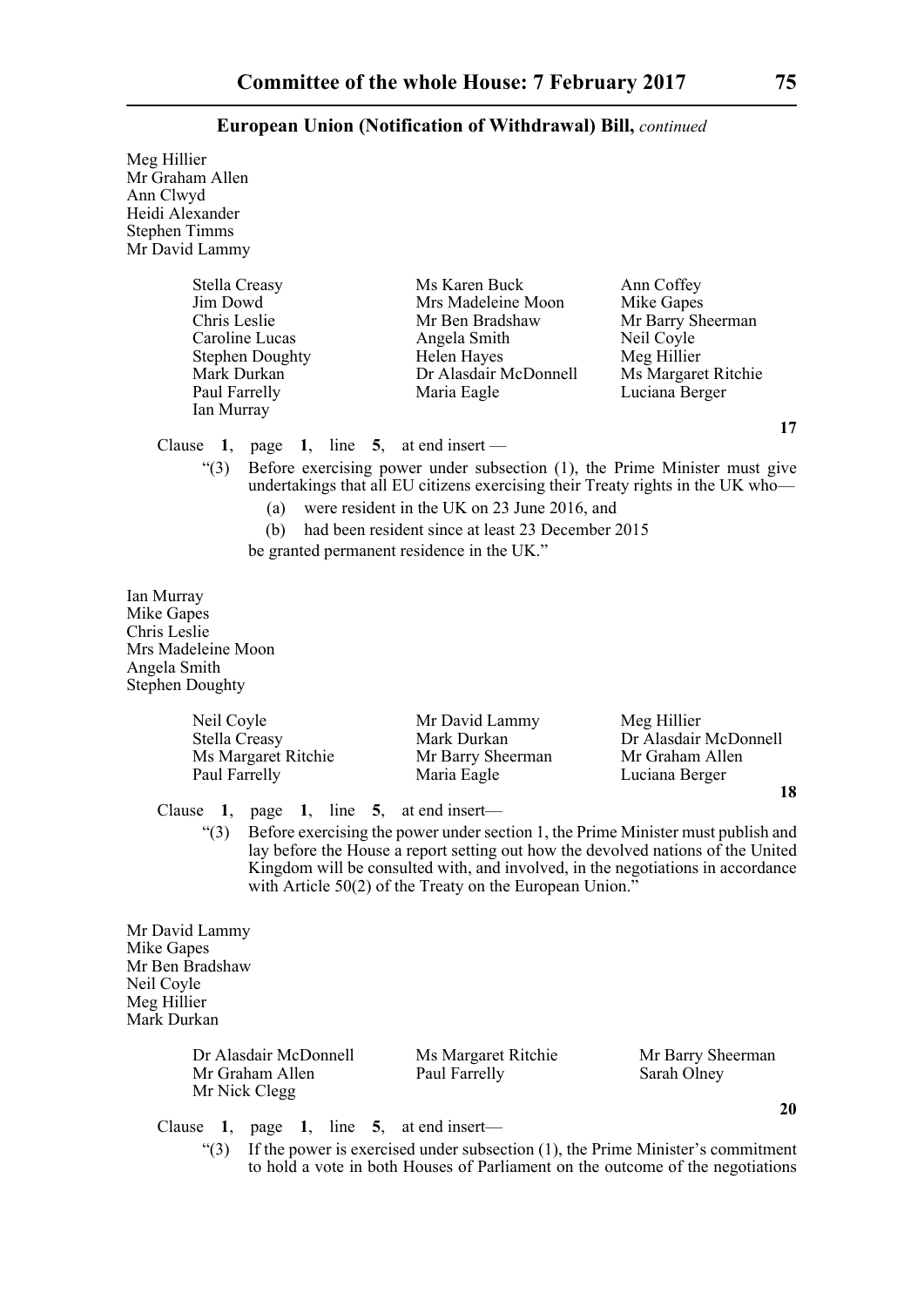with the European Union shall include the option to retain membership of the EU."

#### *Member's explanatory statement*

*Recognising that the Government wishes to begin negotiations on a deal to leave the EU, and recognising the Supreme Court ruling on the sovereignty of Parliament, this amendment provides a safety net, ensuring that there is a real vote on the outcome deal that provides the option of the UK staying in a reformed EU should the final terms of the deal be detrimental to the UK's national interest.*

Mr David Lammy Mike Gapes Mr Ben Bradshaw Mrs Madeleine Moon Fiona Mactaggart Dr Roberta Blackman-Woods

| Mrs Emma Lewell-Buck | Marie Rimmer           | Rosie Cooper         |
|----------------------|------------------------|----------------------|
| Mr Virendra Sharma   | Dr Philippa Whitford   | Helen Goodman        |
| Stephen Twigg        | <b>Stephen Doughty</b> | Helen Hayes          |
| Meg Hillier          | Derek Twigg            | <b>Stella Creasy</b> |
| Mark Durkan          | Dr Alasdair McDonnell  | Ms Margaret Ritchie  |
| Mr Barry Sheerman    | Mr Graham Allen        | Paul Farrelly        |
| Luciana Berger       | Naz Shah               | Ian Murray           |
|                      |                        | 21                   |

Clause **1**, page **1**, line **5**, at end insert—

 $(3)$  Before exercising the power under subsection  $(1)$ , the Prime Minister must give an undertaking that offering private companies based in countries other than the UK the opportunity to deliver services currently delivered by the National Health Service will not form part of the UK's trade negotiations with other countries."

Mike Gapes Mr Ben Bradshaw Helen Hayes Meg Hillier Mr Barry Sheerman Mr Graham Allen

#### Paul Farrelly Luciana Berger

**35**

**36**

Clause **1**, page **1**, line **5**, at end insert— "(3) This section does not apply to Gibraltar."

Caroline Lucas Helen Hayes Mark Durkan Dr Alasdair McDonnell Ms Margaret Ritchie Mr Graham Allen

# Paul Farrelly Mr David Lammy

Clause **1**, page **1**, line **5**, at end insert—

"(3) Before the Prime Minister issues a notification under this section, Her Majesty's Government has a duty to lay before both Houses of Parliament a White Paper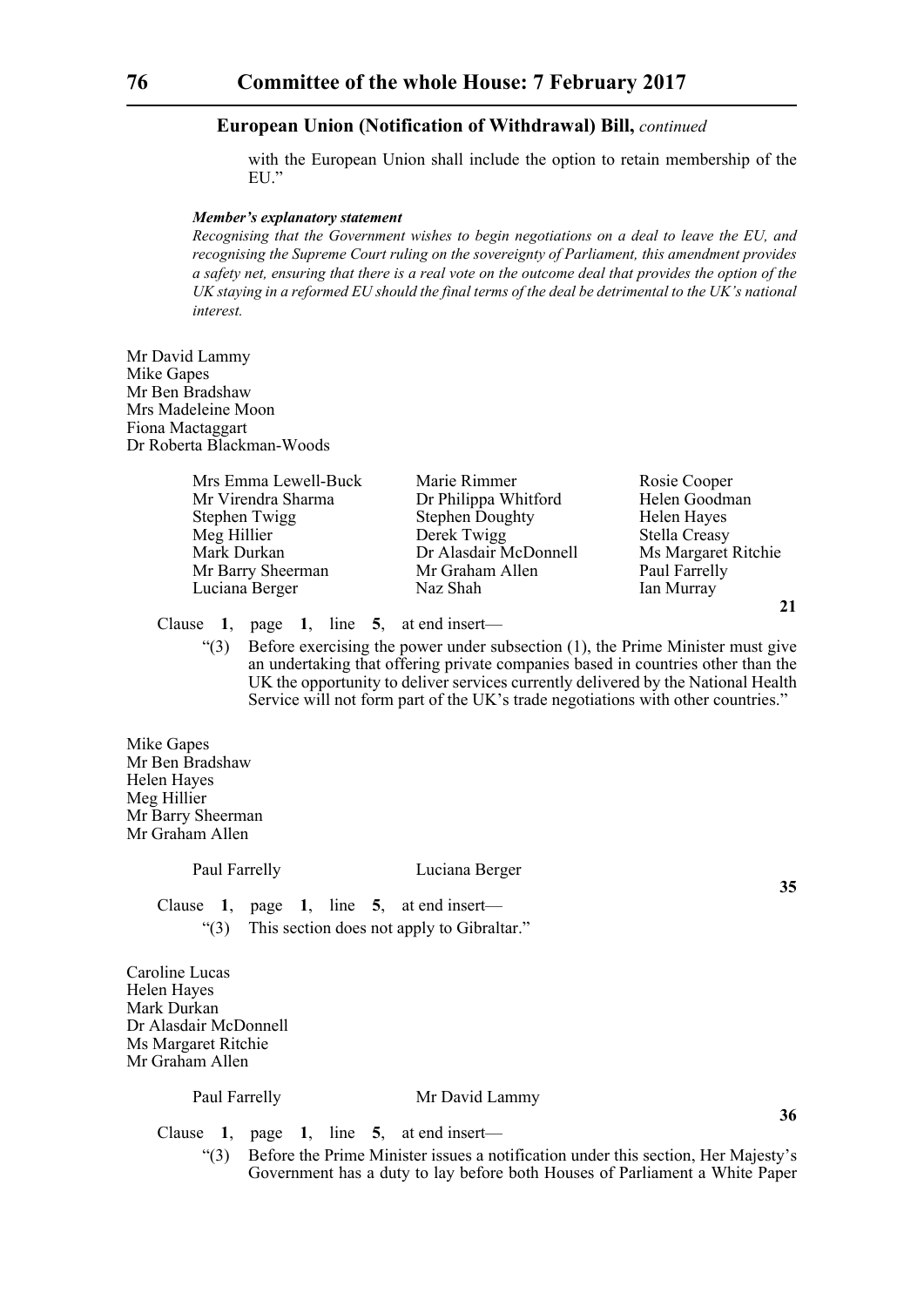setting out its approach to any transitional arrangements with the European Union following the expiry of the two-year period specified in Article  $\bar{50}(3)$  of the Treaty on European Union."

## *Member's explanatory statement*

*This amendment would require the Government to set out, prior to triggering Article 50, a detailed plan for a transitional arrangement with the EU covering the period between the end of the twoyear Article 50 negotiation period and the coming into force of a final Treaty on the UK's new relationship with the EU.*

Caroline Lucas Helen Hayes Mr Graham Allen Paul Farrelly Mr David Lammy

**37**

Clause **1**, page **1**, line **5**, at end insert—

- "(3) Before the Prime Minister issues a notification under this section, Her Majesty's Government has a duty to lay before both Houses of Parliament a White Paper setting out its plans to hold a Ratification Referendum on the terms of the withdrawal agreements negotiated with the European Union during the two-year period specified by Article 50(3) of the Treaty on European Union.
- (4) The Ratification Referendum referred to in Section 1(3) of this Act shall be held on a date no later than four months prior to the expiry of the two-year period specified by Article 50(3) of the Treaty on European Union.
- (5) The Ratification Referendum referred to in Section 1(3) of this Act shall only be held after the withdrawal agreements negotiated with the European Union during the two-year period specified by Article 50(3) of the Treaty on European Union have been approved by a vote in both Houses of Parliament."

#### *Member's explanatory statement*

*This amendment would require the Government to set out, prior to triggering Article 50, a detailed plan to hold a Ratification Referendum on the agreements negotiated with the EU.*

Caroline Lucas Helen Hayes Mark Durkan Dr Alasdair McDonnell Ms Margaret Ritchie Mr Graham Allen

# Paul Farrelly Mr David Lammy

**38**

Clause **1**, page **1**, line **5**, at end insert—

"(3) Before the Prime Minister issues a notification under this section, Her Majesty's Government has a duty to lay before both Houses of Parliament a White Paper identifying new oversight, accountability and enforcement mechanisms replacing the role of the European Commission and the European Court of Justice to ensure an equivalent level of compliance with EU-derived environmental regulation upon withdrawal from the European Union."

#### *Member's explanatory statement*

*This amendment would ensure that the UK judicial system is prepared and ready to effectively perform the enforcement duties currently undertaken by institutions of the EU with regards to environmental regulation.*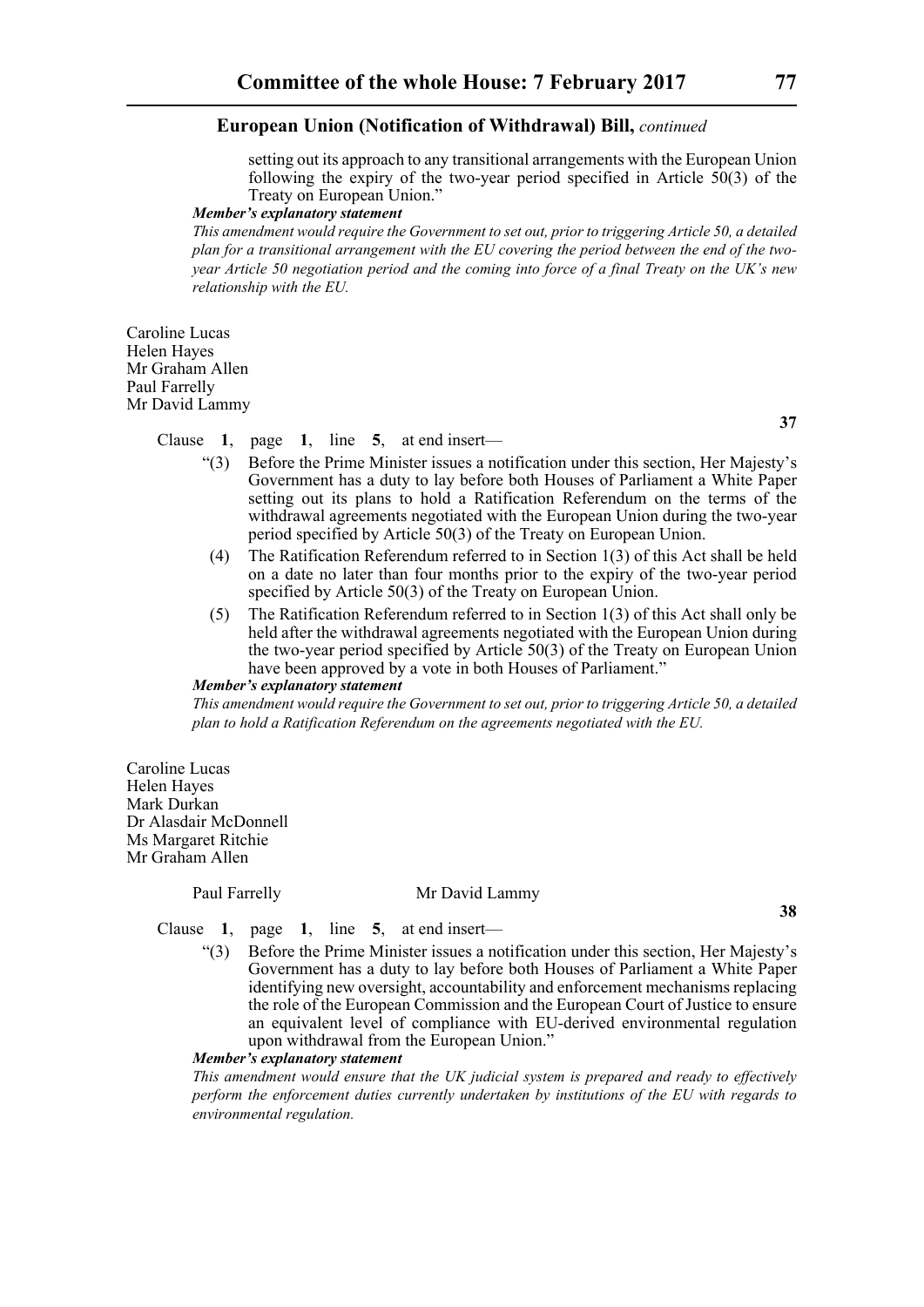Caroline Lucas Helen Goodman Helen Hayes Ms Margaret Ritchie Mark Durkan Mr Graham Allen

| Paul Farrelly | Mike Gapes                                                                                                                                                                                                                                                                                                                                                                                                                   | Mr David Lammy |
|---------------|------------------------------------------------------------------------------------------------------------------------------------------------------------------------------------------------------------------------------------------------------------------------------------------------------------------------------------------------------------------------------------------------------------------------------|----------------|
| Clause $1$ ,  | page 1, line $5$ , at end insert—                                                                                                                                                                                                                                                                                                                                                                                            | 39             |
| $\degree$ (3) | Before the Prime Minister issues a notification under this section, Her Majesty's<br>Government has a duty to lay before both Houses of Parliament a review of the<br>independence and effectiveness of the current environmental regulators,<br>including a detailed assessment of their capacity to effectively implement and<br>enforce EU-derived environmental legislation upon withdrawal from the<br>European Union." |                |
|               | Member's explanatory statement                                                                                                                                                                                                                                                                                                                                                                                               |                |
|               | This amendment would ensure that UK environmental regulators and enforcement agencies $-$<br>namely the Environment Agency, Natural England and the Department for Environment, Food and<br>Rural Affairs — are adequately funded and authorised to effectively perform the regulatory                                                                                                                                       |                |

Caroline Lucas Helen Goodman Helen Hayes Ms Margaret Ritchie Mark Durkan Mr Graham Allen

#### Paul Farrelly Mr David Lammy

*functions currently undertaken by institutions of the European Union.*

Clause **1**, page **1**, line **5**, at end insert—

"(3) Before the Prime Minister issues a notification under this section, Her Majesty's Government must confirm its commitment to the Aarhus Convention and maintain the same level of access to justice on environmental legislation as is currently guaranteed by the UK's membership of the European Union."

# *Member's explanatory statement*

*This amendment would ensure that UK government remains committed to providing access to justice on environmental issues for citizens of the UK.*

Caroline Lucas Mr Ben Bradshaw Helen Hayes Ms Margaret Ritchie Mark Durkan Mr Graham Allen

| Paul Farrelly          | <b>Stephen Gethins</b> | Hywel Williams   |
|------------------------|------------------------|------------------|
| Mr Alistair Carmichael | Liz Saville Roberts    | Jonathan Edwards |
| Helen Goodman          | Mike Gapes             | Mary Creagh      |
| Mr David Lammy         | Rachael Maskell        |                  |

**41**

**40**

Clause **1**, page **1**, line **5**, at end insert—

- "(3) Once a notification under this section has been issued—
	- (a) Her Majesty's Government may not amend or weaken environmental protections currently guaranteed by the UK's membership of the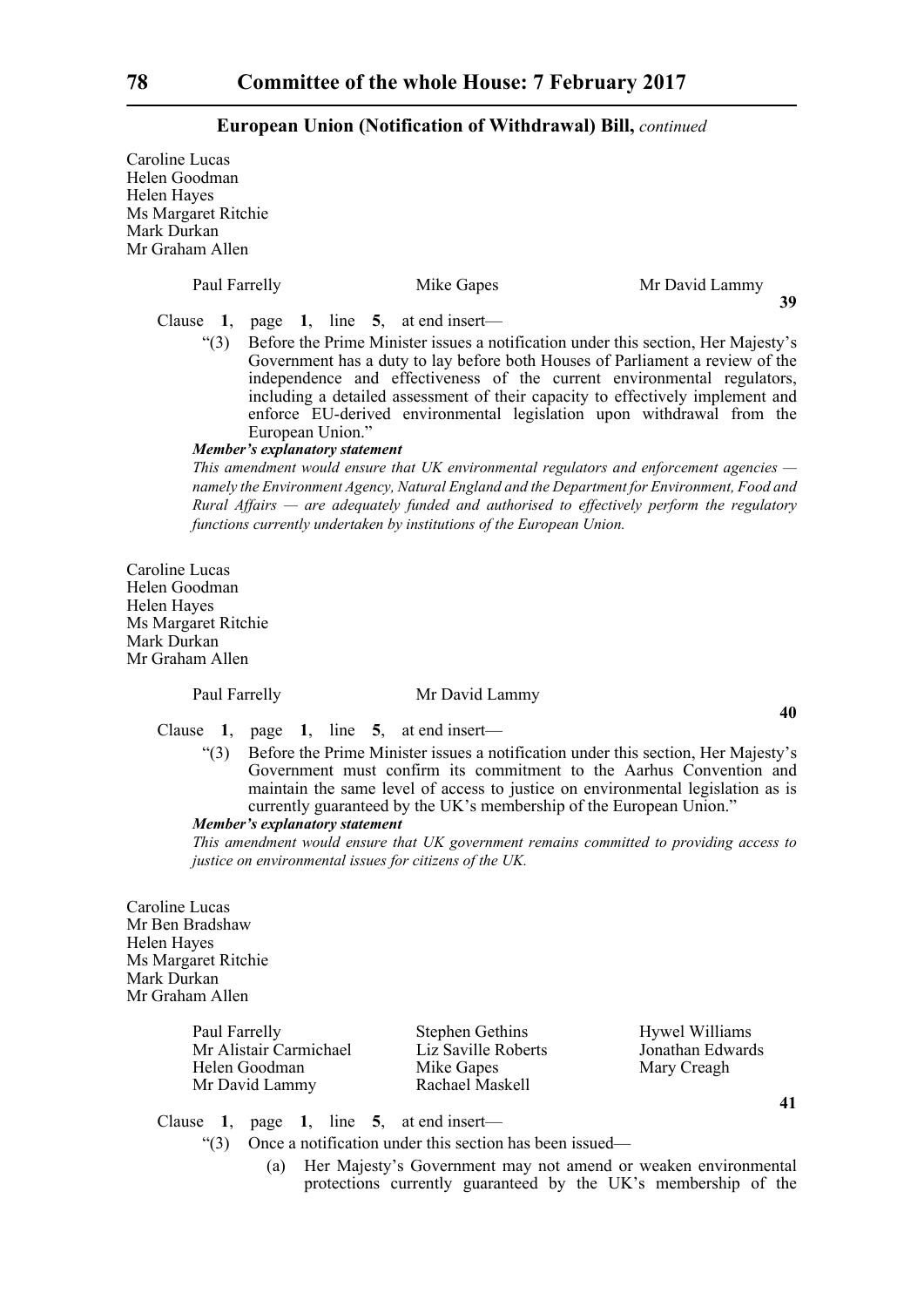European Union without approval by a vote in each House of Parliament; and

(b) Any amendment or repeal of UK primary or secondary legislation on environmental protection derived from EU law shall be subject to the same level of legislative scrutiny as for primary legislation."

#### *Member's explanatory statement*

*This amendment would ensure that the UK government could not unilaterally amend or remove EU-derived environmental legislation once negotiations with the EU have begun on UK withdrawal; and that once the UK has withdrawn from the EU, changes to environmental legislation would be subject to full Parliamentary scrutiny.*

Tim Farron Mr Nick Clegg Tom Brake Mr Alistair Carmichael

Clause **1**, page **1**, line **5**, at end insert—

"(3) Before exercising the power under section 1, the Prime Minister must prepare and publish a report on the process for ratifying the United Kingdom's new relationship with the European Union through a public referendum."

#### Geraint Davies

Clause **1**, page **1**, line **5**, at end insert—

- $(3)$  Before exercising the power under subsection (1), the Prime Minister must lay a report before Parliament on the Government's proposed negotiation package, including detailed and specific information on—
	- (a) the proposed terms of the UK's access to the Single Market (if any) or the negotiating mandate thereof;
	- (b) the nature and extent of any tariffs that will or may be imposed on goods and services from the UK entering the EU and goods and services from the EU entering the UK or the negotiating mandate thereof;
	- (c) the terms of proposed trade agreements with the EU or EU Member States, and the expected timeframe for the negotiation and ratification of said trade agreements or the negotiating mandate thereof;
	- (d) the proposed status of rights guaranteed by the law of the European Union, including—
		- (i) labour rights,
		- (ii) health and safety at work,
		- (iii) the Working Time Directive,
		- (iv) consumer rights, and
		- (v) environmental standards;
	- (e) the proposed status of—
		- (i) EU citizens living in the UK, and
		- (ii) UK citizens living in the EU,
		- after the UK has exited the EU or the negotiating mandate thereof;
	- (f) details of the Government's internal estimates as to the impact of the above measures on—
		- (i) the balance of trade,
		- (ii) GDP, and
		- (iii) unemployment,
		- in the UK after the UK leaves the EU.

**44**

**43**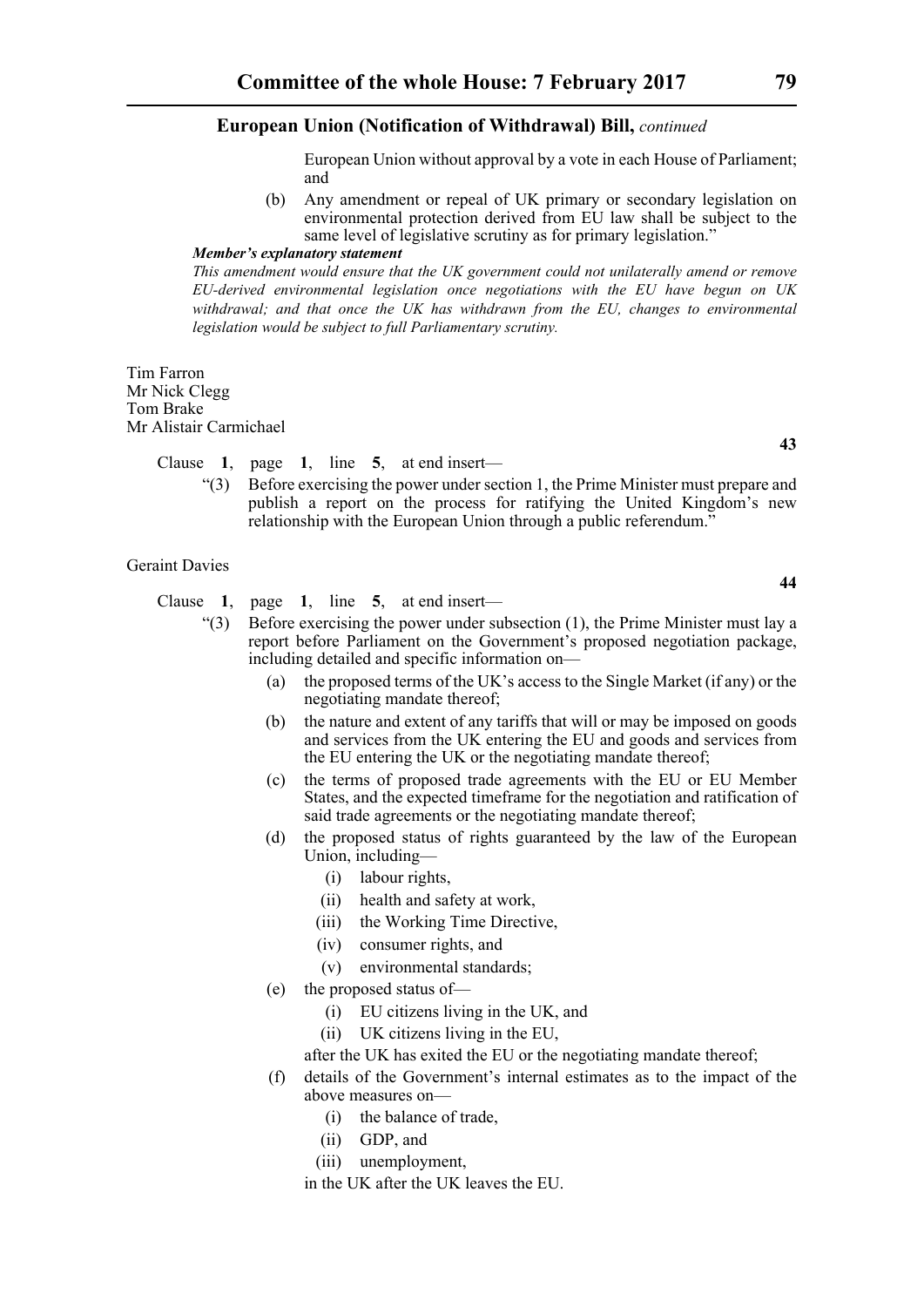- (4) The report in subsection (3) must set out the costs and benefits of holding a referendum which asks the public to decide between the proposed negotiation package or remaining a member of the European Union.
- (5) The report in subsection (3) must not be laid before the House before 1 December  $2017'$

Mark Durkan Ms Margaret Ritchie Dr Alasdair McDonnell Caroline Lucas Conor McGinn Mike Gapes

**86**

- Clause **1**, page **1**, line **5**, at end insert "with the exception of the Northern Ireland Act 1998 and section 2 of the Ireland Act 1949, and subject to—
	- (a) the United Kingdom's obligations under the Agreement between the Government of the United Kingdom of Great Britain and Northern Ireland and the Government of Ireland of 10 April 1998, and
	- (b) preserving acquired rights in Northern Ireland under European Union law."

## *Member's explanatory statement*

*This amendment requires the power to notify withdrawal to be exercised with regard to the constitutional, institutional and rights provisions of the Belfast Agreement.*

Caroline Lucas Angela Crawley Sarah Olney Liz Saville Roberts Angus Brendan MacNeil Mark Durkan

| Dr Alasdair McDonnell   | Ms Margaret Ritchie | Mr Graham Allen  |
|-------------------------|---------------------|------------------|
| Paul Farrelly           | Hywel Williams      | Jonathan Edwards |
| Ms Tasmina Ahmed-Sheikh |                     |                  |

**87**

Clause **1**, page **1**, line **5**, at end insert—

"(3) Once a notification under this Section has been issued—

- (a) Her Majesty's Government may not amend or weaken employment or equality protections on the grounds of gender, pregnancy or maternity, race, disability, age, religion or sexual orientation currently guaranteed by the UK's membership of the European Union without approval by a vote in each House of Parliament; and
- (b) Any amendment or repeal of such UK primary or secondary legislation on employment or equality protection derived from EU law shall be subject to the same level of legislative scrutiny as for primary legislation."

#### *Member's explanatory statement*

*This amendment would ensure that the UK government could not unilaterally amend or remove EU-derived employment or equality legislation once negotiations with the EU have begun on UK withdrawal; and that once the UK has withdrawn from the EU, changes to employment or equality legislation would be subject to full Parliamentary scrutiny, with Parliament replacing the EU as the relevant legislature.*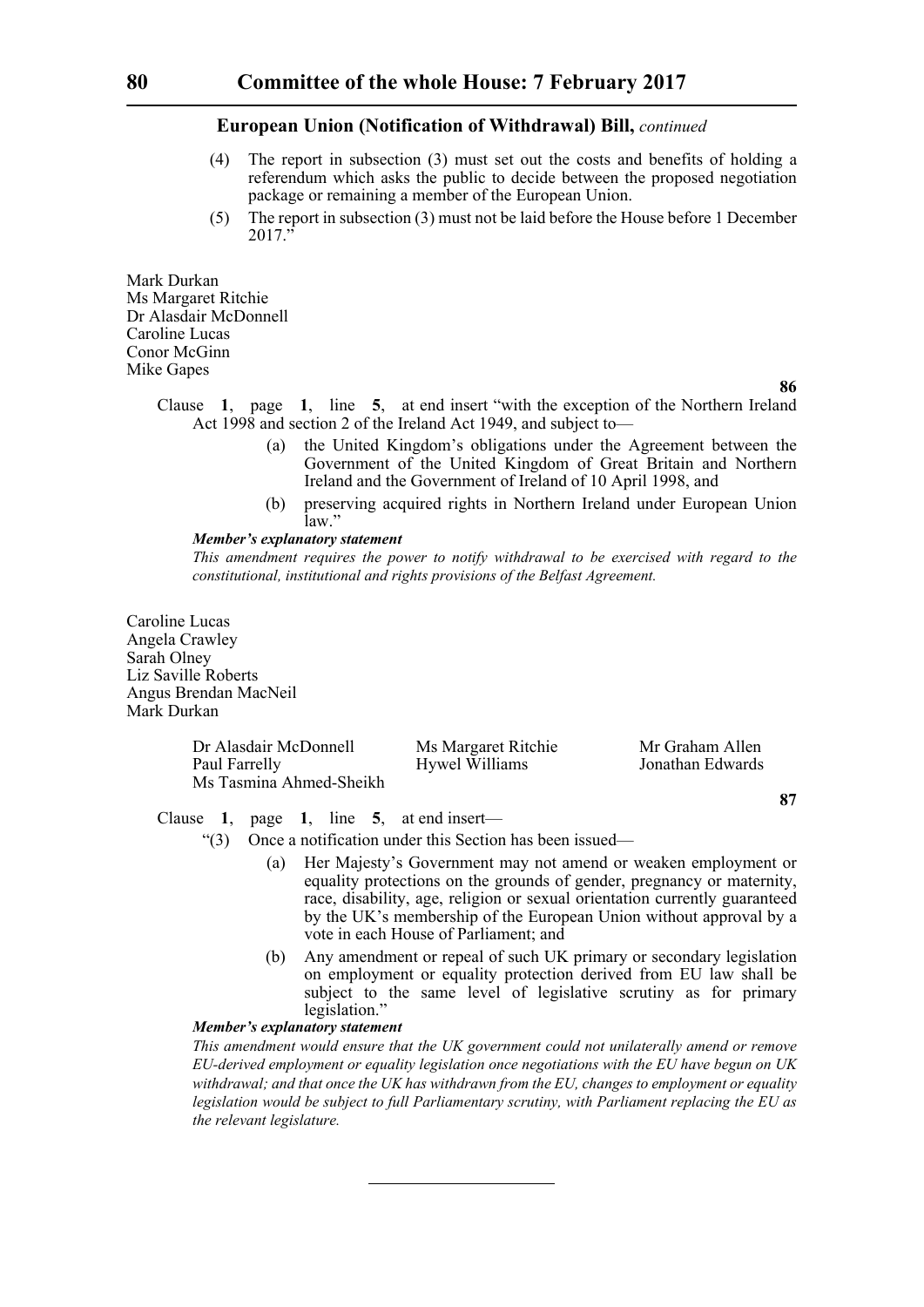Chris Leslie Mr Graham Allen Stella Creasy Ann Coffey Paul Farrelly Mr David Lammy

> Jim Dowd Catherine McKinnell Ann Clwyd Mrs Madeleine Moon<br>
> Neil Coyle<br>
> Meg Hillier Ian Murray

Mr Barry Sheerman<br>
Angela Smith Stephen Doughty

Rushanara Ali

**1**

Clause **2**, page **1**, line **7**, leave out "Notification of" *Member's explanatory statement* 

*This amendment would clarify the short title of this Bill so that the description of the Bill can be seen to encompass issues related to the withdrawal of the UK from the EU.*

#### *REMAINING NEW CLAUSES*

Jeremy Corbyn Mr Nicholas Brown Keir Starmer Paul Blomfield Jenny Chapman Matthew Pennycook

| Mr Graham Allen        |
|------------------------|
| Valerie Vaz            |
| <b>Mike Gapes</b>      |
| Mrs Madeleine Moon     |
| Owen Smith             |
| <b>Stephen Doughty</b> |
| Meg Hillier            |
| Catherine McKinnell    |
| Ms Margaret Ritchie    |
| Mr Barry Sheerman      |
| Mr David Anderson      |
| Ms Angela Eagle        |
| Lilian Greenwood       |
| $Clive$ Efford         |

Ian Murray **Ann Clwyd**<br>
Heidi Alexander **Allen Ian Stephen Timms** Heidi Alexander Liz Kendall Mr Ben Bradshaw Angela Smith Mr David Lammy Sarah Champion Helen Goodman Vernon Coaker Helen Hayes Stella Creasy Mr Andrew Smith Mark Durkan Dr Alasdair McDonnell Wes Streeting Mr David Hanson<br>
Paul Farrelly Conor McGinn Seema Malhotra <br>Stephen Kinnock <br>Rachael Maskell Ms Angela Eagle Stephen Kinnock Rachael Maskell Rushanara Ali Clive Efford Dr Roberta Blackman-Woods

Conor McGinn<br>Luciana Berger

**NC6**

To move the following Clause—

# **"EU citizens resident in the United Kingdom**

- (1) Anyone who is lawfully resident in the United Kingdom—
	- (a) on the day on which section 1 comes into force, and
	- (b) in accordance with or as consequence of any provision of a Treaty to which section 1 relates,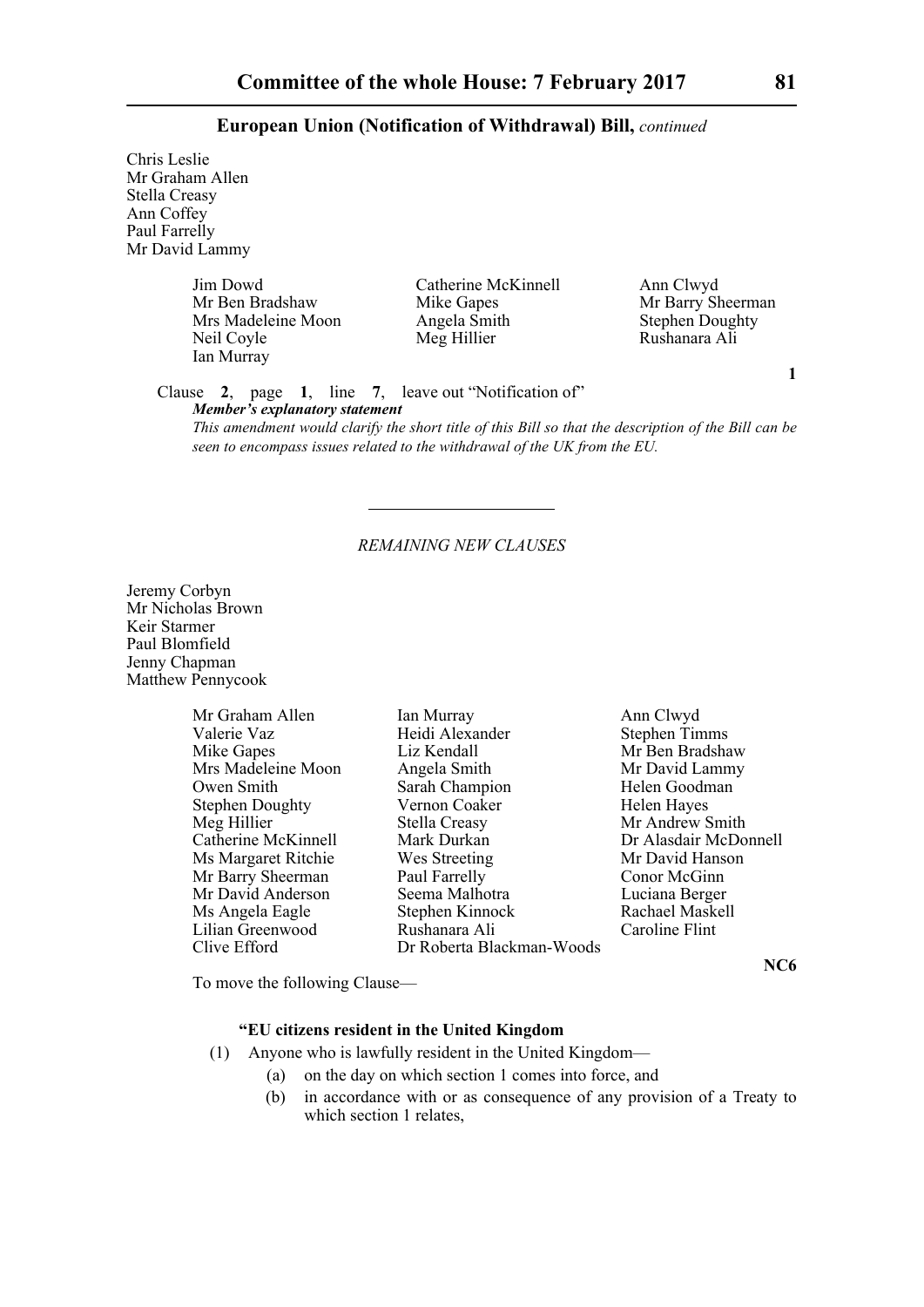shall have no less favourable rights of residence or opportunities to obtain rights of residence than they currently enjoy."

*Member's explanatory statement* 

*This new clause guarantees the rights of EU nationals living in the UK at the date when article 50 is triggered.*

## Melanie Onn Jeremy Corbyn Keir Starmer Mr Nicholas Brown Mr Graham Allen Ian Murray

| Ann Clwyd              | Valerie Vaz           | Heidi Alexander     |
|------------------------|-----------------------|---------------------|
| <b>Stephen Timms</b>   | <b>Stella Creasy</b>  | Mike Gapes          |
| Liz Kendall            | Mr Ben Bradshaw       | Mr Barry Sheerman   |
| Caroline Lucas         | Mrs Madeleine Moon    | Angela Smith        |
| <b>Stephen Doughty</b> | Jo Stevens            | Mr David Lammy      |
| Owen Smith             | Sarah Champion        | Mr Clive Betts      |
| Helen Goodman          | Vernon Coaker         | Helen Hayes         |
| Kate Green             | Meg Hillier           | Albert Owen         |
| Neil Gray              | Mr Andrew Smith       | Catherine McKinnell |
| Mark Durkan            | Dr Alasdair McDonnell | Ms Margaret Ritchie |
| Wes Streeting          | Mr David Hanson       | Paul Farrelly       |
| Chris Stephens         | Phil Wilson           | Conor McGinn        |
| Mr David Anderson      | Diana Johnson         | Seema Malhotra      |
| Maria Eagle            | Clive Efford          | Ms Angela Eagle     |
| Stephen Kinnock        | Rachael Maskell       | Louise Haigh        |
| Lilian Greenwood       | Kerry McCarthy        | Rushanara Ali       |
| Caroline Flint         |                       |                     |

**NC9**

To move the following Clause—

#### **"Maintenance of Worker Rights derived from EU law: plan**

- (1) Section 1 of this Act shall not come into force until the Secretary of State has laid before each House of Parliament a report on the steps which Her Majesty's Government has taken or plans to take to secure that the EU Worker Rights will (subject only to any primary legislation passed after the exit date) be maintained in United Kingdom law after the exit date.
- (2) In this section—
	- "EU Worker Rights" means any of the rights, duties, remedies and procedures provided for by or under legislation (whether primary legislation or subordinate legislation) applying to the United Kingdom or a part of the United Kingdom which gives effect in United Kingdom law or in the law of a part of the United Kingdom to the Directives listed in Schedule (Worker Rights: EU Directives, etc.);
	- "exit date" means the date on which the United Kingdom ceases to be a member of the European Union;
	- "part of the United Kingdom" means England, Wales, Scotland, Northern Ireland, England and Wales or Great Britain;
	- "primary legislation" means any—
		- (a) public general Act,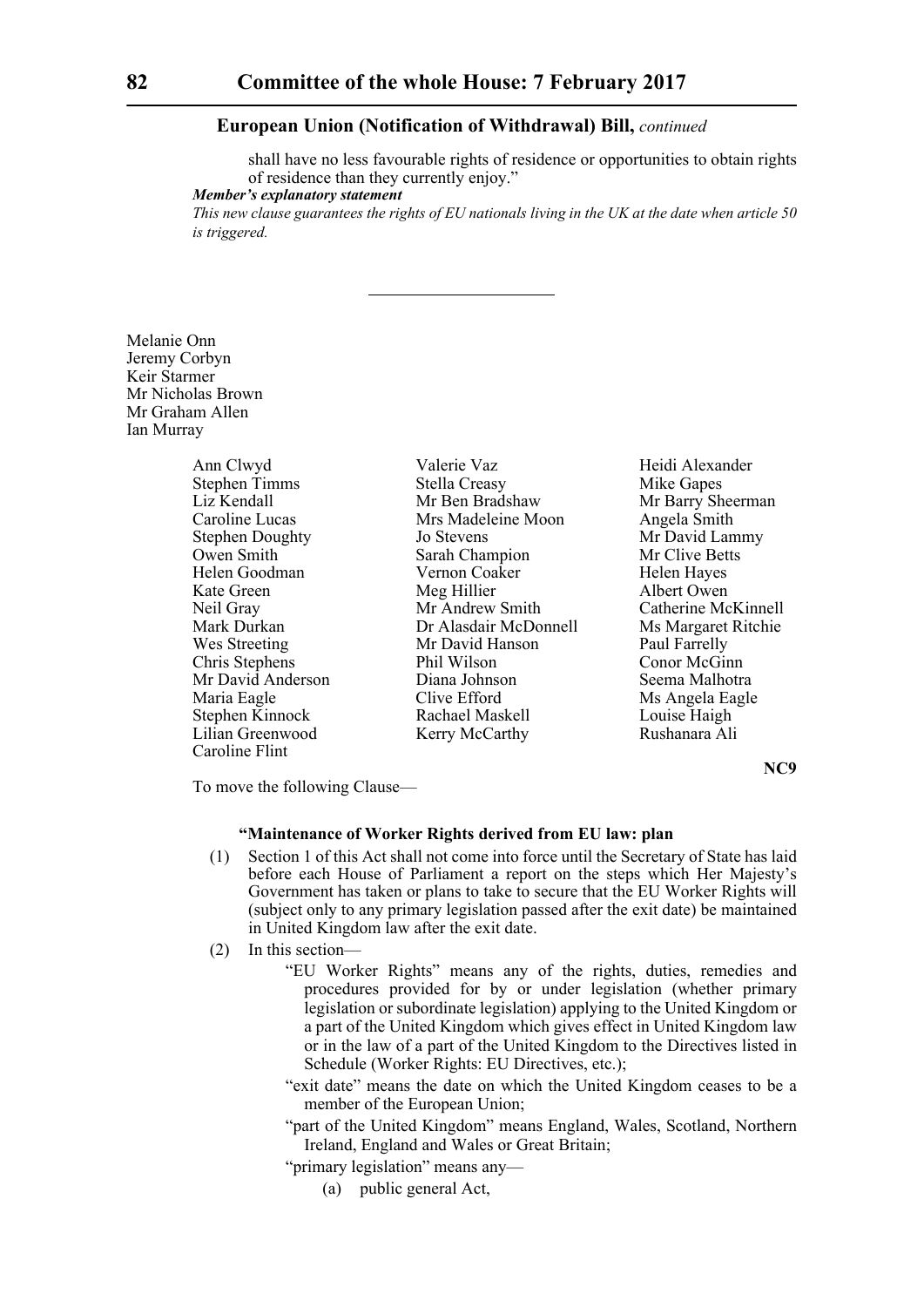- (b) local or personal Act, or
- (c) private Act;

"secondary legislation" means any—

- (a) Order in Council other than one—
	- (i) made in exercise of Her Majesty's Royal Prerogative; or
	- (ii) amending an Act of a kind mentioned in the definition of primary legislation;
- (b) Act of the Scottish Parliament;
- (c) Measure of the National Assembly for Wales;
- (d) Act of the National Assembly of Wales;
- (e) Order, rules, regulations, scheme, warrant, byelaw or other instrument made under primary legislation (except to the extent to which it operates to bring one or more provisions of that legislation into force or amends any primary legislation);
- (f) Order, rules, regulations, scheme, warrant, byelaw or other instrument made by a member of the Scottish Executive, Welsh Ministers, the First Minister for Wales, or the Counsel General to the Welsh Assembly Government in exercise of prerogative or other executive functions of Her Majesty which are exercisable by such a person on behalf of Her Majesty."

#### *Member's explanatory statement*

*This new clause requires the Secretary of State to produce a plan before section 1 can come into force on steps taken or planned to be taken to secure that EU Worker Rights will be maintained in United Kingdom law after the exit date, subject only to the passage of primary legislation after the exit date.*

Melanie Onn Jeremy Corbyn Keir Starmer Mr Nicholas Brown Mr Graham Allen Ian Murray

Helen Goodman Vernon Coaker<br>Kate Green Meg Hillier

Ann Clwyd **Valerie Vaz** Heidi Alexander Stephen Timms Stella Creasy Mike Gapes<br>
Liz Kendall Mr Ben Bradshaw Mr Barry Sh Liz Kendall Mr Ben Bradshaw Mr Barry Sheerman<br>Caroline Lucas Mrs Madeleine Moon Angela Smith Caroline Lucas Mrs Madeleine Moon Angela Smith Stephen Doughty Jo Stevens Mr David Lammy<br>
Owen Smith Sarah Champion Mr Clive Betts Owen Smith Sarah Champion Mr Clive Betts<br>
Helen Goodman Vernon Coaker Helen Haves Meg Hillier Albert Owen Neil Gray Mr Andrew Smith Chris Stephens<br>Catherine McKinnell Mark Durkan Dr Alasdair Mc

Mark Durkan Dr Alasdair McDonnell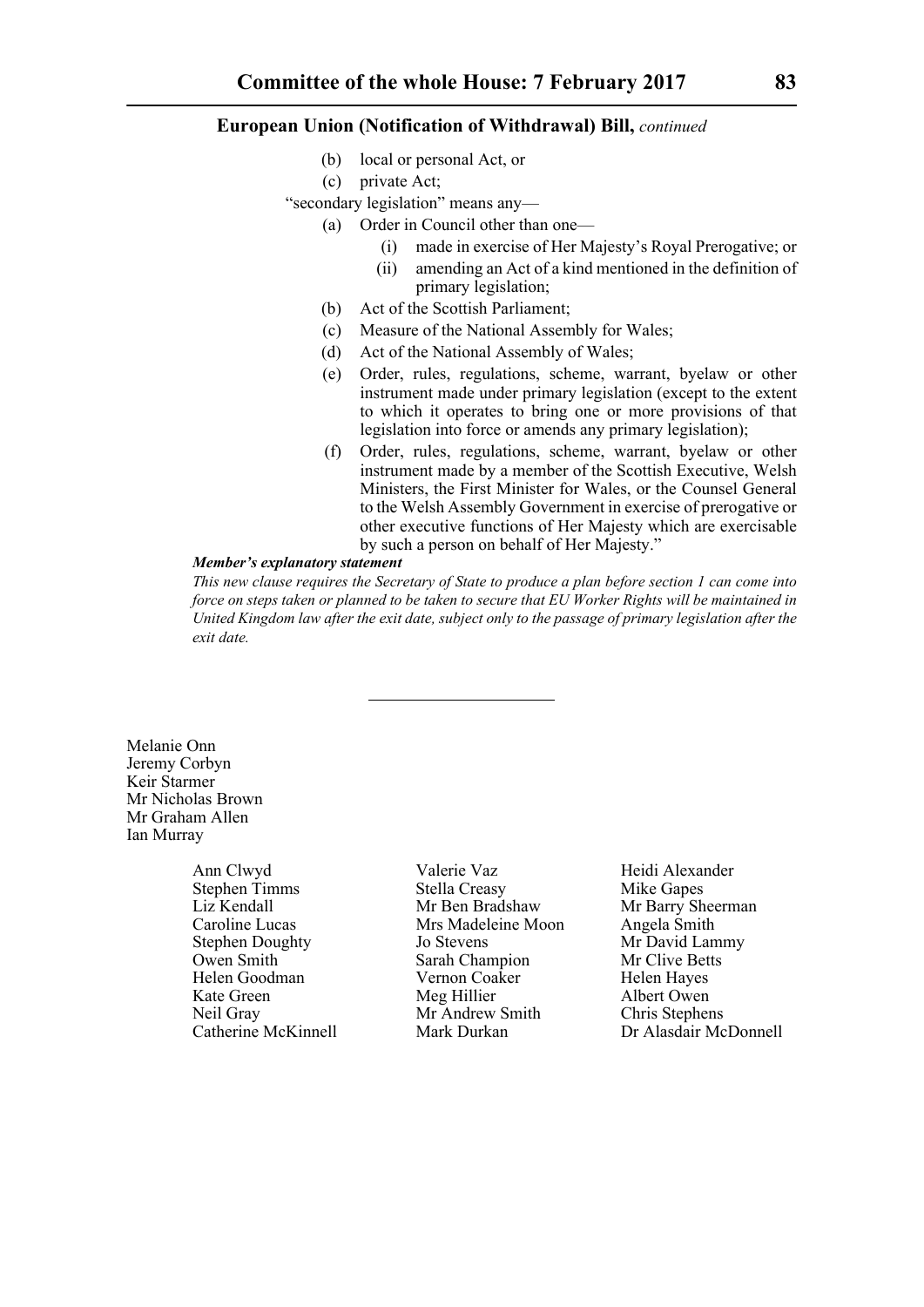Ms Margaret Ritchie Wes Streeting Mr David Hanson Paul Farrelly Chris Stephens Phil Wilson Conor McGinn Diana Johnson Seema Malhotra Maria Eagle Luciana Berger Clive Efford Ms Angela Eagle Stephen Kinnock Rachael Maskell<br>
Louise Haigh Lilian Greenwood Kerry McCarthy Rushanara Ali Caroline Flint

Lilian Greenwood Kerry McCarthy

**NC10**

To move the following Clause—

## **"Worker Rights: maintenance of EU standards after exit**

- (1) EU Worker Rights which, at the exit date, were without further enactment given legal effect or used in the United Kingdom shall, with effect from the exit date, be recognised and available in law and be enforced, allowed and followed to the same extent as it was before the exit date.
- (2) For the purpose of all legal proceedings, any question as to the meaning or effect of any EU Worker Right shall be determined in accordance with the principles laid down by and any relevant judgment of the Court of Justice of the European Union.
- (3) Evidence of any judgment of the Court of Justice of the European Union may be given in any legal proceedings by production of a copy certified as a true copy by an official of that institution; and any document purporting to be a copy shall be received in evidence without proof of the official position or handwriting of the person signing the certificate.
- (4) So far as it is possible to do so, primary legislation and subordinate legislation must be read and given effect to in a way which is compatible with EU Worker Rights.
- (5) Subsection (4)—
	- (a) applies to primary legislation and subordinate legislation whenever enacted;
	- (b) does not affect the validity, continuing operation or enforcement of any incompatible primary legislation; and
	- (c) does not affect the validity, continuing operation or enforcement of any incompatible subordinate legislation if (disregarding any possibility of revocation) primary legislation prevents removal of the incompatibility.
- (6) Legislation (whether primary legislation or subordinate legislation) applying to the United Kingdom or a part of the United Kingdom which gives effect in United Kingdom law or in the law of a part of the United Kingdom to the Directives listed in Schedule (Worker Rights: EU Directives, etc) shall continue in full force and effect after the exit date.
- (7) Subsection (6) shall apply regardless of any repeal or amendments to the European Communities Act 1972.
- (8) After the exit date, no amendment may be made to legislation to which subsection (6) applies or to Schedule (Worker Rights: EU Directives, etc) save by primary legislation.
- (9) Subsection (4) does not prevent amendments to relevant legislation for the purpose of introducing provisions which are more favourable to the protection of workers.
- (10) In this section—
	- "EU Worker Rights" means any of the rights, duties, remedies and procedures provided for by or under legislation (whether primary legislation or subordinate legislation) applying to the United Kingdom or a part of the United Kingdom which gives effect in United Kingdom law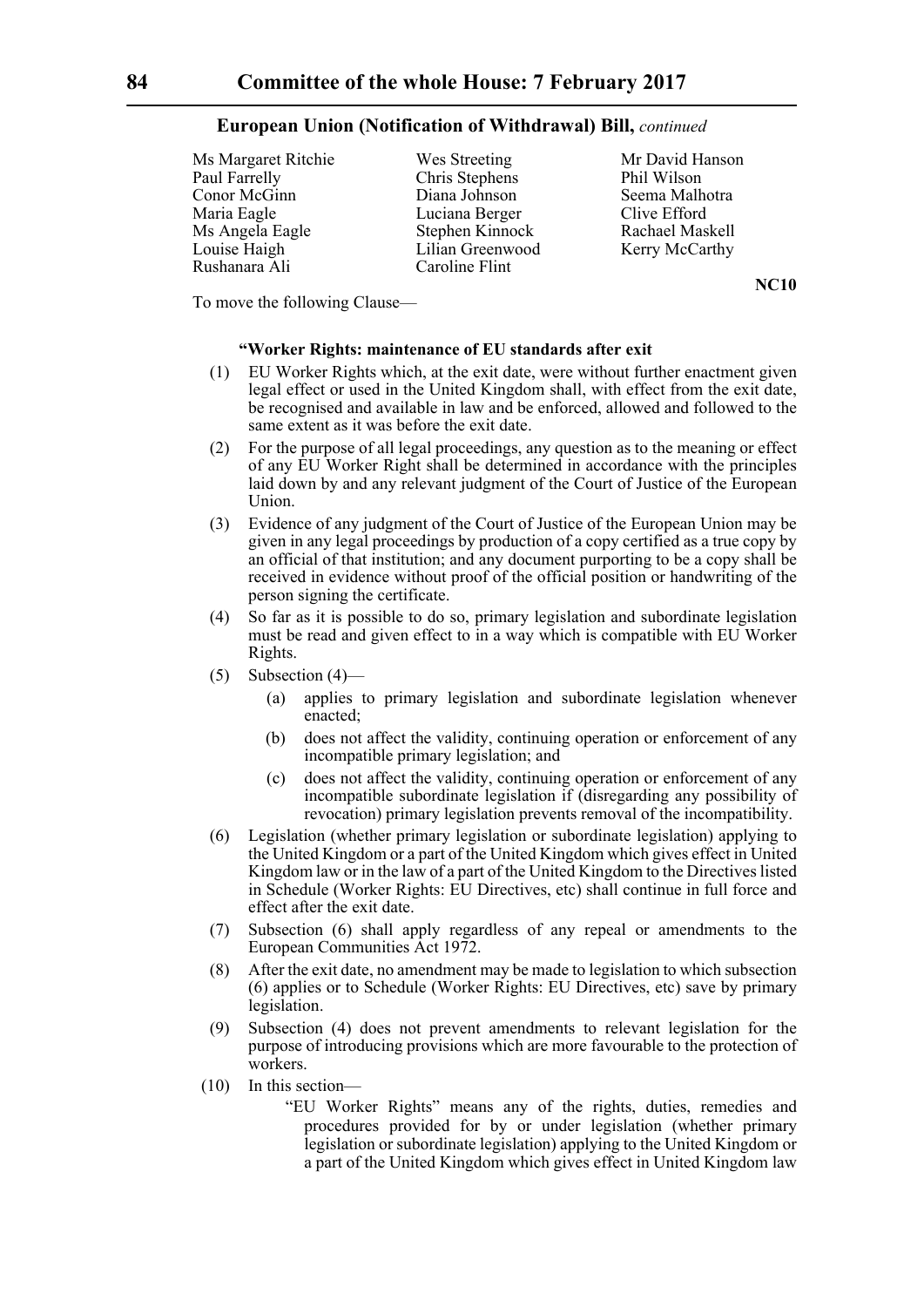or in the law of a part of the United Kingdom to the Directives listed in Schedule (Worker Rights: EU Directives, etc);

- "exit date" means the date on which the United Kingdom ceases to be a member of the European Union;
- "part of the United Kingdom" means England, Wales, Scotland, Northern Ireland, England and Wales or Great Britain;

"primary legislation" means any—

- (a) public general Act,
- (b) local or personal Act, or
- (c) private Act;

"subordinate legislation" means any—

- (a) Order in Council other than one—
	- (i) made in exercise of Her Majesty's Royal Prerogative; or
	- (ii) amending an Act of a kind mentioned in the definition or primary legislation;
- (b) Act of the Scottish Parliament;
- (c) Measure of the National Assembly for Wales;
- (d) Act of the National Assembly of Wales;
- (e) Order, rules, regulations, scheme, warrant, byelaw or other instrument made under primary legislation (except to the extent to which it operates to bring one or more provisions of that legislation into force or amends any primary legislation);
- (f) Order, rules, regulations, scheme, warrant, byelaw or other instrument made by a member of the Scottish Executive, Welsh Ministers, the First Minister for Wales, or the Counsel General to the Welsh Assembly Government in exercise of prerogative or other executive functions of Her Majesty which are exercisable by such a person on behalf of Her Majesty;
- "the relevant period" means the period which begins with notification of withdrawal under section 1 and ends two calendar years after the exit date."

## *Member's explanatory statement*

*This new clause, together with NS1, provides for EU Worker Rights on exit day to continue in force in the United Kingdom subject only to changes made by primary legislation.*

Chris Leslie Mr Graham Allen Stella Creasy Ann Coffey Paul Farrelly Mr David Lammy

Jim Dowd Catherine McKinnell Ian Murray Ann Clwyd Mr Ben Bradshaw Mike Gapes Mr Barry Sheerman Mrs Madeleine Moon Angela Smith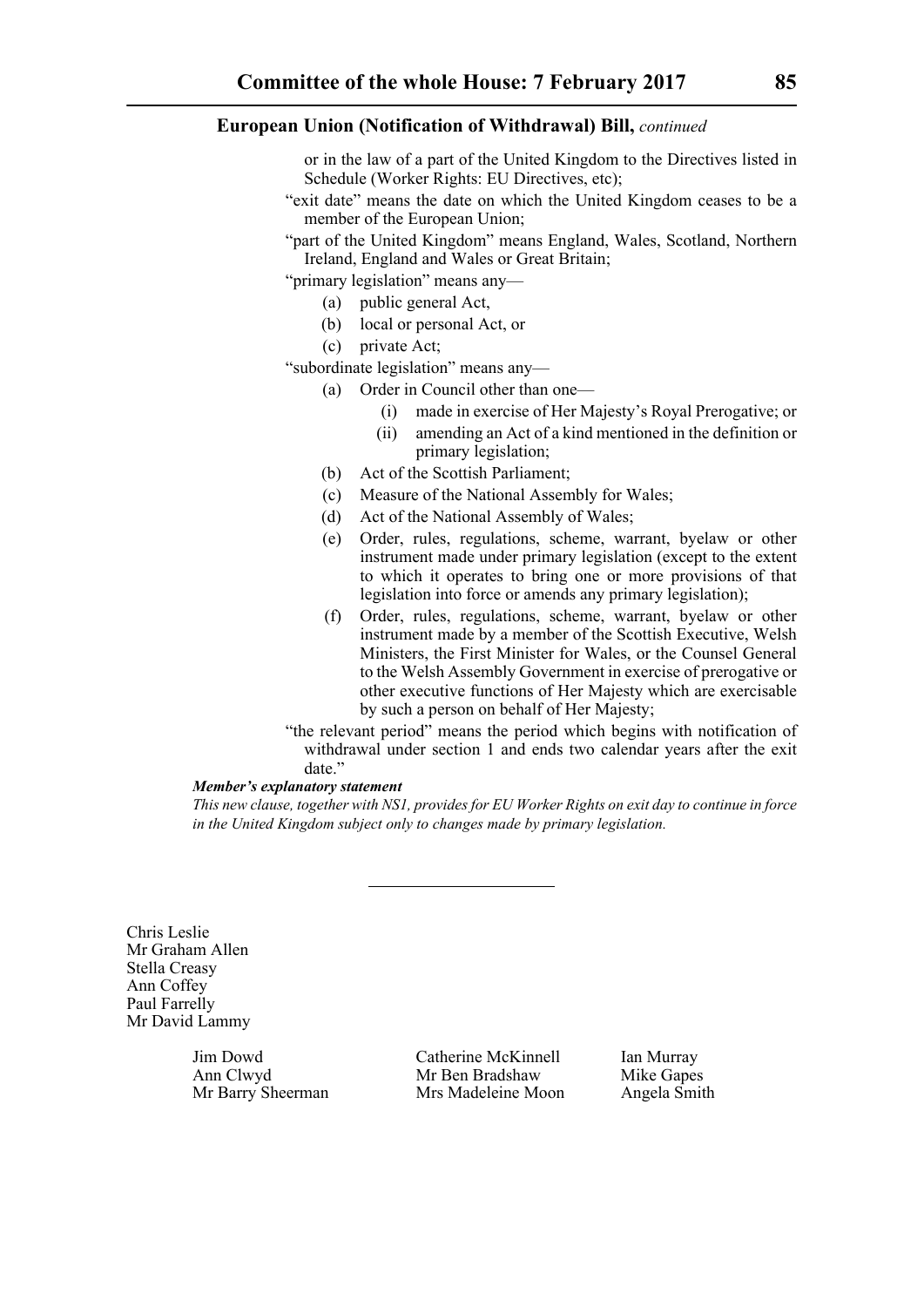Stephen Doughty Owen Smith Helen Goodman Helen Hayes Meg Hillier Rushanara Ali<br>Mr Andrew Smith Mark Durkan Dr Alasdair Mo Ms Margaret Ritchie Wes Streeting Mary Creagh Luciana Berger

Mark Durkan Dr Alasdair McDonnell

**NC12**

To move the following Clause—

# **"International trade**

Her Majesty's Government shall endeavour to incorporate into UK regulation the international trade policies that apply to the UK as a consequence of its membership of the European Union and European Customs Union on the date of the exercise of the power in section l."

#### *Member's explanatory statement*

*This new clause would make it the policy of HM Government to endeavour to "grandfather" existing trade policies currently applicable to the UK by virtue of UK membership of the EU Customs Union.*

Chris Leslie Mr Graham Allen Stella Creasy Ann Coffey Paul Farrelly Mr David Lammy

| Jim Dowd               | Cathe  |
|------------------------|--------|
| Ann Clwyd              | MrB6   |
| <b>Stephen Timms</b>   | Mike   |
| Mr Barry Sheerman      | Caroli |
| Angela Smith           | Neil C |
| <b>Stephen Doughty</b> | Helen  |
| Rushanara Ali          | Mr Ai  |
| Dr Alasdair McDonnell  | Ms M   |
| Mary Creagh            | Seema  |
| Luciana Berger         | Racha  |

Gapes Liz Kendall Coyle **Owen Smith** Hayes Meg Hillier ndrew Smith Mark Durkan largaret Ritchie Wes Streeting a Malhotra **Maria Eagle** Luciana Berger Rachael Maskell Keith Vaz

Partia McKinnell Ian Murray<br>
Ian Dradshaw<br>
Heidi Alexa Heidi Alexander ine Lucas Mrs Madeleine Moon

**NC14**

To move the following Clause—

## **"Rights for EU nationals**

Her Majesty's Government shall ensure that those persons who have a right to indefinite leave to remain in the United Kingdom by virtue of their EU citizenship on the day on which this Act is passed shall continue to have an indefinite leave to remain in the United Kingdom."

#### *Member's explanatory statement*

*This new Clause would ensure that those persons who have a right to indefinite leave to remain in the United Kingdom by virtue of their EU citizenship on the day on which this Act is passed shall continue to have an indefinite leave to remain in the United Kingdom.*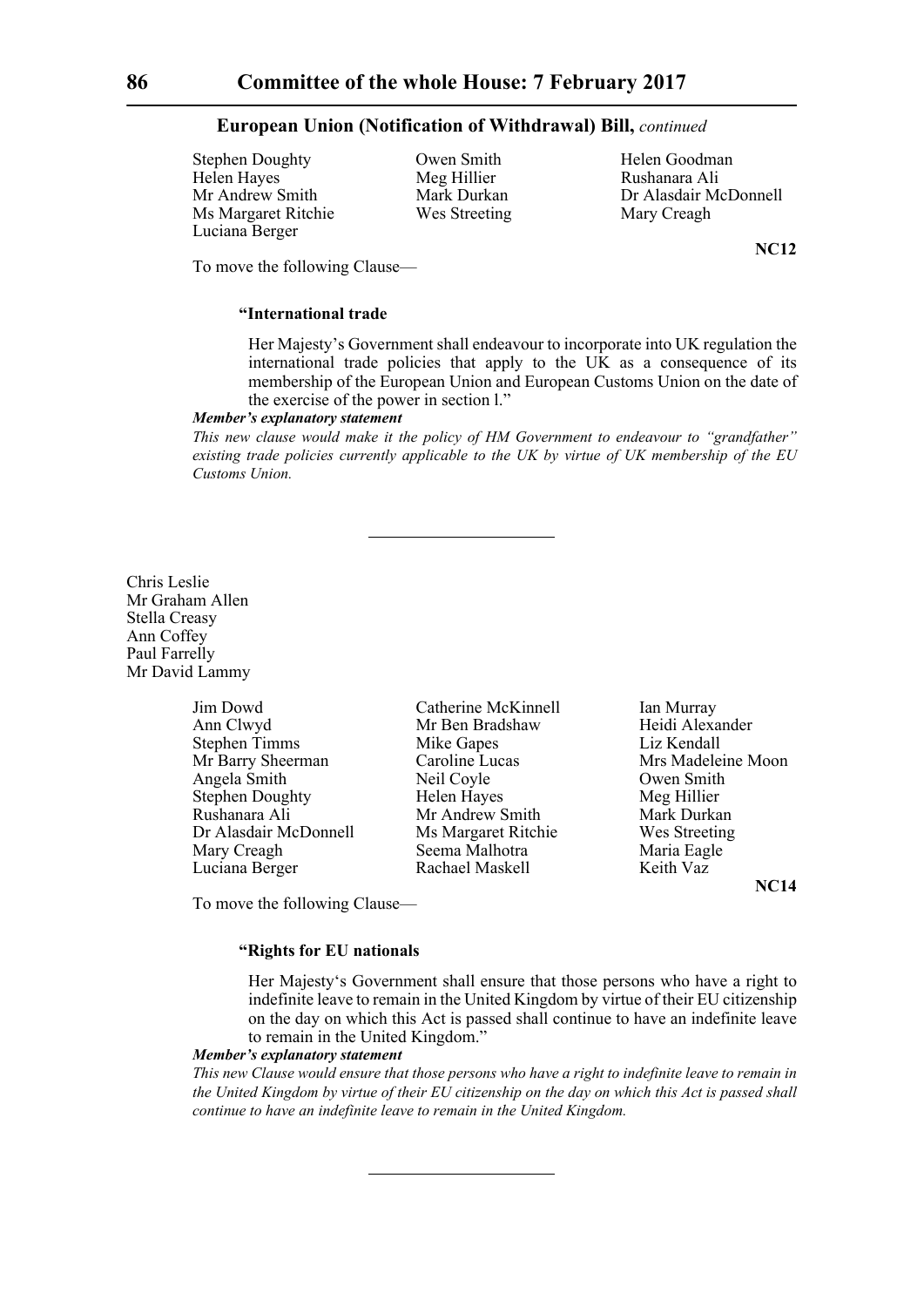Chris Leslie Mr Graham Allen Stella Creasy Ann Coffey Paul Farrelly Mr David Lammy

| Jim Dowd               | Catherine McKinnell | Ian Murray      |
|------------------------|---------------------|-----------------|
| Ann Clwyd              | Mr Ben Bradshaw     | Heidi Alexander |
| <b>Stephen Timms</b>   | Mike Gapes          | Liz Kendall     |
| Mr Barry Sheerman      | Mrs Madeleine Moon  | Angela Smith    |
| <b>Stephen Doughty</b> | Neil Coyle          | Owen Smith      |
| Helen Hayes            | Meg Hillier         | Rushanara Ali   |
| Mr Andrew Smith        | Catherine McKinnell | Mark Durkan     |
| Dr Alasdair McDonnell  | Ms Margaret Ritchie | Wes Streeting   |
| Chris Stephens         | Diana Johnson       | Mr Pat McFadder |
| Maria Eagle            | Luciana Berger      | Rachael Maskell |
|                        |                     |                 |

Ian Murray Heidi Alexander Liz Kendall Angela Smith Owen Smith Rushanara Ali Mark Durkan Wes Streeting Mr Pat McFadden **NC16**

To move the following Clause—

# **"Employment rights**

Nothing in this Act shall have the consequence of altering the employment rights available to persons employed or residing within the United Kingdom by virtue of European Union directives or regulations applying on the day on which this Act comes into force, irrespective of the United Kingdom's membership of the European Union."

## *Member's explanatory statement*

*This new clause is designed to ensure that the employment rights of those living or working in the UK shall be unaffected by the notification to withdraw from the EU.*

Chris Leslie Mr Graham Allen Stella Creasy Ann Coffey Paul Farrelly Mr David Lammy

Jim Dowd Catherine McKinnell Ian Murray<br>
Ann Clwyd Mr Ben Bradshaw Heidi Alexander Ann Clwyd Mr Ben Bradshaw Stephen Doughty<br>Helen Hayes Helen Goodman Helen Hayes Meg Hillier<br>
Rushanara Ali Mark Durkan Dr Alasdair

Mike Gapes Mr Barry Sheerman Mrs Madeleine Moon<br>
Angela Smith Stephen Doughty Owen Smith Rushanara Ali Mark Durkan Dr Alasdair McDonnell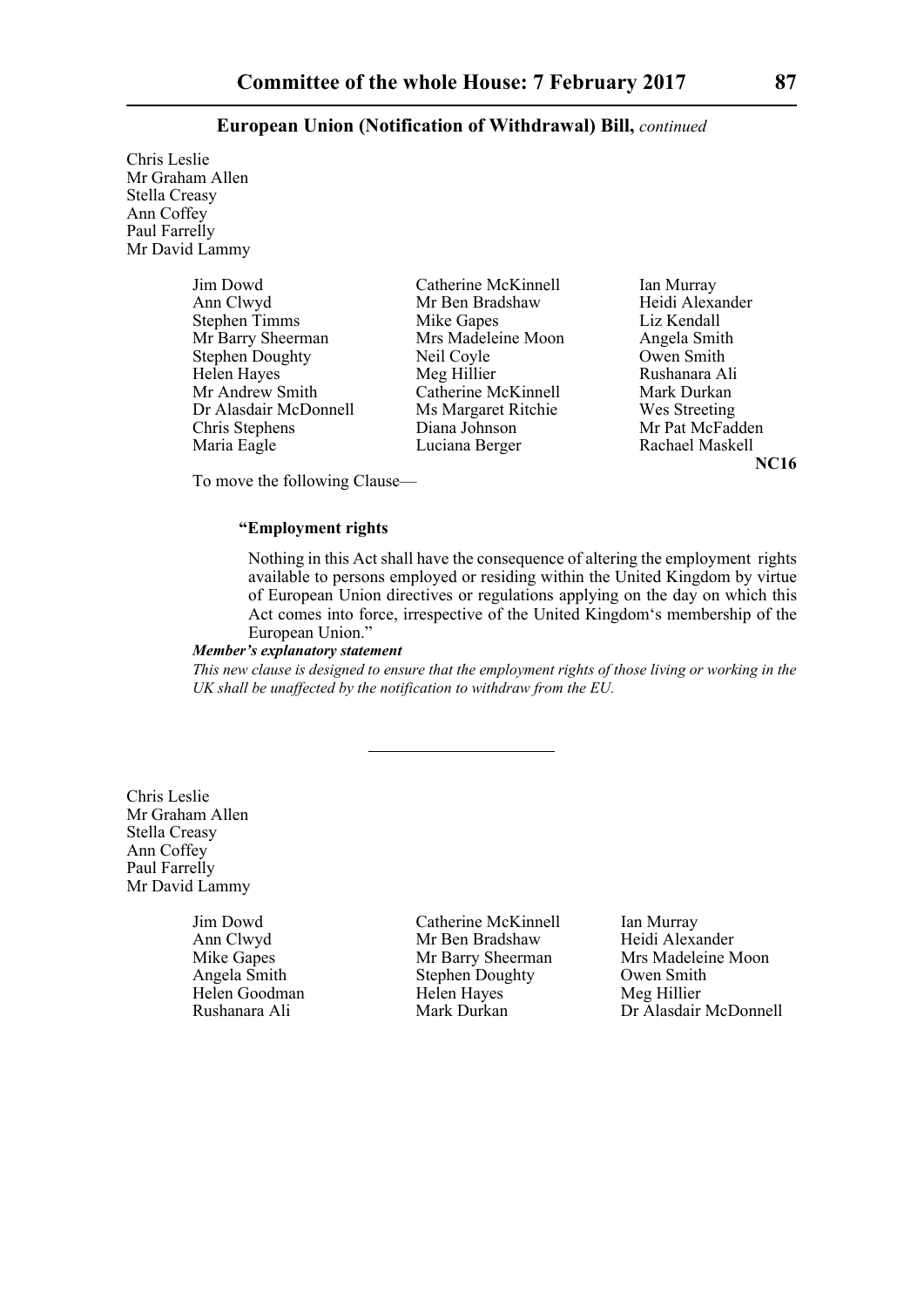| Ms Margaret Ritchie | Maria Eagle | Luciana Berger |
|---------------------|-------------|----------------|
|                     |             |                |

**NC17**

To move the following Clause—

### **"EU Assets and Liabilities**

Within 30 days of the coming into force of this Act the Secretary of State shall publish a full account of the assets and liabilities held by Her Majesty's Government in respect of the UK's relationship with the European Union."

#### *Member's explanatory statement*

*This new clause would ensure that the Government publishes an account of the assets and liabilities held by Her Majesty's Government in respect of our relationship with the European Union.*

Stephen Gethins Alex Salmond Angus Robertson Joanna Cherry Ms Tasmina Ahmed-Sheikh Mike Weir

> Meg Hillier **Ian Blackford** Calum Kerr<br>
> Neil Gray **Ian Blackford** Calum Kerr<br>
> Neil Gray Mark Durkan Dr Alasdair Ms Margaret Ritchie Margaret Ferrier

Mark Durkan Dr Alasdair McDonnell

**NC27**

To move the following Clause—

## **"EU nationals in the United Kingdom**

- (1) The Prime Minister may not exercise the power under subsection 1(1) unless the Prime Minister is satisfied that arrangements are in place to secure that every individual who is—
	- (a) not a citizen of the United Kingdom, and
	- (b) on the date on which this Act comes into force ("the Commencement Date"), is resident in the United Kingdom pursuant to any right derived from the treaties,

shall, when the treaties cease to apply to the United Kingdom, continue to be entitled to reside in the United Kingdom on terms no less favourable than those applicable to that individual on the Commencement Date.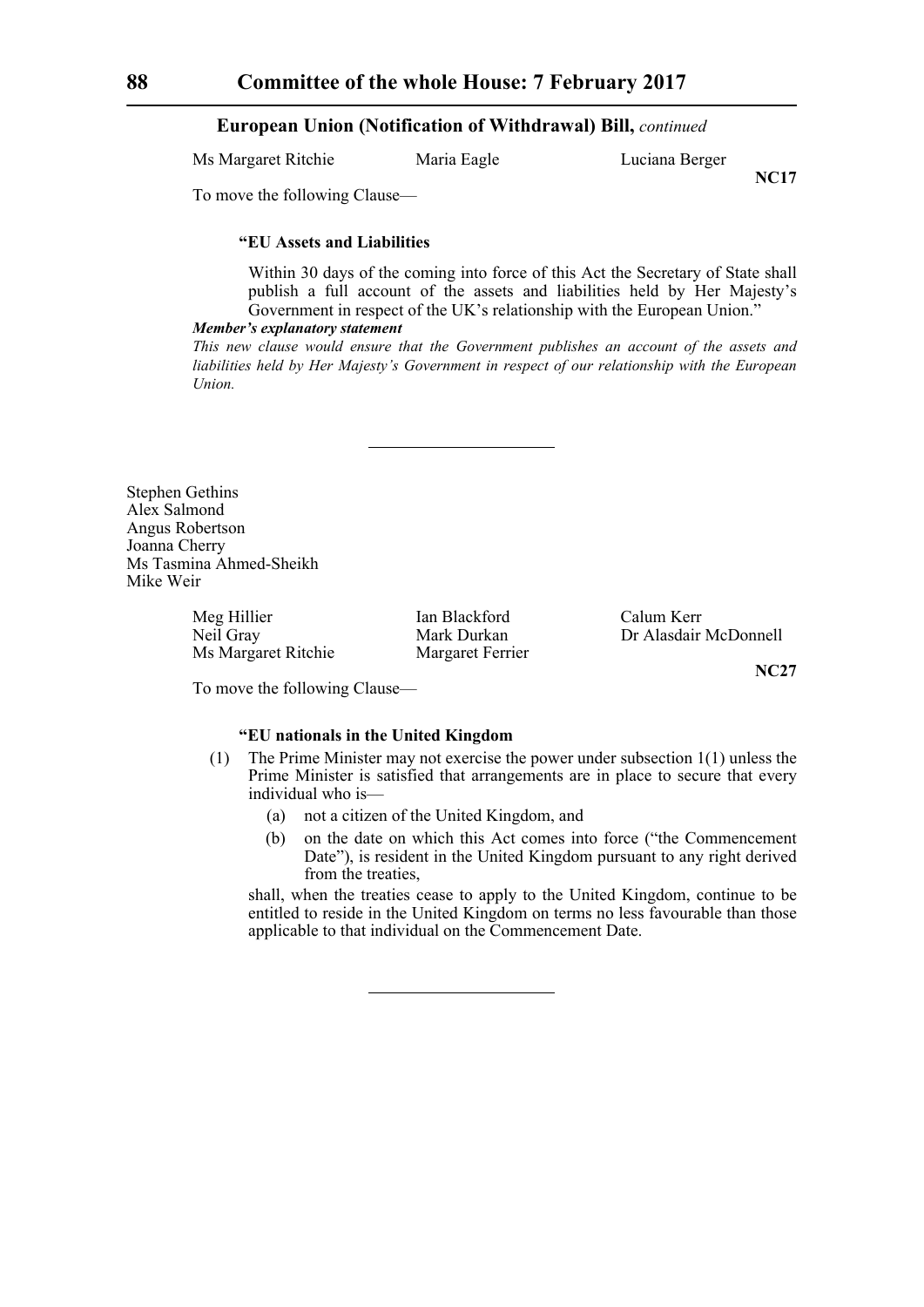Helen Goodman Mr Graham Allen Ann Clwyd Mike Gapes Chris Leslie Mr Ben Bradshaw

> Mrs Madeleine Moon Angela Smith Helen Hayes<br>
> Meg Hillier Stella Creasy Mr Barry She Meg Hillier Stella Creasy Mr Barry Sheerman<br>Mr Graham Allen Paul Farrelly Mr David Lammy Mr Graham Allen Paul Farrelly Mr David Lammy<br>
> Seema Malhotra Luciana Berger<br>
> Luciana Berger

Luciana Berger

To move the following Clause—

**NC31**

# **"Regions of England—draft framework**

Before exercising the power under section 1, the Prime Minister must set out a draft framework for the future relationship with the European Union which includes particular reference to the impacts on the regions of England."

Helen Goodman Mr Graham Allen Ian Murray Ann Clwyd Mike Gapes Chris Leslie

> Mr Ben Bradshaw Mrs Madeleine Moon Angela Smith<br>Stephen Doughty Helen Haves Meg Hillier Stephen Doughty Felen Hayes Meg Hillier<br>Stella Creasy Catherine McKinnell Mark Durkan Stella Creasy **Catherine McKinnell** Mark Durkan<br>Dr Alasdair McDonnell Ms Margaret Ritchie Mr Barry Sheerman Dr Alasdair McDonnell Ms Margaret Ritchie Mr Barry Sheerm<br>
> Paul Farrelly Mr David Lammy Seema Malhotra Paul Farrelly Mr David Lammy

Luciana Berger Ms Angela Eagle Keith Vaz

**NC32**

To move the following Clause—

# **"Social Chapter rights—draft framework**

Before exercising the power under section 1, the Prime Minister must set out a draft framework for the future relationship with the European Union which includes reference to the maintenance of Social Chapter rights."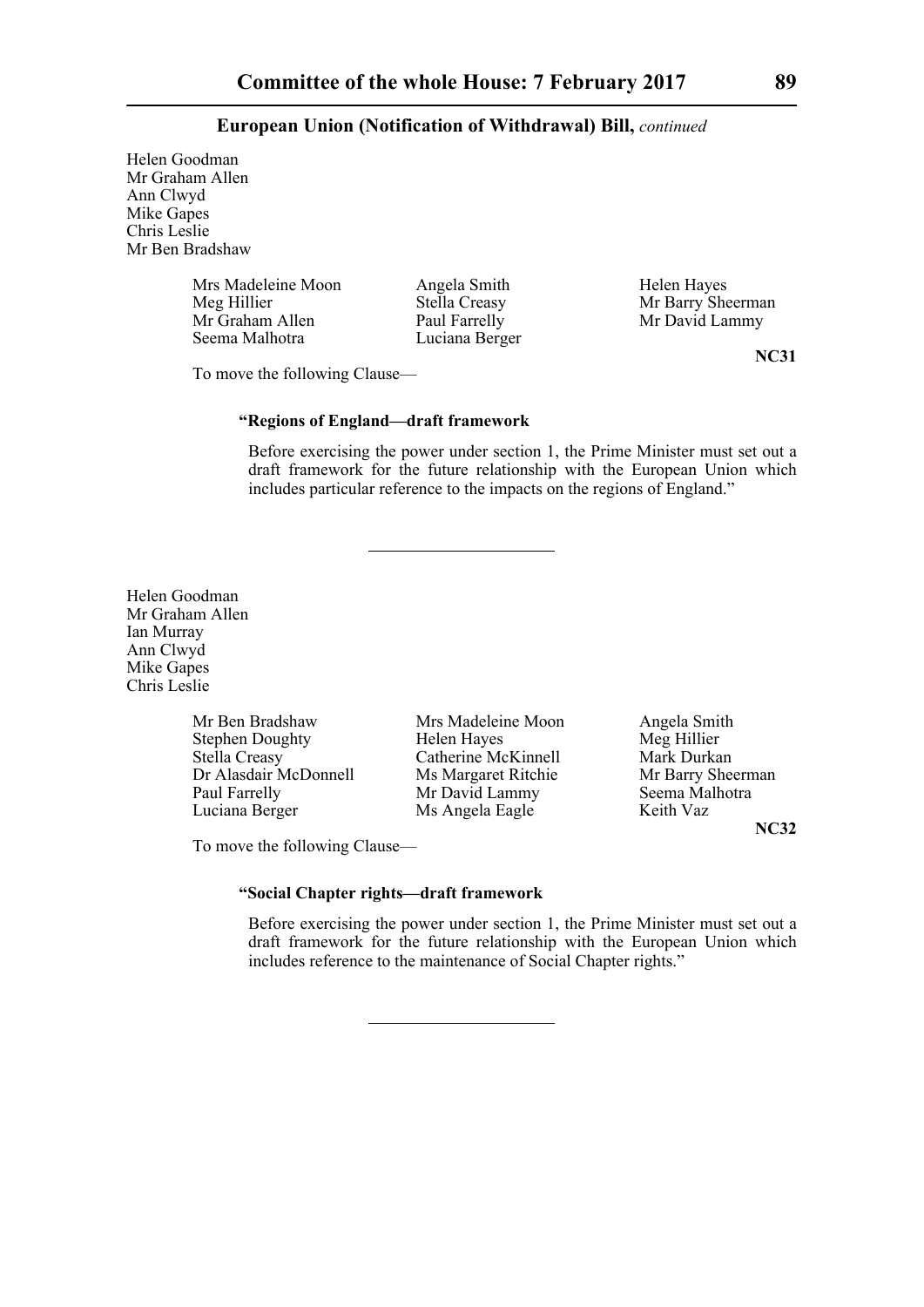Helen Goodman Mr Graham Allen Ann Clwyd Mike Gapes Mr Ben Bradshaw Mrs Madeleine Moon

> Angela Smith Meg Hillier Stella Creasy<br>Catherine McKinnell Mark Durkan Dr Alasdair N Ms Margaret Ritchie Mr Barry Sheerman Mr David Lammy Ms Angela Eagle

Mark Durkan Dr Alasdair McDonnell<br>
Mr Barry Sheerman Paul Farrelly

To move the following Clause—

Mr David Lammy

**NC33**

## **"Immigration—draft framework**

Before exercising the power under section 1, the Prime Minister must set out a draft framework for the future relationship with the European Union which includes reference to how this will give the UK control over its immigration system."

Helen Goodman Mr Graham Allen Ian Murray Ann Clwyd Mike Gapes Chris Leslie

> Mr Ben Bradshaw Mrs Madeleine Moon Angela Smith Ms Margaret Ritchie Mr Barry Sheern<br>Mr David Lammy Luciana Berger

Helen Hayes Meg Hillier Stella Creasy Mr David Lammy Luciana Berger Ms Angela Eagle

Catherine McKinnell Mark Durkan Dr Alasdair McDonnell<br>
Ms Margaret Ritchie Mr Barry Sheerman Paul Farrelly **NC34**

To move the following Clause—

# **"Free trade—draft framework**

Before exercising the power under section 1, the Prime Minister must set out a draft framework for the future relationship with the European Union which includes reference to the maintenance of tariff and barrier-free trade with EU member states."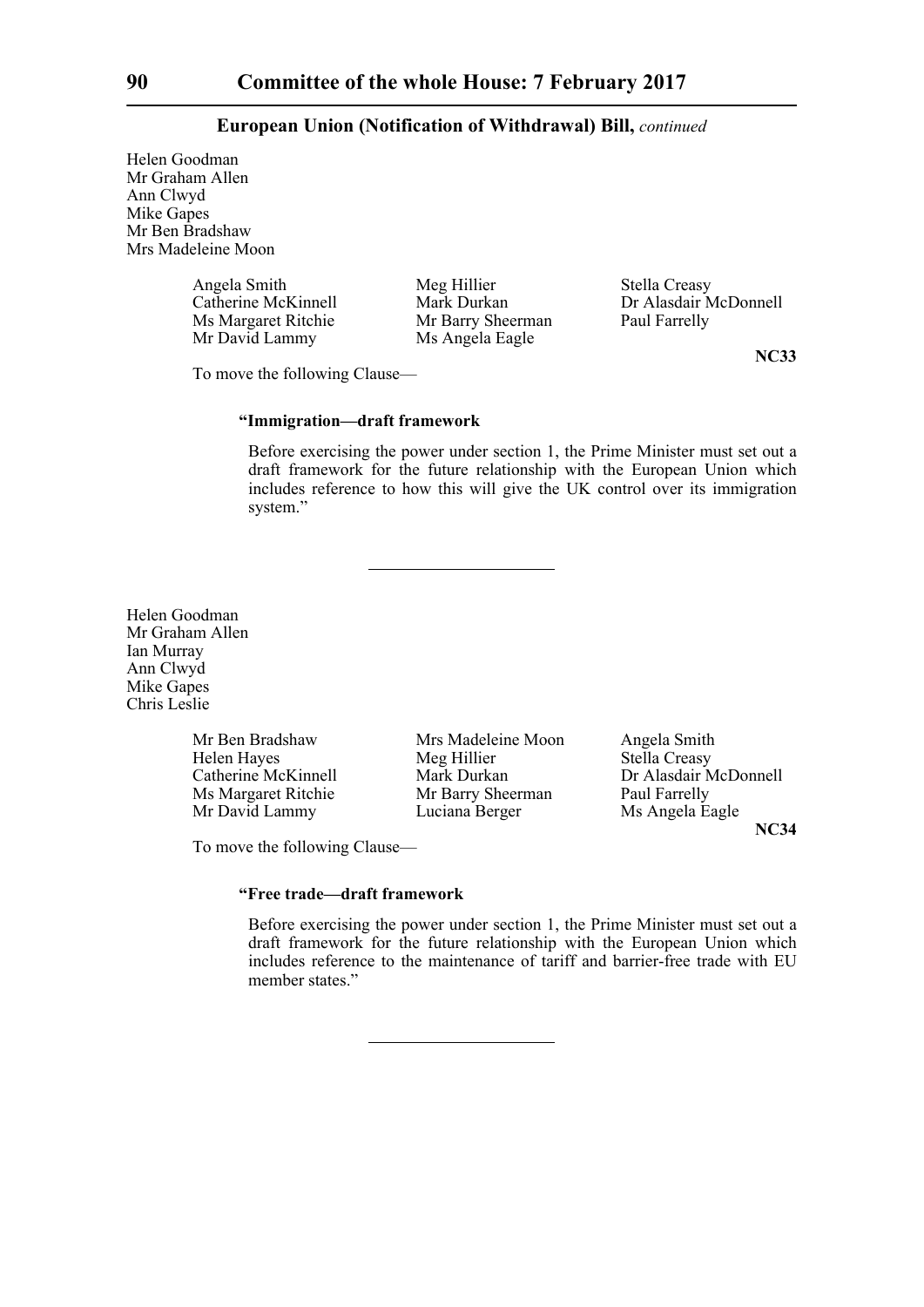Helen Goodman Mr Graham Allen Ian Murray Ann Clwyd Mike Gapes Chris Leslie

> Angela Smith<br>
> Stella Creasy<br>
> Mr Andrew Smith Mr Barry Sheerman Paul Farrelly

Stella Creasy Mr Andrew Smith Catherine McKinnell<br>Mark Durkan Dr Alasdair McDonnell Ms Margaret Ritchie Dr Alasdair McDonnell Ms Margaret Ritch<br>
Paul Farrelly Mr David Lammy Rachael Maskell **Luciana Berger** Ms Angela Eagle

Mr Ben Bradshaw Caroline Lucas Mrs Madeleine Moon<br>
Angela Smith Helen Haves Meg Hillier **NC35**

To move the following Clause—

## **"Environmental standards—draft framework**

Before exercising the power under section 1, the Prime Minister must set out a draft framework for the future relationship with the European Union which includes reference to the maintenance of environmental standards."

Helen Goodman Mr Graham Allen Ian Murray Ann Clwyd Mike Gapes Chris Leslie

> Angela Smith Stephen Doughty<br>
> Meg Hillier Stella Creasy Meg Hillier Stella Creasy Mr Andrew Smith<br>Catherine McKinnell Mark Durkan Dr Alasdair McDo Ms Margaret Ritchie Mr Barry Sheerman Paul Farrelly<br>Mr David Lammy Rachael Maskell Luciana Berger Mr David Lammy Ms Angela Eagle

Mr Ben Bradshaw Caroline Lucas Mrs Madeleine Moon<br>
Angela Smith Stephen Doughty Helen Haves

Mark Durkan<br>
Mr Barry Sheerman Paul Farrelly<br>
Paul Farrelly

**NC36**

**"Climate change—draft framework**

To move the following Clause—

Before exercising the power under section 1, the Prime Minister must set out a draft framework for the future relationship with the European Union which includes reference to how this will deliver UK and EU climate change commitments."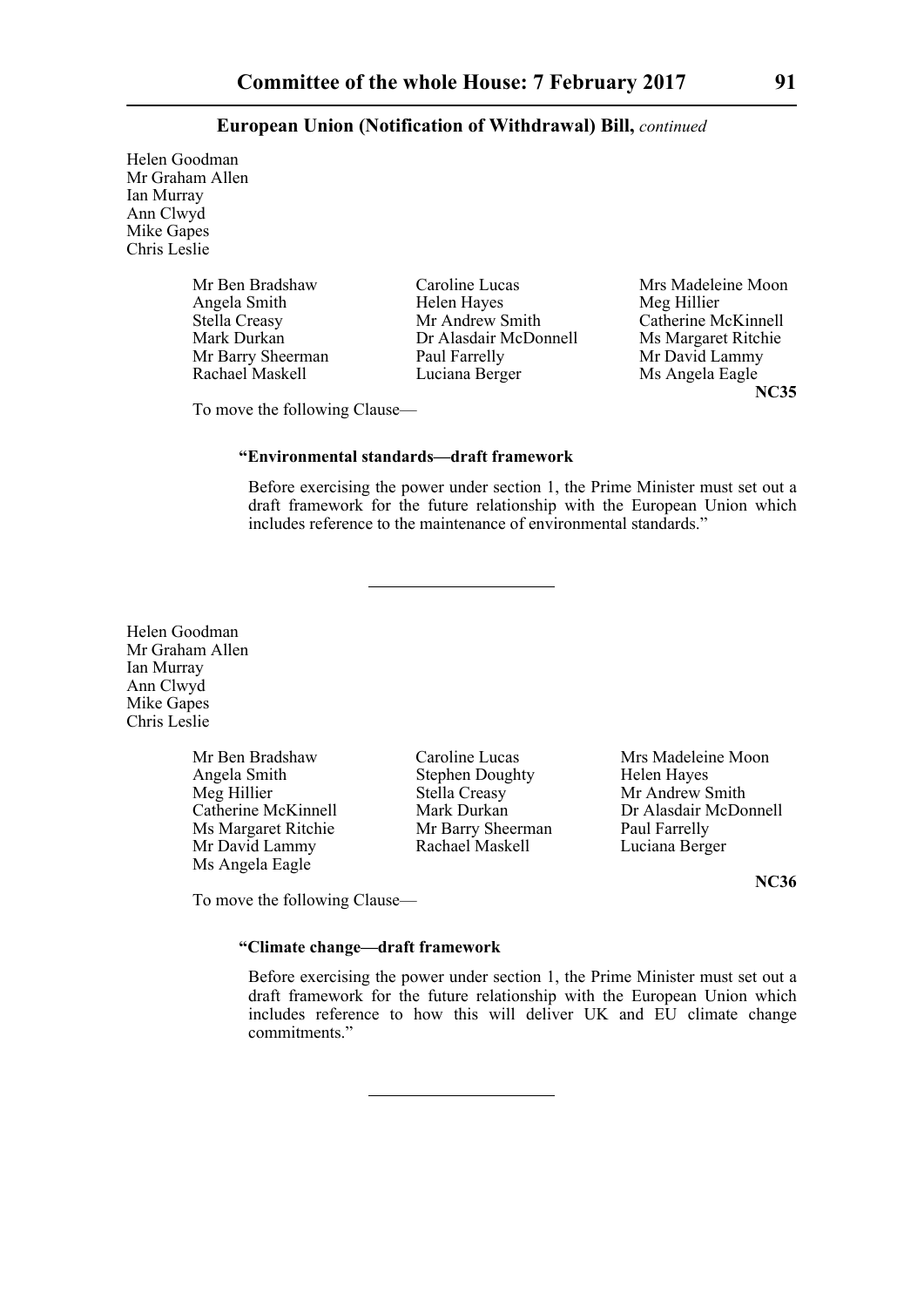Helen Goodman Mr Graham Allen Ian Murray Ann Clwyd Mike Gapes Chris Leslie

| Mr Ben Bradshaw        | Mrs Madeleine Moon | Angela Smith        |
|------------------------|--------------------|---------------------|
| <b>Stephen Doughty</b> | Helen Hayes        | Meg Hillier         |
| <b>Stella Creasy</b>   | Mr Andrew Smith    | Catherine McKinnell |
| Dr Alasdair McDonnell  | Mr Barry Sheerman  | Paul Farrelly       |
| Mr David Lammy         | Luciana Berger     | Ms Angela Eagle     |

Paul Farrelly **NC37**

To move the following Clause—

## **"Research and Development—draft framework**

Before exercising the power under section 1, the Prime Minister must set out a draft framework for the future relationship with the European Union which includes reference to the maintenance of international collaboration on research and development by universities and other institutions."

Helen Goodman Mr Graham Allen Ian Murray Ann Clwyd Mike Gapes Chris Leslie

> Mr Ben Bradshaw Mrs Madeleine Moon Angela Smith<br>Stephen Doughty Helen Hayes Meg Hillier Stephen Doughty<br>
> Stella Creasv<br>
> Catherine McKinnell<br>
> Mark Durkan Dr Alasdair McDonnell Ms Margaret Ritchie Mr Barry Sheer<br>
> Paul Farrelly Mr David Lammy Luciana Berger Keith Vaz

Catherine McKinnell<br>
Ms Margaret Ritchie Mr Barry Sheerman Mr David Lammy

**NC38**

To move the following Clause—

## **"Common travel area—draft framework**

Before exercising the power under section 1, the Prime Minister must set out a draft framework for the future relationship with the European Union which includes reference to the maintenance of the common travel area with the Republic of Ireland."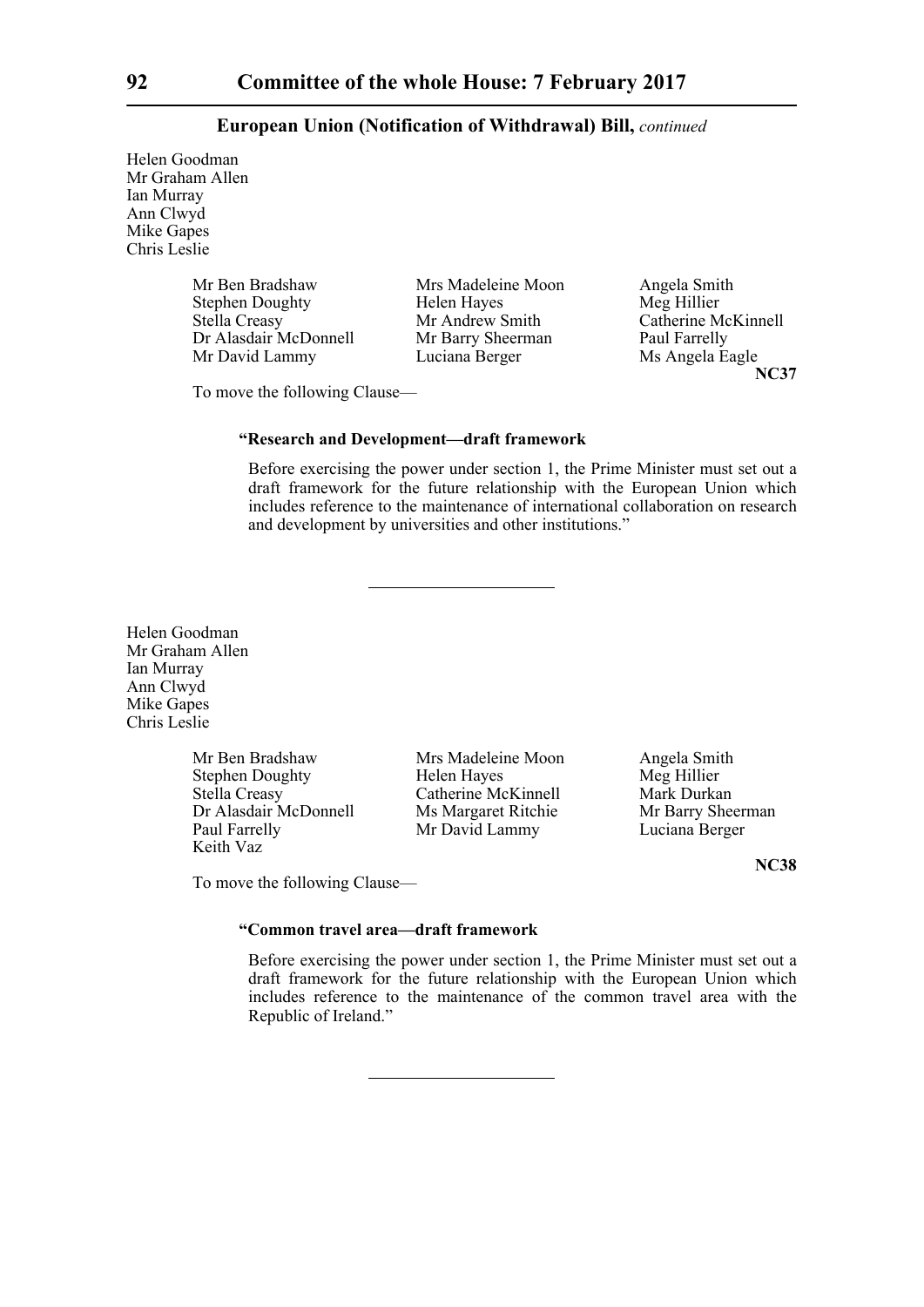Helen Goodman Mr Graham Allen Ian Murray Ann Clwyd Mike Gapes Chris Leslie

Ms Angela Eagle Keith Vaz

Mr Ben Bradshaw Mrs Madeleine Moon Angela Smith<br>
Helen Haves Meg Hillier Stella Creasy Helen Hayes Meg Hillier Stella Creasy<br>Catherine McKinnell Dr Alasdair McDonnell Mr Barry Sheerman Catherine McKinnell Dr Alasdair McDonnell Mr Barry Sheern<br>
Paul Farrelly Mr David Lammy Luciana Berger Mr David Lammy

**NC39**

To move the following Clause—

## **"Crime and security—draft framework**

Before exercising the power under section 1, the Prime Minister must set out a draft framework for the future relationship with the European Union which includes reference to the maintenance of international collaboration on tackling crime and strengthening security."

Helen Goodman Mr Graham Allen Ian Murray Ann Clwyd Mike Gapes Chris Leslie

> Ms Margaret Ritchie Mr Barry Sh<br>Mr David Lammy Meg Hillier Ms Angela Eagle

Mr Ben Bradshaw Mrs Madeleine Moon Angela Smith<br>
Helen Haves Meg Hillier Stella Creasy Helen Hayes Meg Hillier Stella Creasy<br>Catherine McKinnell Mark Durkan Dr Alasdair N Mr David Lammy Meg Hillier Luciana Berger

Mark Durkan Dr Alasdair McDonnell<br>
Mr Barry Sheerman Paul Farrelly

**NC40**

To move the following Clause—

# **"Economic and financial stability—draft framework**

Before exercising the power under section 1, the Prime Minister must set out a draft framework for the future relationship with the European Union which includes reference to the maintenance of economic and financial stability."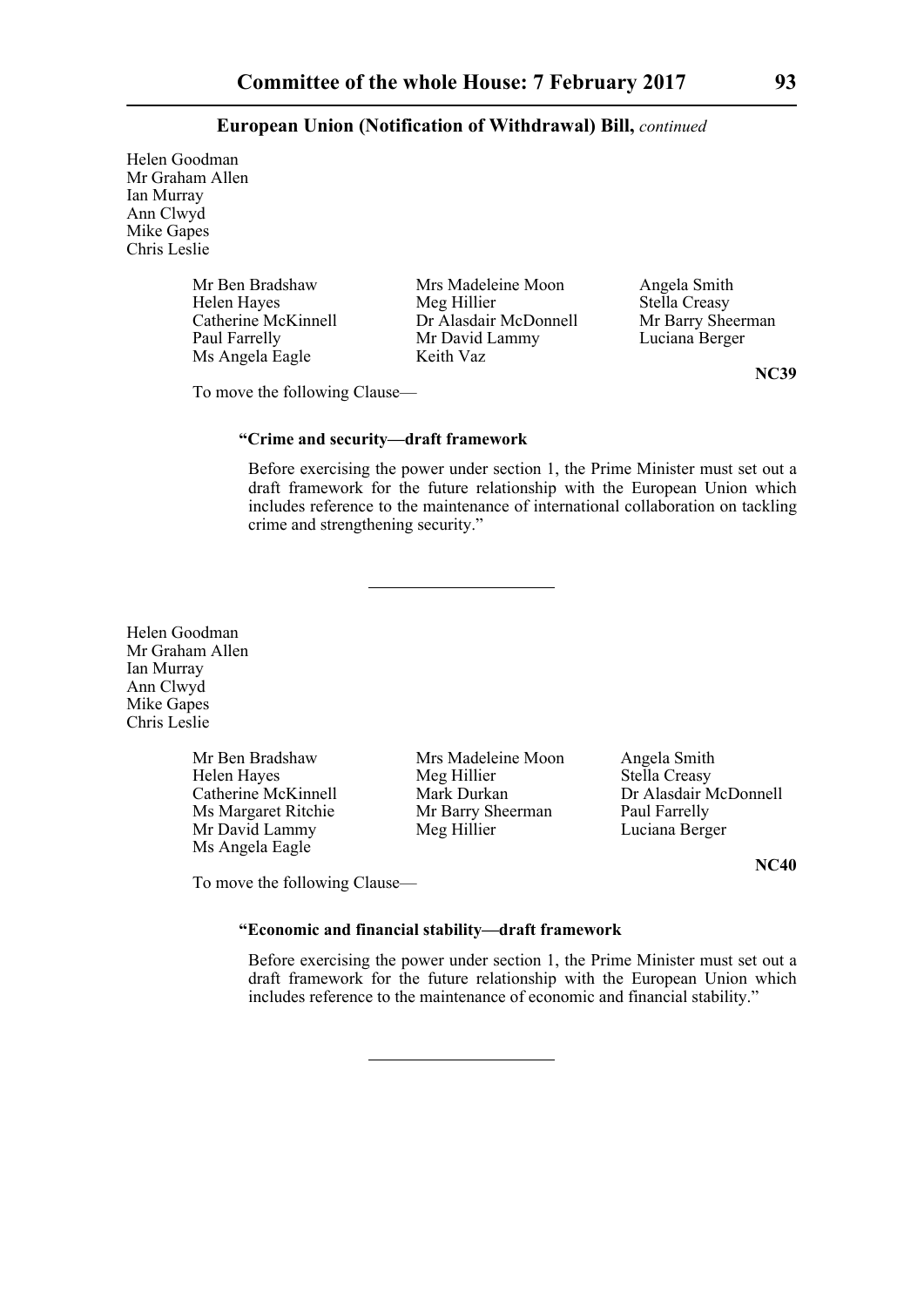Helen Goodman Mr Graham Allen Ian Murray Ann Clwyd Mike Gapes Chris Leslie

| Mr Ben Bradshaw        | Mrs Madeleine Moon  |
|------------------------|---------------------|
| <b>Stephen Doughty</b> | Helen Hayes         |
| Stella Creasy          | Catherine McKinnell |
| Dr Alasdair McDonnell  | Ms Margaret Ritchie |
| Paul Farrelly          | Mr David Lammy      |
| Ms Angela Eagle        | Rachael Maskell     |
|                        |                     |

Angela Smith Meg Hillier Mark Durkan Mr Barry Sheerman Luciana Berger

**NC41**

**NC50**

To move the following Clause—

# **"Public spending implications**

Before exercising the power under section 1, the Prime Minister must set out a draft framework for the future relationship with the European Union which includes reference to the impact on public spending."

Owen Smith Geraint Davies Mr Graham Allen Ann Clwyd Mike Gapes Mr Ben Bradshaw

> Mrs Madeleine Moon Mr Barry Sheerman Mr David Lammy Keith Vaz

To move the following Clause—

# **"Commencement**

This Act shall not come into effect before Parliament has sat for one month following the first General Election that takes place after 31 March. 2017."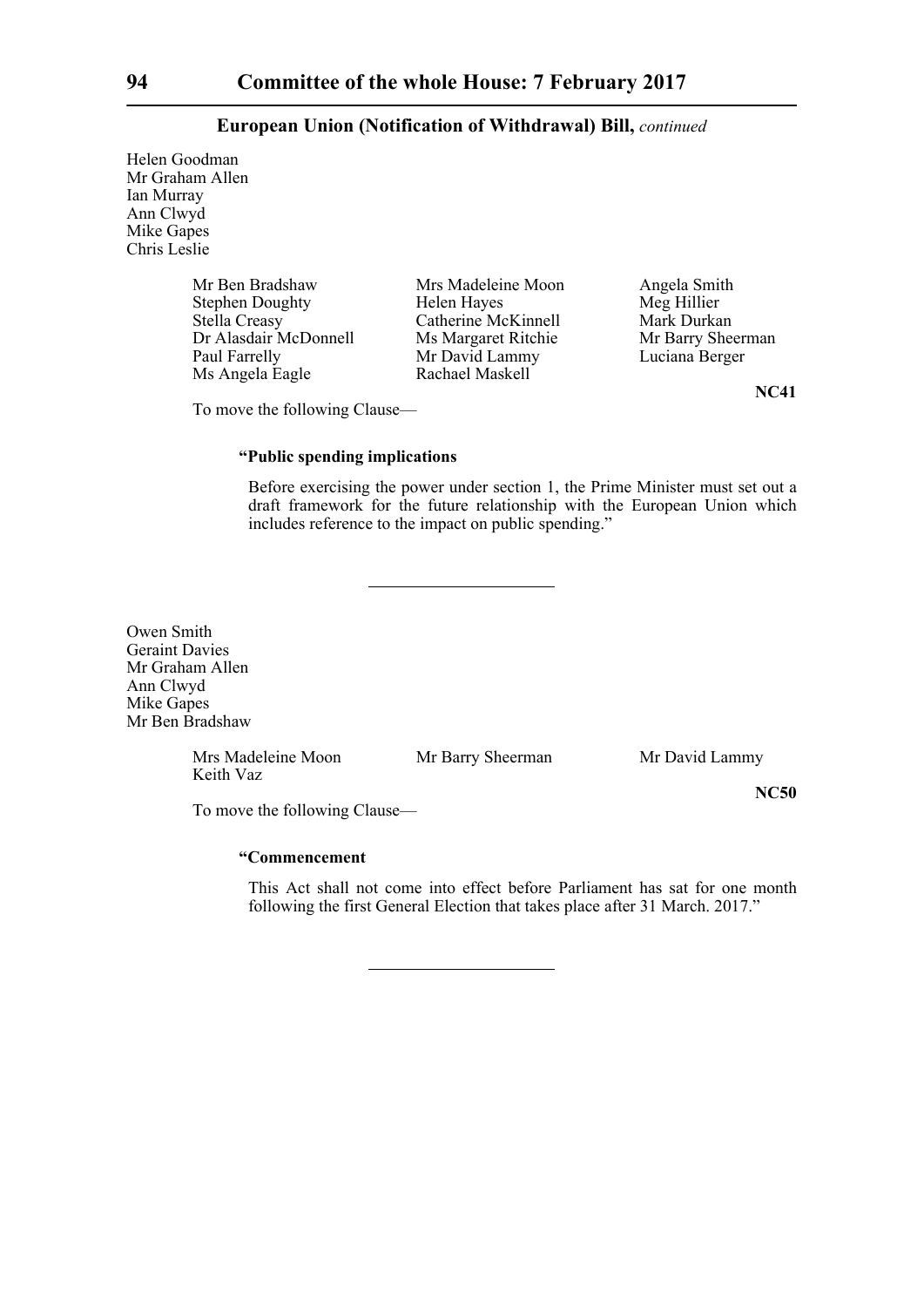Ms Harriet Harman Jeremy Lefroy Ms Karen Buck Mike Gapes Liz Kendall Chris Leslie

| Mrs Madeleine Moon    | Angela Smith           |
|-----------------------|------------------------|
| Mr David Lammy        | <b>Jess Phillips</b>   |
| Helen Goodman         | <b>Stephen Doughty</b> |
| Neil Coyle            | Vernon Coaker          |
| Mr Chuka Umunna       | Joanna Cherry          |
| Mr Andrew Smith       | Catherine McKinnell    |
| Dr Alasdair McDonnell | Ms Margaret Ritchie    |
| Mr Barry Sheerman     | Mr Graham Allen        |
| Sarah Olney           | Mr Nick Clegg          |
| Caroline Lucas        | Mr Pat McFadden        |
| Clive Efford          | Ian Murray             |
| Caroline Flint        |                        |
|                       |                        |

**NC57**

To move the following Clause—

## **"Effect of notification of withdrawal**

Nothing in this Act shall affect the continuation of those residence rights enjoyed by EU citizens lawfully resident in the United Kingdom on 23 June 2016, under or by virtue of Directive 2004/38/EC, after the United Kingdom's withdrawal from the European Union."

#### *Member's explanatory statement*

*This savings new clause is designed to protect the residence rights of those EU citizens who were lawfully resident in the United Kingdom on the date of the EU referendum. It would ensure that those rights do not fall away automatically two years after notice of withdrawal has been given, if no agreement is reached with the EU. This new clause would implement a recommendation made in paragraph 53 by the Joint Committee on Human Rights in its report 'The human rights implications of Brexit'.*

Hywel Williams Liz Saville Roberts Jonathan Edwards Albert Owen

To move the following Clause—

**"Education funding in Wales**

Before the Prime Minister can exercise the power in section 1, the Prime Minister must commit to £23 million of additional funding to the Welsh Government to improve conditions in schools."

## *Member's explanatory statement*

*This new clause requires the Prime Minister to commit to implementing the Leave Campaign's pledge to provide £23 million of additional funding to the Welsh Government to improve*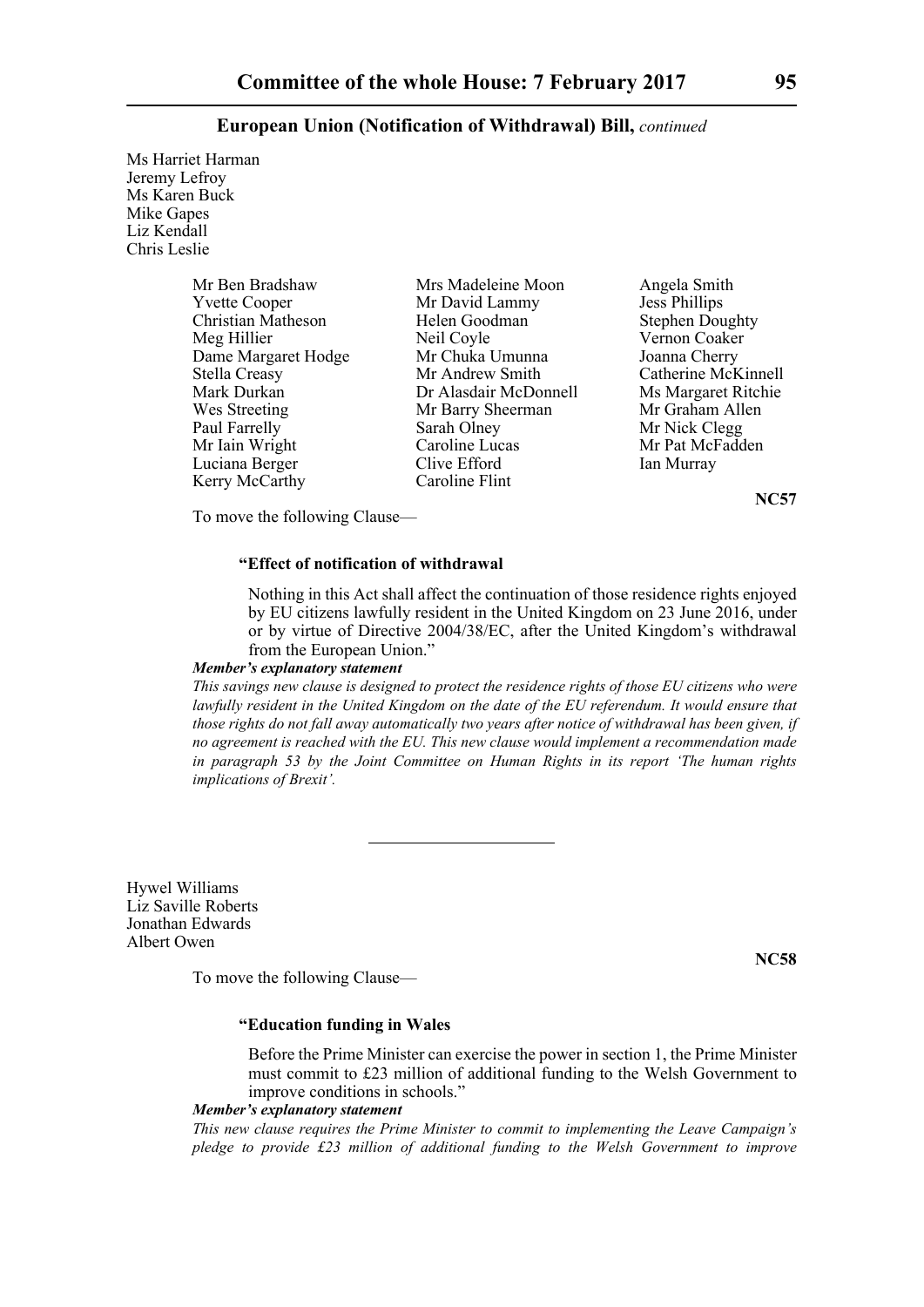*conditions in schools before exercising the powers outlined in section 1. This is the Barnett Formula share of £461.2 million.*

Hywel Williams Liz Saville Roberts Jonathan Edwards Albert Owen

**NC59**

To move the following Clause—

## **"Health and scientific research funding in Welsh universities**

Before the Prime Minister can exercise the power in section 1, the Prime Minister must commit to increase spending on health and scientific research in Welsh universities."

## *Member's explanatory statement*

*This new clause requires the Prime Minister to commit to implementing the Leave Campaign's pledge to increase spending on health and scientific research in Welsh universities before exercising the powers outlined in section 1.*

Hywel Williams Liz Saville Roberts Jonathan Edwards Albert Owen

To move the following Clause—

**NC60**

## **"Funding for NHS Wales**

Before the Prime Minister can exercise the power in section 1, the Prime Minister must commit to £17.5 million a week of extra funding for NHS Wales."

# *Member's explanatory statement*

*This new clause requires the Prime Minister to commit to implementing the Leave Campaign's pledge to provide £17.5 million of additional funding a week for NHS Wales before exercising the powers outlined in section 1. This is the Barnett Formula share of £350 million a week.*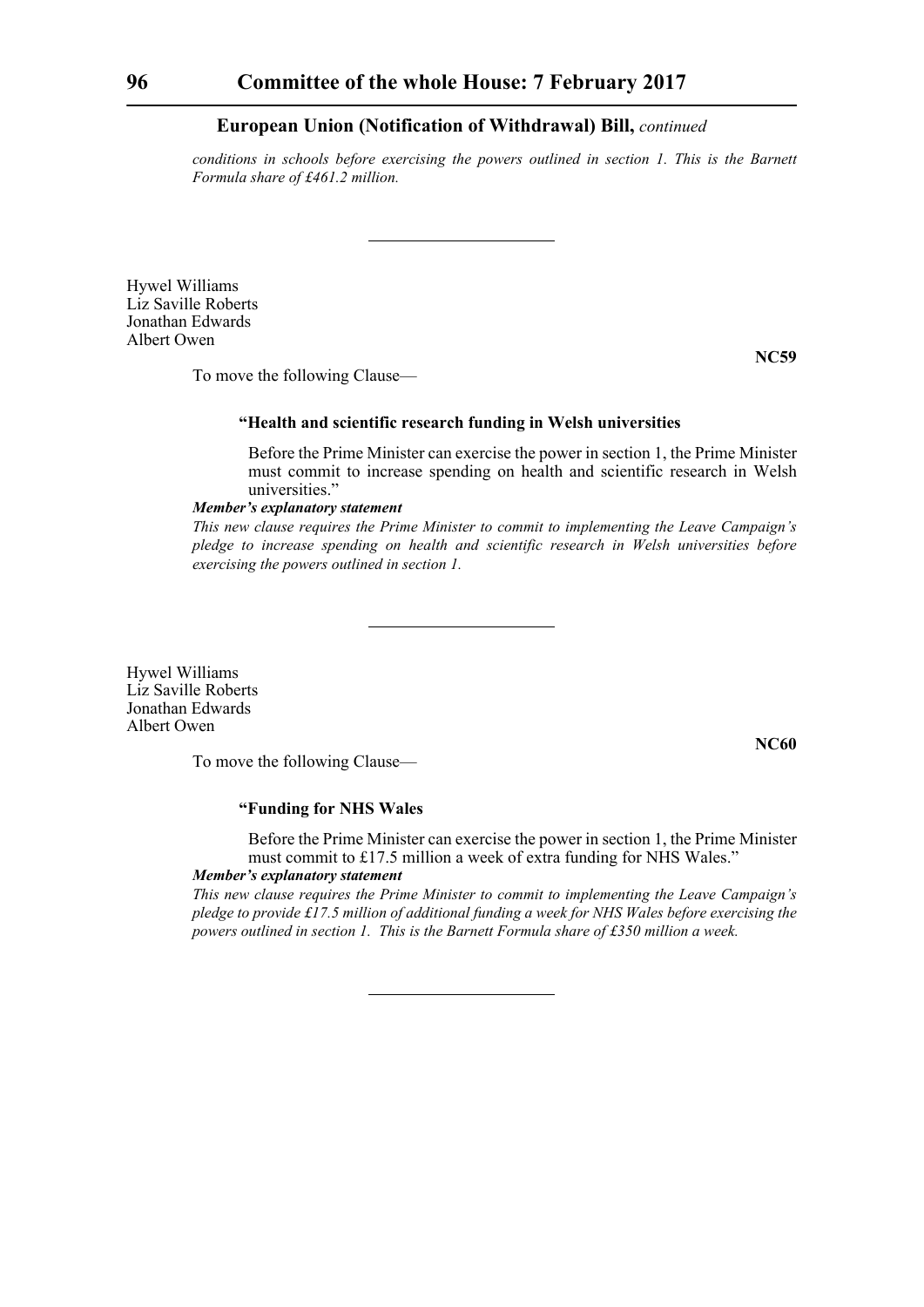Hywel Williams Liz Saville Roberts Jonathan Edwards Albert Owen

**NC61**

To move the following Clause—

# **"Maintenance of funding in Wales**

Before the Prime Minister can exercise the power in section 1, the Prime Minister must commit to maintaining all current funding from the European Union for universities, scientists, family farmers, regional funds and cultural organisations in Wales."

## *Member's explanatory statement*

*This new clause requires the Prime Minister to commit to implementing the Leave Campaign's pledge to maintain all current funding from the European Union for universities, scientists, family farmers, regional funds and cultural organisations in Wales before exercising the powers outlined in section 1.*

Hywel Williams Liz Saville Roberts Jonathan Edwards Albert Owen

**NC62**

To move the following Clause—

#### **"Funding for farmers and the environment in Wales**

Before the Prime Minister can exercise the power in section 1, the Prime Minister must commit to maintaining the level of financial support for farmers and the environment in Wales."

#### *Member's explanatory statement*

*This new clause requires the Prime Minister to commit to implementing the Leave Campaign's pledge to maintain the level of financial support for farmers and the environment in Wales before exercising the powers outlined in section 1.*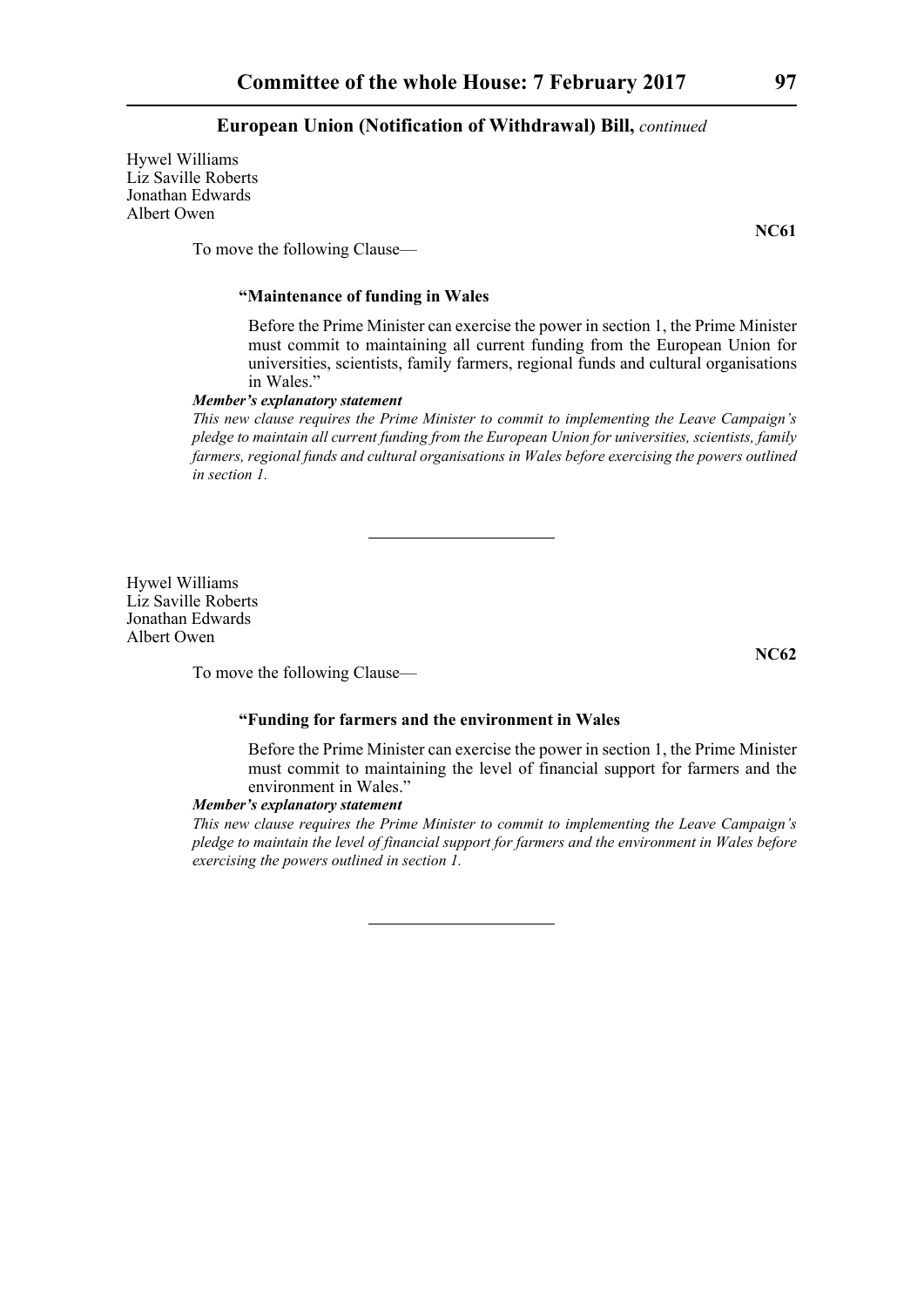Hywel Williams Liz Saville Roberts Jonathan Edwards Albert Owen

To move the following Clause—

## **"Funding for new roads in Wales**

Before the Prime Minister can exercise the power in section 1, the Prime Minister must commit to additional funding for the Welsh Government to spend on the building of new roads."

#### *Member's explanatory statement*

*This new clause requires the Prime Minister to commit to implementing the Leave Campaign's pledge to additional funding for the Welsh Government to spend on the building of new roads before exercising the powers outlined in section 1.*

Hywel Williams Liz Saville Roberts Jonathan Edwards Albert Owen

To move the following Clause—

#### **"Railways in Wales**

Before the Prime Minister can exercise the power in section 1, the Prime Minister must commit to improving the railways in Wales."

## *Member's explanatory statement*

*This new clause requires the Prime Minister to commit to implementing the Leave Campaign's pledge to improve the railways in Wales before exercising the powers outlined in section 1.*

Hywel Williams Liz Saville Roberts Jonathan Edwards Albert Owen

To move the following Clause—

**"Regional airports**

Before the Prime Minister can exercise the power outlined in section 1, the Prime Minister must commit to expanding—

- (a) Cardiff Airport and
- (b) other regional airports."

*Member's explanatory statement* 

*This new clause requires the Prime Minister to commit to implementing the Leave Campaign's*

**NC64**

**NC65**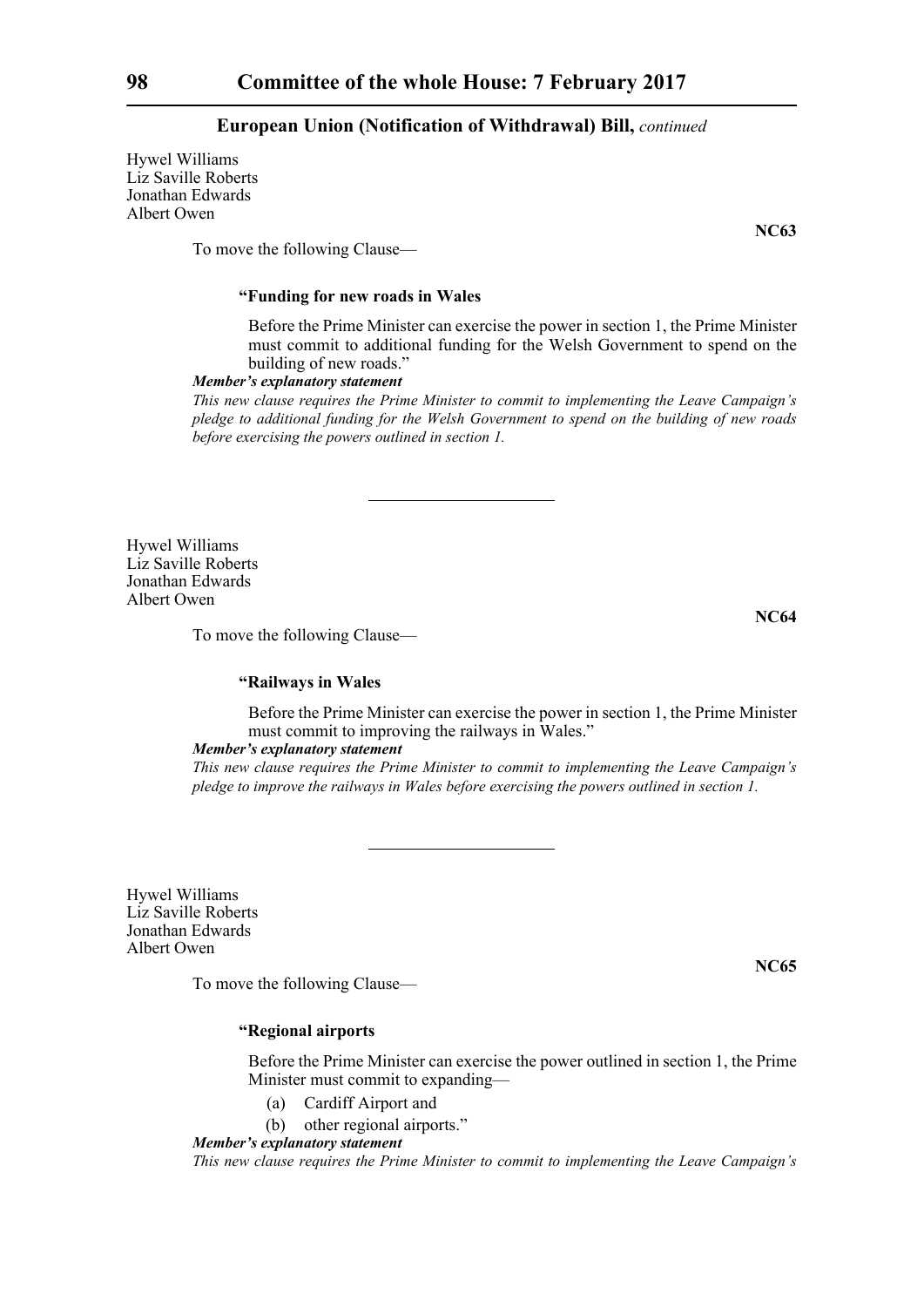*pledge to expand Cardiff Airport, along with other regional airports, before exercising the powers outlined in section 1.*

Hywel Williams Liz Saville Roberts Jonathan Edwards Albert Owen

To move the following Clause—

## **"Funding of steel industry in Wales**

Before the Prime Minister can exercise the power in section 1, the Prime Minister must commit to financially supporting the steel industry in Wales."

*Member's explanatory statement* 

*This new clause requires the Prime Minister to commit to implementing the Leave Campaign's pledge to financially support the steel industry in Wales before exercising the powers outlined in section 1.*

Hywel Williams Liz Saville Roberts Jonathan Edwards Albert Owen

To move the following Clause—

# **"Indefinite leave to remain for EU citizens in Wales**

Before the Prime Minister can exercise the power in section 1, the Prime Minister must commit to automatically granting indefinite leave to remain in the UK for EU citizens already lawfully resident in Wales."

## *Member's explanatory statement*

*This new clause requires the Prime Minister to commit to implementing the Leave Campaign's pledge to automatically grant indefinite leave to remain in the UK for EU citizens already lawfully resident in Wales before exercising the powers outlined in section 1.*

**NC66**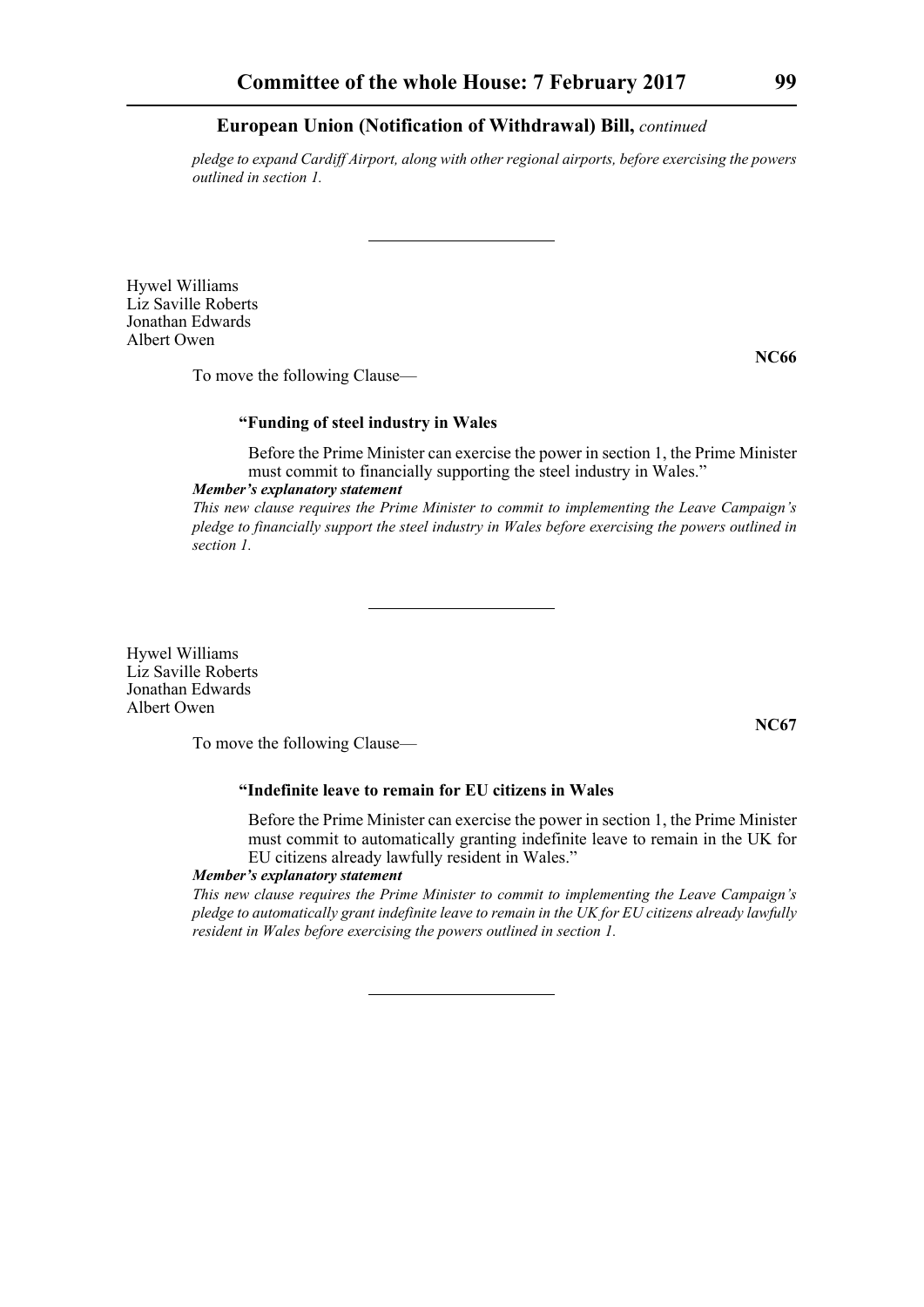Hywel Williams Liz Saville Roberts Jonathan Edwards Albert Owen Keith Vaz

To move the following Clause—

## **"UK—EU Counter-Terrorism Treaty**

Before the Prime Minister can exercise the power outlined in section 1, the Prime Minister must commit to negotiating a UK-EU treaty to continue to cooperate on counter-terrorism measures for the security of Wales."

#### *Member's explanatory statement*

*This new clause requires the Prime Minister to commit to implementing the Leave Campaign's pledge to negotiate a UK-EU treaty to continue to cooperate on counter-terrorism measures for the security of Wales before exercising the powers outlined in section 1.*

Hywel Williams Liz Saville Roberts Jonathan Edwards

To move the following Clause—

## **"Wage levels in Wales**

Before the Prime Minister can exercise the power in section 1, the Prime Minister must outline a plan to raise wage levels in Wales."

## *Member's explanatory statement*

*This new clause requires the Prime Minister to commit to implementing the Leave Campaign's pledge to negotiate a UK-EU treaty to outline a plan to raise wage levels in Wales before exercising the powers outlined in section 1.*

Hywel Williams Liz Saville Roberts Jonathan Edwards Albert Owen

To move the following Clause—

**"Trade between Wales and the EU**

Before the Prime Minister can exercise the power in section 1, the Prime Minister must commit to ensuring Wales' trade with the European Union is not interrupted by the process of leaving the European Union."

#### *Member's explanatory statement*

*This new clause requires the Prime Minister to commit to implementing the Leave Campaign's*

#### **NC69**

**NC71**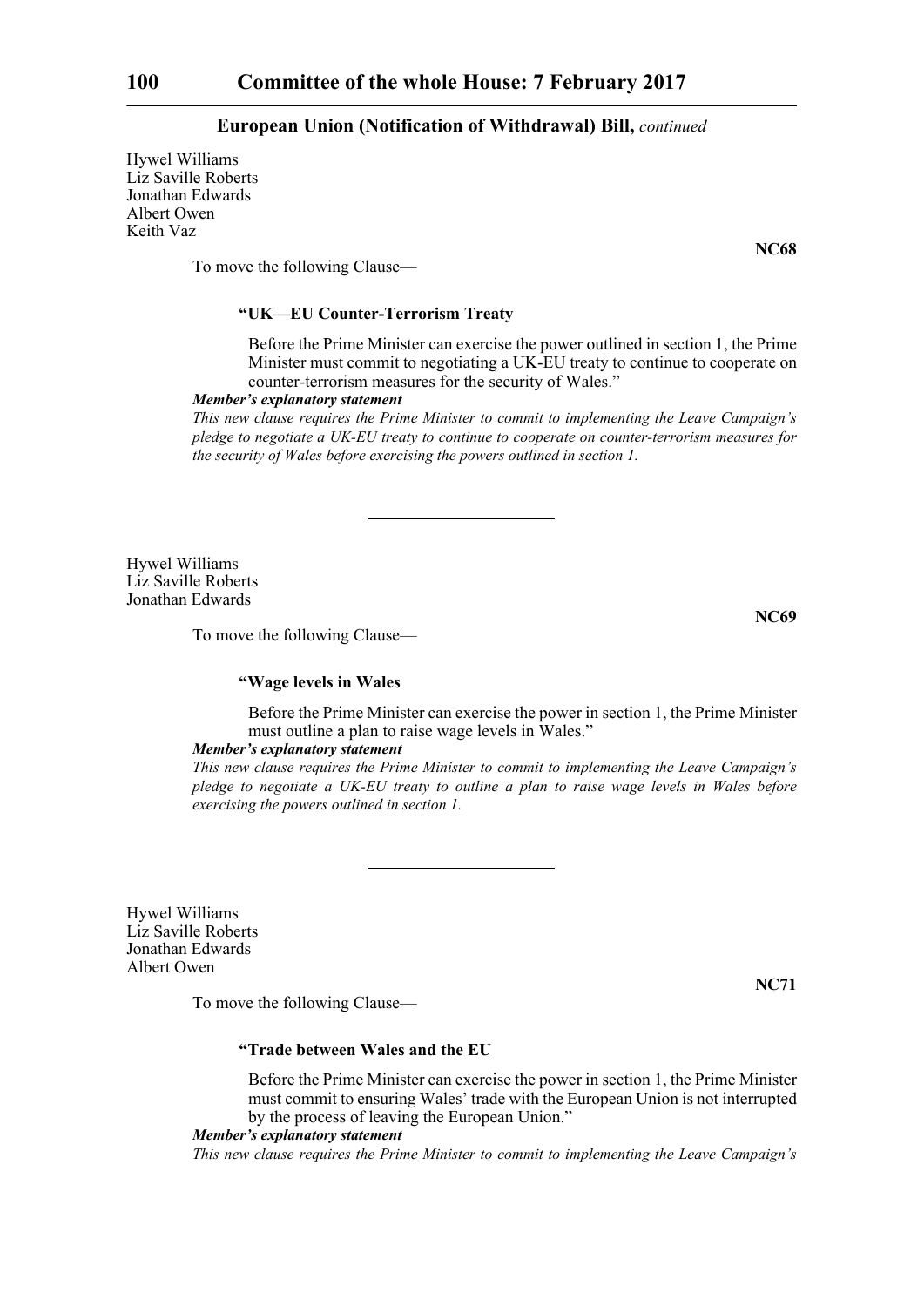*pledge to ensure Wales' trade with the European Union is not interrupted by the process of leaving the European Union before exercising the powers outlined in section 1.*

Hywel Williams Liz Saville Roberts Jonathan Edwards Albert Owen

To move the following Clause—

## **"Maintenance of trade between Wales and the EU**

Before the Prime Minister can exercise the power in section 1, the Prime Minister must commit to maintaining the current level of trade Wales has with the European Union."

#### *Member's explanatory statement*

*This new clause requires the Prime Minister to commit to implementing the Leave Campaign's pledge to ensure the current level of trade Wales has with the European Union is maintained before exercising the powers outlined in section 1.*

Hywel Williams Liz Saville Roberts Jonathan Edwards Albert Owen Meg Hillier Mark Durkan

Ms Margaret Ritchie Dr Alasdair McDonnell

**NC73**

To move the following Clause—

#### **"Common Travel Area between Wales and Ireland**

Before the Prime Minister can exercise the power in section 1, the Prime Minister must commit to maintaining the common travel area between Wales and Ireland without security checks."

#### *Member's explanatory statement*

*This new clause requires the Prime Minister to commit to implementing the Leave Campaign's pledge to maintain the common travel area between Wales and Ireland without security checks before exercising the powers outlined in section 1.*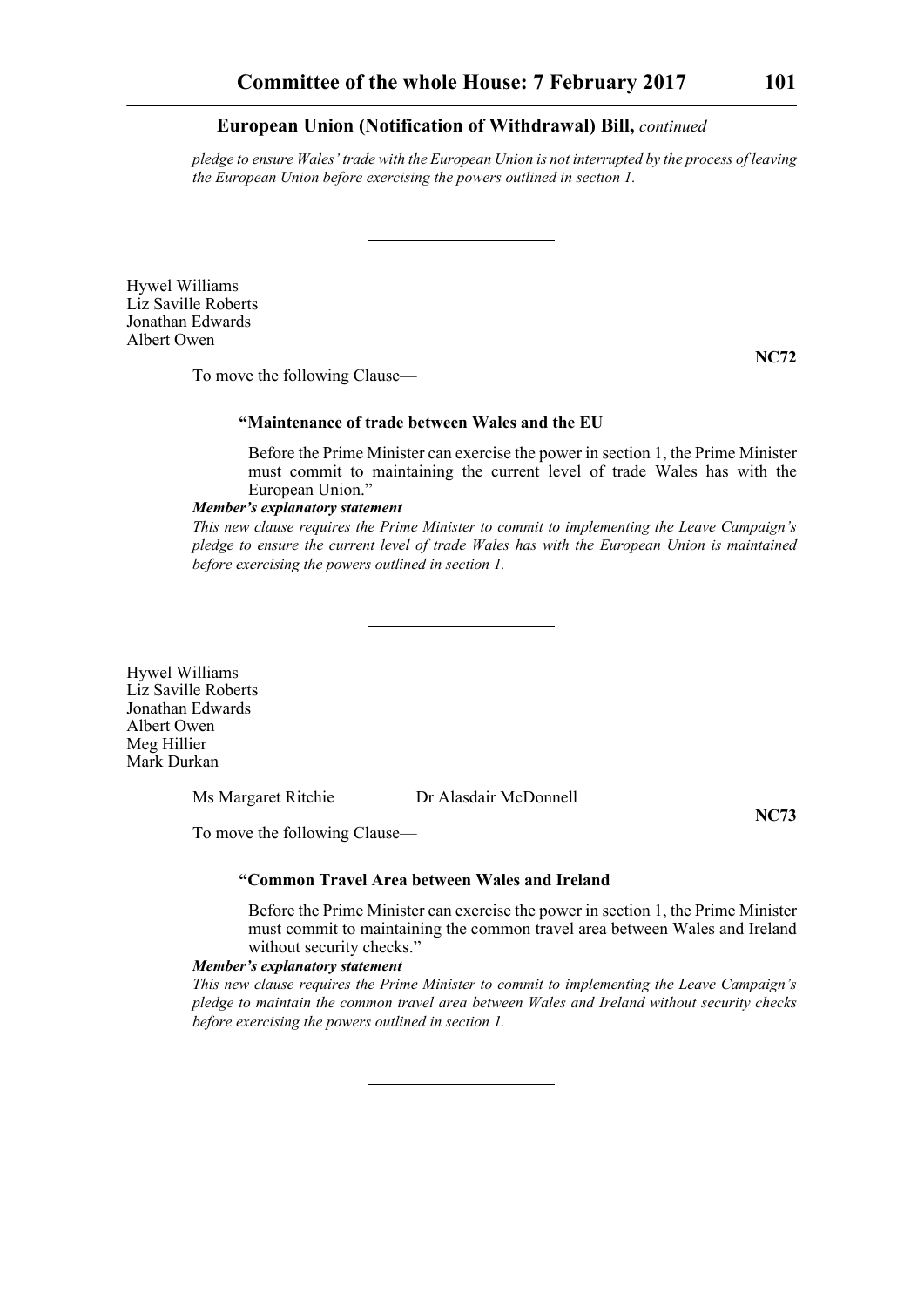Hywel Williams Liz Saville Roberts Jonathan Edwards

To move the following Clause—

# **"Financial aid for businesses in Wales**

Before the Prime Minister can exercise the power in section 1, the Prime Minister must commit to increasing financial aid for businesses in Wales."

## *Member's explanatory statement*

*This new clause requires the Prime Minister to commit to implementing the Leave Campaign's pledge to increase financial aid for businesses in Wales before exercising the powers outlined in section 1.*

Hywel Williams Liz Saville Roberts Jonathan Edwards Mark Durkan Dr Alasdair McDonnell Mark Durkan

**NC75**

To move the following Clause—

# **"Tax avoidance measures**

Before the Prime Minister can exercise the power in section 1, the Prime Minister must abolish current tax avoidance measures and work to reclaim that which is owed to the UK."

#### *Member's explanatory statement*

*This new clause requires the Prime Minister to commit to implementing the Leave Campaign's pledge to abolish current tax avoidance measures and work to reclaim that which is owed to the UK before exercising the powers outlined in section 1.*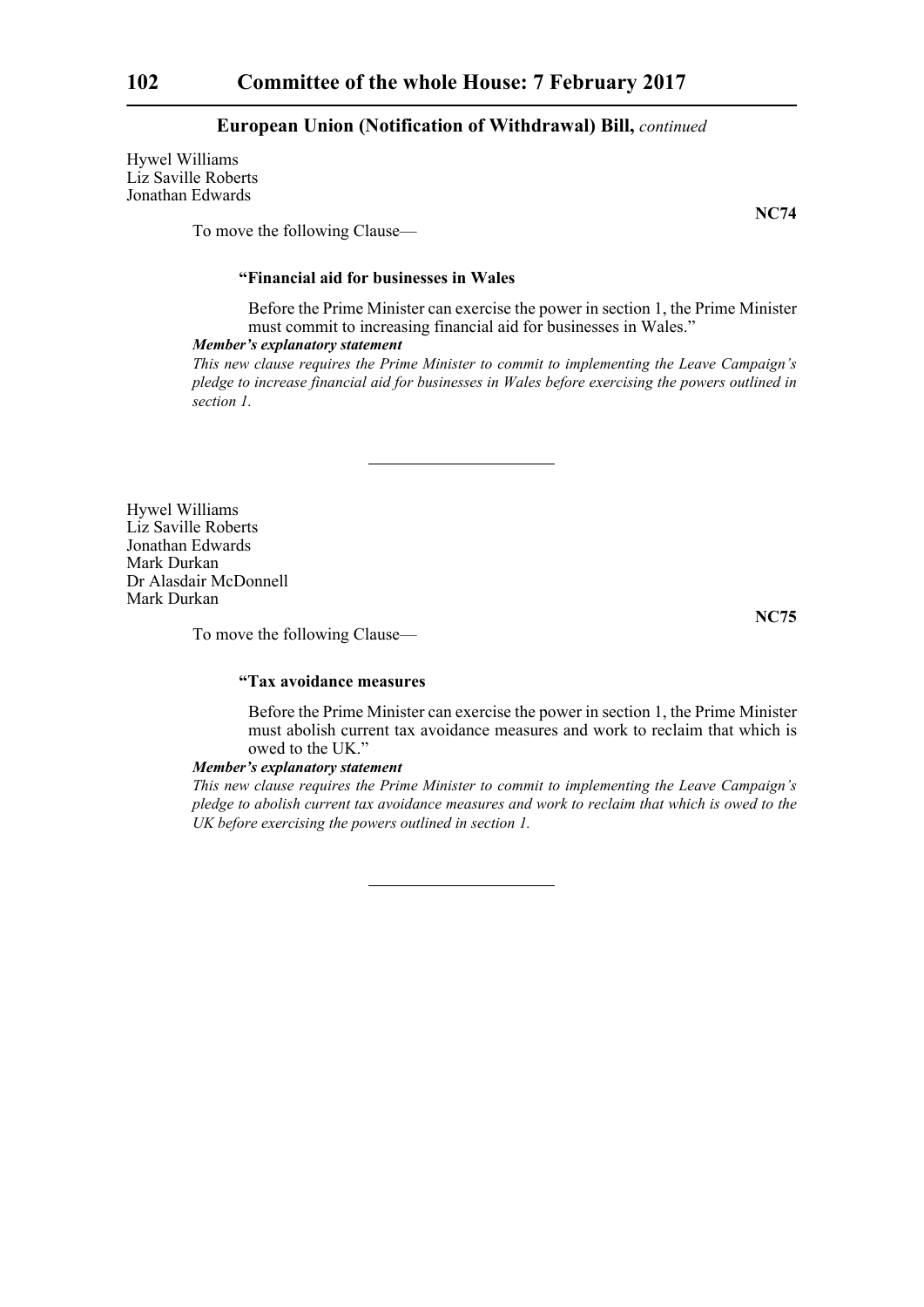Angela Smith Chris Leslie Peter Kyle Mr Ben Bradshaw Ms Karen Buck Mr David Lammy

| Caroline Lucas    | Catherine McKinnell | Ms Margaret Ritchie |
|-------------------|---------------------|---------------------|
| Mr Barry Sheerman | Mr Graham Allen     | Paul Farrelly       |
| Mike Gapes        | Meg Hillier         | Ian Murray          |

**NC105**

To move the following Clause—

## **"Environment, agriculture, rural economy—Continued Support Plans**

- (1) Before issuing any notification under Article 50(2) of the Treaty on European Union the Prime Minister shall give an undertaking to lay before each House of Parliament its plans for the continued support for the agriculture sector, the rural economy and the environment.
- (2) The plans shall include details of—
	- (a) a new Environmental Protection Act, ensuring that the UK has an equivalent or better level of environmental protection as in the EU;
	- (b) assessment of the resources necessary to replace existing EU environmental funding;
	- (c) assessment of the resources necessary to replace existing EU Single Farm Payment funding schemes."

Conor McGinn Stephen Doughty Vernon Coaker Stella Creasy Albert Owen Catherine McKinnell

Ian Murray

Mark Durkan Dr Alasdair McDonnell Ms Margaret Ritchie Mr David Hanson Mr Graham Allen Paul Farrelly Owen Smith Anna Turley Wes Streeting<br>
Chris Leslie Mr Ivan Lewis Holly Lynch Chris Leslie Mr Ivan Lewis Holly Lynch<br>
Mr David Lammy Mike Gapes<br>
Mr David Lammy Mike Gapes Mr Pat McFadden Mr David Lammy<br>
Maria Eagle Meg Hillier

Luciana Berger

**NC108**

To move the following Clause—

# **"Status of Irish citizens in the United Kingdom**

Before exercising the power under section 1, the Prime Minister shall commit to maintaining the current status, rights and entitlements of Irish citizens in the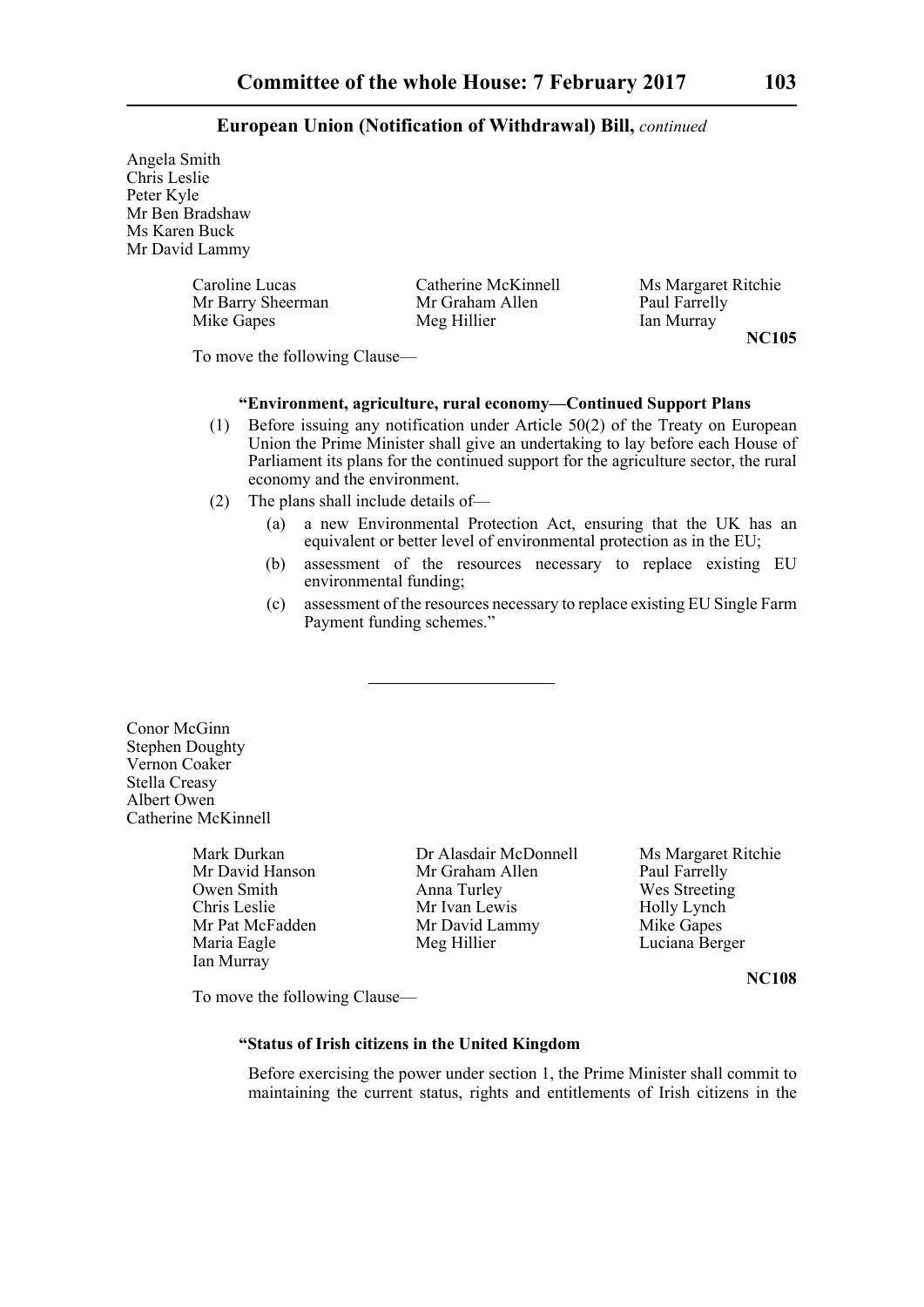United Kingdom, inclusive of and in addition to their status, rights and entitlements as EU citizens."

Conor McGinn Stephen Doughty Vernon Coaker Catherine McKinnell Mark Durkan Dr Alasdair McDonnell

> Ms Margaret Ritchie Mr David Hanson Mr Graham Allen<br>
> Paul Farrelly Owen Smith Mr Pat McFadden Anna Turley Wes Streeting Chris Leslie Mr Ivan Lewis Holly Lynch Mr David Lammy<br>
> Mike Gapes Maria Eagle Meg Hillier Luciana Berger Ian Murray

Maria Eagle

Mr Pat McFadden

**NC109**

To move the following Clause—

## **"Provisions of the Good Friday Agreement**

Before exercising the power under section 1, the Prime Minister shall commit to maintaining the provisions of the Good Friday Agreement and subsequent Agreements agreed between the United Kingdom and Ireland since 1998, including—

- (a) the free movement of people, goods and services on the island of Ireland;
- (b) citizenship rights;
- (c) the preservation of institutions set up relating to strands 2 and 3 of the Good Friday Agreement;
- (d) human rights and equality;
- (e) the principle of consent; and
- (f) the status of the Irish language."

Tim Farron Mr Nick Clegg Tom Brake Mr Alistair Carmichael Mr Graham Allen

**NC133**

To move the following Clause—

## **"Commencement**

This Act does not come into force until the Prime Minister has certified that it is the policy of Her Majesty's Government that on leaving the European Union the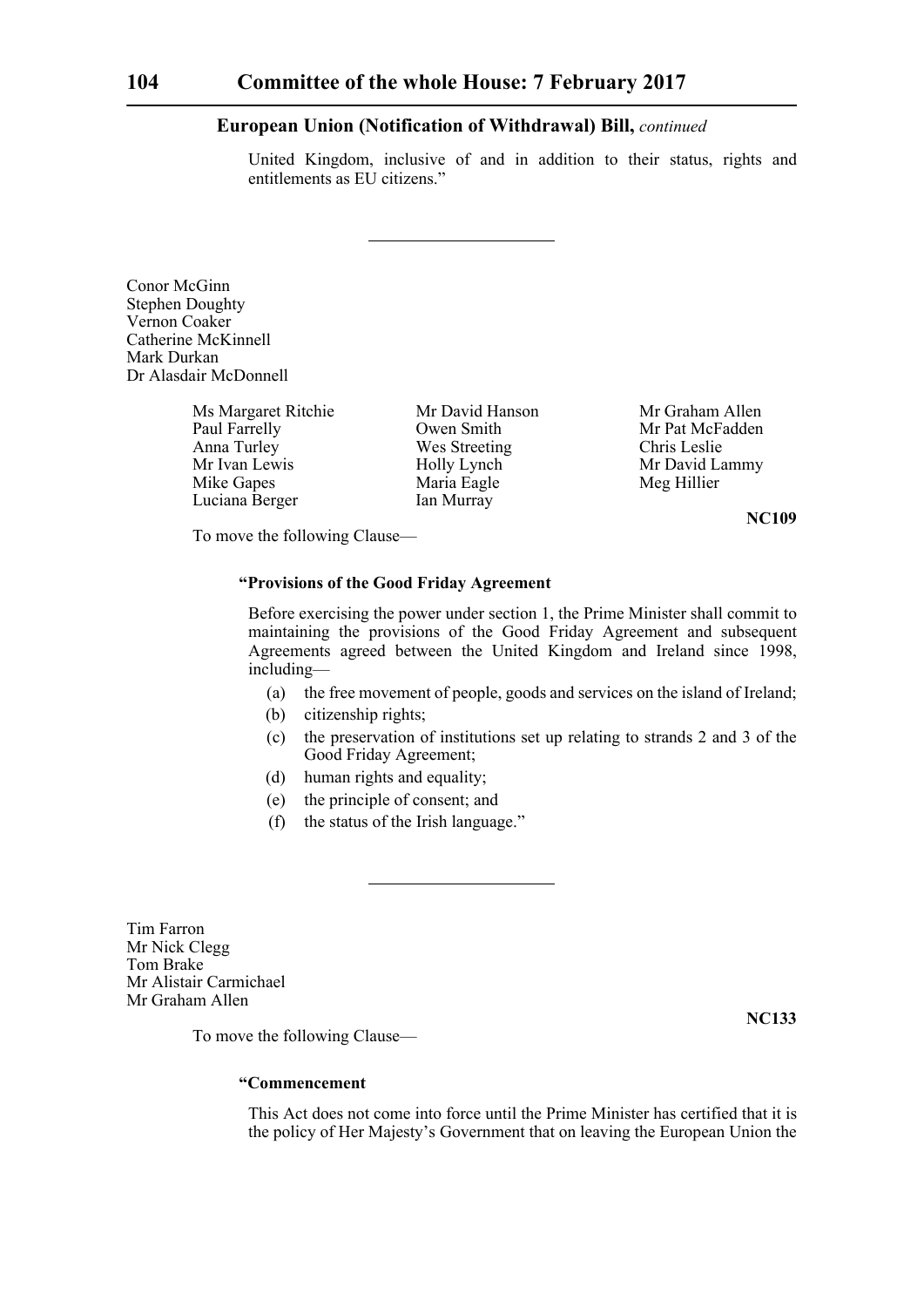United Kingdom should as soon as possible accede to the European Economic Area Agreement as a non-EU party."

Tim Farron Mr Nick Clegg Tom Brake Mr Alistair Carmichael

To move the following Clause—

**NC135**

# **"Effect of notification of withdrawal (No. 2)**

Nothing in this Act shall affect the continuation of those rights of residence enjoyed by EU citizens lawfully resident in the United Kingdom and UK citizens lawfully resident in the EU on 23 June 2016 after the United Kingdom's withdrawal from the European Union."

Stephen Gethins Alex Salmond Ms Tasmina Ahmed-Sheikh Joanna Cherry Ian Blackford Neil Gray

Mark Durkan Margaret Ferrier

**NC138**

To move the following Clause—

# **"Trade Agreements**

The Prime Minister may not exercise the power under section 1 until a Minister of the Crown has published a report on the number and terms of trade agreements outlined with countries outside of the European Union, and laid a copy of the report before Parliament."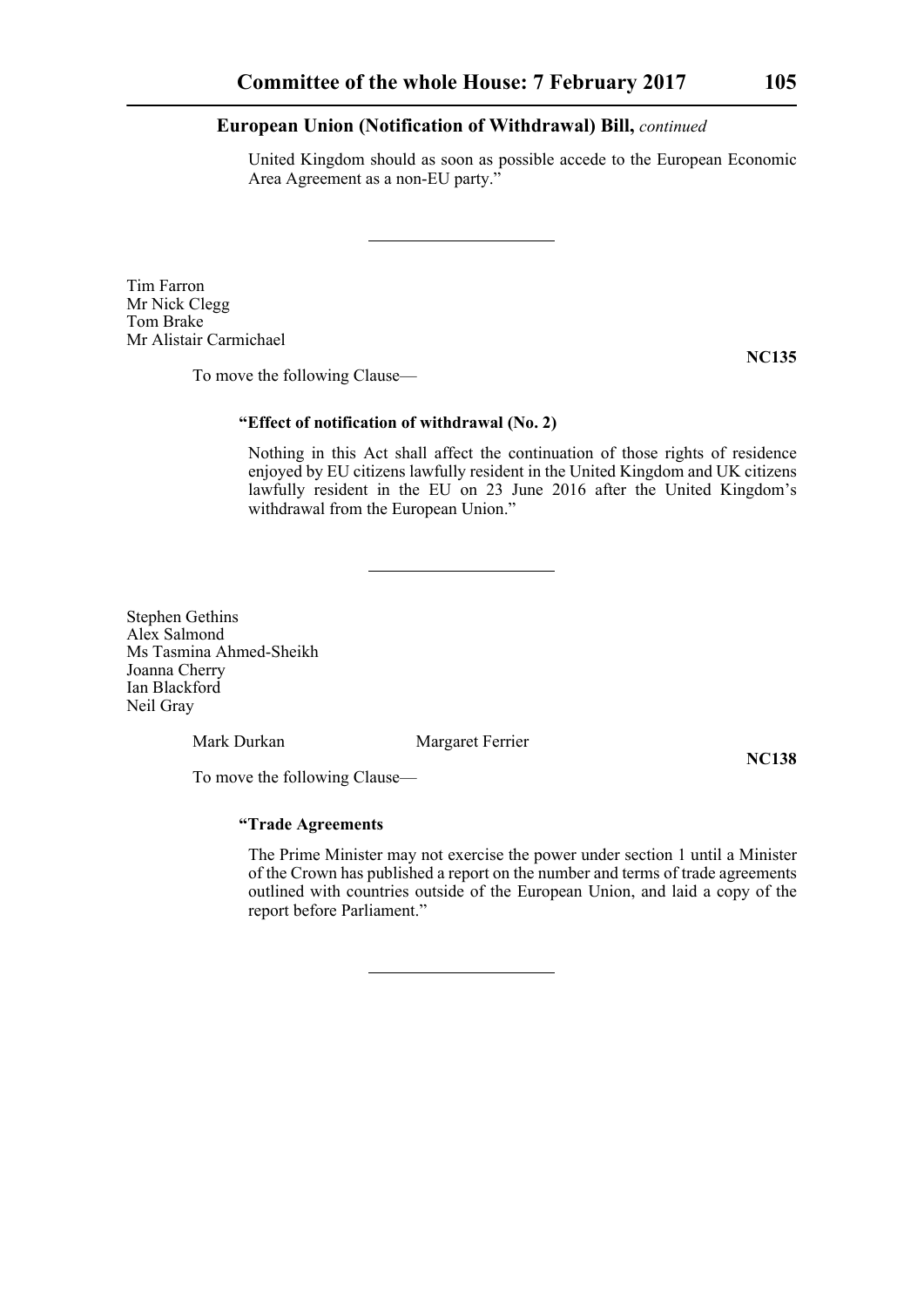Stephen Gethins Alex Salmond Ms Tasmina Ahmed-Sheikh Joanna Cherry Ian Blackford Neil Gray

Margaret Ferrier

**NC141**

To move the following Clause—

## **"Extent**

This Act extends to the whole of the United Kingdom and to Gibraltar."

Stephen Gethins Alex Salmond Ms Tasmina Ahmed-Sheikh Joanna Cherry Ian Blackford Neil Gray

Margaret Ferrier Caroline Lucas

Mark Durkan Dr Alasdair McDonnell Ms Margaret Ritchie

**NC142**

To move the following Clause—

# **"EU Students in the UK**

The Prime Minister may not exercise the power under section 1 until a Minister of the Crown has confirmed that EU students present in the UK on the date the United Kingdom withdraws from the EU will be granted visas to allow them residency rights for the full duration of their academic courses."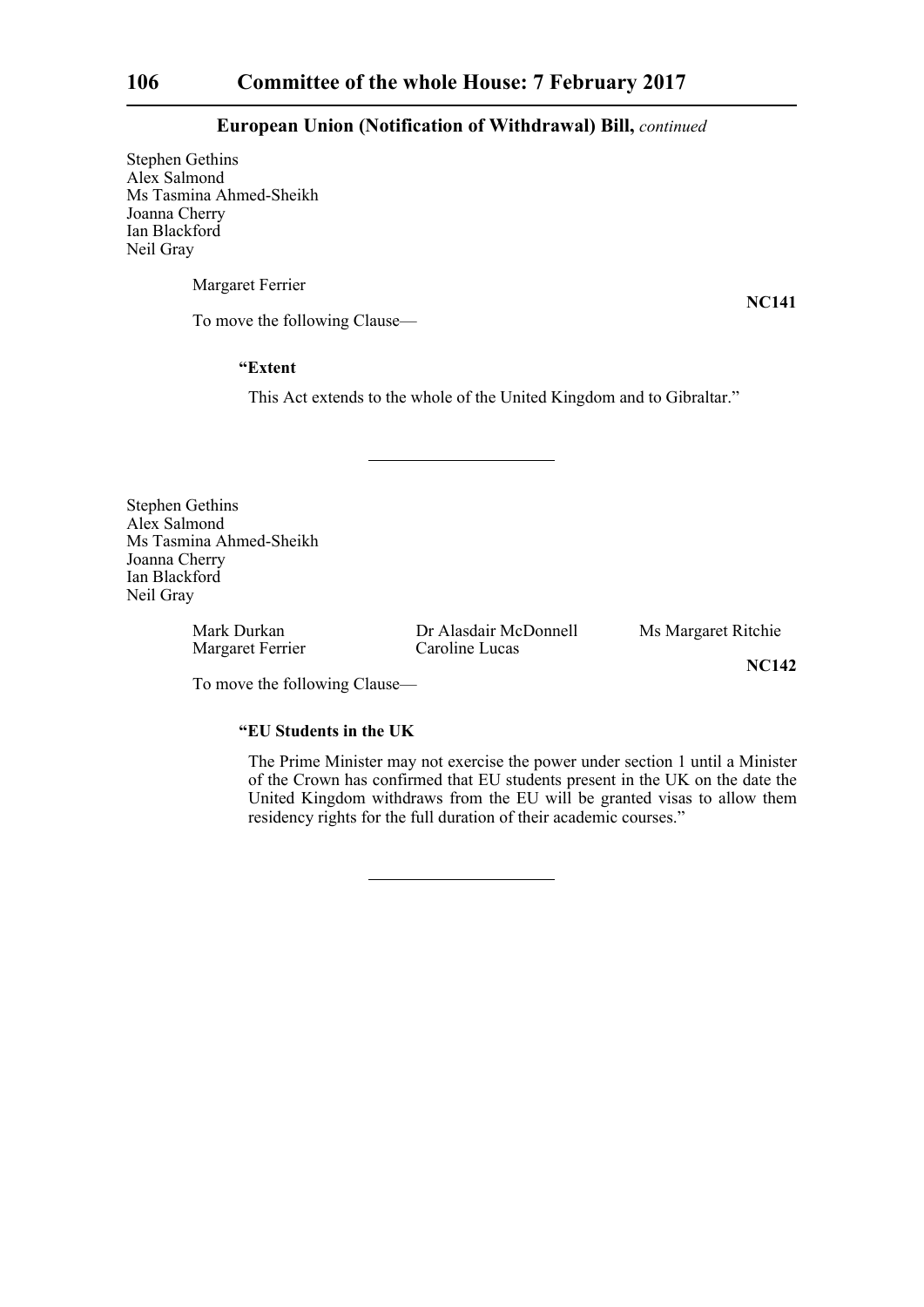Paul Flynn Albert Owen Mark Durkan Dr Alasdair McDonnell Ms Margaret Ritchie Mr Graham Allen

| Margaret Ferrier | Mr David Lammy | Caroline Lucas |
|------------------|----------------|----------------|
| Mike Gapes       | Seema Malhotra | Keith Vaz      |
|                  |                |                |

**NC146**

To move the following Clause—

# **"Rights of EU citizens in the UK**

Any citizen of an EU Member State lawfully resident in the United Kingdom on the day on which this Act comes into force shall have no less favourable rights of residence than they currently enjoy."

Ms Harriet Harman Ms Karen Buck Jeremy Lefroy Caroline Lucas Mike Gapes Kerry McCarthy

To move the following Clause—

# **"Trade agreements and human rights**

Before issuing any notification under Article 50 of the Treaty on European Union the Prime Minister shall give an undertaking that the Government will seek to ensure that the human rights standards included in future trade agreements with the EU and any other States with which the United Kingdom enters into trade negotiations are at least as high as those in current trade agreements."

Helen Goodman Mr Graham Allen

To move the following Clause—

**NC186**

## **"Report on future participation in Euratom**

Within 30 days of the Prime Minister exercising the power under section (1), a Minister of State shall publish a report on the United Kingdom's intended future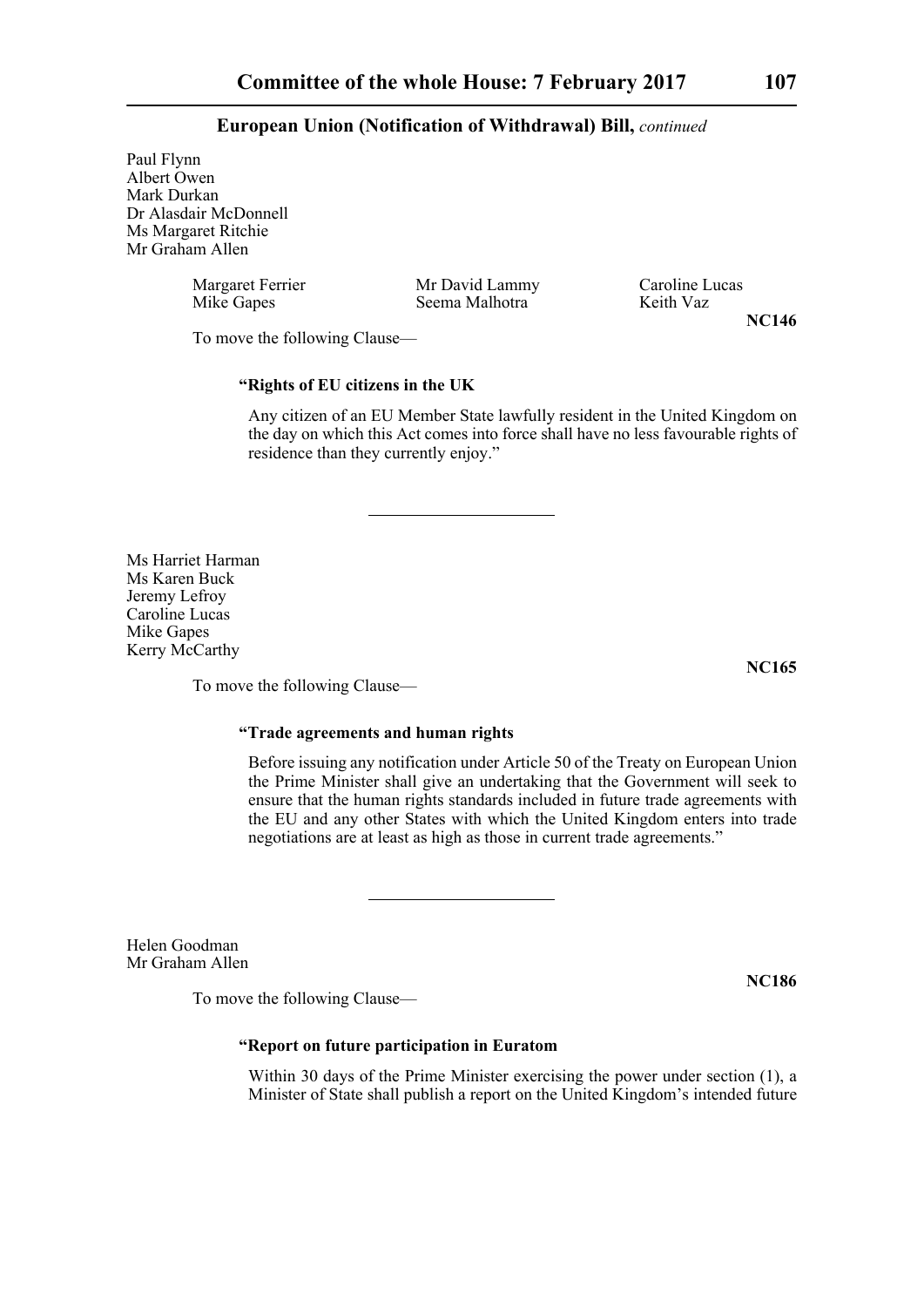participation in and engagement with the European Atomic Energy Community (Euratom), and shall lay a copy of the report before each House of Parliament." *Member's explanatory statement* 

*This new clause would seek a report from Her Majesty's Government on the UK's participation in and engagement with Euratom, following the withdrawal of the UK from the EU.*

Rachael Maskell Mr Graham Allen Caroline Lucas Diana Johnson Kerry McCarthy Rushanara Ali

Tulip Siddiq

**NC188**

To move the following Clause—

## **"Maintenance of directly effective environmental law derived from EU instruments**

- (1) Any EU environmental law which, at the date of withdrawal from the EU, was given legal effect in England shall, with effect from the exit date, be recognised and available in law, and be observed and enforced, to the same extent as it was before the date of withdrawal.
- (2) In subsection (1), "EU environmental law" means any of the rights, duties, remedies and procedures provided for by or under relevant legislation applying to England at the date of withdrawal from the EU, including but not limited to legislation implementing the following EU Directives—
	- (a) Habitats Directive (Council Directive 92/43/EEC on the conservation of natural habitats and of wild fauna and flora),
	- (b) Wild Birds Directive (Directive 2009/147/EC of the European Parliament and of the Council of 30 November 2009 on the conservation of wild birds),
	- (c) Strategic Environmental Assessment Directive (Directive 2001/42/EC of the European Parliament and of the Council of 27 June 2001 on the assessment of the effects of certain plans and programmes on the environment),
	- (d) Environmental Impact Assessment Directive (Directive 2011/92/EU of the European Parliament and of the Council of 13 December 2011 on the assessment of the effects of certain public and private projects on the environment),
	- (e) Water Framework Directive (Directive 2000/60/EC of the European Parliament and of the Council of 23 October 2000 establishing a framework for community action in the field of water policy),
	- (f) Revised Bathing Waters Directive (Directive 2006/7/EC of the European Parliament and of the Council of 15 February 2006 concerning the management of bathing water quality and repealing Directive 76/160/ EEC),
	- (g) Floods Directive (Directive 2007/60/EC on the assessment and management of flood risks),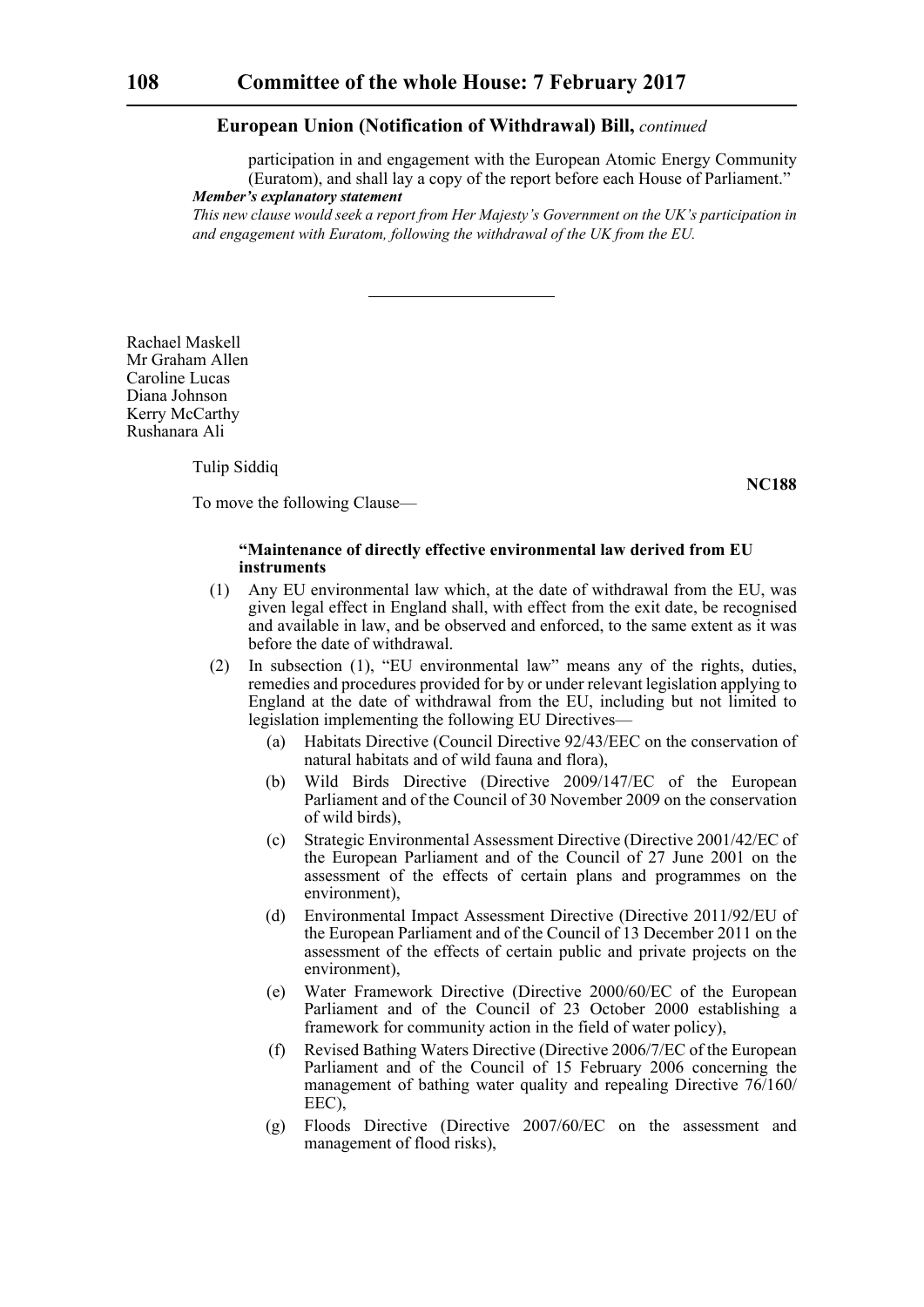- (h) Groundwater Directive (Directive 2006/118/EC of the European Parliament and of the Council of 12 December 2006 on the protection of groundwater against pollution and deterioration),
- (i) Marine Strategy Framework Directive (Directive 2008/56/EC of the European Parliament and of the Council of 17 June 2008 establishing a framework for community action in the field of marine environmental policy),
- (j) National Emission Ceilings Directive (Directive 2001/81/EC of the European Parliament and of the Council of 23 October 2001 on national emission ceilings for certain atmospheric pollutants),
- (k) Renewable Energy Directive (Directive 2009/28/EC of the European Parliament and of the Council of 23 April 2009 on the promotion of the use of energy from renewable sources and amending and subsequently repealing Directives 2001/77/EC and 2003/30/EC),
- (l) Air Quality Framework Directive (Directive 2008/50/EC of the European Parliament and of the Council of 21 May 2008 on ambient air quality and cleaner air for Europe),
- (m) Environmental Liability Directive (Directive 2004/35/EC of the European Parliament and of the Council of 21 April 2004 on environmental liability with regard to the prevention and remedying of environmental damage),
- (n) Integrated Pollution Prevention and Control Directive (Directive 2008/1/ EC of the European Parliament and of the Council of 15 January 2008 concerning integrated pollution prevention and control),
- (o) Environmental Noise Directive (Directive 2002/49/EC) of the European Parliament and of the Council of 25 June 2002 relating to the assessment and management of environmental noise),
- (p) Industrial Emissions Directive (Directive 2010/75/EU of the European Parliament and of the Council of 24 November 2010 on industrial emissions (integrated pollution prevention and control)),
- (q) Urban Waste Water Treatment Directive (Council Directive 91/271/EEC concerning urban waste-water treatment),
- (r) Waste Framework Directive (Directive 2008/98/EC of the European Parliament and of the Council of 19 November 2008 on waste),
- (s) Carbon Capture and Storage Directive (Directive 2009/31/EC on Geological Storage of Carbon Dioxide),
- (t) Landfill Directive (Council Directive 1999/31/EC of 26 April 1999 on the landfill of waste),
- (u) Waste Electrical and Electronic Equipment Directive (Directive 2012/ 19/EU of the European Parliament and of the Council of 4 July 2012 on waste electrical and electronic equipment),
- (v) Large Combustion Plant Directive (Directive 2001/80/EC of the European Parliament and of the Council of 23 October 2001 on the limitation of emissions of certain pollutants into the air from large combustion plants),
- (w) Nitrates Directive (Council Directive 91/676/EEC of 12 December 1991 concerning the protection of waters against pollution caused by nitrates from agricultural sources).
- (3) In subsection (2), "relevant legislation" means any legislation applying to England, which was in force at the date of withdrawal from the EU and was made for the purpose of implementing any EU environmental law, including but not limited to the Directives listed in subsection (2), in England.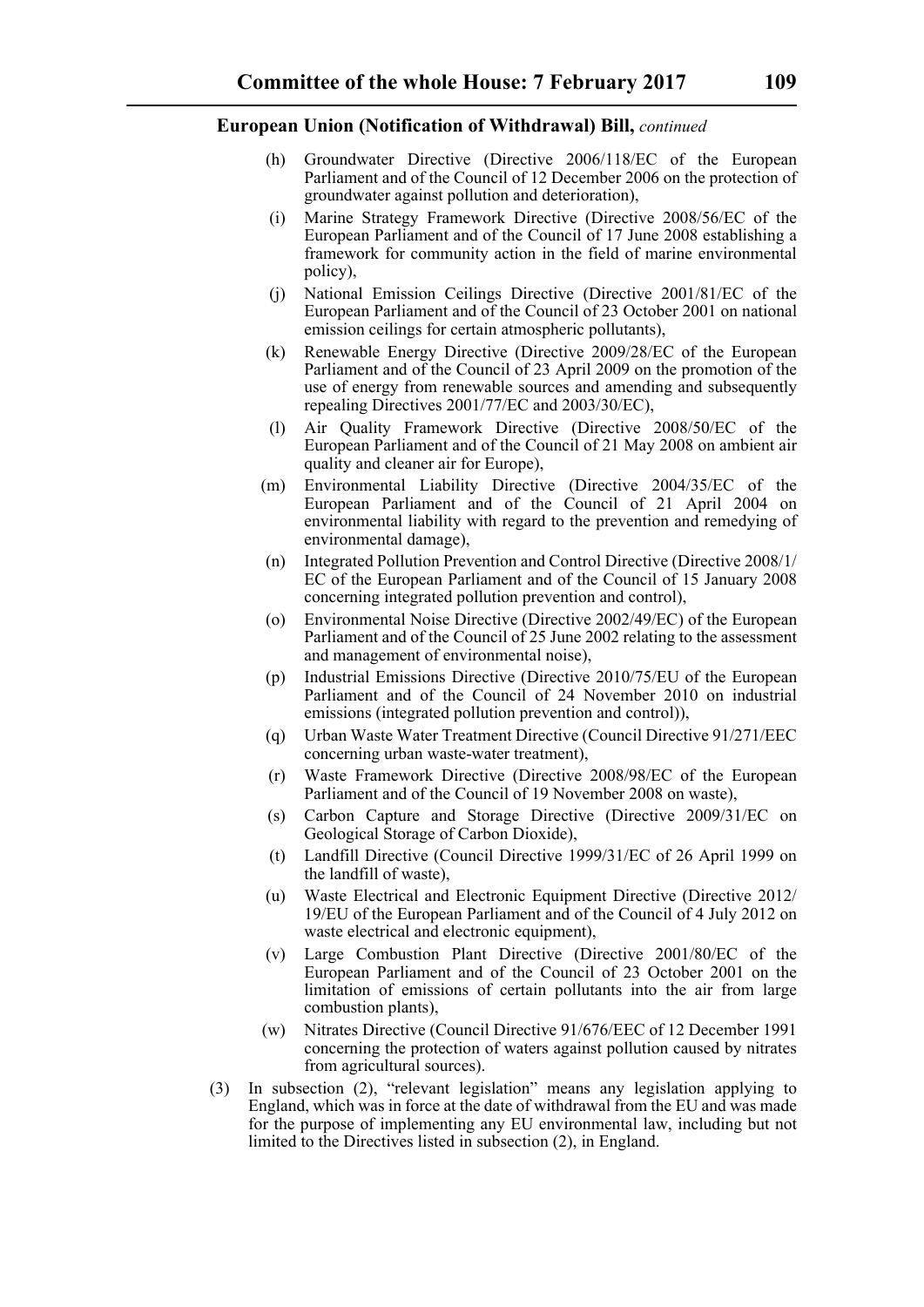- (4) Specific EU Directives may not be removed from the list in subsection (2) except  $by-$ 
	- (a) primary legislation, or
	- (b) secondary legislation subject to the affirmative resolution procedure.
- (5) Specific EU Directives may be added to the list in subsection (2) by secondary legislation subject to the negative resolution procedure.
- (6) Relevant legislation as defined in subsection (3) shall continue in full force and effect after the date of withdrawal from the EU.
- (7) Subsection (6) shall apply regardless of any amendments to, or repeal of, the European Communities Act 1972."

Rachael Maskell Mr Graham Allen Caroline Lucas Diana Johnson Kerry McCarthy Tulip Siddiq

**NC189**

To move the following Clause—

# **"Maintenance of equivalent means of enforcing environmental law derived from EU instruments**

- (1) After the date of withdrawal, EU environmental law, as defined in subsection (2) of New Clause (*Maintenance of directly effective environmental law derived from EU instruments*), shall be enforced in England by means equivalent to those in place prior to the date of withdrawal from the EU.
- (2) The Secretary of State must, within six months of this Act coming into force, publish and lay before Parliament a report outlining the means by which EU environmental law shall be enforced in England after the date of withdrawal from the EU.
- (3) In subsection (1), "means" shall include any penalties, financial or otherwise, imposed for breach of any law.
- (4) For the purposes of any legal proceedings, any question as to the equivalence of means of enforcing EU environmental law in England with those in place prior to the date of withdrawal from the EU shall be determined in accordance with the principles laid down by and any relevant judgement of the Court of Justice of the European Union."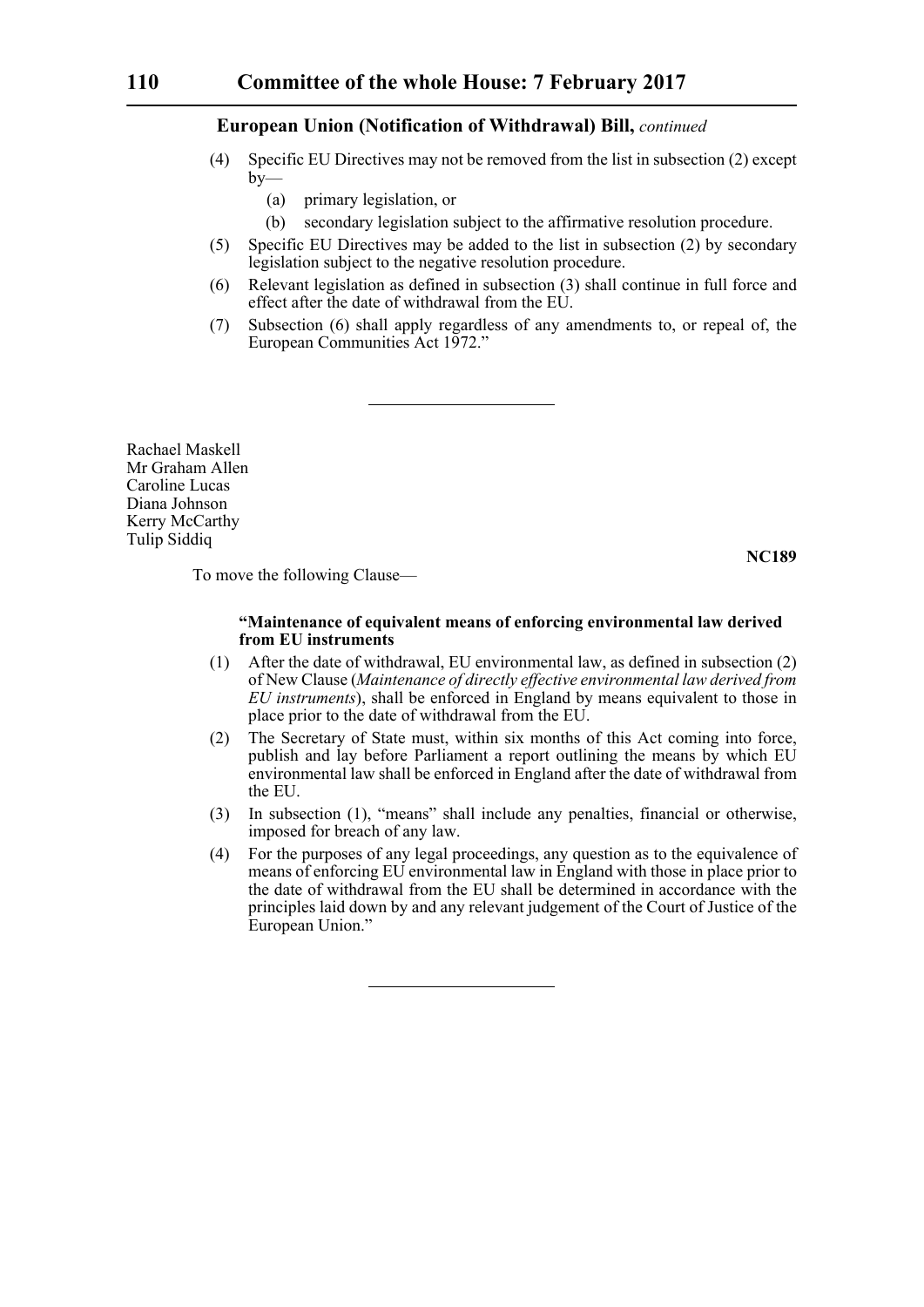Rachael Maskell Mr Graham Allen Caroline Lucas Diana Johnson Kerry McCarthy Tulip Siddiq

Dr Roberta Blackman-Woods

To move the following Clause—

# **"Environmental protection**

Nothing in this Act shall have the consequence of weakening any law or regulation, including but not limited to those derived from European Union legislation, the primary purpose of which is to safeguard the quality of the natural environment, including but not limited to legal standards on—

- (a) air quality,
- (b) water quality,
- (c) protection of wildlife and habitats,
- (d) waste management."

Rachael Maskell Mr Graham Allen Caroline Lucas Diana Johnson Kerry McCarthy Rushanara Ali

Tulip Siddiq Dr Roberta Blackman-Woods

**NC191**

To move the following Clause—

### **"Requirement to report on environmental legislation**

- (1) Before exercising the power under section 1, the Prime Minister must publish and lay before Parliament a report setting out how Her Majesty's Government plans to ensure that existing standards of environmental protection are maintained in the context of—
	- (a) any withdrawal agreements negotiated with the European Union during the two-year period specified by Article 50(3) of the Treaty on European Union,
	- (b) any future trade deals with the European Union or any of its member states,
	- (c) any future trade deals with any other state or group of states.
- (2) In subsection (1), "existing standards of environmental protection" means any of the rights, duties, remedies and procedures provided for by or under relevant legislation applying to England at the date of withdrawal from the EU, including but not limited to legislation implementing the following EU Directives—
	- (a) Habitats Directive (Council Directive 92/43/EEC on the conservation of natural habitats and of wild fauna and flora),

**NC190**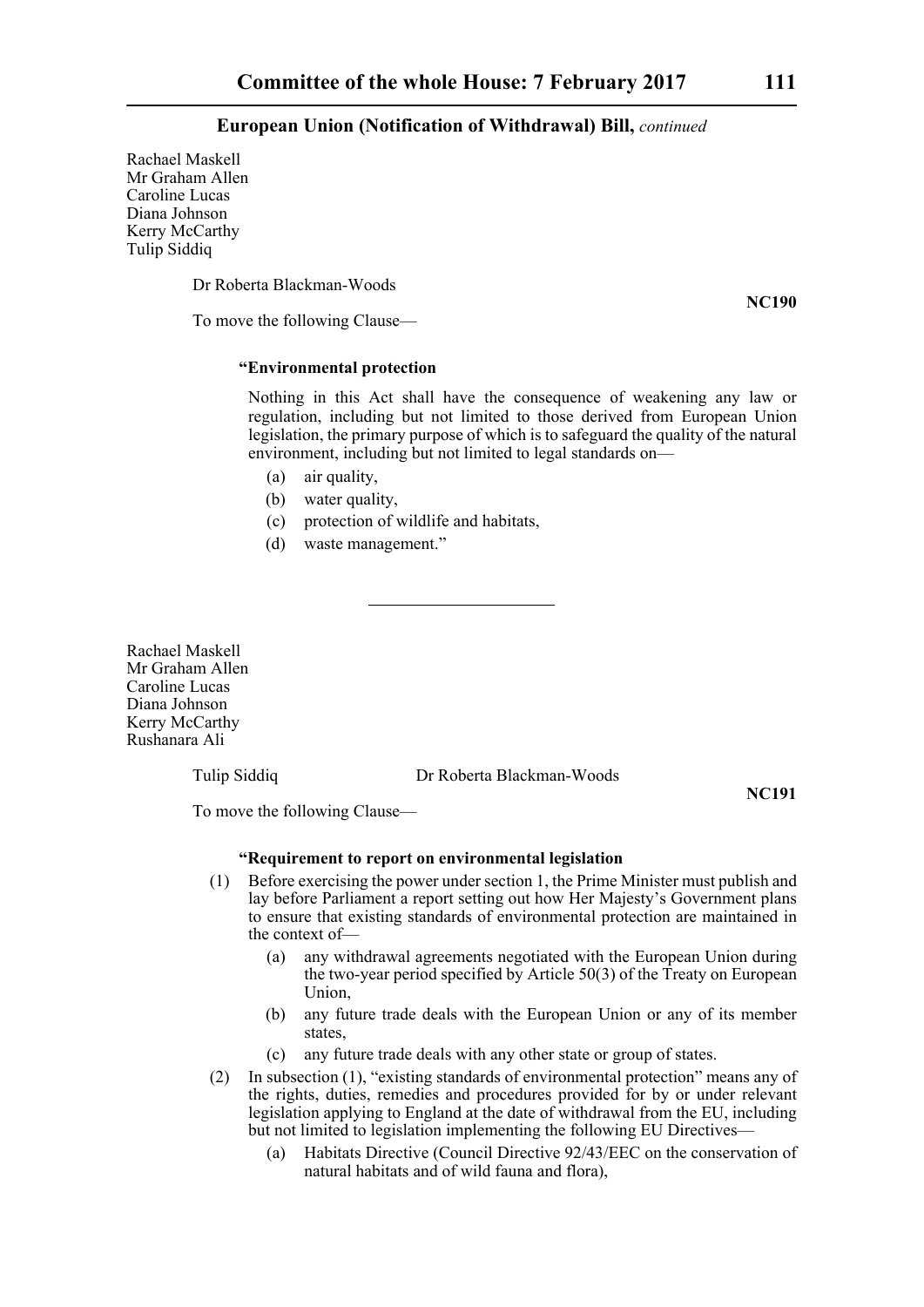- (b) Wild Birds Directive (Directive 2009/147/EC of the European Parliament and of the Council of 30 November 2009 on the conservation of wild birds),
- (c) Strategic Environmental Assessment Directive (Directive 2001/42/EC of the European Parliament and of the Council of 27 June 2001 on the assessment of the effects of certain plans and programmes on the environment),
- (d) Environmental Impact Assessment Directive (Directive 2011/92/EU of the European Parliament and of the Council of 13 December 2011 on the assessment of the effects of certain public and private projects on the environment),
- (e) Water Framework Directive (Directive 2000/60/EC of the European Parliament and of the Council of 23 October 2000 establishing a framework for community action in the field of water policy),
- (f) Revised Bathing Waters Directive (Directive 2006/7/EC of the European Parliament and of the Council of 15 February 2006 concerning the management of bathing water quality and repealing Directive 76/160/ EEC),
- (g) Floods Directive (Directive 2007/60/EC on the assessment and management of flood risks),
- (h) Groundwater Directive (Directive 2006/118/EC of the European Parliament and of the Council of 12 December 2006 on the protection of groundwater against pollution and deterioration),
- (i) Marine Strategy Framework Directive (Directive 2008/56/EC of the European Parliament and of the Council of 17 June 2008 establishing a framework for community action in the field of marine environmental policy),
- (j) National Emission Ceilings Directive (Directive 2001/81/EC of the European Parliament and of the Council of 23 October 2001 on national emission ceilings for certain atmospheric pollutants),
- (k) Renewable Energy Directive (Directive 2009/28/EC of the European Parliament and of the Council of 23 April 2009 on the promotion of the use of energy from renewable sources and amending and subsequently repealing Directives 2001/77/EC and 2003/30/EC),
- (l) Air Quality Framework Directive (Directive 2008/50/EC of the European Parliament and of the Council of 21 May 2008 on ambient air quality and cleaner air for Europe),
- (m) Environmental Liability Directive (Directive 2004/35/EC of the European Parliament and of the Council of 21 April 2004 on environmental liability with regard to the prevention and remedying of environmental damage),
- (n) Integrated Pollution Prevention and Control Directive (Directive 2008/1/ EC of the European Parliament and of the Council of 15 January 2008 concerning integrated pollution prevention and control),
- (o) Environmental Noise Directive (Directive 2002/49/EC) of the European Parliament and of the Council of 25 June 2002 relating to the assessment and management of environmental noise),
- (p) Industrial Emissions Directive (Directive 2010/75/EU of the European Parliament and of the Council of 24 November 2010 on industrial emissions (integrated pollution prevention and control)),
- (q) Urban Waste Water Treatment Directive (Council Directive 91/271/EEC concerning urban waste-water treatment),
- (r) Waste Framework Directive (Directive 2008/98/EC of the European Parliament and of the Council of 19 November 2008 on waste),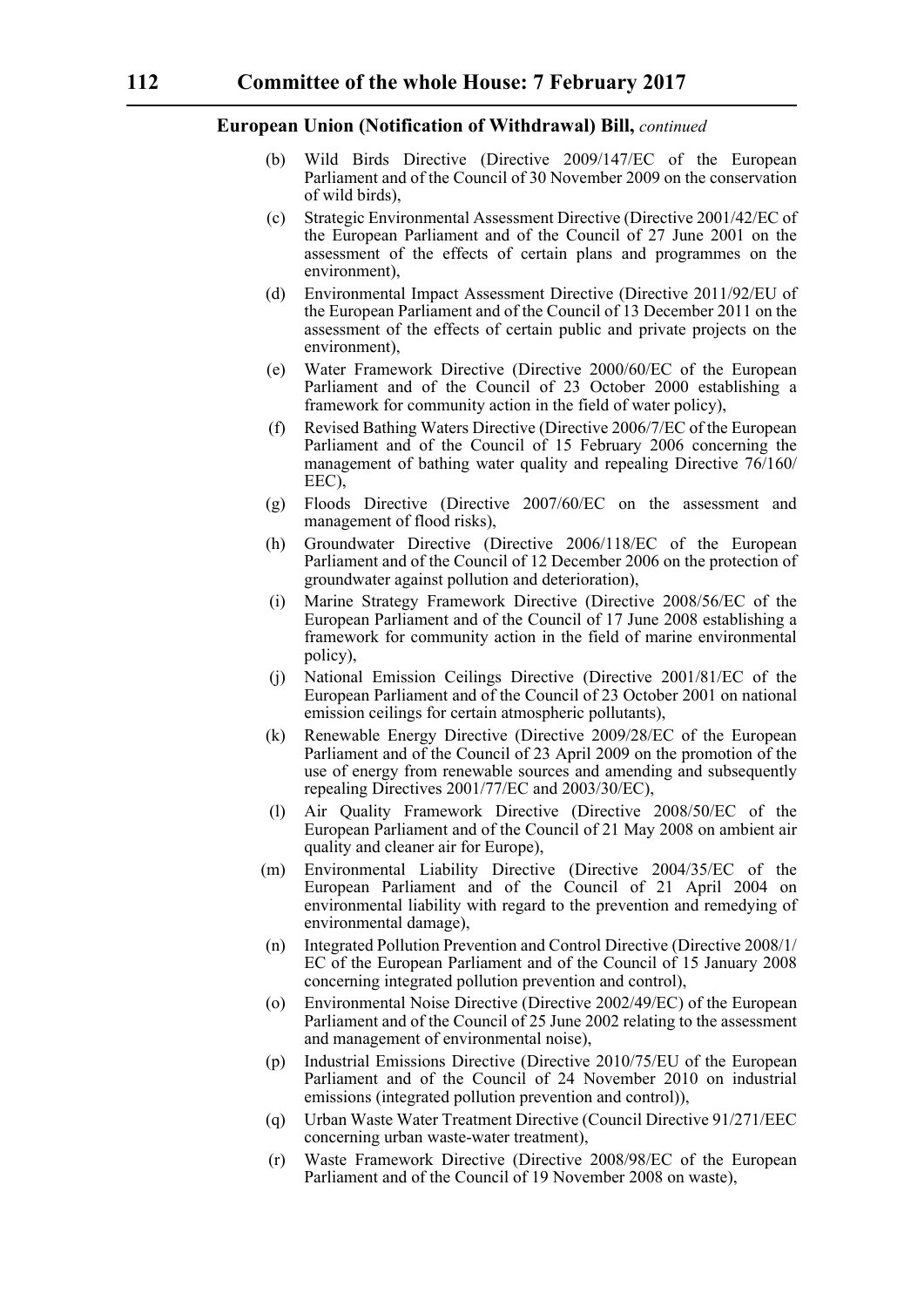- (s) Carbon Capture and Storage Directive (Directive 2009/31/EC on Geological Storage of Carbon Dioxide),
- (t) Landfill Directive (Council Directive 1999/31/EC of 26 April 1999 on the landfill of waste),
- (u) Waste Electrical and Electronic Equipment Directive (Directive 2012/ 19/EU of the European Parliament and of the Council of 4 July 2012 on waste electrical and electronic equipment),
- (v) Large Combustion Plant Directive (Directive 2001/80/EC of the European Parliament and of the Council of 23 October 2001 on the limitation of emissions of certain pollutants into the air from large combustion plants),
- (w) Nitrates Directive (Council Directive 91/676/EEC of 12 December 1991 concerning the protection of waters against pollution caused by nitrates from agricultural sources).
- (x) In subsection (2), "relevant legislation" means any legislation applying to England, which was in force at the date of withdrawal from the EU and was made for the purpose of implementing any EU environmental law, including but not limited to the Directives listed in subsection (2), in England.

Jeremy Corbyn Mr Nicholas Brown Clive Lewis Keir Starmer Paul Blomfield Rachael Maskell

Caroline Flint Sue Hayman Albert Owen

Stephen Kinnock Mr Graham Allen Lilian Greenwood **NC192**

To move the following Clause—

#### **"Nuclear Collaboration**

- (1) Nothing in this Act shall affect the UK's membership of the European Atomic Agency Community (Euratom).
- (2) Notwithstanding the provisions of any other Act, Her Majesty's Government shall treat the process of leaving Euratom as separate to that of leaving the European Union."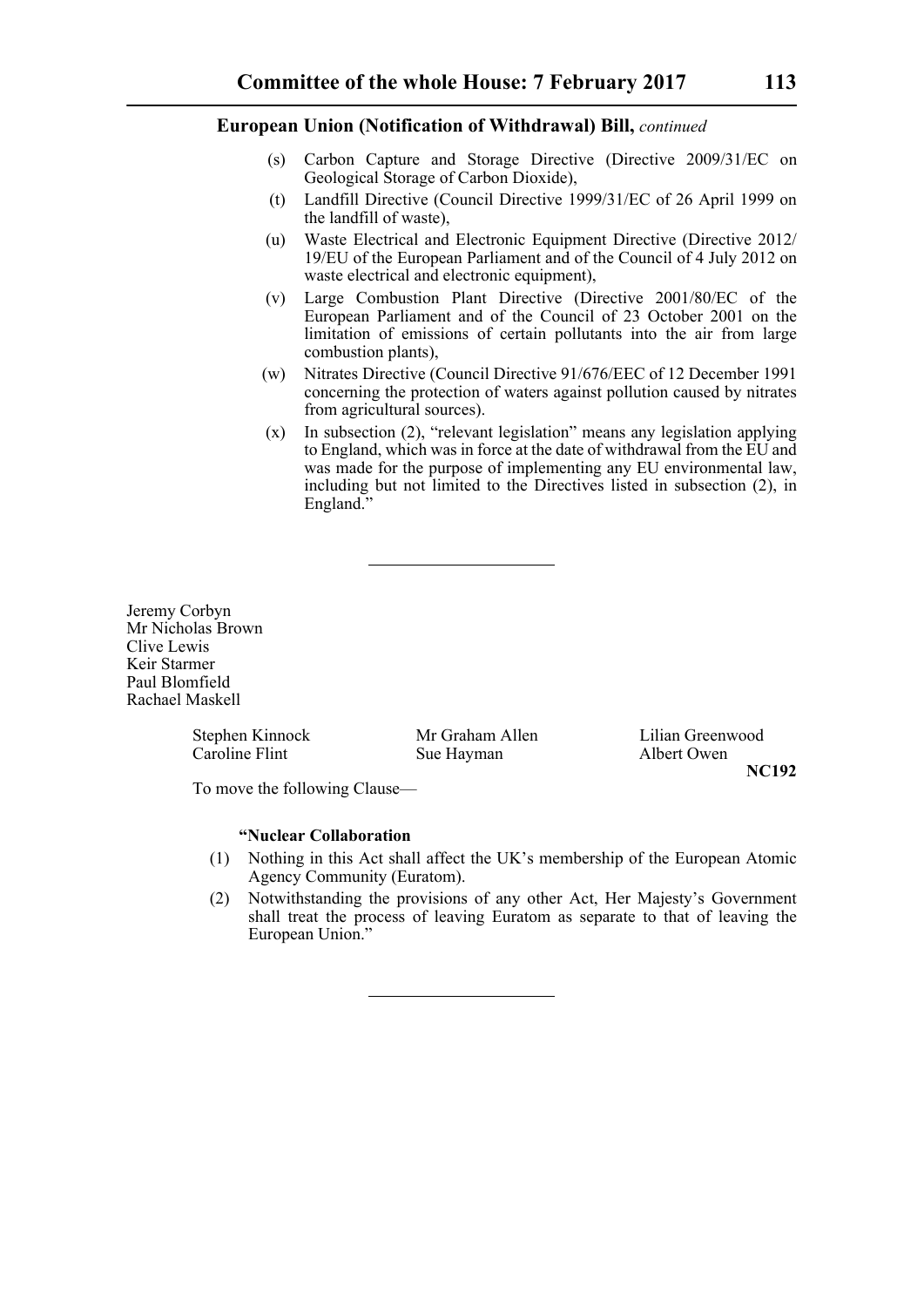# Keith Vaz

 $\star$  To move the following Clause—

# **"EU citizens in the UK—immigration status**

Before issuing any notification under Article 50 of the Treaty on European Union, the Prime Minister shall give an undertaking that, in any arrangements made for determining the immigration status after the UK's withdrawal from the European Union of EU citizens resident in the UK on the day on which notification is given, the same criteria will be applied to citizens national to each Member State."

Keith Vaz

 $\star$  To move the following Clause—

# **"Europol—UK liaison office**

Before issuing any notification under Article 50 of the Treaty on European Union, the Prime Minister shall give an undertaking that Her Majesty's Government shall maintain an office for the purpose of liaison with the European Police Office (Europol), regardless of any decision or negotiations on the status of UK membership of Europol."

# *Member's explanatory statement*

*This new clause would ensure that the UK retains an office in Europol which enables UK law enforcement to engage with law enforcement in EU member states.*

Keith Vaz

 $\star$  To move the following Clause—

# **"Prisoner transfer agreements—strategy**

Before exercising the power under section 1, the Prime Minister must undertake to publish a strategy for future arrangements for transfer of prisoners between the UK and EU Member States after the UK's withdrawal from the European Union."

**NC195**

**NC197**

**NC194**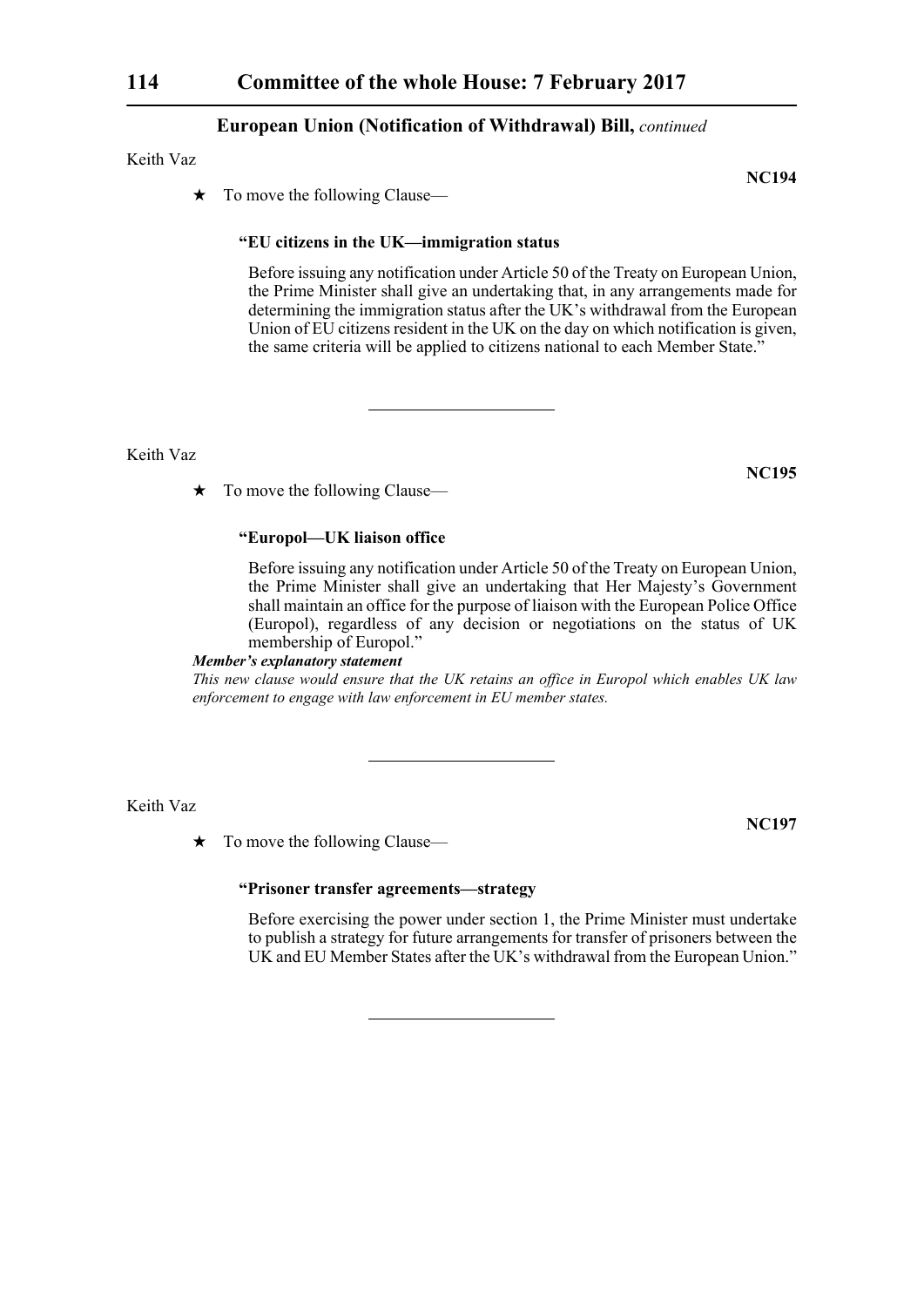#### Keith Vaz

 $\star$  To move the following Clause—

### **"Registration of EU citizens**

- (1) After the Prime Minister has exercised the power under section 1, Her Majesty's Government shall immediately put in place arrangements for registering EU citizens living in the UK.
- (2) Registration shall be undertaken by local authorities under regulations made by the Secretary of State."

#### *REMAINING NEW SCHEDULES*

Melanie Onn Jeremy Corbyn Keir Starmer Mr Nicholas Brown Mr Graham Allen Ann Clwyd

| Valerie Vaz       |
|-------------------|
| Mike Gapes        |
| Mr Barry Sheerman |
| Angela Smith      |
| Sarah Champion    |
| Meg Hillier       |
| Neil Gray         |
| Mark Durkan       |
| Wes Streeting     |
| Conor McGinn      |
| Mike Gapes        |
| Stephen Kinnock   |
| Kerry McCarthy    |

Liz Kendall Mr Ben Bradshaw n Caroline Lucas Mrs Madeleine Moon **Angele Stephen Doughty** Stephen Doughty Vernon Coaker Kate Green Stella Creasy Albert Owen<br>
Mr Andrew Smith Catherine Mo Dr Alasdair McDonnell Ms Margaret Ritchie Mr David Hanson Paul Farrelly Diana Johnson Mr David Lammy Maria Eagle Luciana Berger Ian Murray Lilian Greenwood Caroline Flint

Valerie Vaz Heidi Alexander Stephen Timms Catherine McKinnell

**NS1**

To move the following Schedule—

# "WORKERS RIGHTS: EU DIRECTIVES, ETC

ARTICLE 157 Treaty on the Functioning of the European Union.

COUNCIL DIRECTIVE NO 79/7/EEC of 19 December 1978 on the progressive implementation of the principle of equal treatment for men and women in matters of social security.

COUNCIL DIRECTIVE NO 91/533/EEC of 14 October 1991 on an employer's obligation to inform employees of the conditions applicable to the contract or employment relationship.

COUNCIL DIRECTIVE NO 92/85/EEC of 19 October 1992 on the introduction of measures to encourage improvements in the safety and health at work of pregnant workers and workers who have recently given birth or are breastfeeding (tenth individual Directive within the meaning of Article 16(1) of Directive 89/391/EEC).

COUNCIL DIRECTIVE NO 94/33/EC of 22 June 1994 on the protection of young people at work.

**NC200**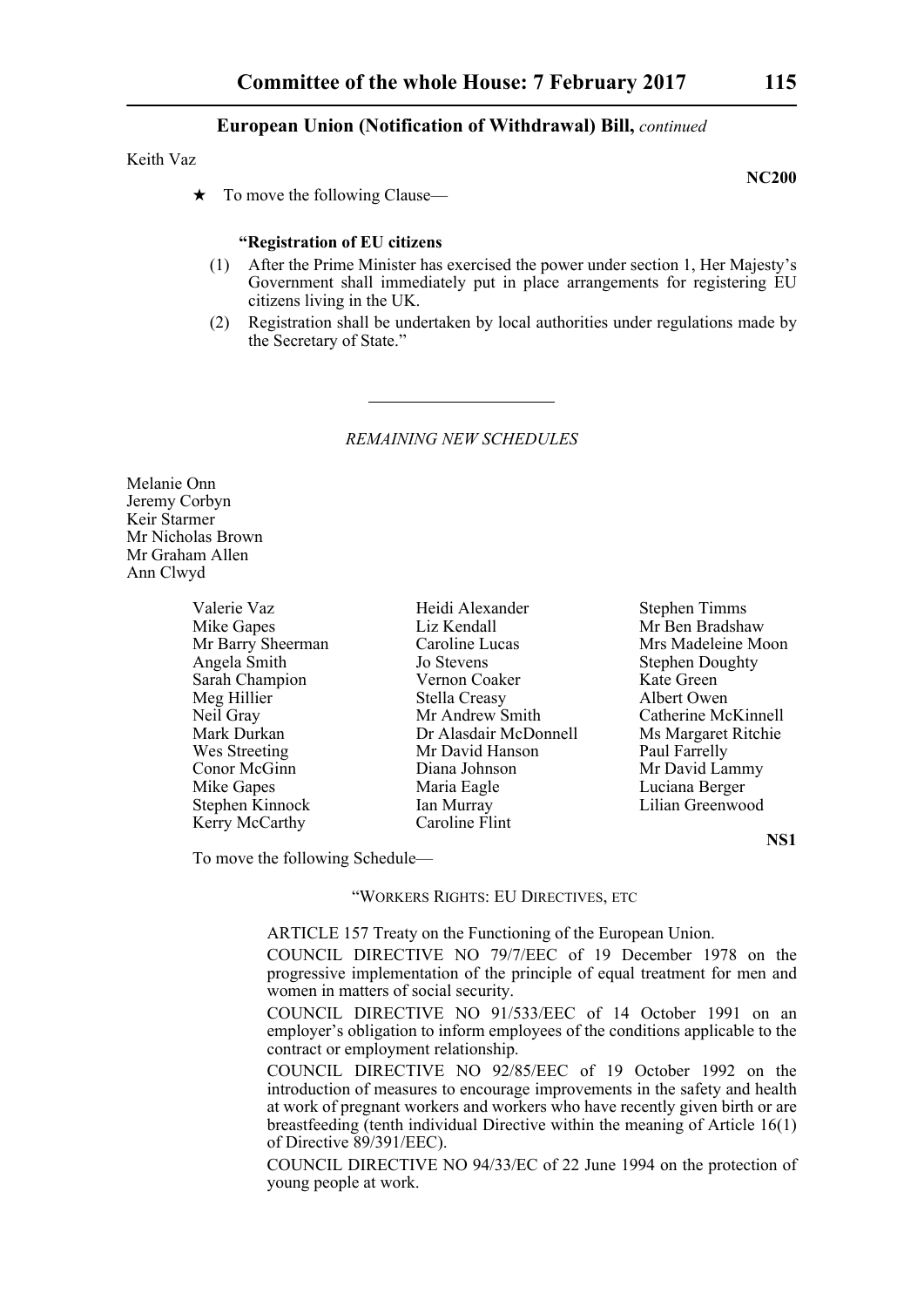COUNCIL DIRECTIVE NO 94/45/EC of 22 September 1994 on the establishment of a European Works Council or a procedure in Communityscale undertakings and Community-scale groups of undertakings for the purposes of informing and consulting employees.

COUNCIL DIRECTIVE NO 96/34/EC of 3 June 1996 on the framework agreement on parental leave concluded by UNICE, CEEP and the ETUC.

COUNCIL DIRECTIVE NO 96/71/EC of 16 December 1996 concerning the posting of workers in the framework of the provision of services.

COUNCIL DIRECTIVE NO 97/74/EC of 15 December 1997 extending, to the United Kingdom of Great Britain and Northern Ireland, Directive 94/45/EC on the establishment of a European Works Council or a procedure in Communityscale undertakings and Community-scale groups of undertakings for the purposes of informing and consulting employees.

COUNCIL DIRECTIVE NO 97/75/EC of 15 December 1997 amending and extending, to the United Kingdom of Great Britain and Northern Ireland, Directive 96/34/EC on the framework agreement on parental leave concluded by UNICE, CEEP and the ETUC.

COUNCIL DIRECTIVE NO 97/81/EC of 15 December 1997 concerning the Framework Agreement on part-time work concluded by UNICE, CEEP and the ETUC.

COUNCIL DIRECTIVE NO 98/23/EC of 7 April 1998 on the extension of Directive 97/81/EC on the framework agreement on part-time work concluded by UNICE, CEEP and the ETUC to the United Kingdom of Great Britain and Northern Ireland.

COUNCIL DIRECTIVE NO 98/59/EC of 20 July 1998 on the approximation of the laws of the Member States relating to collective redundancies.

COUNCIL DIRECTIVE NO 99/70/EC of 28 June 1999 concerning the framework agreement on fixed-term work concluded by ETUC, UNICE and CEEP.

COUNCIL DIRECTIVE NO 99/63/EC of 21 June 1999 concerning the Agreement on the organisation of working time of seafarers concluded by the European Community Shipowners' Association (ECSA) and the Federation of Transport Workers' Unions in the European Union (FST).

COUNCIL DIRECTIVE NO 2000/43/EC of 29 June 2000 implementing the principle of equal treatment between persons irrespective of racial or ethnic origin.

COUNCIL DIRECTIVE NO 2000/78/EC of 27 November 2000 establishing a general framework for equal treatment in employment and occupation.

COUNCIL DIRECTIVE NO 2001/23/EC of 12 March 2001 on the approximation of the laws of the Member States relating to the safeguarding of employees' rights in the event of transfers of undertakings, businesses or parts of undertakings or businesses.

COUNCIL DIRECTIVE NO 2001/86/EC of 8 October 2001 supplementing the Statute for a European company with regard to the involvement of employees.

DIRECTIVE 2002/14/EC OF THE EUROPEAN PARLIAMENT AND OF THE COUNCIL of 11 March 2002 establishing a general framework for informing and consulting employees in the European Community.

DIRECTIVE 2002/15/EC OF THE EUROPEAN PARLIAMENT AND OF THE COUNCIL of 11 March 2002 on the organisation of the working time of persons performing mobile road transport activities.

DIRECTIVE 2003/41/EC OF THE EUROPEAN PARLIAMENT AND OF THE COUNCIL of 3 June 2003 on the activities and supervision of institutions for occupational retirement provision.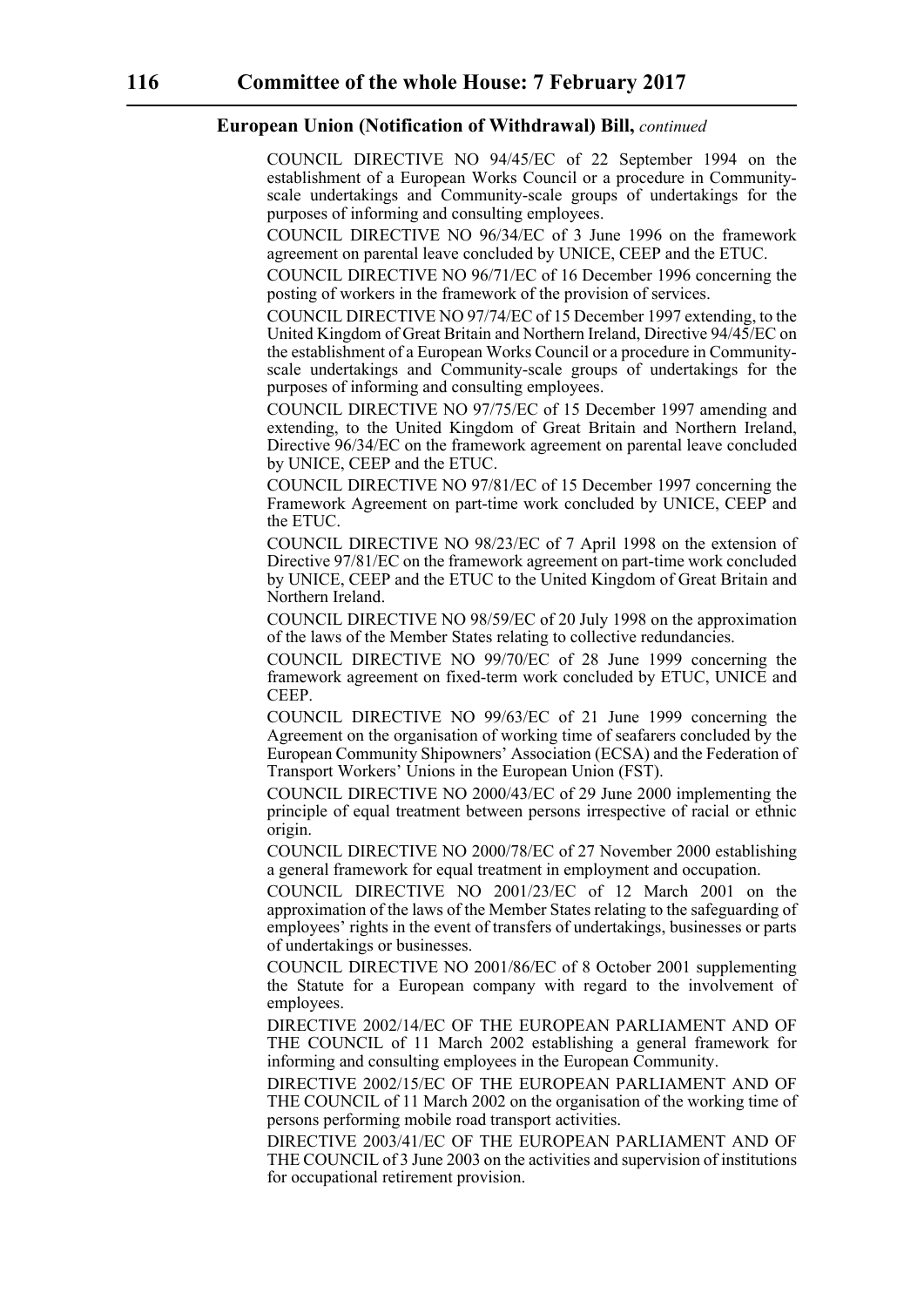COUNCIL DIRECTIVE 2003/72/EC of 22 July 2003 supplementing the Statute for a European Cooperative Society with regard to the involvement of employees.

DIRECTIVE 2003/88/EC OF THE EUROPEAN PARLIAMENT AND OF THE COUNCIL of 4 November 2003 concerning certain aspects of the organisation of working time.

DIRECTIVE 2005/56/EC OF THE EUROPEAN PARLIAMENT AND OF THE COUNCIL of 26 October 2005 on cross-border mergers of limited liability companies.

DIRECTIVE 2006/54/EC OF THE EUROPEAN PARLIAMENT AND OF THE COUNCIL of 5 July 2006 on the implementation of the principle of equal opportunities and equal treatment of men and women in matters of employment and occupation (recast).

DIRECTIVE 2008/94 OF THE EUROPEAN PARLIAMENT AND OF THE COUNCIL of 22 October 2008 on the protection of employees in the event of the insolvency of their employer.

DIRECTIVE 2008/104/EC OF THE EUROPEAN PARLIAMENT AND OF THE COUNCIL of 19 November 2008 on temporary agency work.

DIRECTIVE 2009/38/EC OF THE EUROPEAN PARLIAMENT AND OF THE COUNCIL of 6 May 2009 on the establishment of a European Works Council or a procedure in Community-scale undertakings and Communityscale groups of companies for the purposes of informing and consulting employees.

COUNCIL DIRECTIVE 2010/18/EU of 8 March 2010 implementing the revised Framework Agreement on parental leave concluded by BUSINESSEUROPE, UEAPME, CEEP and ETUC.

DIRECTIVE 2010/41/EU OF THE EUROPEAN PARLIAMENT AND OF THE COUNCIL of 7 July 2010 on the application of the principle of equal treatment between men and women engaged in an activity in a self-employed capacity.

DIRECTIVE 2014/67/EU OF THE EUROPEAN PARLIAMENT AND OF THE COUNCIL of 15 May 2014 on the enforcement of Directive 96/71/EC concerning the posting of workers in the framework of the provision of services and amending Regulation (EU) No 1024/2012 on administrative cooperation through the Internal Market Information System ('the IMI Regulation')."

# *REMAINING PROCEEDINGS IN COMMITTEE*

Paul Flynn Mr David Lammy

Title, line **1**, leave out "the Prime Minister" and insert "Parliament"

**85**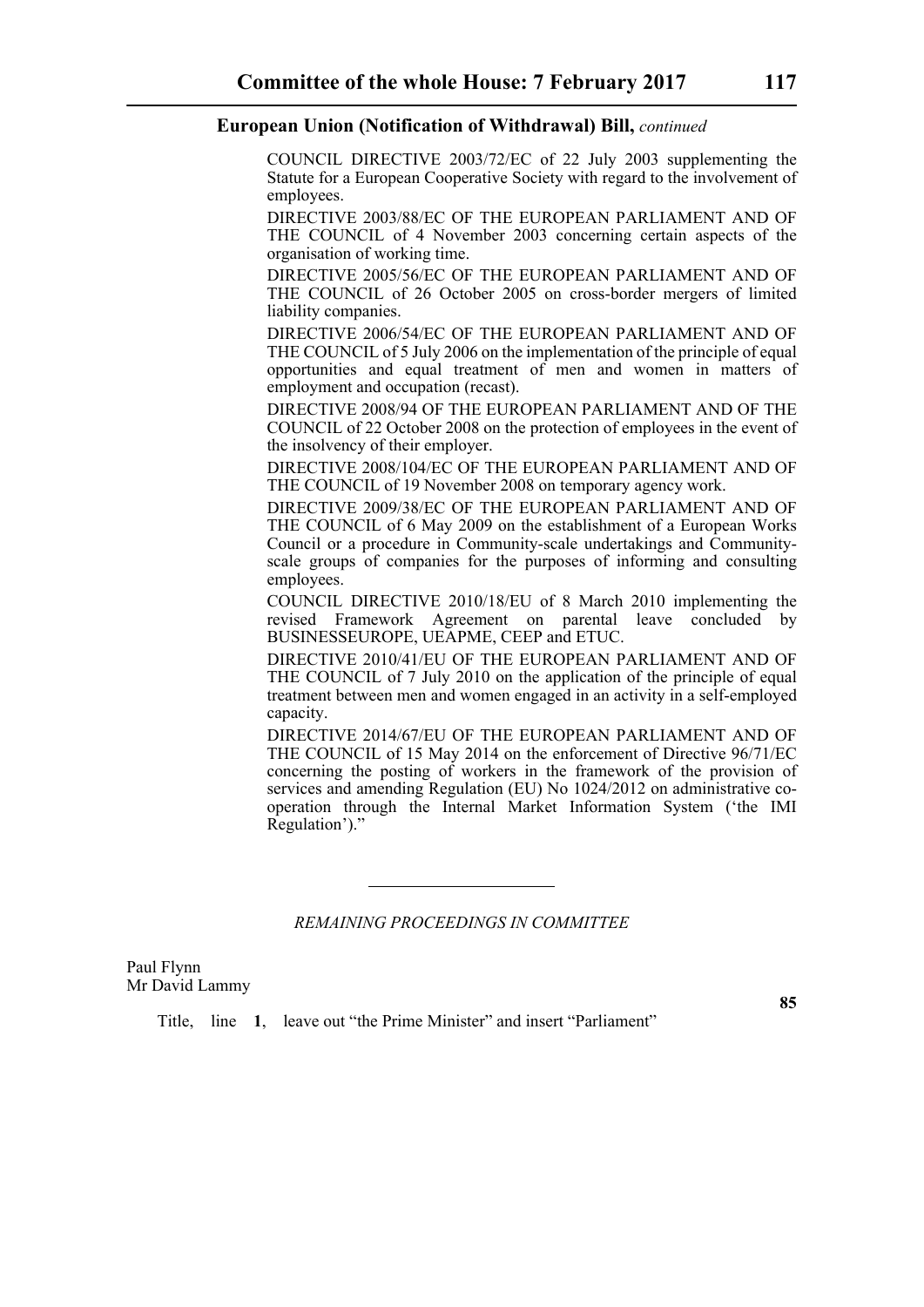Chris Leslie Mr Graham Allen Stella Creasy Ann Coffey Paul Farrelly Mr David Lammy

> Jim Dowd Catherine McKinnell Ann Clwyd Mrs Madeleine Moon<br>
> Neil Coyle<br>
> Meg Hillier Luciana Berger Ian Murray

Mr Barry Sheerman<br>Stephen Doughty Rushanara Ali

Title, line **1**, leave out from "notify" to first "the" in line 2 and insert "the European Council, under Article 50(2) of the Treaty on European Union, of" *Member's explanatory statement* 

*This amendment makes it clear that the Prime Minister would be notifying the European Council of any intention to withdraw from the European Union.*

Chris Leslie Mr Graham Allen Stella Creasy Ann Coffey Paul Farrelly Mr David Lammy

> Mrs Madeleine Moon Angela Smith Stephen Doughty<br>
> Neil Coyle Meg Hillier Rushanara Ali Neil Coyle Meg Hillier Rushanara Ali<br>
> Paul Farrelly Luciana Berger Ian Murray

Jim Dowd Catherine McKinnell Ann Clwyd Mike Gapes Mr Barry Sheerman Luciana Berger

**2**

**4**

Title, line **2**, at end insert "; and for connected purposes."

*Member's explanatory statement* 

*This amendment ensures that the scope of the Bill may cover issues arising as a consequence of the power conferred on the Prime Minister to notify the United Kingdom's intention to withdraw from the EU.*

Chris Leslie Mr Graham Allen Stella Creasy Ann Coffey Paul Farrelly Mr David Lammy

| Jim Dowd               | Catherine McKinnell   | Ann Clwyd           |
|------------------------|-----------------------|---------------------|
| Mr Ben Bradshaw        | Heidi Alexander       | Mike Gapes          |
| Mr Barry Sheerman      | Mrs Madeleine Moon    | Angela Smith        |
| <b>Stephen Doughty</b> | Neil Coyle            | Helen Hayes         |
| Meg Hillier            | Rushanara Ali         | Mr Andrew Smith     |
| Mark Durkan            | Dr Alasdair McDonnell | Ms Margaret Ritchie |
| Paul Farrelly          | Luciana Berger        | Ian Murray          |

**5**

Title, line **2**, at end insert "while seeking to remain a member of the European Economic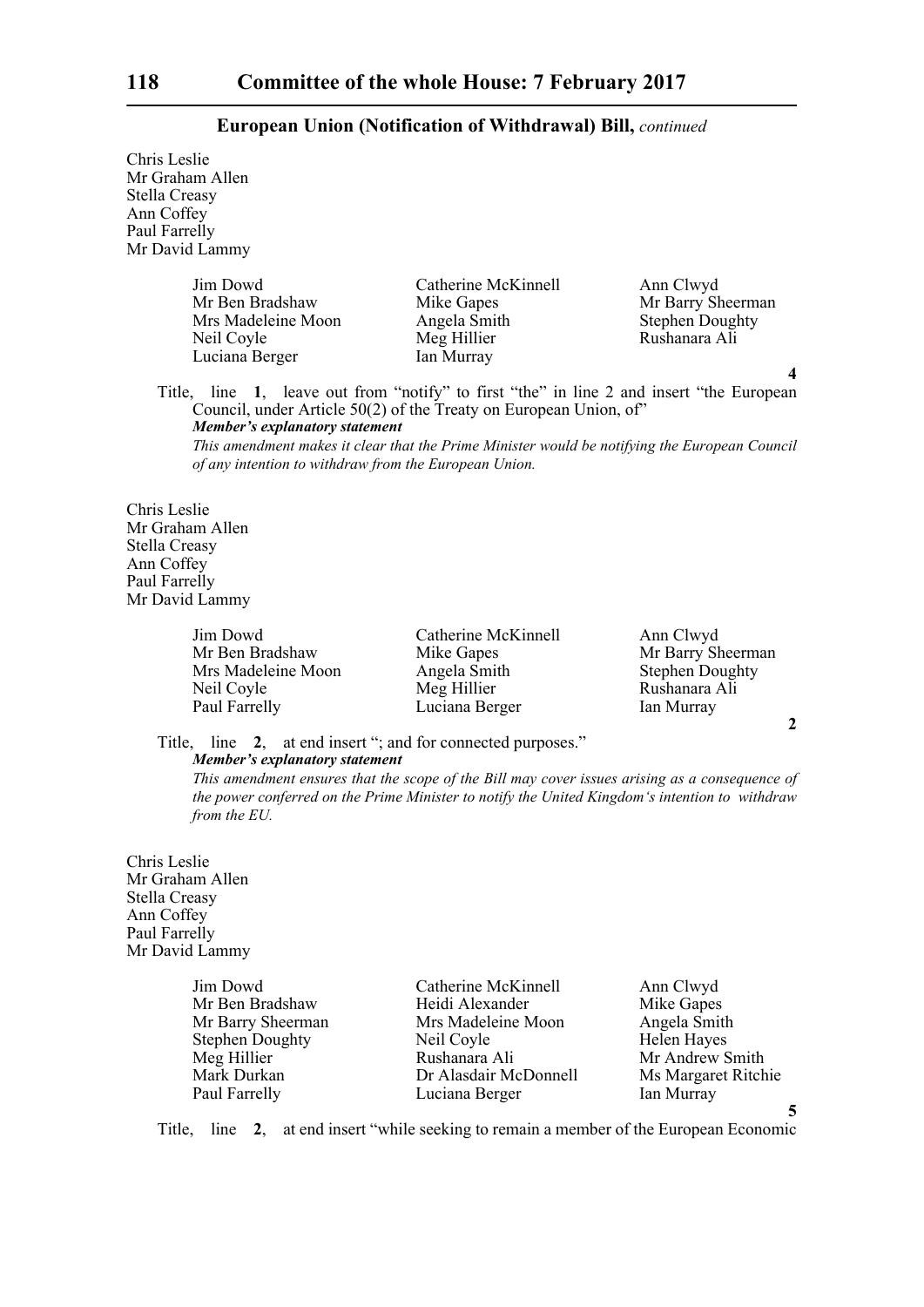Area."

*Member's explanatory statement* 

*This amendment to the Long Title would ensure that the Prime Minister could seek to negotiate the UK remaining a member of the European Economic Area.*

Chris Leslie Mr Graham Allen Stella Creasy Ann Coffey Paul Farrelly Mr David Lammy

| Jim Dowd               | Catherine McKinnell | Ann Clwyd     |
|------------------------|---------------------|---------------|
| Mr Ben Bradshaw        | Mike Gapes          | Liz Kendall   |
| Mr Barry Sheerman      | Mrs Madeleine Moon  | Angela Smith  |
| <b>Stephen Doughty</b> | Helen Hayes         | Meg Hillier   |
| Rushanara Ali          | Mr Andrew Smith     | Mark Durkan   |
| Dr Alasdair McDonnell  | Ms Margaret Ritchie | Paul Farrelly |
| Luciana Berger         | Ian Murray          |               |

Title, line **2**, at end insert "and maintaining the Common Travel Area border between the United Kingdom and the Republic of Ireland." *Member's explanatory statement* 

*This amendment would ensure that the Bill can provide for the continuation of the existing Common Travel Area between the UK and Republic of Ireland in the event of the exercise of the power in the Bill to notify withdrawal from the EU.*

#### ORDER OF THE HOUSE [1 FEBRUARY 2017]

That the following provisions shall apply to the European Union (Notification of Withdrawal) Bill:

# *Committal*

1. The Bill shall be committed to a Committee of the whole House.

*Proceedings in Committee and up to and including Third Reading*

- 2. Proceedings in Committee, any proceedings on Consideration, any proceedings in legislative grand committee and proceedings on Third Reading shall be taken in three days.
- 3. The proceedings shall be taken on each of those days as shown in the first column of the following Table and in the order so shown.
- 4. The proceedings shall (so far as not previously concluded) be brought to a conclusion at the times specified in the second column of the Table.

**6**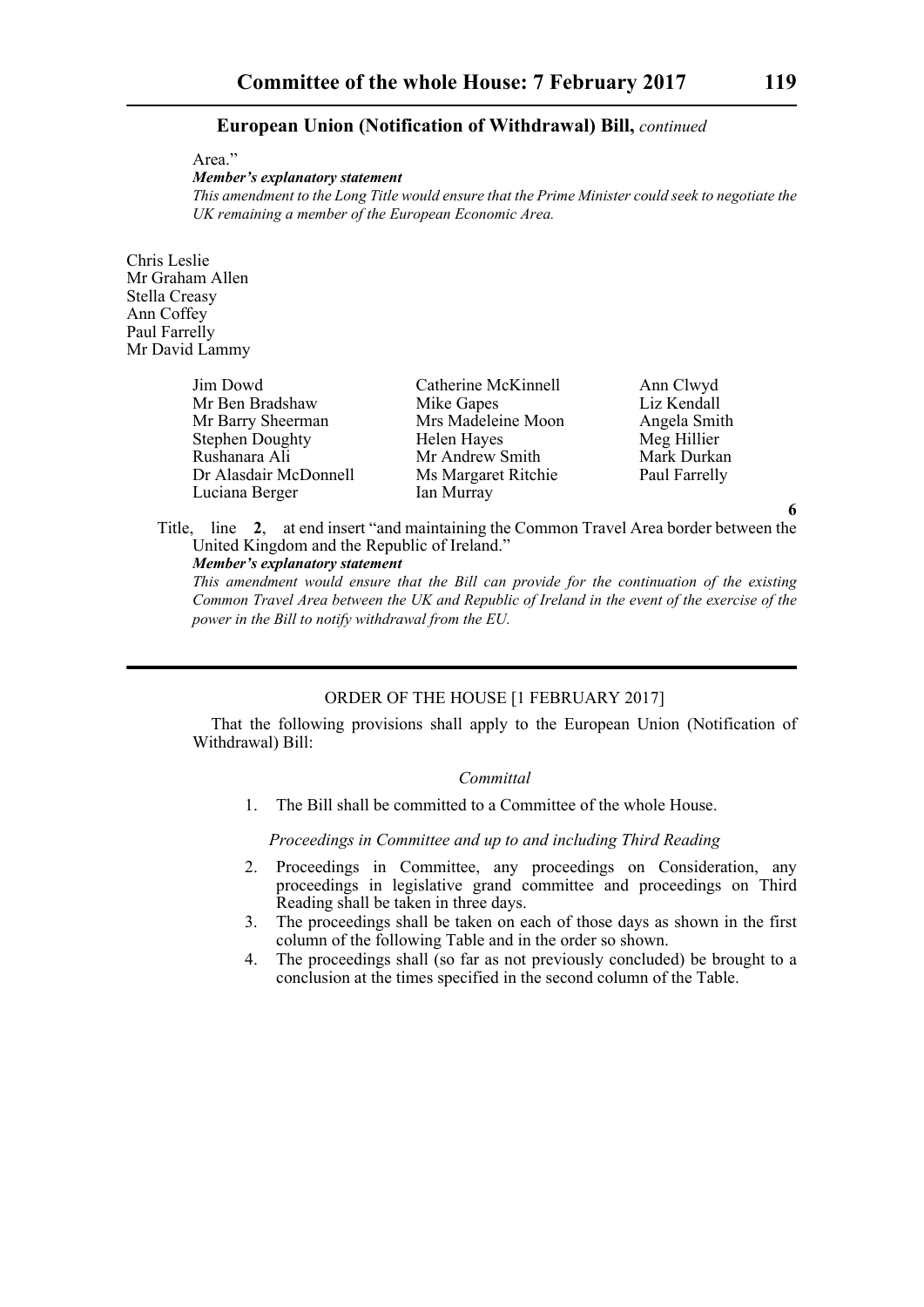# **TABLE**

| Proceedings                                                                                                                                                                                                                                                                                                                                               | Time for conclusion of proceedings                                                   |
|-----------------------------------------------------------------------------------------------------------------------------------------------------------------------------------------------------------------------------------------------------------------------------------------------------------------------------------------------------------|--------------------------------------------------------------------------------------|
| First day                                                                                                                                                                                                                                                                                                                                                 |                                                                                      |
| New Clauses and new Schedules<br>relating to parliamentary scrutiny of<br>the process for the United<br>Kingdom's withdrawal from the<br>European Union                                                                                                                                                                                                   | Four hours from the<br>commencement of proceedings on<br>the Bill on the first day   |
| New Clauses and new Schedules<br>relating to devolved administrations<br>or legislatures                                                                                                                                                                                                                                                                  | Seven hours from the<br>commencement of proceedings on<br>the Bill on the first day  |
| Second day                                                                                                                                                                                                                                                                                                                                                |                                                                                      |
| New Clauses and new Schedules<br>relating to a vote on the final terms<br>of the United Kingdom's<br>withdrawal from the European<br><b>Union</b>                                                                                                                                                                                                         | Four hours from the<br>commencement of proceedings on<br>the Bill on the second day  |
| New Clauses and new Schedules<br>relating to impact assessments                                                                                                                                                                                                                                                                                           | Seven hours from the<br>commencement of proceedings on<br>the Bill on the second day |
| Third day                                                                                                                                                                                                                                                                                                                                                 |                                                                                      |
| New Clauses and new Schedules<br>relating to the priorities in<br>negotiations for the United<br>Kingdom's withdrawal from the<br>European Union; Clauses 1 and 2;<br>remaining new Clauses; remaining<br>new Schedules; remaining<br>proceedings in Committee; any<br>proceedings on Consideration; any<br>proceedings in legislative grand<br>committee | Five hours from the<br>commencement of proceedings on<br>the Bill on the third day   |
| Proceedings on Third Reading                                                                                                                                                                                                                                                                                                                              | Seven hours from the<br>commencement of proceedings on<br>the Bill on the third day  |

# *Programming committee*

5. Standing Order No. 83B (Programming committees) shall not apply to proceedings in Committee of the whole House, to any proceedings on Consideration or to other proceedings up to and including Third Reading.